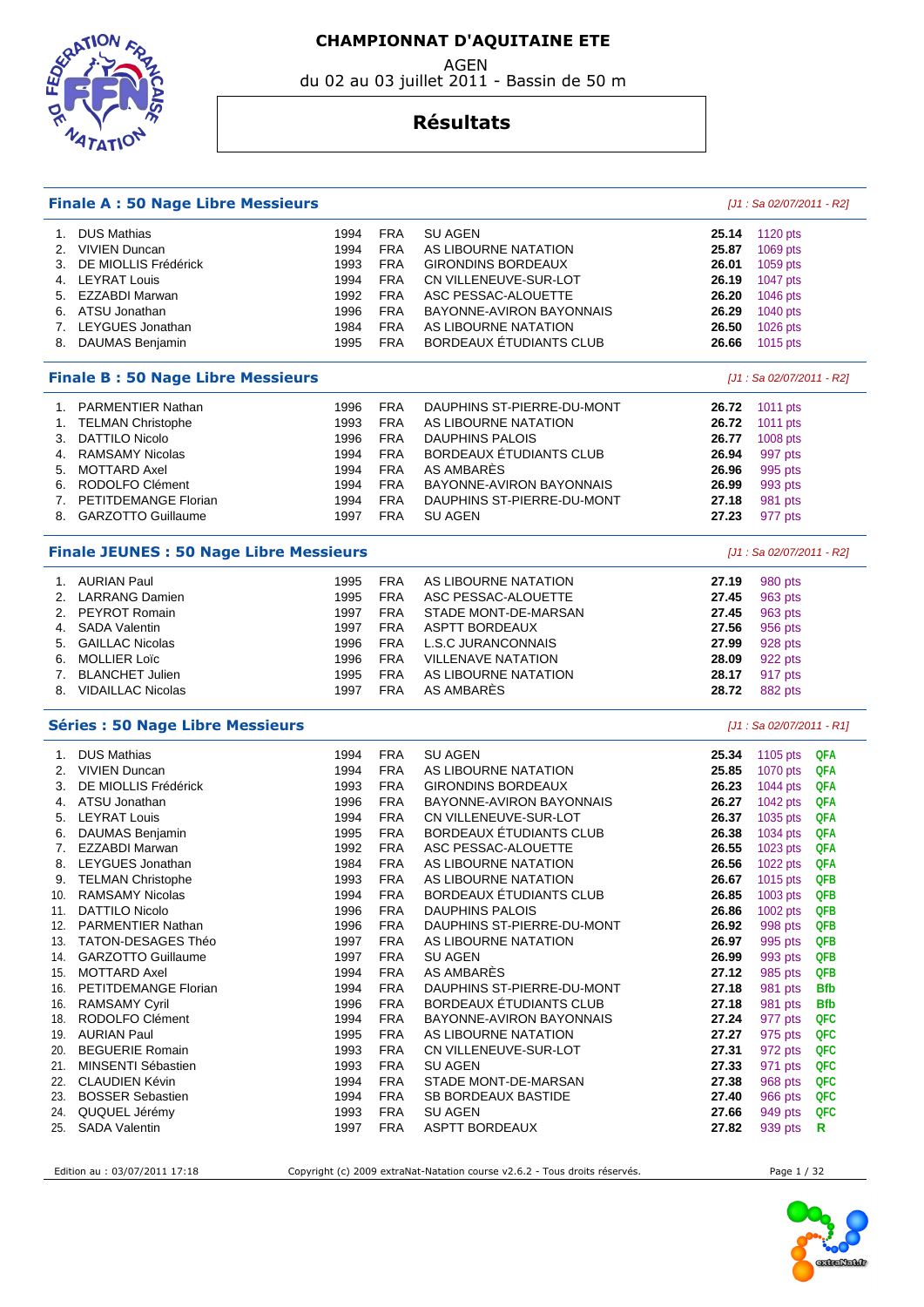du 02 au 03 juillet 2011 - Bassin de 50 m

**EDGRAT**  $47AT$ 

#### **Résultats**

#### **(Suite) Séries : 50 Nage Libre Messieurs (Suite) Séries : 50 Nage Libre Messieurs [J1 : Sa 02/07/2011 - R1]**

| 26.      | PEYROT Romain             | 1997 | <b>FRA</b> | STADE MONT-DE-MARSAN           | 27.88         | 935 pts | R |
|----------|---------------------------|------|------------|--------------------------------|---------------|---------|---|
| 27.      | <b>LARRANG Damien</b>     | 1995 | <b>FRA</b> | ASC PESSAC-ALOUETTE            | 27.93         | 932 pts |   |
| 28.      | N'GOUALA-LARA Oren        | 1994 | <b>FRA</b> | DAUPHINS ST-PIERRE-DU-MONT     | 28.00         | 928 pts |   |
| 29.      | <b>MOLLIER Loïc</b>       | 1996 | <b>FRA</b> | <b>VILLENAVE NATATION</b>      | 28.09         | 922 pts |   |
| 30.      | <b>BALLET Florian</b>     | 1994 | <b>FRA</b> | <b>MARMANDE NATATION</b>       | 28.19         | 915 pts |   |
| 31.      | <b>GAILLAC Nicolas</b>    | 1996 | <b>FRA</b> | <b>L.S.C JURANCONNAIS</b>      | 28.26         | 911 pts |   |
| 32.      | <b>BLANCHET Julien</b>    | 1995 | <b>FRA</b> | AS LIBOURNE NATATION           | 28.31         | 908 pts |   |
| 33.      | <b>VIDAILLAC Nicolas</b>  | 1997 | <b>FRA</b> | AS AMBARÈS                     | 28.42         | 901 pts |   |
| 34.      | <b>KACI Samy</b>          | 1994 | <b>FRA</b> | <b>VILLENAVE NATATION</b>      | 28.48         | 897 pts |   |
| 35.      | PHILIPPEAU Maxime         | 1996 | <b>FRA</b> | DAUPHINS ST-PIERRE-DU-MONT     | 28.62         | 888 pts |   |
| 36.      | <b>MARCHAND Philippe</b>  | 1994 | <b>FRA</b> | ANDERNOS ESPADONS THALASSA     | 28.70         | 883 pts |   |
| 37.      | <b>CHAUBET Evan</b>       | 1996 | <b>FRA</b> | ANGLET OLYMPIQUE               | 28.87         | 873 pts |   |
| 38.      | <b>ANDRE Maxime</b>       | 1997 | <b>FRA</b> | UNION ST-BRUNO BORDEAUX        | 28.95         | 868 pts |   |
| 39.      | <b>MERILLON Brice</b>     | 1996 | <b>FRA</b> | <b>CN BERGERAC</b>             | 28.96         | 867 pts |   |
| 40.      | <b>TRILLO Arthur</b>      | 1996 | <b>FRA</b> | UNION ST-BRUNO BORDEAUX        | 29.04         | 862 pts |   |
| 41.      | <b>LACHAISE Alexander</b> | 1995 | <b>FRA</b> | <b>CN HENDAYE</b>              | 29.11         | 858 pts |   |
| 42.      | <b>SERVAT Maximilien</b>  | 1996 | <b>FRA</b> | STADE MONT-DE-MARSAN           | 29.29         | 847 pts |   |
| 43.      | <b>BERTRAND Vincent</b>   | 1996 | <b>FRA</b> | ANDERNOS ESPADONS THALASSA     | 29.41         | 840 pts |   |
| 43.      | <b>DELARUE Theo</b>       | 1996 | <b>FRA</b> | <b>SU AGEN</b>                 | 29.41         | 840 pts |   |
| 45.      | <b>BHISITKUL lam</b>      | 1996 | <b>USA</b> | A. URKIROLAK SJ DE LUZ-CIBOURE | 29.48         | 835 pts |   |
| 46.      | <b>GAGNEPAIN Joachim</b>  | 1996 | <b>FRA</b> | <b>MARMANDE NATATION</b>       | 29.56         | 831 pts |   |
| 47.      | <b>TEIJEIRO Frederic</b>  | 1987 | <b>FRA</b> | ASC TURBOMECA BORDES           | 29.97         | 806 pts |   |
| 48.      | <b>GEOFFROID Antoine</b>  | 1997 | <b>FRA</b> | ASPTT PÉRIGUEUX                | 30.21         | 792 pts |   |
| 49.      | DUVAL Benjamin            | 1996 | <b>FRA</b> | <b>GIRONDINS BORDEAUX</b>      | 30.50         | 775 pts |   |
|          | <b>DESTRIBATS Simon</b>   | 1997 | <b>FRA</b> | ASPTT PÉRIGUEUX                | <b>DSQ Fd</b> |         |   |
| $---$    | <b>ZANNI Andrea</b>       | 1996 | <b>FRA</b> | ASPTT PÉRIGUEUX                | <b>DSQ Fd</b> |         |   |
| $\cdots$ | <b>VIGNEAU Dorian</b>     | 1996 | <b>FRA</b> | <b>DAUPHINS PALOIS</b>         | DNS dec       |         |   |
|          |                           |      |            |                                |               |         |   |

#### **Finale A : 100 Nage Libre Messieurs** [J2 : Di 03/07/2011 - R4]

| 1. LAURENDEAU Antoine                    |                   | BORDEAUX ÉTUDIANTS CLUB<br>FRA<br>1995 | 54.48 | 1137 pts |
|------------------------------------------|-------------------|----------------------------------------|-------|----------|
| $50 \text{ m}$ : $-$                     | $100 \text{ m}$ : | 54.48 (54.48) [54.48]                  |       |          |
| 2. ATSU Jonathan                         |                   | FRA BAYONNE-AVIRON BAYONNAIS<br>1996   | 55.78 | 1093 pts |
| $50 \text{ m}$ : $-$                     | $100 \text{ m}$ : | 55.78 (55.78) [55.78]                  |       |          |
| 3. MURRAY Gavin                          |                   | FRA GIRONDINS BORDEAUX<br>1986         | 56.14 | 1081 pts |
| $50 \text{ m}$ : $-$                     | $100 \text{ m}$ : | 56.14 (56.14) [56.14]                  |       |          |
| 4. DUS Mathias                           |                   | 1994<br>FRA SUAGEN                     | 56.32 | 1075 pts |
| $50 \text{ m}$ :<br><b>Service State</b> | $100 \text{ m}$ : | 56.32 (56.32) [56.32]                  |       |          |
| 5. VIVIEN Duncan                         |                   | 1994 FRA AS LIBOURNE NATATION          | 56.91 | 1055 pts |
| $50 \text{ m}$ : $-$                     | $100 \text{ m}$ : | 56.91 (56.91) [56.91]                  |       |          |
| 6. MOTTARD Axel                          |                   | 1994 FRA AS AMBARÈS                    | 57.54 | 1035 pts |
| $50 \text{ m}$ :<br><b>Service State</b> | $100 \text{ m}$ : | $(57.54)$ [57.54]<br>57.54             |       |          |
| 7. TATON-DESAGES Théo                    |                   | AS LIBOURNE NATATION<br>FRA<br>1997    | 58.40 | 1007 pts |
| $50 \text{ m}$ : $-$                     | $100 \text{ m}$ : | 58.40 (58.40) [58.40]                  |       |          |
| 8. TELMAN Christophe                     |                   | 1993 FRA AS LIBOURNE NATATION          | 59.07 | 985 pts  |
| $50 m$ :<br>$\sim$ $\sim$                | 100 m:            | (59.07)<br>[59.07]<br>59.07            |       |          |

#### **Finale B : 100 Nage Libre Messieurs** [J2 : Di 03/07/2011 - R4]

| 1. RAMSAMY Nicolas<br>$50 \text{ m}$ :<br>$\sim$ $\sim$      | $100 \text{ m}$ : | BORDEAUX ÉTUDIANTS CLUB<br>FRA<br>1994<br>(57.94)<br>[57.94]<br>57.94 | 57.94 | 1022 pts   |
|--------------------------------------------------------------|-------------------|-----------------------------------------------------------------------|-------|------------|
| 2. RAMSAMY Cyril<br>$50 \text{ m}$ :<br>$\sim$               | $100 \text{ m}$ : | BORDEAUX ÉTUDIANTS CLUB<br>FRA<br>1996<br>(58.45)<br>58.45<br>[58.45] | 58.45 | $1005$ pts |
| 3. DE MIOLLIS Frédérick<br>$50 \text{ m}$ :<br>$\sim$ $\sim$ | $100 \text{ m}$ : | GIRONDINS BORDEAUX<br>1993<br>FRA<br>$(59.37)$ [59.37]<br>59.37       | 59.37 | 976 pts    |
| 4. AURIAN Paul<br>$50 \text{ m}$ :<br>$\sim$ $\sim$          | 100 m:            | FRA AS LIBOURNE NATATION<br>1995<br>(59.84)<br>59.84<br>[59.84]       | 59.84 | 961 pts    |
| 5. BEGUERIE Romain<br>$50 \text{ m}$ :<br>$- - -$            | 100 m:            | CN VILLENEUVE-SUR-LOT<br>1993<br>FRA<br>(59.87)<br>[59.87]<br>59.87   | 59.87 | 960 pts    |
|                                                              |                   |                                                                       |       |            |

Edition au : 03/07/2011 17:18 Copyright (c) 2009 extraNat-Natation course v2.6.2 - Tous droits réservés. Page 2 / 32

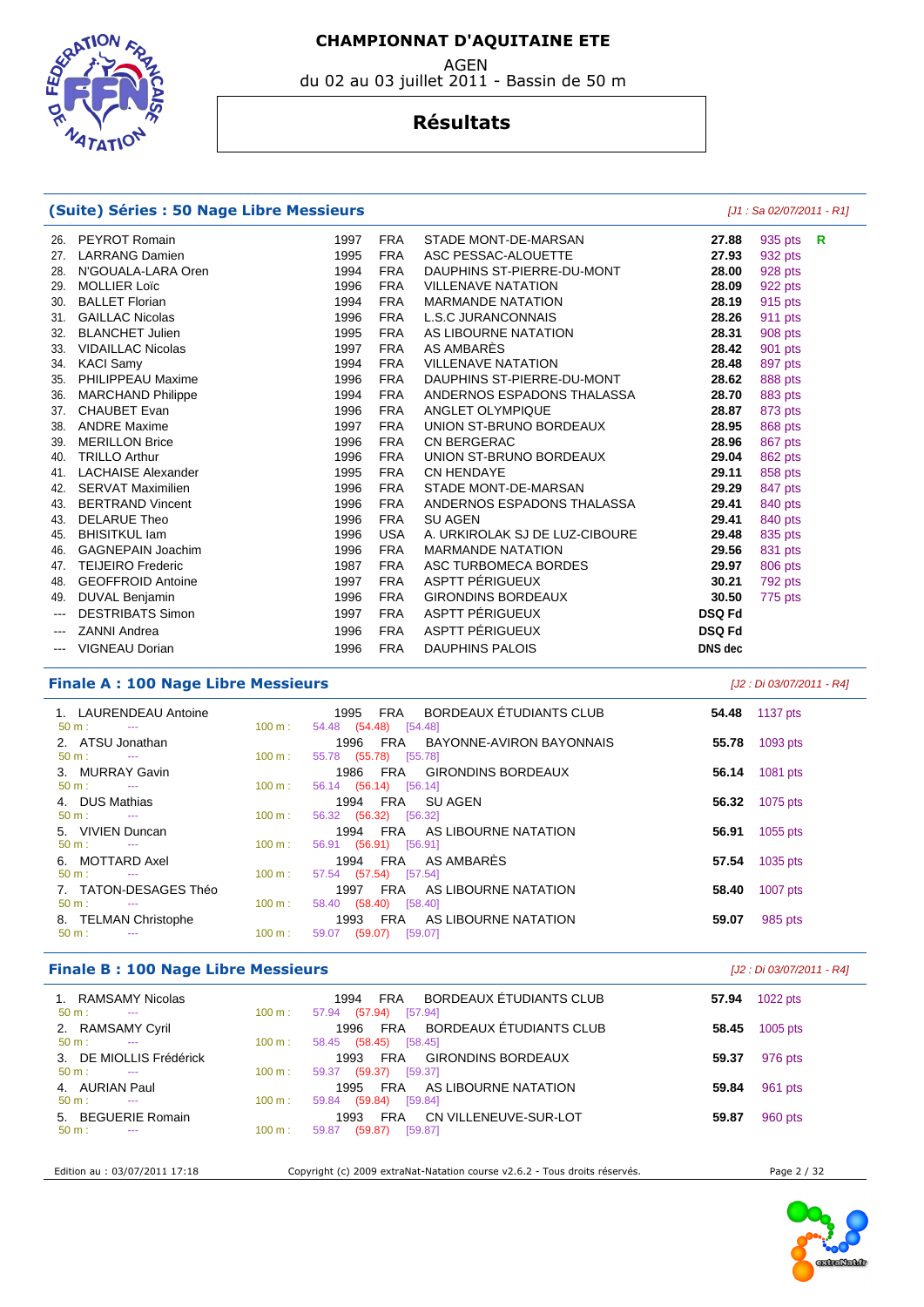EEDS ARTION **ATATI** 

#### AGEN du 02 au 03 juillet 2011 - Bassin de 50 m

#### **Résultats**

| (Suite) Finale B: 100 Nage Libre Messieurs                  |                                                                                          | [J2 : Di 03/07/2011 - R4] |                           |  |  |
|-------------------------------------------------------------|------------------------------------------------------------------------------------------|---------------------------|---------------------------|--|--|
| 6. PARMENTIER Nathan<br>50 m:<br>$\sim$ $\sim$              | 1996<br>FRA<br>DAUPHINS ST-PIERRE-DU-MONT<br>100 m: 1:00.80 (1:00.80) [1:00.80]          | 1:00.80                   | 931 pts                   |  |  |
| 7. QUQUEL Jérémy                                            | FRA<br><b>SU AGEN</b><br>1993                                                            | 1:01.56                   | 908 pts                   |  |  |
| $50 m$ :<br>$\sim$ $\sim$                                   | 100 m: 1:01.56 (1:01.56) [1:01.56]                                                       |                           |                           |  |  |
| 8. BLANCHET Julien<br>$50 m$ :<br>$\sim$ $\sim$             | 1995<br>FRA<br>AS LIBOURNE NATATION<br>100 m: 1:02.84 (1:02.84) [1:02.84]                | 1:02.84                   | 869 pts                   |  |  |
| <b>Finale C: 100 Nage Libre Messieurs</b>                   |                                                                                          |                           | [J2 : Di 03/07/2011 - R4] |  |  |
| 1. PEYROT Romain                                            | 1997<br><b>FRA</b><br>STADE MONT-DE-MARSAN                                               | 1:01.16                   | 920 pts                   |  |  |
| $50 m$ :<br>$\omega_{\rm{max}}$<br>2. TRILLO Arthur         | 100 m: 1:01.16 (1:01.16) [1:01.16]<br>1996<br>FRA<br>UNION ST-BRUNO BORDEAUX             | 1:01.62                   | 906 pts                   |  |  |
| $50 m$ :<br>$\mathbb{Z} \to \mathbb{Z}$                     | 100 m: 1:01.62 (1:01.62) [1:01.62]                                                       |                           |                           |  |  |
| 3. SOLABERRIETA Jean                                        | <b>FRA</b><br>1996<br>A. URKIROLAK SJ DE LUZ-CIBOURE                                     | 1:01.85                   | 899 pts                   |  |  |
| $50 m$ :<br>$\sim$                                          | 100 m: 1:01.85 (1:01.85) [1:01.85]                                                       |                           |                           |  |  |
| 4. LOBRE Mickael<br>$50 m$ :<br>$\mathbb{Z} \to \mathbb{Z}$ | <b>FRA</b><br>1997<br><b>US TALENCE</b><br>100 m: 1:01.88 (1:01.88) [1:01.88]            | 1:01.88                   | 898 pts                   |  |  |
| MOLLIER Loïc<br>5.                                          | 1996<br>FRA<br><b>VILLENAVE NATATION</b>                                                 | 1:01.92                   | 897 pts                   |  |  |
| $50 m$ :<br>$\mathbb{Z} \to \mathbb{Z}$                     | 100 m: 1:01.92 (1:01.92) [1:01.92]                                                       |                           |                           |  |  |
| 6. GAILLAC Nicolas<br>$50 m$ :<br>$\sim$                    | <b>FRA</b><br><b>L.S.C JURANCONNAIS</b><br>1996<br>100 m: 1:02.05 (1:02.05) [1:02.05]    | 1:02.05                   | 893 pts                   |  |  |
| 7. CHAUBET Evan                                             | 1996<br>FRA<br>ANGLET OLYMPIQUE                                                          | 1:02.56                   | 877 pts                   |  |  |
| $50 m$ :<br>$\sim$                                          | 100 m: 1:02.56 (1:02.56) [1:02.56]                                                       |                           |                           |  |  |
| 8. VIDAILLAC Nicolas<br>50 m:<br>$-$                        | AS AMBARES<br>1997<br><b>FRA</b><br>100 m: 1:04.08 (1:04.08) [1:04.08]                   | 1:04.08                   | 832 pts                   |  |  |
| <b>Séries : 100 Nage Libre Messieurs</b>                    |                                                                                          |                           | [J2 : Di 03/07/2011 - R3] |  |  |
| 1. LAURENDEAU Antoine<br>$50 m$ :<br>$\sim$                 | BORDEAUX ÉTUDIANTS CLUB<br><b>FRA</b><br>1995<br>100 m:<br>55.33 (55.33) [55.33]         | 55.33                     | 1108 $pts$<br>QFA         |  |  |
| 2. ATSU Jonathan                                            | <b>FRA</b><br>1996<br>BAYONNE-AVIRON BAYONNAIS                                           | 55.60                     | 1099 pts<br>QFA           |  |  |
| $50 m$ :<br>$\mathbb{Z} \to \mathbb{Z}$                     | 100 m:<br>55.60 (55.60)<br>[55.60]                                                       |                           |                           |  |  |
| 3. DUS Mathias                                              | <b>FRA</b><br>1994<br><b>SU AGEN</b>                                                     | 56.07                     | 1083 pts<br>QFA           |  |  |
| $50 m$ :<br>$\sim$<br>4. VIVIEN Duncan                      | 100 m:<br>56.07 (56.07) [56.07]<br><b>FRA</b><br>1994<br>AS LIBOURNE NATATION            | 57.36                     | 1040 pts<br><b>QFA</b>    |  |  |
| $50 m$ :<br>$\sim$                                          | 100 m:<br>57.36 (57.36) [57.36]                                                          |                           |                           |  |  |
| 5. MURRAY Gavin                                             | <b>FRA</b><br><b>GIRONDINS BORDEAUX</b><br>1986                                          | 57.88                     | 1024 pts<br>QFA           |  |  |
| $50 m$ :<br>$\sim$ $\sim$                                   | 100 m:<br>57.88 (57.88) [57.88]                                                          |                           |                           |  |  |
| 6. DIJOUX Jérôme<br>$50 m$ :<br>$\sim$                      | <b>FRA</b><br>1994<br><b>US TALENCE</b><br>100 m:<br>57.94 (57.94) [57.94]               | 57.94                     | 1022 pts<br><b>QFA</b>    |  |  |
| <b>MOTTARD Axel</b><br>7.                                   | AS AMBARÈS<br>1994<br><b>FRA</b>                                                         | 58.05                     | 1018 pts<br><b>QFA</b>    |  |  |
| $50 m$ :<br>$\sim$                                          | 100 m:<br>58.05 (58.05) [58.05]                                                          |                           |                           |  |  |
| 8. TATON-DESAGES Théo<br>$50 m +$                           | <b>FRA</b><br>AS LIBOURNE NATATION<br>1997<br>58.44 (58.44) [58.44]<br>$100 \text{ m}$ . | 58.44                     | 1005 pts<br>QFA           |  |  |
|                                                             |                                                                                          |                           |                           |  |  |

| 7. MUITARD AXEI                               |                   | 1994 FRA ASAMBARES                                     |         | <b>58.05</b> TUT8 DIS <b>UPA</b> |  |
|-----------------------------------------------|-------------------|--------------------------------------------------------|---------|----------------------------------|--|
| $50 \text{ m}$ : $-$                          | $100 \text{ m}$ : | 58.05 (58.05) [58.05]                                  |         |                                  |  |
| 8. TATON-DESAGES Théo<br>$50 \text{ m}$ : --- | $100 \text{ m}$ : | 1997 FRA AS LIBOURNE NATATION<br>58.44 (58.44) [58.44] |         | <b>58.44</b> 1005 pts QFA        |  |
| 9. TELMAN Christophe                          |                   | 1993 FRA AS LIBOURNE NATATION                          |         | <b>58.64</b> 999 pts QFB         |  |
| $50 \text{ m}$ : $-$                          | $100 \text{ m}$ : | 58.64 (58.64) [58.64]                                  |         |                                  |  |
| 10. RAMSAMY Nicolas                           |                   | 1994 FRA BORDEAUX ÉTUDIANTS CLUB                       |         | <b>58.75</b> 996 pts QFB         |  |
| $50 \text{ m}$ : $-$                          | $100 \text{ m}$ : | 58.75 (58.75) [58.75]                                  |         |                                  |  |
| 11. DE MIOLLIS Frédérick                      |                   | 1993 FRA GIRONDINS BORDEAUX                            |         | <b>59.53</b> 971 pts QFB         |  |
| $50 \text{ m}$ : ---                          | $100 \text{ m}$ : | 59.53 (59.53) [59.53]                                  |         |                                  |  |
| 12. CLAUDIEN Kévin                            |                   | 1994 FRA STADE MONT-DE-MARSAN                          |         | <b>59.64</b> 967 pts QFB         |  |
| $50 \text{ m}$ : $-$                          | $100 \text{ m}$ : | 59.64 (59.64) [59.64]                                  |         |                                  |  |
| 13. AURIAN Paul                               |                   | 1995 FRA AS LIBOURNE NATATION                          | 1:00.27 | 947 pts QFB                      |  |
| $50 \text{ m}$ : $-$                          |                   | 100 m : $1:00.27$ (1:00.27) [1:00.27]                  |         |                                  |  |
| 13. BEGUERIE Romain                           |                   | 1993 FRA CN VILLENEUVE-SUR-LOT                         | 1:00.27 | 947 pts QFB                      |  |
| $50 \text{ m}$ : $-$                          |                   | 100 m: $1:00.27$ (1:00.27) [1:00.27]                   |         |                                  |  |
| 15. BLANCHET Julien                           |                   | 1995 FRA AS LIBOURNE NATATION                          | 1:00.64 | 936 pts QFB                      |  |
| $50 \text{ m}$ : ---                          |                   | $100 \text{ m}$ : $1:00.64$ $(1:00.64)$ $[1:00.64]$    |         |                                  |  |
| 16. RAMSAMY Cyril                             |                   | 1996 FRA BORDEAUX ÉTUDIANTS CLUB                       |         | 1:00.68 935 pts QFB              |  |
| $50 m:$ --                                    |                   | $100 \text{ m}$ : $1:00.68$ $(1:00.68)$ $[1:00.68]$    |         |                                  |  |

Edition au : 03/07/2011 17:18 Copyright (c) 2009 extraNat-Natation course v2.6.2 - Tous droits réservés. Page 3 / 32

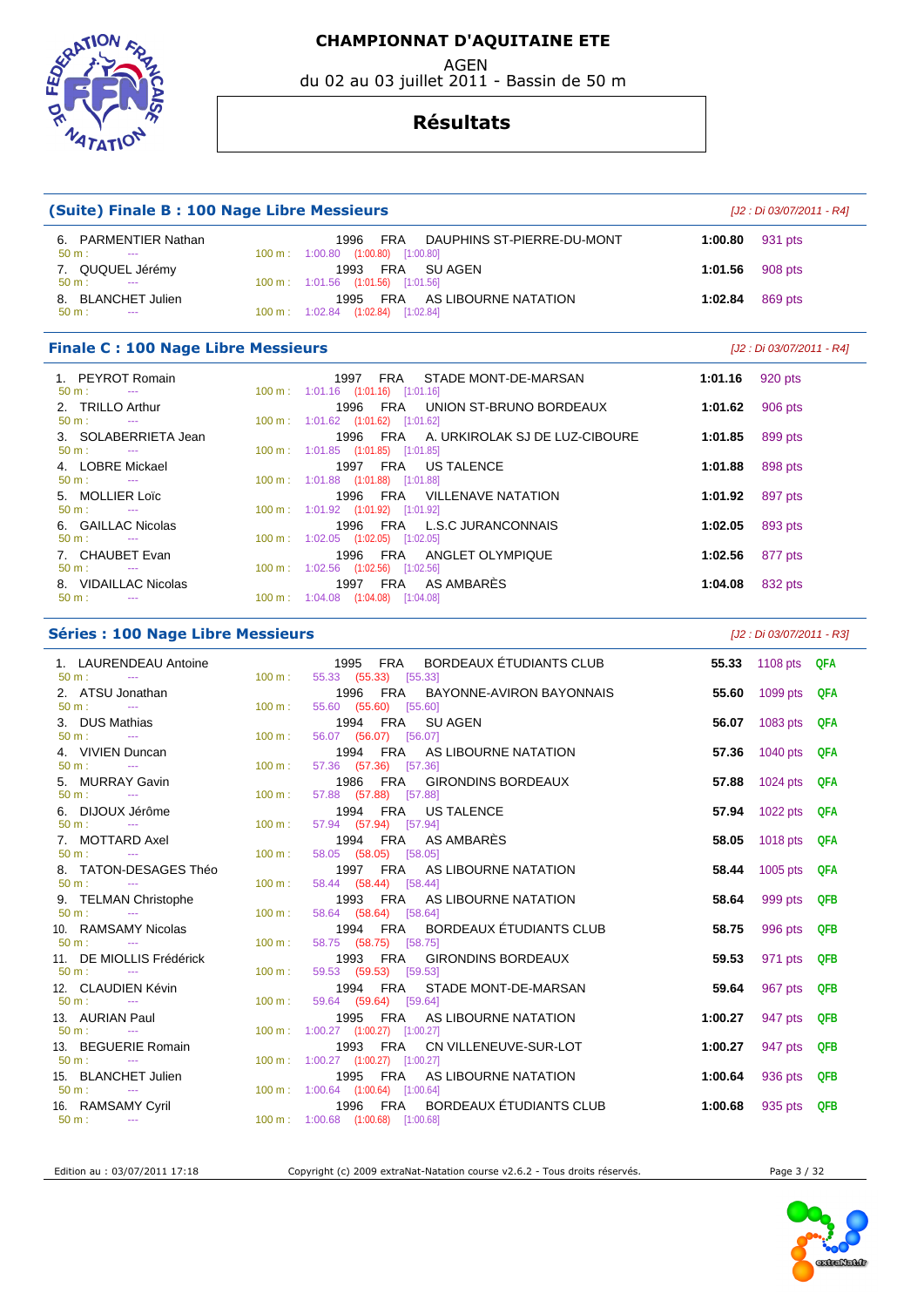AGEN

du 02 au 03 juillet 2011 - Bassin de 50 m



#### **Résultats**

| (Suite) Séries : 100 Nage Libre Messieurs                             | [J2 : Di 03/07/2011 - R3]                                                                  |                |         |     |
|-----------------------------------------------------------------------|--------------------------------------------------------------------------------------------|----------------|---------|-----|
| 17. PARMENTIER Nathan<br>50 m:<br>$\sim 100$ mass $^{-1}$             | FRA<br>DAUPHINS ST-PIERRE-DU-MONT<br>1996<br>100 m: 1:01.28 (1:01.28) [1:01.28]            | 1:01.28        | 916 pts | QFC |
| 18. QUQUEL Jérémy                                                     | 1993 FRA<br>SU AGEN                                                                        | 1:01.45        | 911 pts | QFC |
| 50 m:<br><b>Service</b><br>19. GAILLAC Nicolas                        | 100 m: 1:01.45 (1:01.45) [1:01.45]<br>1996<br>FRA<br><b>L.S.C JURANCONNAIS</b>             | 1:02.02        | 894 pts | QFC |
| 50 m:<br>$\sim$<br>19. TRILLO Arthur                                  | 100 m: 1:02.02 (1:02.02) [1:02.02]<br>1996<br>FRA<br>UNION ST-BRUNO BORDEAUX               | 1:02.02        | 894 pts | QFC |
| $50 m$ :<br>$\sim$ 100 $\mu$<br>21. SOLABERRIETA Jean                 | 100 m: 1:02.02 (1:02.02) [1:02.02]<br>A. URKIROLAK SJ DE LUZ-CIBOURE<br>1996<br>FRA        | 1:02.21        | 888 pts | QFC |
| $50 m$ :<br>$\sim 100$ mass $^{-1}$<br>22. BOSSER Sebastien           | 100 m: 1:02.21 (1:02.21) [1:02.21]<br>1994<br>FRA<br>SB BORDEAUX BASTIDE                   | 1:02.25        | 887 pts | QFC |
| 50 m:<br><b>Continued</b><br>23. MOLLIER Loïc                         | 100 m: 1:02.25 (1:02.25) [1:02.25]<br>1996<br>FRA<br>VILLENAVE NATATION                    | 1:02.51        | 879 pts | QFC |
| 50 m:<br><b>Continued</b><br>24. LOBRE Mickael                        | 100 m: 1:02.51 (1:02.51) [1:02.51]<br>1997 FRA<br><b>US TALENCE</b>                        | 1:02.79        | 871 pts | QFC |
| $50 m$ :<br><b>Contract Contract</b><br>25. PEYROT Romain             | 100 m: 1:02.79 (1:02.79) [1:02.79]<br>STADE MONT-DE-MARSAN<br>1997 FRA                     | 1:02.91        | 867 pts | R   |
| 50 m:<br>$\sim 100$ mass $^{-1}$<br>26. CHAUBET Evan                  | 100 m: 1:02.91 (1:02.91) [1:02.91]<br>1996<br>FRA<br>ANGLET OLYMPIQUE                      | 1:03.29        | 856 pts | R   |
| 50 m:<br><b>Contract</b><br>27. VIDAILLAC Nicolas                     | 100 m: 1:03.29 (1:03.29) [1:03.29]<br>1997 FRA<br>AS AMBARES                               | 1:03.30        | 855 pts |     |
| $50 m$ :<br>$\sim 100$ mass $^{-1}$<br>28. LACHAISE Alexander         | 100 m: 1:03.30 (1:03.30) [1:03.30]<br>1995<br>FRA<br><b>CN HENDAYE</b>                     | 1:03.32        | 855 pts |     |
| $50 \text{ m}$ :<br><b>Contractor</b><br>29. L'HULLIER Armand         | 100 m: 1:03.32 (1:03.32) [1:03.32]<br>1997 FRA<br><b>GIRONDINS BORDEAUX</b>                | 1:03.35        | 854 pts |     |
| $50 m$ :<br><b>Continued State</b><br>30. BALLET Florian              | 100 m: 1:03.35 (1:03.35) [1:03.35]<br>1994 FRA<br><b>MARMANDE NATATION</b>                 | 1:03.46        | 851 pts |     |
| $50 m$ :<br>$\sim 100$ mass $^{-1}$<br>31. DESTRIBATS Simon           | 100 m: 1:03.46 (1:03.46) [1:03.46]<br>1997 FRA<br>ASPTT PÉRIGUEUX                          | 1:03.48        | 850 pts |     |
| 50 m:<br><b>Contract</b><br>31. GAGNEPAIN Joachim                     | 100 m: 1:03.48 (1:03.48) [1:03.48]<br><b>FRA</b><br><b>MARMANDE NATATION</b><br>1996       | 1:03.48        | 850 pts |     |
| $50 m$ :<br>$\sim$<br>33. PHILIPPEAU Maxime                           | 100 m: 1:03.48 (1:03.48) [1:03.48]<br><b>FRA</b><br>DAUPHINS ST-PIERRE-DU-MONT<br>1996     | 1:03.76        | 842 pts |     |
| $50 m$ :<br><b>Continued</b><br>34. BHISITKUL lam                     | 100 m: 1:03.76 (1:03.76) [1:03.76]<br>1996<br><b>USA</b><br>A. URKIROLAK SJ DE LUZ-CIBOURE | 1:05.11        | 803 pts |     |
| $50 m$ :<br><b>State State</b><br>35. SERVAT Maximilien               | 100 m: 1:05.11 (1:05.11) [1:05.11]<br><b>FRA</b><br>STADE MONT-DE-MARSAN<br>1996           | 1:05.64        | 787 pts |     |
| $50 m$ :<br>$\sim$<br>36. DELARUE Theo                                | 100 m: 1:05.64 (1:05.64) [1:05.64]<br>1996<br><b>FRA</b><br><b>SU AGEN</b>                 | 1:06.13        | 773 pts |     |
| $50 \text{ m}$ :<br><b>Contract Contract</b><br>37. TEIJEIRO Frederic | 100 m: 1:06.13 (1:06.13) [1:06.13]<br>1987 FRA<br>ASC TURBOMECA BORDES                     | 1:08.97        | 696 pts |     |
| $50 m$ :<br>$\sim$ 1000 $\pm$<br>--- DATTILO Nicolo                   | 100 m: 1:08.97 (1:08.97) [1:08.97]<br>1996<br><b>FRA</b><br>DAUPHINS PALOIS                | <b>DNS</b> exc |         |     |
| --- LARRANG Damien                                                    | 1995<br><b>FRA</b><br>ASC PESSAC-ALOUETTE                                                  | DNS dec        |         |     |

#### **Finale A : 200 Nage Libre Messieurs Exercía Exercípio A de 2007/2011 - R2**  $[J1: Sa 02/07/2011 - R2]$

| 1. LAURENDEAU Antoine                        |                   | 1995 FRA BORDEAUX ETUDIANTS CLUB                                                        | 1:57.55 $1163 \text{ pts}$                           |
|----------------------------------------------|-------------------|-----------------------------------------------------------------------------------------|------------------------------------------------------|
| 50 m :<br><b>Contract Contract</b>           | $100 \text{ m}$ : | 56.66 (56.66) [56.66] 150 m : ---                                                       | $200 \text{ m}: 1:57.55$<br>$(1:00.89)$ $[1:00.89]$  |
| 2. BEI Steve                                 |                   | FRA BORDEAUX ÉTUDIANTS CLUB<br>1988                                                     | 1:58.27 1150 pts                                     |
| $50 \text{ m}$ :<br><b>Service Contracts</b> | $100 \text{ m}$ : | 56.61 (56.61) [56.61] 150 m :<br>$\sim$                                                 | $200 \text{ m}: 1:58.27$<br>$(1:01.66)$ [1:01.66]    |
| 3. ATSU Jonathan                             |                   | FRA BAYONNE-AVIRON BAYONNAIS<br>1996                                                    | 2:04.84<br>$1040$ pts                                |
| $50 \text{ m}$ : $-$                         | $100 \text{ m}$ : | 58.13 (58.13) [58.13] 150 m :<br>$\sim$ $\sim$                                          | $200 \text{ m}: 2:04.84$<br>$(1:06.70)$ [1:06.70]    |
| 4. DIJOUX Jérôme                             |                   | 1994 FRA US TALENCE                                                                     | 2:05.44<br>1030 pts                                  |
| $50 \text{ m}$ : $-$                         |                   | $100 \text{ m}$ : $1:00.70$ $(1:00.70)$ $[1:00.70]$ $150 \text{ m}$ : ---               | $200 \text{ m}$ : 2:05.44<br>$(1:04.73)$ $[1:04.73]$ |
| 5. RAMSAMY Cyril                             |                   | 1996 FRA BORDEAUX ÉTUDIANTS CLUB                                                        | 2:07.50<br>997 pts                                   |
| $50 \text{ m}$ : $-$                         |                   | $100 \text{ m}$ : $1:01.45$ $(1:01.45)$ $[1:01.45]$ $150 \text{ m}$ : ---               | 200 m: 2:07.50<br>$(1:06.05)$ $[1:06.05]$            |
| 6. RAMSAMY Nicolas                           |                   | 1994 FRA BORDEAUX ÉTUDIANTS CLUB                                                        | 2:08.88<br>975 pts                                   |
| $50 \text{ m}$ : $-$                         |                   | 100 m: 1:03.17 (1:03.17) [1:03.17] 150 m:                                               | $(1:05.70)$ $[1:05.70]$<br>$200 \text{ m}$ : 2:08.88 |
| 7. MOTTARD Axel                              |                   | 1994 FRA AS AMBARES                                                                     | 2:09.59<br>964 pts                                   |
| $50 \text{ m}$ :                             |                   | $100 \text{ m}$ : $1:01.85$ $(1:01.85)$ $[1:01.85]$ $150 \text{ m}$ :<br><b>Section</b> | $200 \text{ m}$ : 2:09.59<br>$(1:07.73)$ $[1:07.73]$ |
|                                              |                   |                                                                                         |                                                      |

Edition au : 03/07/2011 17:18 Copyright (c) 2009 extraNat-Natation course v2.6.2 - Tous droits réservés. Page 4 / 32



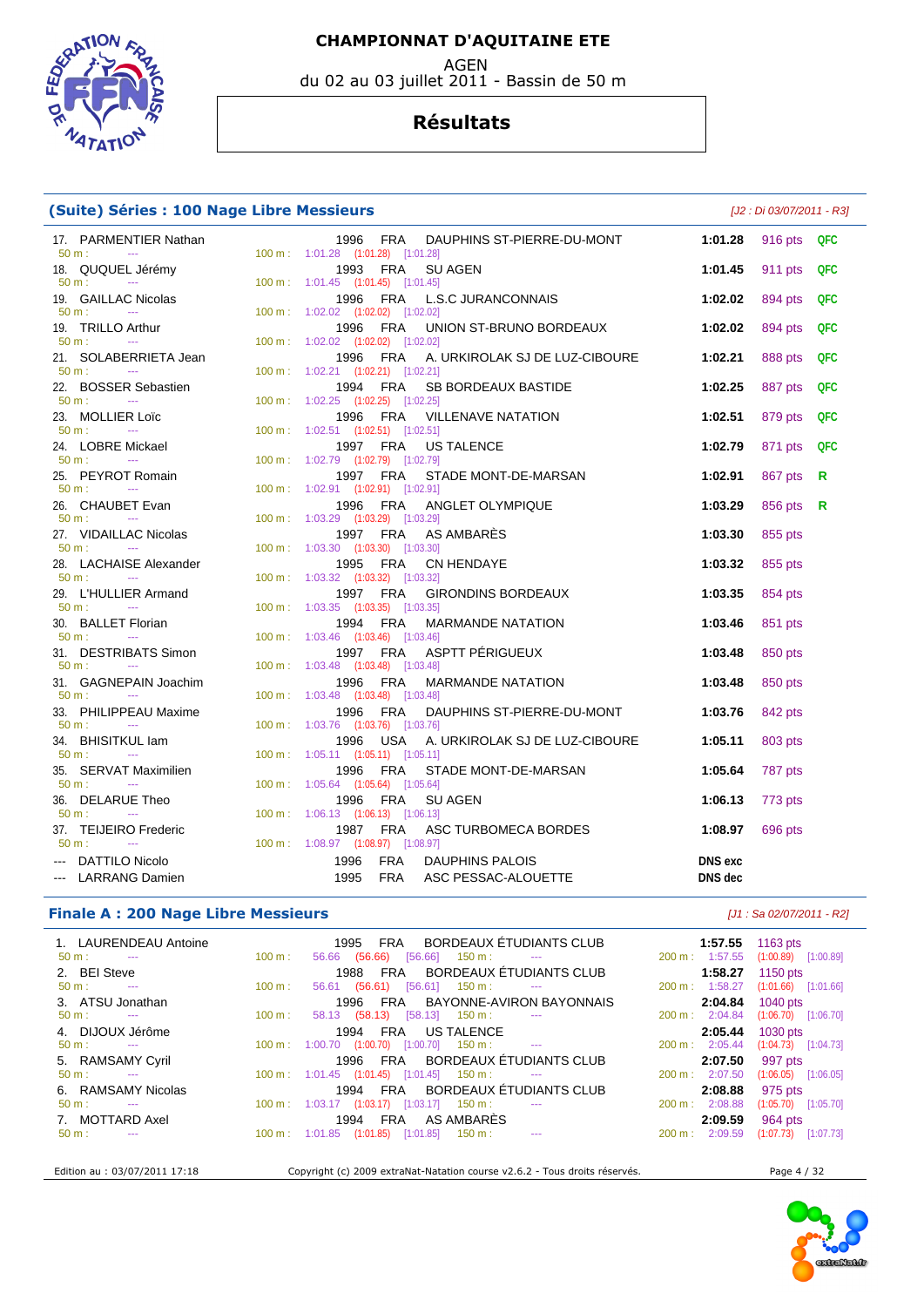AGEN

du 02 au 03 juillet 2011 - Bassin de 50 m

#### **Résultats**

| (Suite) Finale A : 200 Nage Libre Messieurs            | $[J1: Sa 02/07/2011 - R2]$ |                                                                                                                                   |                            |                                         |  |  |
|--------------------------------------------------------|----------------------------|-----------------------------------------------------------------------------------------------------------------------------------|----------------------------|-----------------------------------------|--|--|
| 8. TATON-DESAGES Théo<br>50 m:<br>$\sim$               |                            | <b>FRA</b><br>1997<br>AS LIBOURNE NATATION<br>$100 \text{ m}$ : $1:02.65$ $(1:02.65)$ $[1:02.65]$<br>$150 m$ :<br><b>Contract</b> | 2:09.70<br>200 m: 2:09.70  | 962 pts<br>$(1:07.05)$ [1:07.05]        |  |  |
| <b>Séries: 200 Nage Libre Messieurs</b>                |                            |                                                                                                                                   | $[J1: Sa 02/07/2011 - R1]$ |                                         |  |  |
| 1. BEI Steve                                           |                            | BORDEAUX ÉTUDIANTS CLUB<br><b>FRA</b><br>1988                                                                                     | 2:05.58                    | 1028 pts QFA                            |  |  |
| $50 m$ :<br>$\sim$                                     |                            | 100 m: 1:01.98 (1:01.98) [1:01.98]<br>150 m:<br>$\sim$                                                                            | 200 m: 2:05.58             | $(1:03.60)$ $[1:03.60]$                 |  |  |
| 2. ATSU Jonathan                                       |                            | 1996<br><b>FRA</b><br>BAYONNE-AVIRON BAYONNAIS                                                                                    | 2:06.24                    | 1017 pts QFA                            |  |  |
| $50 m$ :                                               | 100 m:                     | 59.90 (59.90)<br>[59.90]<br>150 m:                                                                                                | 200 m: 2:06.24             | $(1:06.34)$ $[1:06.34]$                 |  |  |
| LAURENDEAU Antoine<br>3.<br>$-$                        |                            | <b>FRA</b><br>BORDEAUX ETUDIANTS CLUB<br>1995                                                                                     | 2:06.59                    | 1012 pts QFA                            |  |  |
| 50 m:                                                  | 100 m:                     | $1:01.67$ $(1:01.67)$ $[1:01.67]$<br>150 m:                                                                                       | 200 m: 2:06.59             | $(1:04.92)$ $[1:04.92]$                 |  |  |
| <b>MOTTARD Axel</b><br>4.<br>$50 m$ :<br>$\sim$ $\sim$ | 100 m:                     | <b>FRA</b><br>AS AMBARES<br>1994<br>$1:03.43$ $(1:03.43)$ $[1:03.43]$<br>150 m:<br>$-$                                            | 2:09.16<br>200 m: 2:09.16  | 971 pts<br>QFA<br>$(1:05.73)$ [1:05.73] |  |  |
| <b>RAMSAMY Cyril</b><br>5.                             |                            | <b>FRA</b><br>BORDEAUX ETUDIANTS CLUB<br>1996                                                                                     | 2:10.55                    | 949 pts<br>QFA                          |  |  |
| 50 m:                                                  | 100 m:                     | 1:05.32 (1:05.31) [1:05.31]<br>$150 m$ :                                                                                          | 200 m: 2:10.55             | $(1:05.23)$ $[1:05.23]$                 |  |  |
| 6. DIJOUX Jérôme                                       |                            | <b>FRA</b><br><b>US TALENCE</b><br>1994                                                                                           | 2:10.78                    | 945 pts<br>QFA                          |  |  |
| 50 m:                                                  | 100 m:                     | 1:05.72 (1:05.72) [1:05.72]<br>150 m :<br>$\sim$                                                                                  | 200 m: 2:10.78             | $(1:05.06)$ $[1:05.06]$                 |  |  |
| <b>RAMSAMY Nicolas</b><br>7.                           |                            | 1994<br><b>FRA</b><br><b>BORDEAUX ETUDIANTS CLUB</b>                                                                              | 2:11.22                    | 938 pts<br>QFA                          |  |  |
| $50 m$ :<br>$\sim$                                     | 100 m:                     | 1:03.39 (1:03.39) [1:03.39]<br>150 m:                                                                                             | 200 m: 2:11.22             | $(1:07.83)$ [1:07.83]                   |  |  |
| 8. TATON-DESAGES Théo                                  |                            | 1997<br><b>FRA</b><br>AS LIBOURNE NATATION                                                                                        | 2:11.60                    | 933 pts<br>QFA                          |  |  |
| $50 m$ :<br>$\sim$                                     | $100 \text{ m}$ :          | 1:03.97 (1:03.97) [1:03.97]<br>150 m:<br>$\sim$                                                                                   | 200 m: 2:11.60             | $(1:07.63)$ $[1:07.63]$                 |  |  |
| <b>LINCHENEAU Felix</b><br>9.                          |                            | <b>FRA</b><br>UNION ST-BRUNO BORDEAUX<br>1995                                                                                     | 2:13.46                    | 904 pts<br><b>QFB</b>                   |  |  |
| $50 m$ :                                               |                            | 100 m: 1:03.62 (1:03.62) [1:03.62]<br>150 m:                                                                                      | 200 m: 2:13.46             | $(1:09.84)$ $[1:09.84]$                 |  |  |
| <b>BLANCHET Julien</b><br>10.                          |                            | <b>FRA</b><br>AS LIBOURNE NATATION<br>1995                                                                                        | 2:13.89                    | 897 pts<br><b>QFB</b>                   |  |  |
| 50 m:<br>$\sim$                                        | 100 m:                     | 1:04.66 (1:04.66) [1:04.66]<br>150 m:                                                                                             | 200 m: 2:13.89             | $(1:09.23)$ [1:09.23]                   |  |  |
| <b>LOBRE Mickael</b><br>11.                            |                            | 1997<br><b>FRA</b><br><b>US TALENCE</b>                                                                                           | 2:14.73                    | <b>QFB</b><br>885 pts                   |  |  |
| $50 m$ :<br>$\sim$ $\sim$                              | 100 m:                     | 1:04.94 (1:04.94) [1:04.94]<br>150 m:<br>$\sim$                                                                                   | 200 m: 2:14.73             | $(1:09.79)$ $[1:09.79]$                 |  |  |
| <b>BEGUERIE Romain</b><br>12.<br>50 m:<br>$-$          | 100 m:                     | 1993<br><b>FRA</b><br>CN VILLENEUVE-SUR-LOT                                                                                       | 2:15.69<br>200 m: 2:15.69  | 870 pts<br><b>QFB</b>                   |  |  |
|                                                        |                            | $1:04.61$ $(1:04.61)$ $[1:04.61]$<br>150 m:                                                                                       |                            | $(1:11.08)$ $[1:11.08]$                 |  |  |
| <b>GAILLAC Nicolas</b><br>13.<br>$50 m$ :<br>$\sim$    | 100 m:                     | 1996<br>FRA<br>L.S.C JURANCONNAIS<br>$1:04.19$ $(1:04.19)$ $[1:04.19]$<br>150 m :                                                 | 2:18.14<br>200 m: 2:18.14  | 834 pts QFB<br>$(1:13.95)$ $[1:13.95]$  |  |  |
| <b>BAILLARD Tristan</b><br>14.                         |                            | <b>FRA</b><br>1995<br><b>CN BERGERAC</b>                                                                                          | 2:18.21                    | 833 pts<br><b>QFB</b>                   |  |  |
| 50 m:<br>$\sim$ $\sim$                                 | 100 m:                     | $1:06.64$ $(1:06.64)$ $[1:06.64]$<br>150 m :<br>$\sim$                                                                            | 200 m: 2:18.21             | $(1:11.56)$ [1:11.56]                   |  |  |
| <b>BERTRAND Vincent</b><br>14.                         |                            | <b>FRA</b><br>1996<br>ANDERNOS ESPADONS THALASSA                                                                                  | 2:18.21                    | 833 pts QFB                             |  |  |
| 50 m:                                                  | 100 m:                     | 1:07.62 (1:07.62) [1:07.62]<br>150 m:                                                                                             | 200 m: 2:18.21             | $(1:10.59)$ $[1:10.59]$                 |  |  |
| 16. LEYRAT Louis                                       |                            | <b>FRA</b><br>CN VILLENEUVE-SUR-LOT<br>1994                                                                                       | 2:18.76                    | 825 pts QFB                             |  |  |
| 50 m:<br>$\sim$ $\sim$                                 | 100 m:                     | $1:06.71$ $(1:06.70)$ $[1:06.70]$<br>150 m:<br>$\sim$                                                                             | 200 m: 2:18.76             | $(1:12.05)$ $[1:12.05]$                 |  |  |
| 17. DESTRIBATS Simon                                   |                            | ASPTT PERIGUEUX<br>1997<br><b>FRA</b>                                                                                             | 2:19.55                    | 813 pts<br>QFC                          |  |  |
| 50 m:<br>$\sim$ $\sim$                                 | 100 m:                     | $1:08.54$ $(1:08.54)$ $[1:08.54]$<br>$150 m$ :                                                                                    | 200 m: 2:19.55             | $(1:11.01)$ [1:11.01]                   |  |  |
| <b>ANDRE Louis</b><br>18.                              |                            | 1995<br><b>FRA</b><br>UNION ST-BRUNO BORDEAUX                                                                                     | 2:19.83                    | 809 pts<br>QFC                          |  |  |
| $50 m$ :<br>$\sim$                                     | 100 m:                     | $1:07.83$ $(1:07.83)$ $[1:07.83]$<br>150 m:<br>$\cdots$                                                                           | 200 m: 2:19.83             | $(1:12.00)$ [1:12.00]                   |  |  |
| CHAUBET Evan<br>19.                                    |                            | <b>FRA</b><br>1996<br>ANGLET OLYMPIQUE                                                                                            | 2:21.24                    | 789 pts<br>QFC                          |  |  |
| $50 m$ :<br>$-$                                        | $100 m$ :                  | 1:08.88 (1:08.88) [1:08.88]<br>150 m:<br>$\sim$ $\sim$ $\sim$                                                                     | 200 m: 2:21.24             | $(1:12.36)$ $[1:12.36]$                 |  |  |
| PEYROT Romain<br>20.                                   |                            | <b>FRA</b><br>1997<br>STADE MONT-DE-MARSAN                                                                                        | 2:23.11                    | 763 pts<br>QFC                          |  |  |
| 50 m:                                                  | 100 m:                     | $1:08.07$ $(1:08.06)$ $[1:08.06]$<br>150 m:                                                                                       | 200 m: 2:23.11             | $(1:15.04)$ [1:15.04]                   |  |  |
| 21. LACHAISE Alexander<br>$50 m$ :<br>$\sim$           |                            | 1995<br><b>FRA</b><br><b>CN HENDAYE</b><br>100 m: 1:10.99 (1:10.98) [1:10.98]<br>150 m:<br>$\sim$                                 | 2:26.59<br>200 m: 2:26.59  | QFC<br>715 pts<br>$(1:15.59)$ [1:15.59] |  |  |
|                                                        |                            |                                                                                                                                   |                            |                                         |  |  |
| --- DESTRIBATS Simon                                   |                            | ASPTT PÉRIGUEUX<br>1997<br><b>FRA</b>                                                                                             | <b>DNS</b>                 |                                         |  |  |

#### **Séries : 400 Nage Libre Messieurs** [J2 : Di 03/07/2011 - R4]

| 1. BEI Steve                      |                   |                                    | <b>FRA</b><br>1988               |                                    |                       | BORDEAUX ÉTUDIANTS CLUB |                             | 4:15.17 | 1115 $pts$            |            |  |
|-----------------------------------|-------------------|------------------------------------|----------------------------------|------------------------------------|-----------------------|-------------------------|-----------------------------|---------|-----------------------|------------|--|
| $50 \text{ m}$ :<br>$\frac{1}{2}$ | $100 \text{ m}$ : | $1:00.44$ $(1:00.44)$              |                                  | [1:00.44]                          | 150 m :               | $\scriptstyle\cdots$    | 200 m: 2:05.28              |         | (1:04.84)             | [1:04.84]  |  |
| 250 m:<br>$\sim$ $\sim$           |                   | $300 \text{ m}: 3:10.30 (1:05.02)$ |                                  | [1:05.02]                          | $350 \text{ m}$ : $-$ |                         | 400 m: 4:15.17              |         | $(1:04.87)$ [1:04.87] |            |  |
| 2. RYALL Matthew                  |                   |                                    | 1995 FRA BORDEAUX ÉTUDIANTS CLUB |                                    | 4:18.90               | $1084$ pts              |                             |         |                       |            |  |
| $50 \text{ m}$ :<br>$\sim$ $\sim$ | $100 \text{ m}$ : | 1:02.92 (1:02.92)                  |                                  | [1:02.92]                          | 150 m :               | $- - -$                 | $200 \text{ m}$ : $2:07.94$ |         | (1:05.02)             | [1:05.02]  |  |
| 250 m:<br>$\sim$ $\sim$           |                   |                                    |                                  | 300 m: 3:13.45 (1:05.51) [1:05.51] | 350 m :               | <b>State State</b>      | $400 \text{ m}: 4:18.90$    |         | (1:05.45)             | [1:05.45]  |  |
| 3. RAMSAMY Cyril                  |                   |                                    | FRA<br>1996                      |                                    |                       | BORDEAUX ÉTUDIANTS CLUB |                             | 4:22.22 |                       | 1057 $pts$ |  |
| $50 \text{ m}$ :<br>$\sim$        | $100 \text{ m}$ : | 1:02.27                            | (1:02.27)                        | [1:02.27]                          | 150 m :               | $-$                     | $200 \text{ m}$ :           | 2:07.85 | (1:05.58)             | [1:05.58]  |  |
| 250 m:<br>$\sim$ $\sim$           |                   | $300 \text{ m}: 3:16.09$           | (1:08.23)                        | [1:08.23]                          | $350 \text{ m}$ :     | $\sim$ $\sim$           | 400 m:                      | 4:22.22 | (1:06.13)             | [1:06.13]  |  |

EDSTATION

 $47$ ATI

Edition au : 03/07/2011 17:18 Copyright (c) 2009 extraNat-Natation course v2.6.2 - Tous droits réservés. Page 5 / 32

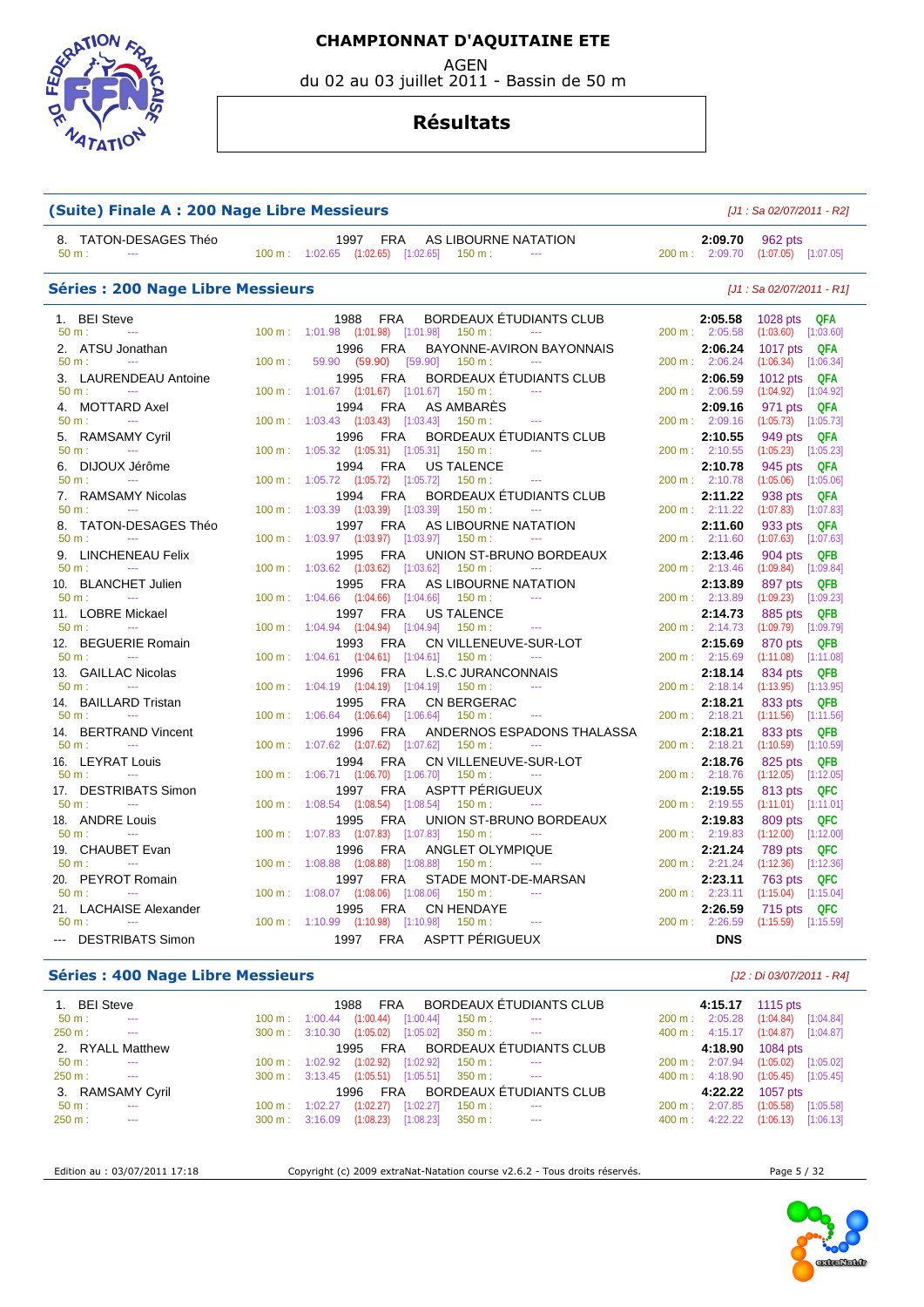**EDGRAT**  $47AT$ 

#### **Résultats**

du 02 au 03 juillet 2011 - Bassin de 50 m

#### **(Suite) Séries : 400 Nage Libre Messieurs** [J2 : Di 03/07/2011 - R4]

| 4. BAILLARD Tristan               |                   |         | 1995               | FRA                               | <b>CN BERGERAC</b>        |                                    |                    | 4:29.14                   | 1001 pts  |                         |
|-----------------------------------|-------------------|---------|--------------------|-----------------------------------|---------------------------|------------------------------------|--------------------|---------------------------|-----------|-------------------------|
| $50 m$ :<br>$\sim$ $\sim$         | $100 \text{ m}$ : |         |                    | 1:03.30 (1:03.30) [1:03.30]       | 150 m:                    | $- - -$                            |                    | 200 m : 2:11.77           |           | $(1:08.47)$ $[1:08.47]$ |
| 250 m:<br>$\sim$ $\sim$           | 300 m:            |         |                    | 3:20.98 (1:09.20) [1:09.20]       | 350 m:                    | $- - -$                            |                    | 400 m: 4:29.14            | (1:08.16) | [1:08.16]               |
| 5. MOTTARD Axel                   |                   |         |                    |                                   | 1994 FRA AS AMBARÈS       |                                    |                    | 4:34.17                   | 961 pts   |                         |
| $50 m$ :<br>$\sim$ $\sim$         | $100 \text{ m}$ : | 1:03.42 |                    | $(1:03.42)$ [1:03.42]             | 150 m:                    | $\cdots$                           | $200 \text{ m}$ :  | 2:13.84                   | (1:10.42) | [1:10.42]               |
| 250 m:<br>$  \sim$                | 300 m:            |         |                    | $3:24.33$ $(1:10.48)$ $[1:10.48]$ | 350 m:                    | $\cdots$                           |                    | 400 m: 4:34.17            | (1:09.84) | [1:09.84]               |
| 6. BLANCHET Julien                |                   |         | 1995               |                                   |                           | FRA AS LIBOURNE NATATION           |                    | 4:39.61                   | 919 pts   |                         |
| $50 m$ :<br>$\sim$ $\sim$         | 100 m:            |         |                    | 1:04.42 (1:04.42) [1:04.42]       | 150 m:                    |                                    |                    | 200 m : 2:16.22           | (1:11.80) | [1:11.80]               |
| 250 m:<br>$\sim$ $\sim$           | 300 m:            |         |                    | $3:29.17$ $(1:12.95)$ $[1:12.95]$ | 350 m:                    | $-$                                |                    | 400 m: 4:39.61            | (1:10.44) | [1:10.44]               |
| 7. GARZOTTO Guillaume             |                   |         | 1997               | <b>FRA</b>                        | <b>SU AGEN</b>            |                                    |                    | 4:41.65                   | 903 pts   |                         |
| $50 m$ :<br>$\sim$ $\sim$         | 100 m:            |         |                    | 1:07.20 (1:07.20) [1:07.20]       | $150 m$ :                 | $\sim$ $\sim$                      |                    | 200 m : 2:19.80           |           | $(1:12.59)$ $[1:12.59]$ |
| 250 m:<br>$\sim$                  | 300 m:            |         |                    | $3:32.28$ $(1:12.48)$ $[1:12.48]$ | 350 m:                    | $\sim$ $\sim$                      |                    | 400 m: 4:41.65            |           | $(1:09.37)$ $[1:09.37]$ |
| 8. SADA Valentin                  |                   |         | 1997               | <b>FRA</b>                        | ASPTT BORDEAUX            |                                    |                    | 4:42.69                   | 896 pts   |                         |
| $50 m$ :                          | $100 m$ :         |         |                    | $1:08.05$ $(1:08.05)$ $[1:08.05]$ | 150 m:                    | $\frac{1}{2}$                      | 200 m:             | 2:20.13                   |           | $(1:12.08)$ $[1:12.08]$ |
| 250 m:<br>$\sim$ $\sim$           | 300 m:            |         |                    | 3:32.65 (1:12.52) [1:12.52]       | 350 m:                    | $- - -$                            |                    | 400 m: 4:42.69            |           | $(1:10.04)$ [1:10.04]   |
| 9. LOBRE Mickael                  |                   |         | 1997<br><b>FRA</b> |                                   | <b>US TALENCE</b>         |                                    |                    | 4:42.91                   | 894 pts   |                         |
| $50 \text{ m}$ :<br>$\sim$ $\sim$ | $100 \text{ m}$ : |         |                    | 1:07.74 (1:07.73) [1:07.73]       | $150 \text{ m}$ :         |                                    |                    | $200 \text{ m}: 2:19.86$  |           | $(1:12.12)$ [1:12.12]   |
| 250 m:<br>$\sim$ $\sim$           | 300 m:            |         |                    | 3:32.24 (1:12.38) [1:12.38]       | 350 m:                    | $\cdots$                           |                    | 400 m: 4:42.91            |           | $(1:10.67)$ [1:10.67]   |
| 10. GAGNEPAIN Joachim             |                   |         | 1996 FRA           |                                   |                           | <b>MARMANDE NATATION</b>           | 4:59.34<br>774 pts |                           |           |                         |
| $50 m$ :<br>$\frac{1}{2}$         | 100 m:            |         |                    | $1:10.50$ $(1:10.50)$ $[1:10.50]$ | 150 m:                    | $\frac{1}{2}$                      | $200 \text{ m}$ :  | 2:25.54                   |           | $(1:15.04)$ [1:15.04]   |
| 250 m:<br>$\sim$ $\sim$           | 300 m:            |         |                    | $3:42.44$ $(1:16.90)$ $[1:16.90]$ | 350 m:                    |                                    |                    | 400 m: 4:59.34            | (1:16.90) | [1:16.90]               |
| 11. CHAUBET Evan                  |                   |         |                    |                                   | 1996 FRA ANGLET OLYMPIQUE |                                    |                    | 5:03.50                   | 745 pts   |                         |
| $50 m$ :                          | $100 \text{ m}$ : |         |                    | $1:13.80$ $(1:13.80)$ $[1:13.80]$ | 150 m:                    | $- - -$                            |                    | $200 \text{ m}$ : 2:33.31 |           | $(1:19.51)$ $[1:19.51]$ |
| 250 m:<br>$  \sim$                | 300 m:            |         |                    | $3:51.35$ $(1:18.04)$ $[1:18.04]$ | 350 m:                    | $\cdots$                           | 400 m:             | 5:03.50                   | (1:12.15) | [1:12.15]               |
| 12. SOLABERRIETA Jean             |                   |         | 1996               |                                   |                           | FRA A. URKIROLAK SJ DE LUZ-CIBOURE |                    | 5:06.33                   | 726 pts   |                         |
| $50 m$ :                          | 100 m:            | 1:11.56 | (1:11.56)          | [1:11.56]                         | 150 m:                    |                                    | 200 m:             | 2:29.73                   | (1:18.17) | [1:18.17]               |
| 250 m:<br>$\sim$ $\sim$           | 300 m:            |         |                    | 3:49.76 (1:20.03) [1:20.03]       | 350 m:                    | $\scriptstyle\cdots$               | 400 m:             | 5:06.33                   | (1:16.56) | [1:16.56]               |
| 13. RALISON Jeff                  |                   |         | 1997               |                                   |                           | FRA ASC PESSAC-ALOUETTE            |                    | 5:22.01                   | 623 pts   |                         |
| $50 m$ :<br>$\sim$ $\sim$         | $100 \text{ m}$ : | 1:16.79 |                    | $(1:16.79)$ $[1:16.79]$           | 150 m:                    | $\sim$ $\sim$                      | 200 m:             | 2:38.73                   |           | $(1:21.94)$ $[1:21.94]$ |
| 250 m:<br>$\sim$                  | $300 \text{ m}$ : |         |                    | 4:01.61 (1:22.88) [1:22.88]       | 350 m:                    | $\sim$ $\sim$                      |                    | 400 m: 5:22.01            | (1:20.40) | [1:20.40]               |
| --- DUPUY Jérémie                 |                   |         | 1995<br>FRA        |                                   |                           | BORDEAUX ÉTUDIANTS CLUB            |                    | <b>DNS</b> dec            |           |                         |

#### **Séries : 800 Nage Libre Messieurs** [J2 : Di 03/07/2011 - R4]

|                | 1. BERTRAND Vincent |                   |         | 1996<br><b>FRA</b> |           |           | ANDERNOS ESPADONS THALASSA |                   | 9:40.17                   | 915 pts   |           |
|----------------|---------------------|-------------------|---------|--------------------|-----------|-----------|----------------------------|-------------------|---------------------------|-----------|-----------|
| $50 m$ :       | ---                 | $100 \text{ m}$ : | 1:07.49 | (1:07.48)          | [1:07.48] | 150 m:    | ---                        | $200 \text{ m}$ : | 2:19.43                   | (1:11.94) | [1:11.94] |
| 250 m:         |                     | 300 m:            | 3:32.55 | (1:13.12)          | [1:13.12] | 350 m:    | $- - -$                    | 400 m:            | 4:46.36                   | (1:13.81) | [1:13.81] |
| 450 m:         | ---                 | 500 m:            | 6:01.15 | (1:14.79)          | [1:14.79] | $550 m$ : | ---                        | 600 m:            | 7:15.85                   | (1:14.70) | [1:14.70] |
| 650 m:         | ---                 | 700 m:            | 8:30.44 | (1:14.59)          | [1:14.59] | 750 m:    | ---                        | $800 \text{ m}$ : | 9:40.17                   | (1:09.73) | [1:09.73] |
|                | 2. LINCHENEAU Felix |                   |         | FRA<br>1995        |           |           | UNION ST-BRUNO BORDEAUX    |                   | 9:43.05                   | 905 pts   |           |
| $50 m$ :       | ---                 | $100 \text{ m}$ : | 1:07.31 | (1:07.31)          | [1:07.31] | 150 m:    | $\frac{1}{2}$              | $200 \text{ m}$ : | 2:19.42                   | (1:12.11) | [1:12.11] |
| 250 m:         | ---                 | 300 m:            | 3:33.46 | (1:14.04)          | [1:14.04] | 350 m:    | $\frac{1}{2}$              | 400 m:            | 4:48.36                   | (1:14.90) | [1:14.90] |
| 450 m:         | ---                 | $500 \text{ m}$ : | 6:04.05 | (1:15.69)          | [1:15.69] | $550 m$ : | $\frac{1}{2}$              | 600 m:            | 7:19.26                   | (1:15.20) | [1:15.20] |
| 650 m:         | ---                 | 700 m:            | 8:32.60 | (1:13.34)          | [1:13.34] | 750 m :   | ---                        |                   | $800 \text{ m}$ : 9:43.05 | (1:10.45) | [1:10.45] |
| 3. ANDRE Louis |                     |                   |         | <b>FRA</b><br>1995 |           |           | UNION ST-BRUNO BORDEAUX    |                   | 10:06.34                  | 821 pts   |           |
| $50 m$ :       | ---                 | $100 \text{ m}$ : | 1:10.26 | (1:10.26)          | [1:10.26] | 150 m:    | $\frac{1}{2}$              | 200 m:            | 2:26.65                   | (1:16.39) | [1:16.39] |
| 250 m:         | ---                 | 300 m:            | 3:43.44 | (1:16.79)          | [1:16.79] | 350 m:    | $- - -$                    | 400 m:            | 5:01.01                   | (1:17.56) | [1:17.56] |
| 450 m:         | ---                 | $500 \text{ m}$ : | 6:17.69 | (1:16.68)          | [1:16.68] | $550 m$ : | $- - -$                    | 600 m:            | 7:34.54                   | (1:16.84) | [1:16.84] |
| 650 m:         | ---                 | 700 m:            | 8:51.74 | (1:17.20)          | [1:17.20] | 750 m:    | ---                        | 800 m:            | 10:06.34                  | (1:14.59) | [1:14.59] |

#### **Séries : 1500 Nage Libre Messieurs Séries : 1500 Nage Libre Messieurs Exercía de 2007/2011 - R2**

|           | 1. LINCHENEAU Felix |                                                  | 1995<br><b>FRA</b> |                                     |                    | UNION ST-BRUNO BORDEAUX |                   | 18:43.18                             | 893 pts                 |  |
|-----------|---------------------|--------------------------------------------------|--------------------|-------------------------------------|--------------------|-------------------------|-------------------|--------------------------------------|-------------------------|--|
| $50 m$ :  | $\sim$ $\sim$       | $100 \text{ m}: 1:11.13$ $(1:11.13)$ $[1:11.13]$ |                    |                                     | 150 m:             | $\cdots$                | $200 \text{ m}$ : | 2:25.31                              | $(1:14.18)$ $[1:14.18]$ |  |
| $250 m$ : | $- - -$             |                                                  |                    | 300 m: 3:41.14 (1:15.83) [1:15.83]  | $350 \text{ m}$ :  | $\cdots$                |                   | $400 \text{ m}: 4:56.09$             | $(1:14.95)$ $[1:14.95]$ |  |
| 450 m:    | $- - -$             |                                                  |                    | 500 m: 6:10.35 (1:14.26) [1:14.26]  | 550 m :            | $\cdots$                |                   | 600 m: 7:25.65 (1:15.30) [1:15.30]   |                         |  |
| 650 m:    | $- - -$             | 700 m : 8:40.09 (1:14.44) [1:14.44]              |                    |                                     | 750 m :            | $- - -$                 |                   | 800 m : 9:56.93                      | $(1:16.84)$ $[1:16.84]$ |  |
| 850 m:    | $- - -$             |                                                  |                    | 900 m: 11:11.13 (1:14.20) [1:14.20] | 950 m :            | $- - -$                 |                   | $1000 \text{ m}: 12:27.05$           | $(1:15.92)$ [1:15.92]   |  |
| 1050 m:   | $- - -$             | 1100 m: 13:41.88 (1:14.83) [1:14.83]             |                    |                                     | 1150 m :           | $- - -$                 |                   | $1200 \text{ m}: 14:58.20$           | $(1:16.31)$ $[1:16.31]$ |  |
| 1250 m:   | ---                 | 1300 m: 16:14.24 (1:16.04) [1:16.04]             |                    |                                     | $1350 \text{ m}$ : | $- - -$                 |                   | 1400 m: 17:26.56 (1:12.31) [1:12.31] |                         |  |
| 1450 m:   | ---                 | 1500 m: 18:43.18 (1:16.62) [1:16.62]             |                    |                                     |                    |                         |                   |                                      |                         |  |

Edition au : 03/07/2011 17:18 Copyright (c) 2009 extraNat-Natation course v2.6.2 - Tous droits réservés. Page 6 / 32

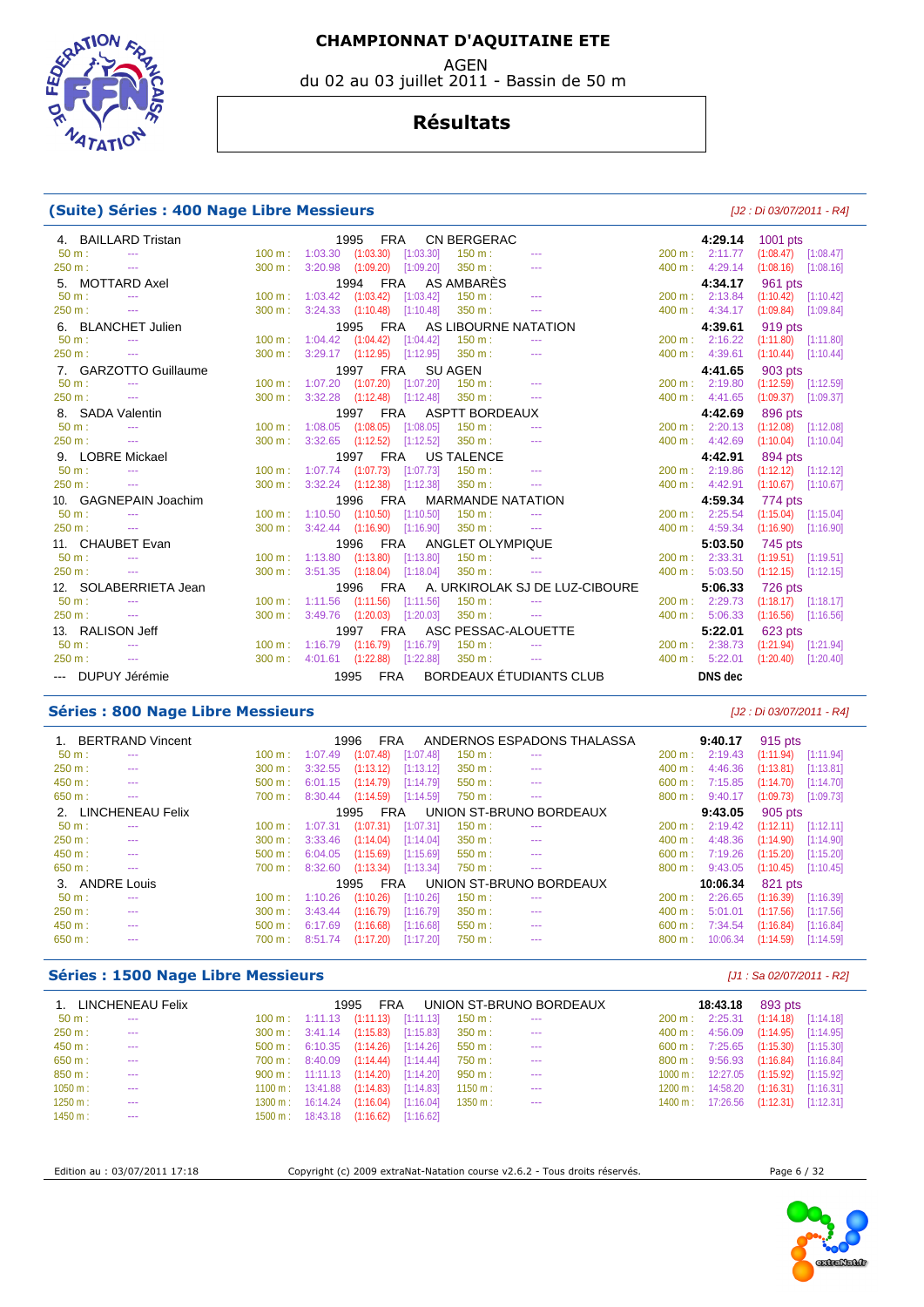**EPIRATIO** 

 $47AT$ 

# **Résultats**

du 02 au 03 juillet 2011 - Bassin de 50 m

#### **(Suite) Séries : 1500 Nage Libre Messieurs** [J1 : Sa 02/07/2011 - R2]

| 2.       |                      | <b>GAGNEPAIN Joachim</b> |         |          | 1996<br><b>FRA</b> |           |         | <b>MARMANDE NATATION</b> |         | 19:12.67       | 838 pts   |           |
|----------|----------------------|--------------------------|---------|----------|--------------------|-----------|---------|--------------------------|---------|----------------|-----------|-----------|
| 50 m:    |                      |                          | 100 m:  | 1:10.94  | (1:10.94)          | [1:10.94] | 150 m:  |                          | 200 m:  | 2:25.41        | (1:14.47) | [1:14.47] |
| 250 m:   |                      | ---                      | 300 m:  | 3:40.76  | (1:15.34)          | [1:15.34] | 350 m:  | $\cdots$                 | 400 m:  | 4:56.20        | (1:15.44) | [1:15.44] |
| 450 m:   |                      | ---                      | 500 m:  | 6:11.78  | (1:15.58)          | [1:15.58] | 550 m:  | $- - -$                  | 600 m:  | 7:28.88        | (1:17.09) | [1:17.09] |
| 650 m:   |                      | ---                      | 700 m:  | 8:47.43  | (1:18.55)          | [1:18.55] | 750 m:  | $- - -$                  | 800 m:  | 10:05.62       | (1:18.19) | [1:18.19] |
| 850 m:   |                      | ---                      | 900 m:  | 11:23.81 | (1:18.19)          | [1:18.19] | 950 m:  | $- - -$                  | 1000 m: | 12:40.67       | (1:16.86) | [1:16.86] |
| 1050 m:  |                      |                          | 1100 m: | 13:58.85 | (1:18.18)          | [1:18.18] | 1150 m: | ---                      | 1200 m: | 15:17.37       | (1:18.52) | [1:18.52] |
| 1250 m:  |                      | ---                      | 1300 m: | 16:36.98 | (1:19.61)          | [1:19.61] | 1350 m: | $- - -$                  | 1400 m: | 17:55.51       | (1:18.53) | [1:18.53] |
| 1450 m:  |                      |                          | 1500 m: | 19:12.67 | (1:17.16)          | [1:17.16] |         |                          |         |                |           |           |
|          | 3. ANDRE Louis       |                          |         |          | <b>FRA</b><br>1995 |           |         | UNION ST-BRUNO BORDEAUX  |         | 19:28.36       | 810 pts   |           |
| $50 m$ : |                      | ---                      | 100 m:  | 1:13.11  | (1:13.11)          | [1:13.11] | 150 m:  | $- - -$                  | 200 m:  | 2:29.88        | (1:16.77) | [1:16.77] |
| 250 m:   |                      | ---                      | 300 m:  | 3:47.55  | (1:17.67)          | [1:17.67] | 350 m:  | $- - -$                  | 400 m:  | 5:05.43        | (1:17.88) | [1:17.88] |
| 450 m:   |                      | ---                      | 500 m:  | 6:23.84  | (1:18.41)          | [1:18.41] | 550 m:  | $- - -$                  | 600 m:  | 7:42.16        | (1:18.31) | [1:18.31] |
| 650 m:   |                      | ---                      | 700 m:  | 9:00.76  | (1:18.59)          | [1:18.59] | 750 m:  | $- - -$                  | 800 m:  | 10:18.91       | (1:18.15) | [1:18.15] |
| 850 m:   |                      | ---                      | 900 m:  | 11:37.32 | (1:18.41)          | [1:18.41] | 950 m:  | $- - -$                  | 1000 m: | 12:55.78       | (1:18.45) | [1:18.45] |
| 1050 m:  |                      | ---                      | 1100 m: | 14:14.61 | (1:18.83)          | [1:18.83] | 1150 m: | $\cdots$                 | 1200 m: | 15:33.47       | (1:18.86) | [1:18.86] |
| 1250 m:  |                      |                          | 1300 m: | 16:52.13 | (1:18.66)          | [1:18.66] | 1350 m: | ---                      | 1400 m: | 18:11.19       | (1:19.06) | [1:19.06] |
| 1450 m:  |                      | ---                      | 1500 m: | 19:28.36 | (1:17.17)          | [1:17.17] |         |                          |         |                |           |           |
|          | <b>DUPUY Jérémie</b> |                          |         |          | <b>FRA</b><br>1995 |           |         | BORDEAUX ÉTUDIANTS CLUB  |         | <b>DNS</b> dec |           |           |

#### **Finale A : 50 Dos Messieurs** [J2 : Di 03/07/2011 - R4]

| 1. | DAUMAS Benjamin          | 1995 | <b>FRA</b> | BORDEAUX ÉTUDIANTS CLUB    | 30.02 | 1090 pts |
|----|--------------------------|------|------------|----------------------------|-------|----------|
|    | 2. ANDRE Maxime          | 1997 | <b>FRA</b> | UNION ST-BRUNO BORDEAUX    | 31.62 | 995 pts  |
|    | 3. N'GOUALA-LARA Oren    | 1994 | <b>FRA</b> | DAUPHINS ST-PIERRE-DU-MONT | 31.67 | 992 pts  |
|    | 4. CLAUDIEN Kévin        | 1994 | <b>FRA</b> | STADE MONT-DE-MARSAN       | 31.80 | 985 pts  |
|    | 5. MOLLIER Loïc          | 1996 | <b>FRA</b> | <b>VILLENAVE NATATION</b>  | 31.92 | 978 pts  |
|    | 6. PEYROT Romain         | 1997 | <b>FRA</b> | STADE MONT-DE-MARSAN       | 31.95 | 976 pts  |
|    | 7. PARMENTIER Nathan     | 1996 | <b>FRA</b> | DAUPHINS ST-PIERRE-DU-MONT | 32.02 | 972 pts  |
| 8. | <b>VIDAILLAC Nicolas</b> | 1997 | <b>FRA</b> | AS AMBARÈS                 | 33.71 | 878 pts  |

#### **Séries : 50 Dos Messieurs** [J2 : Di 03/07/2011 - R3]

|     | DAUMAS Benjamin             | 1995 | <b>FRA</b> | BORDEAUX ÉTUDIANTS CLUB        | 30.13 | 1083 pts | QFA        |
|-----|-----------------------------|------|------------|--------------------------------|-------|----------|------------|
| 2.  | <b>ANDRE Maxime</b>         | 1997 | <b>FRA</b> | UNION ST-BRUNO BORDEAUX        | 31.87 | 981 pts  | <b>QFA</b> |
| 3.  | N'GOUALA-LARA Oren          | 1994 | <b>FRA</b> | DAUPHINS ST-PIERRE-DU-MONT     | 32.38 | 952 pts  | <b>QFA</b> |
| 4.  | <b>CLAUDIEN Kévin</b>       | 1994 | <b>FRA</b> | STADE MONT-DE-MARSAN           | 32.43 | 949 pts  | <b>QFA</b> |
| 5.  | <b>MOLLIER Loïc</b>         | 1996 | <b>FRA</b> | <b>VILLENAVE NATATION</b>      | 32.48 | 946 pts  | <b>QFA</b> |
| 6.  | <b>PARMENTIER Nathan</b>    | 1996 | <b>FRA</b> | DAUPHINS ST-PIERRE-DU-MONT     | 32.52 | 944 pts  | QFA        |
| 7.  | PEYROT Romain               | 1997 | <b>FRA</b> | STADE MONT-DE-MARSAN           | 32.65 | 936 pts  | <b>QFA</b> |
| 8.  | <b>VIDAILLAC Nicolas</b>    | 1997 | <b>FRA</b> | AS AMBARÈS                     | 33.09 | 912 pts  | <b>QFA</b> |
| 9.  | <b>VANDERPLANCKE Clovis</b> | 1997 | <b>FRA</b> | <b>SU AGEN</b>                 | 33.35 | 898 pts  | <b>QFB</b> |
| 10. | <b>ROUMES Pierre</b>        | 1996 | <b>FRA</b> | <b>GIRONDINS BORDEAUX</b>      | 34.50 | 835 pts  | <b>QFB</b> |
| 11. | <b>METAIS Morgan</b>        | 1997 | <b>FRA</b> | A. URKIROLAK SJ DE LUZ-CIBOURE | 35.03 | 808 pts  | <b>QFB</b> |
| 12. | PHILIPPEAU Maxime           | 1996 | <b>FRA</b> | DAUPHINS ST-PIERRE-DU-MONT     | 35.45 | 786 pts  | <b>QFB</b> |
| 13. | DUVAL Benjamin              | 1996 | <b>FRA</b> | <b>GIRONDINS BORDEAUX</b>      | 36.17 | 749 pts  | <b>QFB</b> |
| 14. | <b>TEIJEIRO Frederic</b>    | 1987 | <b>FRA</b> | ASC TURBOMECA BORDES           | 36.31 | 742 pts  | <b>QFB</b> |
| 15. | <b>LACHAISE Alexander</b>   | 1995 | <b>FRA</b> | <b>CN HENDAYE</b>              | 36.86 | 715 pts  | <b>QFB</b> |
|     |                             |      |            |                                |       |          |            |

#### **Finale A : 100 Dos Messieurs** [J2 : Di 03/07/2011 - R4]

| 1. DAUMAS Benjamin<br>$50 \text{ m}$ :<br>$\sim$  | BORDEAUX ETUDIANTS CLUB<br>FRA<br>1995<br>100 m: 1:04.20 (1:04.20) [1:04.20] | 1:04.20 | 1066 pts                   |
|---------------------------------------------------|------------------------------------------------------------------------------|---------|----------------------------|
| 2. EZZABDI Marwan<br>50 m :<br>$\sim$             | FRA ASC PESSAC-ALOUETTE<br>1992<br>100 m: 1:05.92 (1:05.92) [1:05.92]        |         | 1:05.92 1018 pts           |
| 3. DUS Mathias<br>$50 \text{ m}$ :<br>$\sim$      | FRA SUAGEN<br>1994<br>100 m: 1:06.44 (1:06.44) [1:06.44]                     |         | 1:06.44 $1003 \text{ pts}$ |
| 4. BAILLARD Tristan<br>$50 \text{ m}$ :<br>$\sim$ | CN BERGERAC<br><b>FRA</b><br>1995<br>100 m: 1:07.96 (1:07.95) [1:07.95]      | 1:07.96 | 962 pts                    |
|                                                   |                                                                              |         |                            |

Edition au : 03/07/2011 17:18 Copyright (c) 2009 extraNat-Natation course v2.6.2 - Tous droits réservés. Page 7 / 32

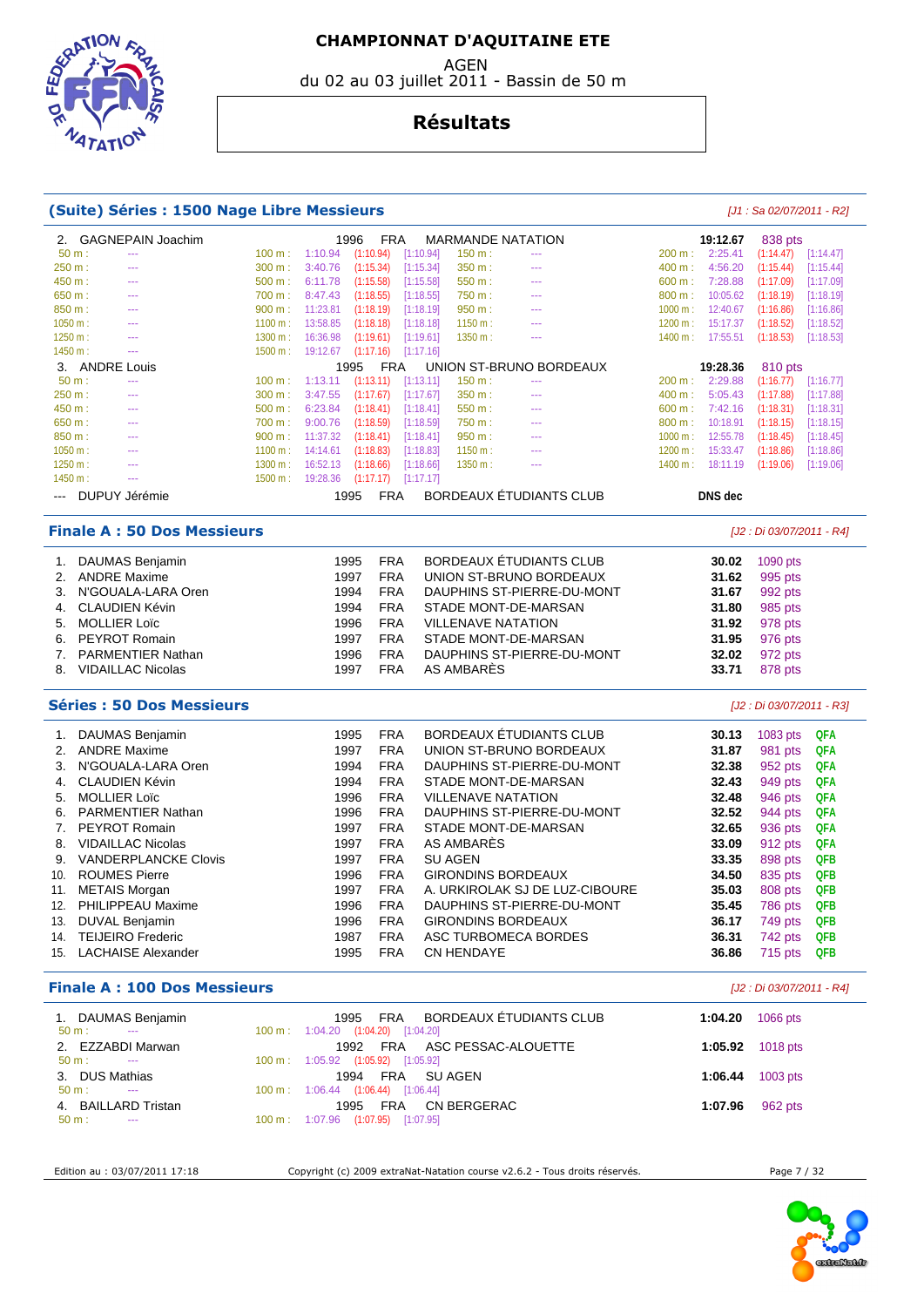AGEN

du 02 au 03 juillet 2011 - Bassin de 50 m

#### **Résultats**

| <b>(Suite) Finale A: 100 Dos Messieurs</b>                      |  |                                                                                            |                          | [J2 : Di 03/07/2011 - R4] |            |  |  |  |
|-----------------------------------------------------------------|--|--------------------------------------------------------------------------------------------|--------------------------|---------------------------|------------|--|--|--|
| 5. RYALL Matthew<br>$50 \text{ m}$ :<br>$\sim$ $\sim$           |  | 1995 FRA<br>BORDEAUX ETUDIANTS CLUB<br>100 m: 1:08.70 (1:08.70) [1:08.70]                  | 1:08.70                  | 942 pts                   |            |  |  |  |
| 6. MOLLIER Loïc<br>$50 m$ :<br>$\sim$ 100 $\mu$                 |  | 1996<br>FRA<br><b>VILLENAVE NATATION</b><br>100 m: 1:09.65 (1:09.65) [1:09.65]             | 1:09.65                  | 916 pts                   |            |  |  |  |
| 7. N'GOUALA-LARA Oren<br>$50 m$ :                               |  | 1994<br><b>FRA</b><br>DAUPHINS ST-PIERRE-DU-MONT<br>100 m: 1:11.25 (1:11.25) [1:11.25]     | 1:11.25                  | 875 pts                   |            |  |  |  |
| 8. ROUMES Pierre<br>$50 m$ :<br>$\sim 100$ mass $^{-1}$         |  | FRA<br><b>GIRONDINS BORDEAUX</b><br>1996<br>100 m: 1:11.49 (1:11.48) [1:11.48]             | 1:11.49                  | 868 pts                   |            |  |  |  |
| <b>Séries: 100 Dos Messieurs</b><br>[J2 : Di 03/07/2011 - R3]   |  |                                                                                            |                          |                           |            |  |  |  |
| 1. DAUMAS Benjamin<br>$50 \text{ m}$ :<br>$\sim$ $\sim$         |  | BORDEAUX ÉTUDIANTS CLUB<br>1995 FRA<br>100 m: 1:04.55 (1:04.55) [1:04.55]                  | 1:04.55                  | 1056 pts QFA              |            |  |  |  |
| 2. DUS Mathias<br>50 m:<br>$\sim$ $\sim$                        |  | 1994 FRA<br><b>SU AGEN</b><br>100 m: 1:05.70 (1:05.70) [1:05.70]                           | 1:05.70                  | 1024 pts                  | QFA        |  |  |  |
| 3. RYALL Matthew<br>$50 m$ :<br>$\sim$                          |  | BORDEAUX ÉTUDIANTS CLUB<br>1995<br>FRA<br>100 m: 1:07.41 (1:07.41) [1:07.41]               | 1:07.41                  | 977 pts                   | QFA        |  |  |  |
| 4. BAILLARD Tristan<br>$50 m$ :<br>$\sim 100$ and $\sim 100$    |  | 1995<br>FRA<br>CN BERGERAC<br>100 m: 1:08.80 (1:08.80) [1:08.80]                           | 1:08.80                  | 939 pts                   | QFA        |  |  |  |
| 5. EZZABDI Marwan<br>$50 m$ :<br>$\sim 100$ mass $^{-1}$        |  | 1992 FRA<br>ASC PESSAC-ALOUETTE<br>100 m: 1:09.23 (1:09.23) [1:09.23]                      | 1:09.23                  | 928 pts                   | QFA        |  |  |  |
| 6. PHILAIRE Victor<br>$50 \text{ m}$ :<br>$- - -$               |  | 1996<br>FRA<br><b>SU AGEN</b><br>100 m: 1:10.02 (1:10.02) [1:10.02]                        | 1:10.02                  | 907 pts                   | QFA        |  |  |  |
| 7. MOLLIER Loïc<br>$50 m$ :<br><b>Service</b>                   |  | 1996<br><b>FRA</b><br><b>VILLENAVE NATATION</b><br>100 m: 1:10.27 (1:10.27) [1:10.27]      | 1:10.27                  | 900 pts                   | QFA        |  |  |  |
| 8. CLAUDIEN Kévin<br>$50 m$ :<br>$\sim$                         |  | 1994 FRA<br>STADE MONT-DE-MARSAN<br>100 m: 1:10.81 (1:10.81) [1:10.81]                     | 1:10.81                  | 886 pts                   | QFA        |  |  |  |
| 9. ROUMES Pierre<br>$50 m$ :<br>$\sim$ 100 $\mu$                |  | 1996<br>FRA<br><b>GIRONDINS BORDEAUX</b><br>100 m: 1:11.90 (1:11.90) [1:11.90]             | 1:11.90                  | 858 pts                   | <b>QFB</b> |  |  |  |
| 10. N'GOUALA-LARA Oren<br>$50 m$ :                              |  | 1994<br>FRA<br>DAUPHINS ST-PIERRE-DU-MONT<br>100 m: 1:12.18 (1:12.18) [1:12.18]            | 1:12.18                  | 851 pts                   | <b>QFB</b> |  |  |  |
| 11. ANDRE Maxime<br>$50 m$ :<br>$\sim$ 100 $\mu$                |  | 1997 FRA<br>UNION ST-BRUNO BORDEAUX<br>100 m: 1:12.31 (1:12.31) [1:12.31]                  | 1:12.31                  | 847 pts                   | QFB        |  |  |  |
| 12. VANDERPLANCKE Clovis<br>$50 m$ :<br>$\sim 100$ mass $^{-1}$ |  | 1997 FRA<br><b>SU AGEN</b><br>100 m: 1:12.92 (1:12.92) [1:12.92]                           | 1:12.92                  | 832 pts                   | QFB        |  |  |  |
| 13. PEYROT Romain<br>$50 \text{ m}$ :<br>$\sim$                 |  | 1997 FRA<br>STADE MONT-DE-MARSAN<br>100 m: 1:14.68 (1:14.68) [1:14.68]                     | 1:14.68                  | 788 pts                   | QFB        |  |  |  |
| 14. PHILIPPEAU Maxime<br>50 m:<br>$\sim 100$ mass $^{-1}$       |  | 1996<br><b>FRA</b><br>DAUPHINS ST-PIERRE-DU-MONT<br>100 m: 1:17.01 (1:17.01) [1:17.01]     | 1:17.01                  | 732 pts                   | QFB        |  |  |  |
| 15. LACHAISE Alexander<br>50 m:<br>$\sim$ $\sim$                |  | FRA<br><b>CN HENDAYE</b><br>1995<br>100 m: 1:17.07 (1:17.06) [1:17.06]                     | 1:17.07                  | 731 pts                   | QFB        |  |  |  |
| 16. GEOFFROID Antoine<br>$50 m$ :<br>$\cdots$                   |  | ASPTT PÉRIGUEUX<br><b>FRA</b><br>1997<br>100 m: 1:17.29 (1:17.29) [1:17.29]                | 1:17.29                  | 726 pts                   | <b>QFB</b> |  |  |  |
| --- GARZOTTO Guillaume<br>--- VAN HELDEN Hans-Arend             |  | <b>FRA</b><br>1997<br><b>SU AGEN</b><br>1995<br><b>FRA</b><br><b>SAM LESPARRE NATATION</b> | <b>DSQ Vi</b><br>DNS dec |                           |            |  |  |  |

#### --- VIGNEAU Dorian 1996 FRA DAUPHINS PALOIS **DNS dec**

#### **Finale A : 200 Dos Messieurs** *Let us a 02/07/2011 - R2] Let us a 02/07/2011 - R2]*

| 1. DAUMAS Benjamin<br>$50 m$ :<br>$\sim$                | FRA BORDEAUX ETUDIANTS CLUB<br>1995<br>$100 \text{ m}$ :<br>$1:06.25$ $(1:06.25)$ $[1:06.25]$ $150 \text{ m}$ :<br>$\cdots$ | 2:16.97<br>200 m: 2:16.97 | 1083 pts<br>$(1:10.72)$ $[1:10.72]$ |
|---------------------------------------------------------|-----------------------------------------------------------------------------------------------------------------------------|---------------------------|-------------------------------------|
| 2. DUS Mathias                                          | FRA SUAGEN<br>1994                                                                                                          | 2:18.15                   | 1066 pts                            |
| $50 \text{ m}$ :<br>$\sim$                              | $100 \text{ m}: 1:07.61$ $(1:07.61)$ $[1:07.61]$ $150 \text{ m}:$ ---                                                       | 200 m: 2:18.15            | $(1:10.54)$ [1:10.54]               |
| 3. RYALL Matthew                                        | 1995 FRA BORDEAUX ETUDIANTS CLUB                                                                                            | 2:21.37                   | 1021 pts                            |
| $50 \text{ m}$ :<br>$\sim$                              | 100 m: 1:08.67 (1:08.67) [1:08.67] 150 m:<br>$\frac{1}{2}$                                                                  | 200 m: 2:21.37            | $(1:12.70)$ [1:12.70]               |
| 4. BAILLARD Tristan<br>$50 m$ :<br><b>Service State</b> | CN BERGERAC<br>FRA<br>1995<br>$1:09.93$ $(1:09.93)$ $[1:09.93]$ $150 \text{ m}$ :<br>$100 \text{ m}$ :<br>$\sim$ $\sim$     | 2:25.02<br>200 m: 2:25.02 | 970 pts<br>$(1:15.09)$ $[1:15.09]$  |
| 5. MOLLIER Loïc                                         | FRA VILLENAVE NATATION<br>1996                                                                                              | 2:27.12                   | 942 pts                             |
| $50 m$ :<br><b>State College State</b>                  | $100 \text{ m}$ : $1:13.05$ $(1:13.05)$ $[1:13.05]$ $150 \text{ m}$ :<br>$- - -$                                            | 200 m: 2:27.12            | $(1:14.06)$ $[1:14.06]$             |
| 6. PHILAIRE Victor                                      | FRA<br>1996<br>SU AGEN                                                                                                      | 2:28.04                   | 930 pts                             |
| $50 \text{ m}$ :                                        | 100 m: 1:12.68 (1:12.68) [1:12.68]<br>$150 \text{ m}$ :<br>$\sim$ $\sim$                                                    | $200 \text{ m}: 2:28.04$  | $(1:15.36)$ $[1:15.36]$             |
| Edition au : 03/07/2011 17:18                           | Copyright (c) 2009 extraNat-Natation course v2.6.2 - Tous droits réservés.                                                  |                           | Page 8 / 32                         |



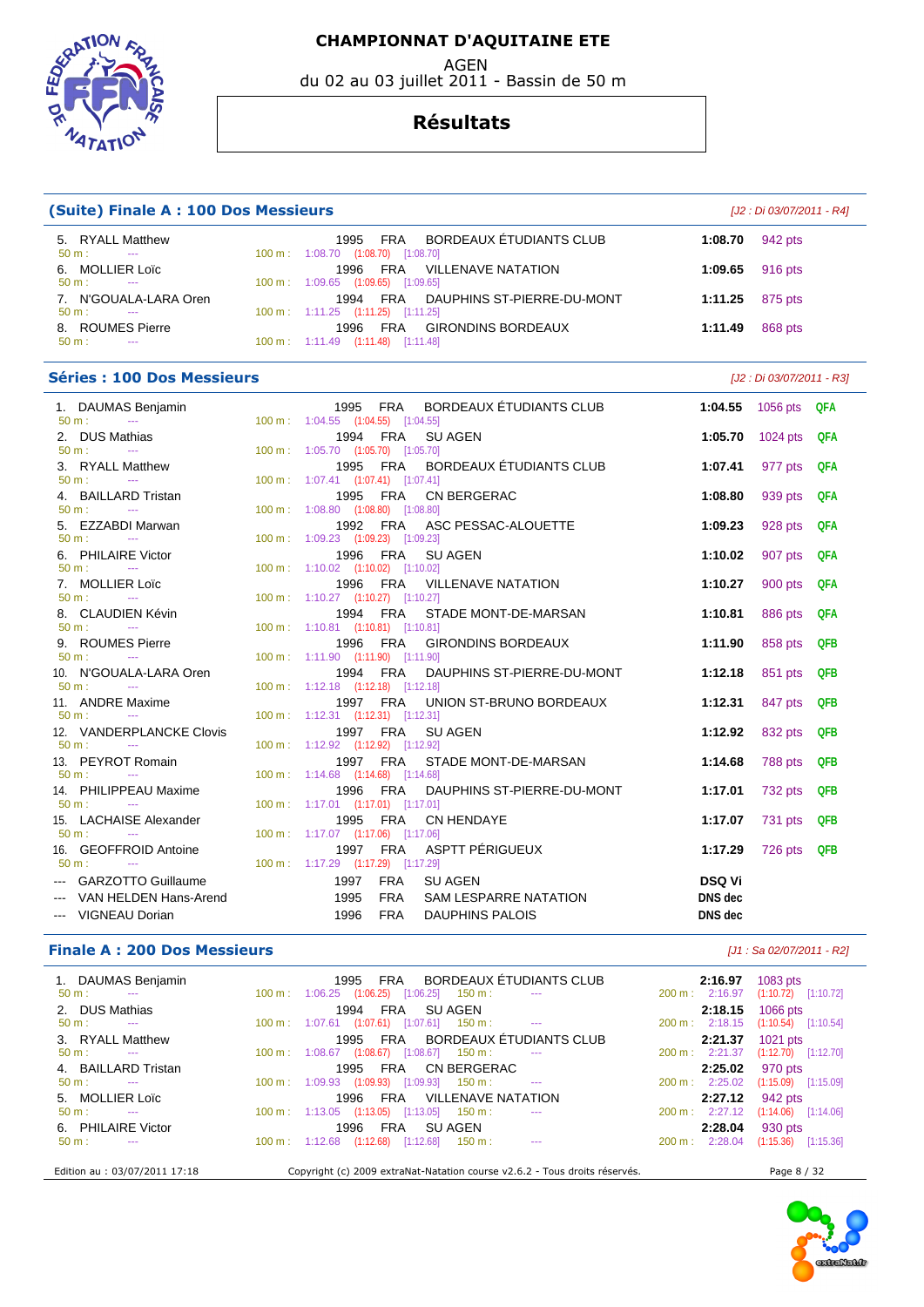**EPARTION**  $47AT$ 

#### **CHAMPIONNAT D'AQUITAINE ETE**

AGEN

du 02 au 03 juillet 2011 - Bassin de 50 m

#### **Résultats**

#### **(Suite) Finale A : 200 Dos Messieurs**

|  | [J1 : Sa 02/07/2011 - R2] |  |
|--|---------------------------|--|
|--|---------------------------|--|

| 7. VAN HELDEN Hans-Arend               | 1995 FRA SAM LESPARRE NATATION                                            | <b>2:32.86</b> 867 pts             |
|----------------------------------------|---------------------------------------------------------------------------|------------------------------------|
| 50 m :<br><b>Service State</b>         | $100 \text{ m}: 1:14.39$ $(1:14.39)$ $[1:14.39]$ $150 \text{ m}: 1:14.39$ | 200 m: 2:32.86 (1:18.47) [1:18.47] |
| 8. CLAUDIEN Kévin                      | 1994 FRA STADE MONT-DE-MARSAN                                             | <b>2:34.77</b> 843 pts             |
| $50 \text{ m}$ :<br><b>State State</b> | $100 \text{ m}: 1:14.76$ $(1:14.76)$ $[1:14.76]$ $150 \text{ m}: 1:14.76$ | 200 m: 2:34.77 (1:20.01) [1:20.01] |

#### Séries : 200 Dos Messieurs **Séries : 200 Dos Messieurs Exercía Exercía Exercía El antichet Estado El 2012/2011 - R1]**

| $100 \text{ m}$ : $1:08.08$ $(1:08.08)$ $[1:08.08]$ $150 \text{ m}$ : ---<br>$(1:10.75)$ $[1:10.75]$<br>200 m: 2:18.83<br>1995 FRA BORDEAUX ÉTUDIANTS CLUB<br>2. RYALL Matthew<br>2:21.32<br>1021 pts QFA<br>$100 \text{ m}$ : $1:08.36$ $(1:08.36)$ $[1:08.36]$ $150 \text{ m}$ : ---<br>200 m: 2:21.32<br>$(1:12.95)$ $[1:12.95]$<br>$50 \text{ m}$ : $-$ |  |
|-------------------------------------------------------------------------------------------------------------------------------------------------------------------------------------------------------------------------------------------------------------------------------------------------------------------------------------------------------------|--|
|                                                                                                                                                                                                                                                                                                                                                             |  |
|                                                                                                                                                                                                                                                                                                                                                             |  |
|                                                                                                                                                                                                                                                                                                                                                             |  |
| 3. PHILAIRE Victor<br>1996 FRA<br><b>SU AGEN</b><br>2:24.87<br>973 pts QFA                                                                                                                                                                                                                                                                                  |  |
| $100 \text{ m}: 1:12.13$ $(1:12.13)$ $[1:12.13]$ $150 \text{ m}: 1:12.13$<br>$50 m$ :<br>200 m: 2:24.87<br>$(1:12.73)$ $[1:12.73]$<br>and the season of the season                                                                                                                                                                                          |  |
| 1995 FRA BORDEAUX ÉTUDIANTS CLUB<br>4. DAUMAS Benjamin<br>2:27.49<br>937 pts QFA                                                                                                                                                                                                                                                                            |  |
| 100 m: 1:14.15 (1:14.15) [1:14.15] 150 m: ---<br>200 m: 2:27.49<br>$(1:13.34)$ $[1:13.34]$<br>$50 \text{ m}$ : $-$                                                                                                                                                                                                                                          |  |
| 5. MOLLIER Loïc<br>1996 FRA VILLENAVE NATATION<br>2:28.72<br>921 pts QFA                                                                                                                                                                                                                                                                                    |  |
| $100 \text{ m}: 1:11.80$ $(1:11.80)$ $[1:11.80]$ $150 \text{ m}: 1:11.80$<br>200 m : 2:28.72<br>$(1:16.92)$ $[1:16.92]$<br>$50 \text{ m}$ : $-$                                                                                                                                                                                                             |  |
| 6. CLAUDIEN Kévin<br>1994 FRA STADE MONT-DE-MARSAN<br>2:32.85<br>867 pts QFA                                                                                                                                                                                                                                                                                |  |
| $100 \text{ m}: 1:13.81$ $(1:13.81)$ $[1:13.81]$ $150 \text{ m}:$<br>200 m: 2:32.85<br>$(1:19.04)$ [1:19.04]<br>$50 m:$ ---                                                                                                                                                                                                                                 |  |
| 7. BAILLARD Tristan<br>1995 FRA CN BERGERAC<br>850 pts QFA<br>2:34.19                                                                                                                                                                                                                                                                                       |  |
| 100 m: 1:15.01 (1:15.01) [1:15.01] 150 m: ---<br>$50 m:$ ---<br>200 m: 2:34.19<br>$(1:19.18)$ [1:19.18]                                                                                                                                                                                                                                                     |  |
| 8. VAN HELDEN Hans-Arend<br>1995 FRA SAM LESPARRE NATATION<br>2:34.86<br>842 pts QFA                                                                                                                                                                                                                                                                        |  |
| $50 m:$ ---<br>$100 \text{ m}$ : $1:14.80$ $(1:14.80)$ $[1:14.80]$ $150 \text{ m}$ : ---<br>200 m: 2:34.86<br>$(1:20.06)$ [1:20.06]                                                                                                                                                                                                                         |  |
| 9. ANDRE Maxime<br>1997 FRA UNION ST-BRUNO BORDEAUX<br>818 pts QFB<br>2:36.71                                                                                                                                                                                                                                                                               |  |
| $100 \text{ m}$ : $1:16.97$ $(1:16.97)$ $[1:16.97]$ $150 \text{ m}$ : ---<br>$(1:19.73)$ [1:19.73]<br>$50 m$ :<br>200 m : 2:36.71<br><b>State State</b>                                                                                                                                                                                                     |  |
| 1997 FRA ASPTT BORDEAUX<br>10. SADA Valentin<br>2:39.99<br>778 pts QFB                                                                                                                                                                                                                                                                                      |  |
| $100 \text{ m}: 1:18.69$ $(1:18.69)$ $[1:18.69]$ $150 \text{ m}: 1:18.69$<br>200 m: 2:39.99<br>$(1:21.30)$ $[1:21.30]$<br>$50 \text{ m}$ : $-$                                                                                                                                                                                                              |  |
| 1997 FRA ASPTT PÉRIGUEUX<br>11. GEOFFROID Antoine<br>2:41.91<br>755 pts QFB                                                                                                                                                                                                                                                                                 |  |
| $100 \text{ m}$ : $1:20.20$ $(1:20.20)$ $[1:20.20]$ $150 \text{ m}$ : ---<br>200 m: 2:41.91<br>$(1:21.70)$ $[1:21.70]$<br>$50 m:$ ---                                                                                                                                                                                                                       |  |
| 12. N'GOUALA-LARA Oren<br>1994 FRA DAUPHINS ST-PIERRE-DU-MONT<br>2:42.50<br>748 pts QFB                                                                                                                                                                                                                                                                     |  |
| 100 m: 1:17.65 (1:17.65) [1:17.65] 150 m: ---<br>200 m: 2:42.50<br>$(1:24.85)$ $[1:24.85]$<br>$50 \text{ m}$ : $-$                                                                                                                                                                                                                                          |  |
| 13. ROUMES Pierre<br>1996<br>FRA GIRONDINS BORDEAUX<br>2:42.98<br>742 pts QFB                                                                                                                                                                                                                                                                               |  |
| 100 m: 1:19.39 (1:19.39) [1:19.39] 150 m: ---<br>200 m: 2:42.98<br>$(1:23.59)$ $[1:23.59]$<br>$50 \text{ m}$ :<br><b>State State</b>                                                                                                                                                                                                                        |  |
| 14. VENGEON Dorian<br>1997 FRA SUAGEN<br>733 pts QFB<br>2:43.72                                                                                                                                                                                                                                                                                             |  |
| $100 \text{ m}$ : $1:20.69$ $(1:20.69)$ $[1:20.69]$ $150 \text{ m}$ : ---<br>200 m: 2:43.72<br>$(1:23.03)$ $[1:23.03]$<br>$50 m:$ $-$                                                                                                                                                                                                                       |  |
| 15. DUVAL Benjamin<br>1996 FRA GIRONDINS BORDEAUX<br>2:48.29<br>680 pts QFB                                                                                                                                                                                                                                                                                 |  |
| $50 \text{ m}$ : $-$<br>100 m: 1:22.51 (1:22.51) [1:22.51] 150 m:<br>$(1:25.78)$ $[1:25.78]$<br>200 m: 2:48.29                                                                                                                                                                                                                                              |  |
| 16. LACHAISE Alexander<br>1995 FRA CN HENDAYE<br>2:48.36<br>680 pts QFB                                                                                                                                                                                                                                                                                     |  |
| $100 \text{ m}: 1:22.35$ $(1:22.35)$ $[1:22.35]$ $150 \text{ m}: 1:21.35$<br>200 m: 2:48.36<br>$(1:26.01)$ $[1:26.01]$<br>$50 \text{ m}$ :<br><b>Contract Contract</b>                                                                                                                                                                                      |  |

#### **Finale A : 50 Brasse Messieurs** [J2 : Di 03/07/2011 - R4]

|    | <b>DASSIE Vincent</b>    | 1988 | FRA        | SB BORDEAUX BASTIDE        | 30.05 | 1226 pts   |
|----|--------------------------|------|------------|----------------------------|-------|------------|
|    | 2. PETITDEMANGE Florian  | 1994 | <b>FRA</b> | DAUPHINS ST-PIERRE-DU-MONT | 32.38 | 1097 pts   |
| 3. | RODOLFO Clément          | 1994 | <b>FRA</b> | BAYONNE-AVIRON BAYONNAIS   | 32.55 | 1087 pts   |
|    | 4. DE MIOLLIS Frédérick  | 1993 | <b>FRA</b> | <b>GIRONDINS BORDEAUX</b>  | 33.54 | 1035 pts   |
|    | 5. BORDAS Tristan        | 1989 | <b>FRA</b> | SU AGEN                    | 33.59 | 1032 pts   |
| 6. | <b>MARCEILLE Mathieu</b> | 1982 | <b>FRA</b> | <b>SU AGEN</b>             | 33.93 | $1015$ pts |
| 7. | DUHAU MARMON Sylvain     | 1997 | <b>FRA</b> | ANGLET OLYMPIQUE           | 33.96 | $1013$ pts |
|    | 8. CARDONA Simon         | 1996 | <b>FRA</b> | SU AGEN                    | 34.41 | 990 pts    |
|    |                          |      |            |                            |       |            |

#### **Séries : 50 Brasse Messieurs** [J2 : Di 03/07/2011 - R3]

| 1. | <b>DASSIE Vincent</b><br>2. RODOLFO Clément<br>3. PETITDEMANGE Florian<br>4. MARCEILLE Mathieu<br>5. BORDAS Tristan<br>6. DUHAU MARMON Sylvain | 1988<br>1994<br>1994<br>1982<br>1989<br>1997 | <b>FRA</b><br><b>FRA</b><br><b>FRA</b><br><b>FRA</b><br><b>FRA</b><br><b>FRA</b> | SB BORDEAUX BASTIDE<br>BAYONNE-AVIRON BAYONNAIS<br>DAUPHINS ST-PIERRE-DU-MONT<br>SU AGEN<br>SU AGEN<br>ANGLET OLYMPIQUE | 30.27<br>32.59<br>32.99<br>33.81<br>33.87<br>34.23 | 1214 pts<br>$1085$ pts<br>1064 pts<br>$1021$ pts<br>$1018$ pts<br>999 pts | QFA<br>QFA<br>QFA<br>QFA<br>QFA<br>QFA |  |
|----|------------------------------------------------------------------------------------------------------------------------------------------------|----------------------------------------------|----------------------------------------------------------------------------------|-------------------------------------------------------------------------------------------------------------------------|----------------------------------------------------|---------------------------------------------------------------------------|----------------------------------------|--|
|    | 7. DE MIOLLIS Frédérick                                                                                                                        | 1993                                         | <b>FRA</b>                                                                       | <b>GIRONDINS BORDEAUX</b>                                                                                               | 34.50                                              | 985 pts                                                                   | QFA                                    |  |

Edition au : 03/07/2011 17:18 Copyright (c) 2009 extraNat-Natation course v2.6.2 - Tous droits réservés. Page 9 / 32

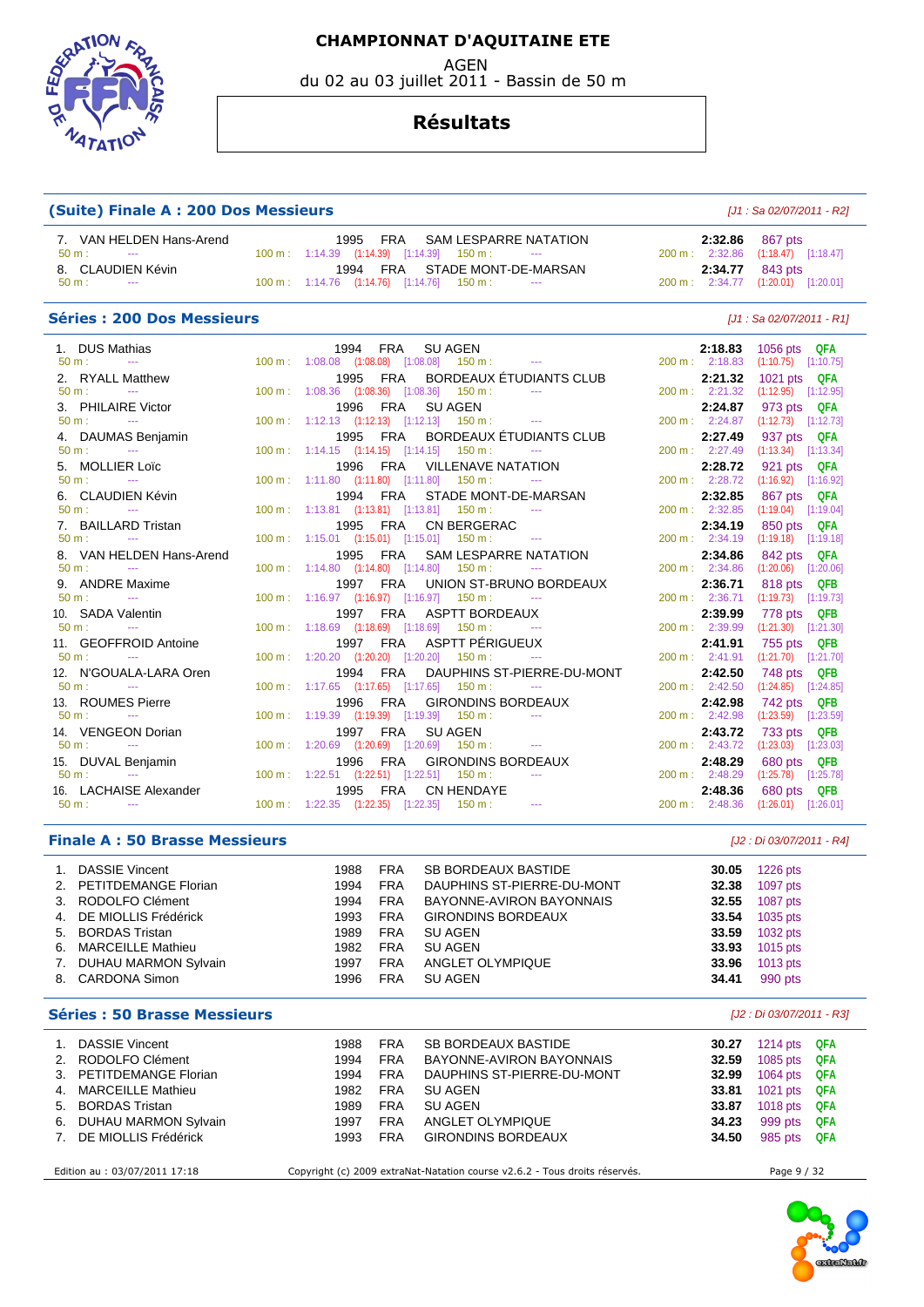du 02 au 03 juillet 2011 - Bassin de 50 m

FEOGRAT

 $47AT$ 

#### **Résultats**

| (Suite) Séries : 50 Brasse Messieurs   |                                                                         |                  | [J2 : Di 03/07/2011 - R3] |
|----------------------------------------|-------------------------------------------------------------------------|------------------|---------------------------|
| 8. CARDONA Simon                       | SU AGEN<br>1996<br><b>FRA</b>                                           | 34.67            | QFA<br>977 pts            |
| <b>BACARDATZ Robin</b><br>9.           | <b>FRA</b><br>1996<br>BAYONNE-AVIRON BAYONNAIS                          | 34.69            | 975 pts<br>QFB            |
| <b>MERILLON Brice</b><br>10.           | CN BERGERAC<br>1996<br><b>FRA</b>                                       | 34.76            | QFB<br>972 pts            |
| <b>TELMAN Christophe</b><br>11.        | <b>FRA</b><br>AS LIBOURNE NATATION<br>1993                              | 35.00            | <b>QFB</b><br>960 pts     |
| <b>PHILAIRE Victor</b><br>12.          | <b>FRA</b><br>SU AGEN<br>1996                                           | 35.13            | 953 pts<br><b>QFB</b>     |
| 13. BRUNETTI Wilfried                  | 1995<br><b>FRA</b><br>DAUPHINS ST-PIERRE-DU-MONT                        | 35.78            | 921 pts<br><b>QFB</b>     |
| 14. LARRANG Damien                     | ASC PESSAC-ALOUETTE<br>1995<br><b>FRA</b>                               | 36.14            | 903 pts<br>QFB            |
| <b>Finale A: 100 Brasse Messieurs</b>  |                                                                         |                  | [J1 : Sa 02/07/2011 - R2] |
| 1. DASSIE Vincent                      | 1988<br>FRA SB BORDEAUX BASTIDE                                         | 1:07.55          | 1156 pts                  |
| $50 m$ :<br>$\sim 100$ and $\sim 100$  | 100 m: 1:07.55 (1:07.55) [1:07.55]                                      |                  |                           |
| 2. RODOLFO Clément<br>$50 m:$ ---      | 1994 FRA BAYONNE-AVIRON BAYONNAIS<br>100 m: 1:10.78 (1:10.78) [1:10.78] | 1:10.78          | 1070 pts                  |
| 3. PETITDEMANGE Florian                | 1994 FRA<br>DAUPHINS ST-PIERRE-DU-MONT                                  | 1:11.72 1046 pts |                           |
| $50 m:$ ---                            | 100 m: 1:11.72 (1:11.72) [1:11.72]                                      |                  |                           |
| 4. DUHAU MARMON Sylvain                | 1997 FRA ANGLET OLYMPIQUE                                               | 1:14.79          | 968 pts                   |
| $50 m$ :<br>$\sim 100$ and $\sim 100$  | 100 m: 1:14.79 (1:14.79) [1:14.79]                                      |                  |                           |
| 5. BORDAS Tristan                      | 1989 FRA<br><b>SU AGEN</b>                                              | 1:14.98          | 964 pts                   |
| $50 m$ :                               | 100 m: 1:14.98 (1:14.98) [1:14.98]                                      |                  |                           |
| 6. TELMAN Christophe                   | 1993 FRA AS LIBOURNE NATATION                                           | 1:15.82          | 943 pts                   |
| $50 \text{ m}$ :<br><b>State State</b> | 100 m: 1:15.82 (1:15.81) [1:15.81]                                      |                  |                           |
| 7. CARDONA Simon                       | 1996 FRA<br><b>SU AGEN</b>                                              | 1:16.28          | 932 pts                   |
| $50 \text{ m}$ :<br>$\sim$             | 100 m: 1:16.28 (1:16.28) [1:16.28]                                      |                  |                           |
| 8. BRUNETTI Wilfried                   | 1995 FRA DAUPHINS ST-PIERRE-DU-MONT                                     | 1:17.68          | 898 pts                   |
| $50 m$ :<br>$\sim$                     | 100 m: 1:17.68 (1:17.68) [1:17.68]                                      |                  |                           |

| <b>Séries : 100 Brasse Messieurs</b>                                    |                                                                                                                    | [J1 : Sa 02/07/2011 - R1]          |
|-------------------------------------------------------------------------|--------------------------------------------------------------------------------------------------------------------|------------------------------------|
| 1. DASSIE Vincent<br>$50 \text{ m}$ : $-$                               | 1988 FRA SB BORDEAUX BASTIDE<br>100 m: 1:06.08 (1:06.08) [1:06.08]                                                 | 1:06.08 1196 pts QFA               |
| 2. RODOLFO Clément<br>$50 \text{ m}$ : $-$                              | 1994 FRA BAYONNE-AVIRON BAYONNAIS<br>100 m: 1:11.11 (1:11.11) [1:11.11]                                            | 1:11.11 1062 pts QFA               |
| 3. PETITDEMANGE Florian<br>$50 \text{ m}$ : $\frac{1}{2}$               | 1994 FRA DAUPHINS ST-PIERRE-DU-MONT<br>1:12.51<br>$100 \text{ m}: 1:12.51$ $(1:12.51)$ $[1:12.51]$                 | 1026 pts QFA                       |
| 4. BORDAS Tristan<br>$50 \text{ m}$ : $-$                               | 1989 FRA SUAGEN<br>1:15.51<br>100 m: 1:15.51 (1:15.51) [1:15.51]                                                   | 951 pts QFA                        |
| 5. DUHAU MARMON Sylvain<br>$50 \text{ m}$ :<br>$\sim$ $\sim$            | 1997 FRA ANGLET OLYMPIQUE<br>100 m: 1:16.24 (1:16.23) [1:16.23]                                                    | 1:16.24 933 pts QFA                |
| 6. TELMAN Christophe<br>$50 \text{ m}$ : $-$                            | 1993 FRA AS LIBOURNE NATATION<br>1:16.34<br>100 m: 1:16.34 (1:16.34) [1:16.34]                                     | 930 pts QFA                        |
| 7. CARDONA Simon<br>$50 \text{ m}$ : $-$                                | 1996 FRA SUAGEN<br>100 m: 1:16.54 (1:16.54) [1:16.54]                                                              | 1:16.54 925 pts QFA                |
| 8. BRUNETTI Wilfried<br>$50 \text{ m}$ : $-$                            | 1995 FRA DAUPHINS ST-PIERRE-DU-MONT<br>1:17.32<br>100 m: 1:17.32 (1:17.31) [1:17.31]                               | 907 pts QFA                        |
| 9. MERILLON Brice<br>$50 m:$ ---                                        | 1996 FRA CN BERGERAC<br>1:18.15<br>100 m: 1:18.15 (1:18.15) [1:18.15]                                              | 887 pts QFB                        |
| 10. BACARDATZ Robin<br>$50 \text{ m}$ : $-$                             | 1996 FRA BAYONNE-AVIRON BAYONNAIS<br>1:19.23<br>100 m: 1:19.23 (1:19.23) [1:19.23]                                 | 861 pts QFB                        |
| 11. LARRANG Damien<br>$50 \text{ m}$ : $\frac{1}{2}$<br>12. GARRAS Remi | 1995 FRA ASC PESSAC-ALOUETTE<br>1:20.51<br>100 m: 1:20.51 (1:20.51) [1:20.51]<br>1996 FRA CN BERGERAC              | 832 pts QFB<br>1:25.44 723 pts QFB |
| 50 m : --- 100 m : 1:25.44 (1:25.44) [1:25.44]<br>13. BERTRAND Vincent  | 1996 FRA ANDERNOS ESPADONS THALASSA<br>1:31.91                                                                     | 591 pts QFB                        |
| $50 \text{ m}$ : $-$                                                    | 100 m : 1:31.91 (1:31.91) [1:31.91]<br>--- DESPREZ-DAVERAT Antoine 1996 FRA M.A.C. ST GEOURS-DE-MAREMNE<br>DNS dec |                                    |
|                                                                         |                                                                                                                    |                                    |



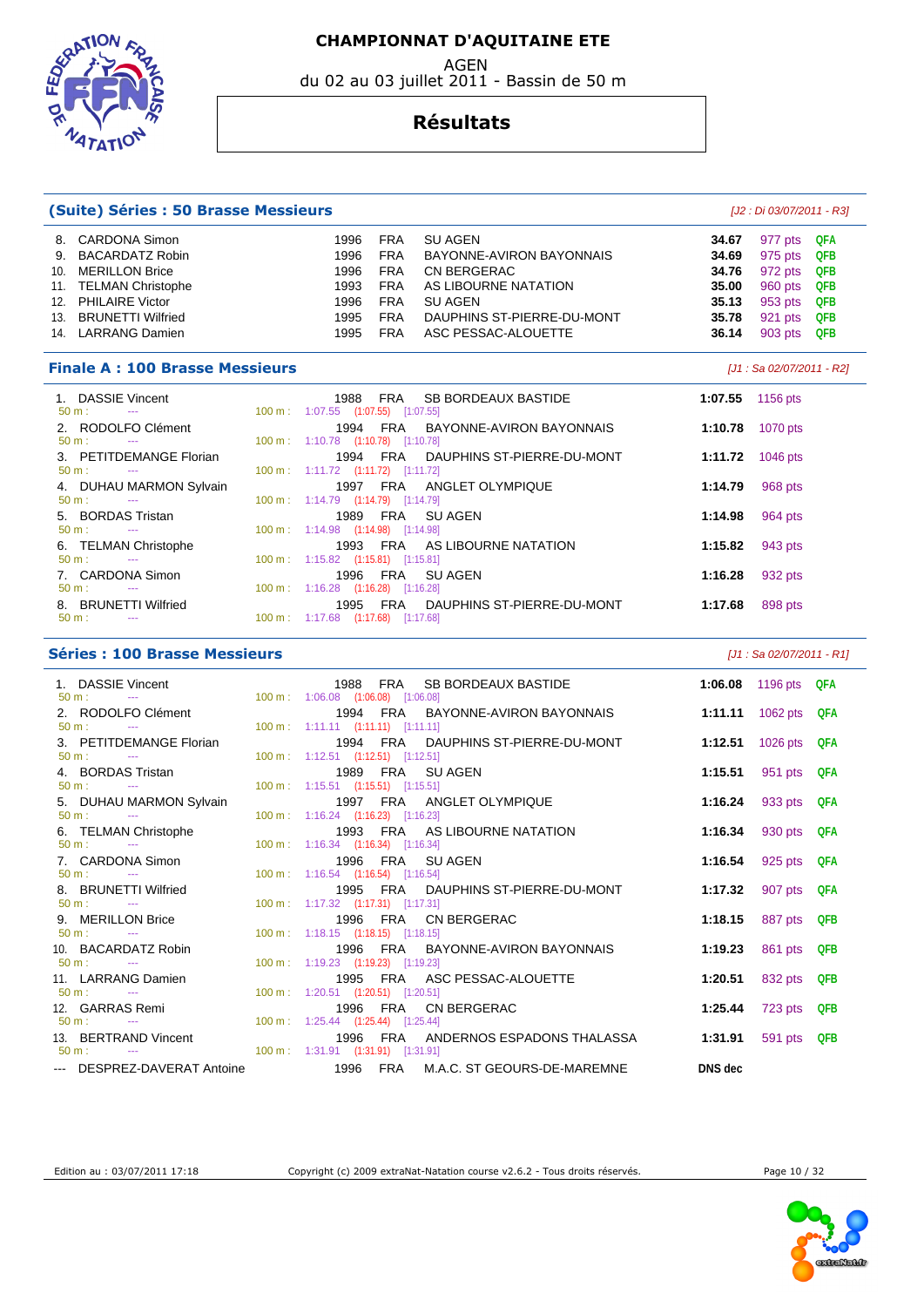AGEN

du 02 au 03 juillet 2011 - Bassin de 50 m

# TAT

#### **Résultats**

#### **Finale verte : 200 Brasse Messieurs Exercía Exercípio Article 12: Di 03/07/2011 - R4]**

| 1. PETITDEMANGE Florian<br>$50 \text{ m}$ : $-$                   | 1994<br>FRA DAUPHINS ST-PIERRE-DU-MONT<br>$100 \text{ m}: 1:15.77$ $(1:15.77)$ $[1:15.77]$ $150 \text{ m}:$ --- | 2:37.04<br>200 m: 2:37.04           | 997 pts<br>$(1:21.27)$ [1:21.27]   |
|-------------------------------------------------------------------|-----------------------------------------------------------------------------------------------------------------|-------------------------------------|------------------------------------|
| 2. RODOLFO Clément                                                | FRA BAYONNE-AVIRON BAYONNAIS<br>1994                                                                            | 2:37.82                             | 987 pts                            |
| 50 m:<br><b>Service Contracts</b><br>3. DUHAU MARMON Sylvain      | $100 \text{ m}$ : 1:17.70 $(1:17.70)$ $[1:17.70]$ 150 m :<br>1997 FRA ANGLET OLYMPIQUE                          | $200 \text{ m}: 2:37.82$<br>2:47.08 | $(1:20.12)$ $[1:20.12]$<br>875 pts |
| $50 \text{ m}$ : $-$                                              | 100 m: 1:18.84 (1:18.84) [1:18.84] 150 m:                                                                       | 200 m: 2:47.08                      | $(1:28.24)$ [1:28.24]              |
| 4. CARDONA Simon<br>$50 \text{ m}$ : $-$                          | 1996 FRA SUAGEN<br>$100 \text{ m}: 1:21.46$ $(1:21.45)$ $[1:21.45]$ $150 \text{ m}: 1:21.46$                    | 2:47.32<br>200 m: 2:47.32           | 872 pts<br>$(1:25.86)$ [1:25.86]   |
| 5. MERILLON Brice<br>$50 \text{ m}$ :<br><b>Contract Contract</b> | 1996 FRA CN BERGERAC<br>$100 \text{ m}$ : 1:19.54 (1:19.54) [1:19.54] 150 m :<br>$\sim$ $\sim$                  | 2:47.55<br>200 m: 2:47.55           | 869 pts<br>$(1:28.01)$ [1:28.01]   |
| 6. BRUNETTI Wilfried<br>$50 \text{ m}$ : $-$                      | 1995 FRA DAUPHINS ST-PIERRE-DU-MONT<br>$100 \text{ m}$ : $1:21.22$ $(1:21.22)$ $[1:21.22]$ $150 \text{ m}$ : -- | 2:48.92<br>$200 \text{ m}: 2:48.92$ | 854 pts<br>$(1:27.70)$ $[1:27.70]$ |
| 7. VIDAILLAC Nicolas                                              | FRA AS AMBARÈS<br>1997                                                                                          | 2:49.49                             | 847 pts                            |
| $50 \text{ m}$ : $-$<br>8. LARRANG Damien                         | $100 \text{ m}: 1:21.22$ $(1:21.22)$ $[1:21.22]$ $150 \text{ m}:$ ---<br>FRA ASC PESSAC-ALOUETTE<br>1995        | 200 m: 2:49.49<br>2:52.17           | $(1:28.27)$ [1:28.27]<br>816 pts   |
| $50 \text{ m}$ : $-$                                              | 100 m: 1:22.30 (1:22.30) [1:22.30]<br>150 m :<br>$\sim$ $\sim$                                                  | 200 m: 2:52.17                      | $(1:29.87)$ $[1:29.87]$            |

#### **Séries : 200 Brasse Messieurs** [J2 : Di 03/07/2011 - R3]

| 1. RODOLFO Clément 1994 FRA BAYONNE-AVIRON BAYONNAIS                                        |                                                                                                                                                                                                                                                                                                                                                            |  |                      |                                                                                                                                     | 2:38.70        | 976 pts QFA                         |
|---------------------------------------------------------------------------------------------|------------------------------------------------------------------------------------------------------------------------------------------------------------------------------------------------------------------------------------------------------------------------------------------------------------------------------------------------------------|--|----------------------|-------------------------------------------------------------------------------------------------------------------------------------|----------------|-------------------------------------|
| $50 \text{ m}:$ --- $100 \text{ m}:$ $1:19.03$ $(1:19.03)$ $[1:19.03]$ $150 \text{ m}:$ --- |                                                                                                                                                                                                                                                                                                                                                            |  |                      |                                                                                                                                     |                | 200 m: 2:38.70 (1:19.67) [1:19.67]  |
| 2. PETITDEMANGE Florian                                                                     |                                                                                                                                                                                                                                                                                                                                                            |  |                      | 1994 FRA DAUPHINS ST-PIERRE-DU-MONT                                                                                                 | 2:39.67        | 964 pts QFA                         |
| $50 \text{ m}:$ --- 2.100 m : 1:15.86 (1:15.86) [1:15.86] 150 m : ---                       |                                                                                                                                                                                                                                                                                                                                                            |  |                      |                                                                                                                                     |                | 200 m: 2:39.67 (1:23.81) [1:23.81]  |
| 3. DUHAU MARMON Sylvain                                                                     | 1997 FRA ANGLET OLYMPIQUE                                                                                                                                                                                                                                                                                                                                  |  |                      |                                                                                                                                     | 2:46.18        | 886 pts QFA                         |
| $50 \text{ m}$ : $\qquad -\frac{1}{2}$                                                      | $100 \text{ m}: 1:21.57$ $(1:21.56)$ $[1:21.56]$ $150 \text{ m}:$ ---                                                                                                                                                                                                                                                                                      |  |                      |                                                                                                                                     |                | 200 m: 2:46.18 (1:24.61) [1:24.61]  |
| 4. CARDONA Simon                                                                            |                                                                                                                                                                                                                                                                                                                                                            |  |                      | 1996 FRA SU AGEN NATURE AND THE STATE OF THE SUBSET OF THE STATE OF THE STATE OF THE STATE OF THE ST                                | 2:47.59        | 869 pts QFA                         |
| $50 m:$ $-$                                                                                 | $100 \text{ m}: 1:20.38$ $(1:20.38)$ $[1:20.38]$ $150 \text{ m}: 1:20.38$                                                                                                                                                                                                                                                                                  |  |                      |                                                                                                                                     |                | 200 m: 2:47.59 (1:27.21) [1:27.21]  |
| 5. VIDAILLAC Nicolas                                                                        | 1997 FRA AS AMBARÈS                                                                                                                                                                                                                                                                                                                                        |  |                      | 1997 FRA AS AMBARÈS 2 <b>:48.10</b> 863 pts QFA<br>100 m: 1:22.03 (1:22.03) [1:22.03] 150 m: --- 200 m: 2:48.10 (1:26.07) [1:26.07] |                |                                     |
| $50 \text{ m}$ : $-$                                                                        |                                                                                                                                                                                                                                                                                                                                                            |  |                      |                                                                                                                                     |                |                                     |
| 6. BRUNETTI Wilfried                                                                        |                                                                                                                                                                                                                                                                                                                                                            |  |                      | 1995 FRA DAUPHINS ST-PIERRE-DU-MONT                                                                                                 |                | 2:51.11 828 pts QFA                 |
| $50 \text{ m}: \quad -1$                                                                    | $100 \text{ m}: 1:22.79$ $(1:22.79)$ $[1:22.79]$ $150 \text{ m}:$ ---                                                                                                                                                                                                                                                                                      |  |                      |                                                                                                                                     |                | 200 m: 2:51.11 (1:28.32) [1:28.32]  |
| 7. LARRANG Damien                                                                           |                                                                                                                                                                                                                                                                                                                                                            |  |                      | 1995 FRA ASC PESSAC-ALOUETTE                                                                                                        |                | 2:55.36 780 pts QFA                 |
| $50 \text{ m}$ : $-$                                                                        | $100 \text{ m}: 1:23.54$ $(1:23.54)$ $[1:23.54]$ $150 \text{ m}:$ ---                                                                                                                                                                                                                                                                                      |  |                      |                                                                                                                                     |                | 200 m: 2:55.36 (1:31.82) [1:31.82]  |
| 8. MERILLON Brice                                                                           |                                                                                                                                                                                                                                                                                                                                                            |  | 1996 FRA CN BERGERAC |                                                                                                                                     | 2:56.83        | 764 pts QFA                         |
| $50 \text{ m}$ : $-$                                                                        | $100 \text{ m}: 1:22.57$ $(1:22.57)$ $[1:22.57]$ $150 \text{ m}:$ ---                                                                                                                                                                                                                                                                                      |  |                      |                                                                                                                                     | 200 m: 2:56.83 | $(1:34.26)$ $[1:34.26]$             |
| 9. GARRAS Remi                                                                              |                                                                                                                                                                                                                                                                                                                                                            |  | 1996 FRA CNBERGERAC  |                                                                                                                                     |                | 2:59.86 731 pts QFB                 |
| $50 \text{ m}$ : $-$                                                                        | $100 \text{ m}: 1:25.56$ $(1:25.56)$ $[1:25.56]$ $150 \text{ m}: 1:25.56$                                                                                                                                                                                                                                                                                  |  |                      |                                                                                                                                     |                | 200 m : 2:59.86 (1:34.30) [1:34.30] |
| 10. BACARDATZ Robin                                                                         |                                                                                                                                                                                                                                                                                                                                                            |  |                      | 1996 FRA BAYONNE-AVIRON BAYONNAIS                                                                                                   |                | 3:04.15 686 pts QFB                 |
| $50 \text{ m}$ : $-$                                                                        | $100 \text{ m}: 1:25.88$ $(1:25.88)$ $[1:25.88]$ $150 \text{ m}: 150 \text{ m}: 150 \text{ m}: 150 \text{ m}: 150 \text{ m}: 150 \text{ m}: 150 \text{ m}: 150 \text{ m}: 150 \text{ m}: 150 \text{ m}: 150 \text{ m}: 150 \text{ m}: 150 \text{ m}: 150 \text{ m}: 150 \text{ m}: 150 \text{ m}: 150 \text{ m}: 150 \text{ m}: 150 \text{ m}: 150 \text{$ |  |                      |                                                                                                                                     |                | 200 m : 3:04.15 (1:38.27) [1:38.27] |

#### **Finale A : 50 Papillon Messieurs** [J2 : Di 03/07/2011 - R4]

| 1. | MURRAY Gavin          | 1986 | <b>FRA</b> | <b>GIRONDINS BORDEAUX</b> | 26.58 | 1180 pts   |
|----|-----------------------|------|------------|---------------------------|-------|------------|
|    | 2. ATSU Jonathan      | 1996 | <b>FRA</b> | BAYONNE-AVIRON BAYONNAIS  | 27.47 | $1126$ pts |
|    | 3. DIJOUX Jérôme      | 1994 | <b>FRA</b> | US TALENCE                | 27.77 | 1108 pts   |
| 4. | VIVIEN Duncan         | 1994 | <b>FRA</b> | AS LIBOURNE NATATION      | 28.46 | 1067 pts   |
|    | 5. LEYRAT Louis       | 1994 | <b>FRA</b> | CN VILLENEUVE-SUR-LOT     | 28.80 | 1048 pts   |
|    | 6. TATON-DESAGES Théo | 1997 | <b>FRA</b> | AS LIBOURNE NATATION      | 29.54 | $1005$ pts |
| 7. | WEIDENHAG Jordan      | 1992 | <b>FRA</b> | DAUPHINS PALOIS           | 29.63 | 1000 pts   |
|    | 8. RALISON Jeff       | 1997 | <b>FRA</b> | ASC PESSAC-ALOUETTE       | 29.82 | 989 pts    |
|    |                       |      |            |                           |       |            |

#### **Séries : 50 Papillon Messieurs** [J2 : Di 03/07/2011 - R3]

|    | MURRAY Gavin          | 1986 | <b>FRA</b> | <b>GIRONDINS BORDEAUX</b> | 27.45 | 1127 pts $QFA$ |  |
|----|-----------------------|------|------------|---------------------------|-------|----------------|--|
|    | 2. ATSU Jonathan      | 1996 | <b>FRA</b> | BAYONNE-AVIRON BAYONNAIS  | 27.93 | 1099 pts QFA   |  |
| 3. | DIJOUX Jérôme         | 1994 | <b>FRA</b> | US TALENCE                | 27.98 | 1096 pts QFA   |  |
|    | 4. VIVIEN Duncan      | 1994 | FRA        | AS LIBOURNE NATATION      | 28.58 | 1060 pts QFA   |  |
|    | 5. TATON-DESAGES Théo | 1997 | <b>FRA</b> | AS LIBOURNE NATATION      | 29.32 | 1018 pts QFA   |  |
|    | 6. LEYRAT Louis       | 1994 | <b>FRA</b> | CN VILLENEUVE-SUR-LOT     | 29.42 | 1012 pts QFA   |  |
| 7. | WEIDENHAG Jordan      | 1992 | <b>FRA</b> | DAUPHINS PALOIS           | 29.58 | 1003 pts QFA   |  |
|    |                       |      |            |                           |       |                |  |

Edition au : 03/07/2011 17:18 Copyright (c) 2009 extraNat-Natation course v2.6.2 - Tous droits réservés. Page 11 / 32

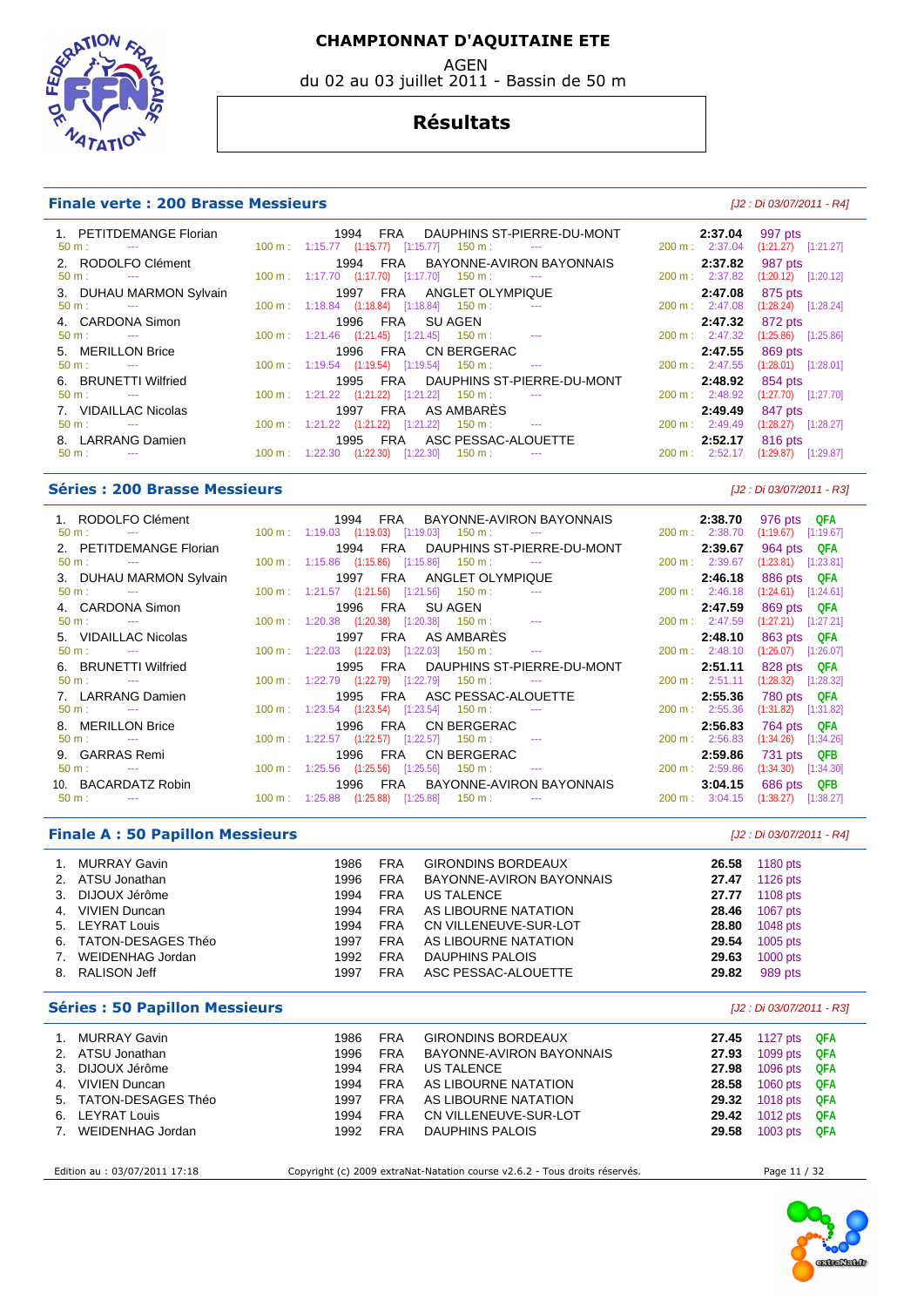**EDGRAT TAT** 

# du 02 au 03 juillet 2011 - Bassin de 50 m

#### **Résultats**

|                           | (Suite) Séries : 50 Papillon Messieurs |      |            |                                |                | [J2 : Di 03/07/2011 - R3] |            |
|---------------------------|----------------------------------------|------|------------|--------------------------------|----------------|---------------------------|------------|
| 8.                        | <b>RALISON Jeff</b>                    | 1997 | <b>FRA</b> | ASC PESSAC-ALOUETTE            | 29.93          | 983 pts                   | QFA        |
| 9.                        | L'HULLIER Armand                       | 1997 | <b>FRA</b> | <b>GIRONDINS BORDEAUX</b>      | 30.13          | 972 pts                   | <b>QFB</b> |
| 10.                       | VAN HELDEN Hans-Arend                  | 1995 | <b>FRA</b> | <b>SAM LESPARRE NATATION</b>   | 30.29          | 963 pts                   | QFB        |
| 11.                       | <b>VENGEON Dorian</b>                  | 1997 | <b>FRA</b> | <b>SU AGEN</b>                 | 30.52          | 951 pts                   | <b>QFB</b> |
| 12.                       | <b>BEGUERIE Romain</b>                 | 1993 | <b>FRA</b> | CN VILLENEUVE-SUR-LOT          | 30.58          | 947 pts                   | <b>QFB</b> |
| 13.                       | <b>TRILLO Arthur</b>                   | 1996 | <b>FRA</b> | UNION ST-BRUNO BORDEAUX        | 31.11          | 918 pts                   | QFB        |
| 14.                       | <b>DELARUE Theo</b>                    | 1996 | <b>FRA</b> | <b>SU AGEN</b>                 | 31.25          | 911 pts                   | QFB        |
| 15.                       | <b>BOSSER Sebastien</b>                | 1994 | <b>FRA</b> | <b>SB BORDEAUX BASTIDE</b>     | 31.79          | 882 pts                   | <b>QFB</b> |
| 16.                       | <b>BHISITKUL lam</b>                   | 1996 | <b>USA</b> | A. URKIROLAK SJ DE LUZ-CIBOURE | 31.93          | 874 pts                   | QFB        |
| 17.                       | <b>DESTRIBATS Simon</b>                | 1997 | <b>FRA</b> | ASPTT PERIGUEUX                | 32.32          | 854 pts                   | QFC        |
| 18.                       | <b>ZANNI Andrea</b>                    | 1996 | <b>FRA</b> | ASPTT PÉRIGUEUX                | 32.36          | 852 pts                   | QFC        |
| 19.                       | DUVAL Benjamin                         | 1996 | <b>FRA</b> | <b>GIRONDINS BORDEAUX</b>      | 33.98          | 769 pts                   | <b>QFC</b> |
| $\sim$ $\sim$             | DATTILO Nicolo                         | 1996 | <b>FRA</b> | DAUPHINS PALOIS                | <b>DNS</b> exc |                           |            |
| $\qquad \qquad -\qquad -$ | VIGNEAU Dorian                         | 1996 | <b>FRA</b> | DAUPHINS PALOIS                | DNS dec        |                           |            |
|                           |                                        |      |            |                                |                |                           |            |

#### **Finale A : 100 Papillon Messieurs Example 2012 02/07/2011 - R2** *LM : Sa 02/07/2011 - R2*

| 1. MURRAY Gavin<br>$50 \text{ m}$ : $-$                  | FRA GIRONDINS BORDEAUX<br>1986<br>58.95 (58.95) [58.95]<br>$100 \text{ m}$ :     |         | 58.95 1156 pts |
|----------------------------------------------------------|----------------------------------------------------------------------------------|---------|----------------|
| 2. BEI Steve<br>$50 \text{ m}$ :<br><b>Service State</b> | 1988 FRA BORDEAUX ÉTUDIANTS CLUB<br>100 m :                                      | 59.31   | 1145 pts       |
| 3. GAUDILLERE Thomas                                     | 59.31 (59.31) [59.31]<br>1994 FRA BORDEAUX ÉTUDIANTS CLUB                        | 1:01.72 | 1075 pts       |
| $50 \text{ m}$ : $-$<br>4. VIVIEN Duncan                 | 100 m: 1:01.72 (1:01.72) [1:01.72]<br>FRA AS LIBOURNE NATATION<br>1994           | 1:02.86 | 1043 pts       |
| $50 \text{ m}$ : $-$<br>5. ATSU Jonathan                 | 100 m : 1:02.86 $(1:02.86)$ $[1:02.86]$<br>1996 FRA BAYONNE-AVIRON BAYONNAIS     | 1:03.50 | 1025 pts       |
| $50 \text{ m}$ : $-$<br>6. GARZOTTO Guillaume            | 100 m: 1:03.50 (1:03.50) [1:03.50]<br>FRA SUAGEN<br>1997                         | 1:06.28 | 949 pts        |
| $50 \text{ m}$ : $-$<br>7. RALISON Jeff                  | 100 m: 1:06.28 (1:06.28) [1:06.28]<br>FRA ASC PESSAC-ALOUETTE<br>1997            | 1:08.12 | 900 pts        |
| 50 m :<br>and the state of the state.                    | 100 m: 1:08.12 (1:08.12) [1:08.12]                                               |         |                |
| 8. WEIDENHAG Jordan<br>$50 \text{ m}$ :<br>$- - -$       | FRA DAUPHINS PALOIS<br>1992<br>$100 \text{ m}: 1:08.51$<br>$(1:08.51)$ [1:08.51] | 1:08.51 | 890 pts        |

#### **Séries : 100 Papillon Messieurs Contract Contract Contract Contract Contract Contract Contract Contract Contract Contract Contract Contract Contract Contract Contract Contract Contract Contract Contract Contract Contrac**

| 1. BEI Steve              | 1988 FRA BORDEAUX ÉTUDIANTS CLUB                    |         | <b>1:01.97</b> 1068 pts QFA |  |
|---------------------------|-----------------------------------------------------|---------|-----------------------------|--|
| $50 \text{ m}$ : $-$      | $100 \text{ m}: 1:01.97$ $(1:01.97)$ $[1:01.97]$    |         |                             |  |
| 2. ATSU Jonathan          | 1996 FRA BAYONNE-AVIRON BAYONNAIS                   |         | 1:02.10 1064 pts QFA        |  |
|                           | $100 \text{ m}$ : $1:02.10$ $(1:02.10)$ $[1:02.10]$ |         |                             |  |
| 3. GAUDILLERE Thomas      | 1994 FRA BORDEAUX ÉTUDIANTS CLUB                    |         | <b>1:02.35</b> 1057 pts QFA |  |
| $50 \text{ m}$ : $-$      | $100 \text{ m}: 1:02.35$ $(1:02.35)$ $[1:02.35]$    |         |                             |  |
| 4. MURRAY Gavin           | 1986 FRA GIRONDINS BORDEAUX                         |         | <b>1:02.49</b> 1053 pts QFA |  |
| $50 \text{ m}$ : $-$      | 100 m: 1:02.49 (1:02.49) [1:02.49]                  |         |                             |  |
|                           |                                                     |         |                             |  |
| 5. VIVIEN Duncan          | 1994 FRA AS LIBOURNE NATATION                       |         | <b>1:02.62</b> 1050 pts QFA |  |
| $50 \text{ m}$ : $ -$     | 100 m: 1:02.62 (1:02.62) [1:02.62]                  |         |                             |  |
| 6. GARZOTTO Guillaume     | 1997 FRA SUAGEN                                     | 1:05.86 | 960 pts QFA                 |  |
| $50 \text{ m}$ : $-$      | 100 m: 1:05.86 (1:05.86) [1:05.86]                  |         |                             |  |
| 7. WEIDENHAG Jordan       | 1992 FRA DAUPHINS PALOIS                            | 1:07.81 | 908 pts QFA                 |  |
| $50 \text{ m}$ : $-$      | 100 m: 1:07.81 (1:07.81) [1:07.81]                  |         |                             |  |
| 8. RALISON Jeff           | 1997 FRA ASC PESSAC-ALOUETTE                        | 1:07.93 | 905 pts QFA                 |  |
| $50 \text{ m}$ : $\cdots$ | 100 m: 1:07.93 (1:07.93) [1:07.93]                  |         |                             |  |
| 9. TATON-DESAGES Théo     | 1997 FRA AS LIBOURNE NATATION                       | 1:08.57 | 888 pts QFB                 |  |
|                           |                                                     |         |                             |  |
| $50 \text{ m}$ : $-$      | 100 m: 1:08.57 (1:08.56) [1:08.56]                  |         |                             |  |
| 10. DELARUE Theo          | 1996 FRA SUAGEN                                     | 1:10.23 | 846 pts QFB                 |  |
| $50 \text{ m}: \quad -1$  | $100 \text{ m}: 1:10.23$ $(1:10.23)$ $[1:10.23]$    |         |                             |  |



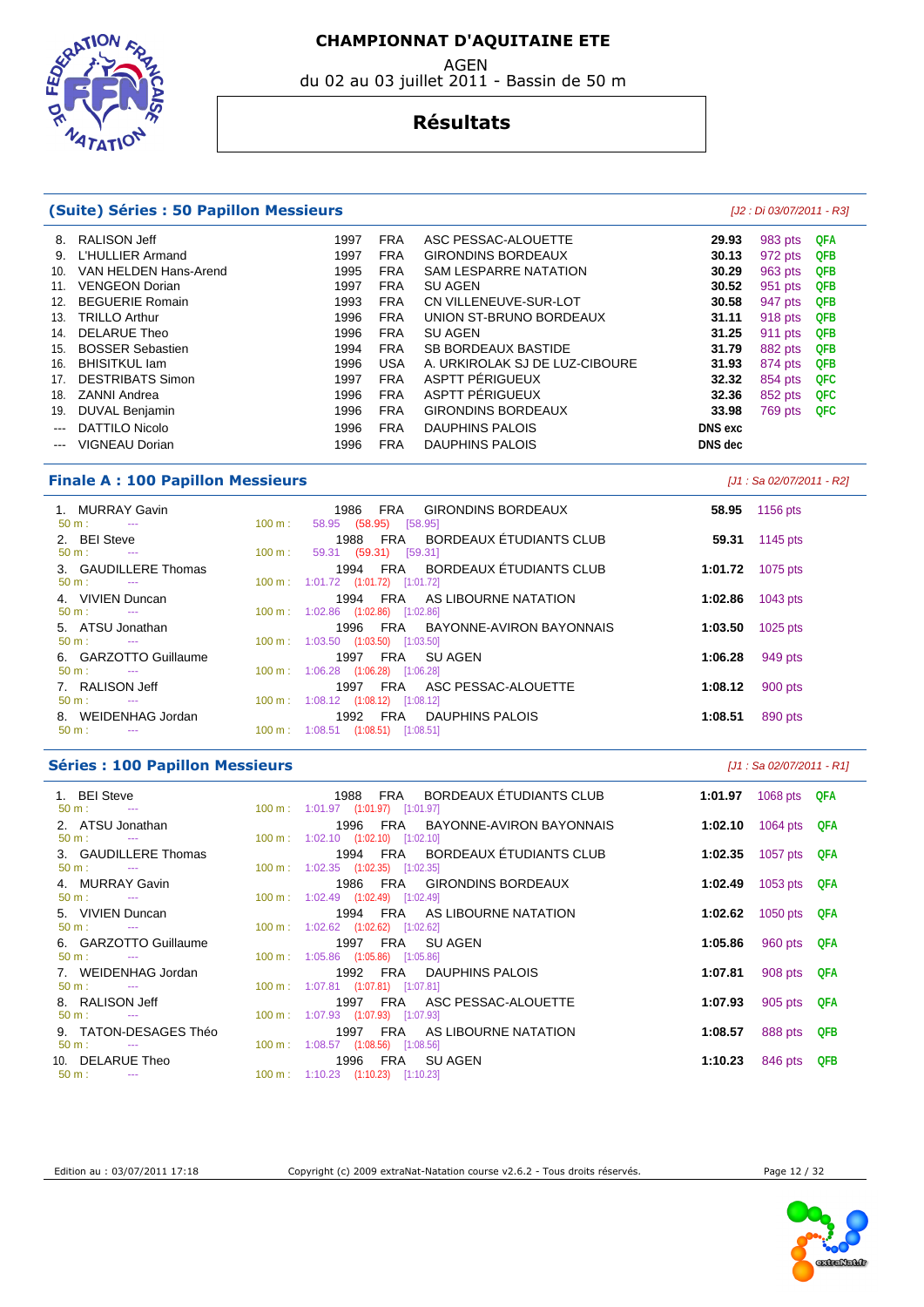AGEN

du 02 au 03 juillet 2011 - Bassin de 50 m

#### **Résultats**

#### **Finale A : 200 Papillon Messieurs** [J2 : Di 03/07/2011 - R4]

ТАТ

| 1. BEI Steve<br>$50 \text{ m}$ :<br><b>Service Contracts</b><br>2. LAURENDEAU Antoine | 1988 FRA BORDEAUX ÉTUDIANTS CLUB<br>$100 \text{ m}: 1:00.85$ $(1:00.85)$ $[1:00.85]$ $150 \text{ m}:$ ---<br>1995 FRA BORDEAUX ÉTUDIANTS CLUB                                                                                                                                                                                                              | 2:07.55<br>1199 pts<br>200 m: 2:07.55 (1:06.70) [1:06.70]<br>2:13.80<br>1105 pts |
|---------------------------------------------------------------------------------------|------------------------------------------------------------------------------------------------------------------------------------------------------------------------------------------------------------------------------------------------------------------------------------------------------------------------------------------------------------|----------------------------------------------------------------------------------|
| $50 \text{ m}$ : $-$                                                                  | 100 m: 1:02.76 (1:02.76) [1:02.76] 150 m:                                                                                                                                                                                                                                                                                                                  | 200 m: 2:13.80<br>$(1:11.04)$ $[1:11.04]$                                        |
| 3. DIJOUX Jérôme<br>$50 \text{ m}$ : $-$                                              | 1994 FRA US TALENCE<br>100 m: 1:03.87 (1:03.87) [1:03.87] 150 m:<br><b>Contract Contract Contract</b>                                                                                                                                                                                                                                                      | 2:13.94 1103 pts<br>200 m: 2:13.94 (1:10.06) [1:10.06]                           |
| 4. PHILAIRE Victor<br>$50 \text{ m}$ : $-$                                            | FRA SUAGEN<br>1996<br>$100 \text{ m}: 1:03.36$ $(1:03.36)$ $[1:03.36]$ $150 \text{ m}: 1:011 \text{ m}: 1:021 \text{ m}: 1:031 \text{ m}: 1:031 \text{ m}: 1:031 \text{ m}: 1:031 \text{ m}: 1:031 \text{ m}: 1:031 \text{ m}: 1:031 \text{ m}: 1:031 \text{ m}: 1:031 \text{ m}: 1:031 \text{ m}: 1:031 \text{ m}: 1:031 \text{ m}: 1:031 \text{ m}: 1:0$ | 2:14.54<br>1094 pts<br>200 m: 2:14.54 (1:11.18) [1:11.18]                        |
| 5. GAUDILLERE Thomas<br>$50 \text{ m}$ : $-$                                          | 1994 FRA BORDEAUX ÉTUDIANTS CLUB<br>$100 \text{ m}: 1:05.01$ $(1:05.01)$ $[1:05.01]$ $150 \text{ m}:$                                                                                                                                                                                                                                                      | 2:21.68<br>992 pts<br>$200 \text{ m}: 2:21.68$<br>$(1:16.67)$ [1:16.67]          |
| 6. RALISON Jeff<br>$50 \text{ m}$ : $-$                                               | FRA ASC PESSAC-ALOUETTE<br>1997<br>$100 \text{ m}: 1:10.51$ $(1:10.51)$ $[1:10.51]$ $150 \text{ m}:$                                                                                                                                                                                                                                                       | 2:29.79<br>882 pts<br>$200 \text{ m}$ : 2:29.79<br>$(1:19.28)$ [1:19.28]         |
| 7. LINCHENEAU Felix<br>$50 \text{ m}$ : $-$                                           | FRA UNION ST-BRUNO BORDEAUX<br>1995<br>$100 \text{ m}: 1:16.59$ $(1:16.59)$ $[1:16.59]$ $150 \text{ m}:$                                                                                                                                                                                                                                                   | 2:37.89<br>779 pts<br>$200 \text{ m}: 2:37.89$<br>$(1:21.30)$ $[1:21.30]$        |
| --- SADA Valentin                                                                     | ASPTT BORDEAUX<br>1997<br>FRA                                                                                                                                                                                                                                                                                                                              | DSQ Vi                                                                           |

#### **Séries : 200 Papillon Messieurs** [J2 : Di 03/07/2011 - R3]

| 1. BEI Steve          |                                                                   | 1988 FRA BORDEAUX ETUDIANTS CLUB                                          |                | 2:18.65 1035 pts QFA    |
|-----------------------|-------------------------------------------------------------------|---------------------------------------------------------------------------|----------------|-------------------------|
| $50 \text{ m}$ : $-$  |                                                                   | $100 \text{ m}: 1:06.99$ $(1:06.98)$ $[1:06.98]$ $150 \text{ m}:$ ---     | 200 m: 2:18.65 | $(1:11.66)$ $[1:11.66]$ |
| 2. GAUDILLERE Thomas  |                                                                   | 1994 FRA BORDEAUX ÉTUDIANTS CLUB                                          | 2:20.57        | 1008 pts QFA            |
| $50 \text{ m}$ : $-$  |                                                                   | $100 \text{ m}$ : $1:06.21$ $(1:06.20)$ $[1:06.20]$ $150 \text{ m}$ : --- | 200 m: 2:20.57 | $(1:14.36)$ $[1:14.36]$ |
| 3. LAURENDEAU Antoine |                                                                   | 1995 FRA BORDEAUX ÉTUDIANTS CLUB                                          | 2:20.69        | 1006 pts QFA            |
| $50 \text{ m}$ : $-$  | 100 m: 1:07.67 (1:07.67) [1:07.67] 150 m:                         |                                                                           | 200 m: 2:20.69 | $(1:13.02)$ [1:13.02]   |
| 4. PHILAIRE Victor    | 1996 FRA SUAGEN                                                   |                                                                           | 2:21.72        | 992 pts QFA             |
| $50 \text{ m}$ : $-$  |                                                                   | $100 \text{ m}$ : $1:08.98$ $(1:08.98)$ $[1:08.98]$ $150 \text{ m}$ : --- | 200 m: 2:21.72 | $(1:12.73)$ $[1:12.73]$ |
| 5. RALISON Jeff       |                                                                   | 1997 FRA ASC PESSAC-ALOUETTE                                              | 2:30.73        | 870 pts QFA             |
| $50 \text{ m}$ : $-$  |                                                                   | $100 \text{ m}: 1:11.51$ $(1:11.51)$ $[1:11.51]$ $150 \text{ m}:$ ---     | 200 m: 2:30.73 | $(1:19.22)$ [1:19.22]   |
| 6. LINCHENEAU Felix   |                                                                   | 1995 FRA UNION ST-BRUNO BORDEAUX                                          | 2:31.78        | 856 pts QFA             |
| $50 \text{ m}$ : $-$  | 100 m : 1:11.10 (1:11.09) [1:11.09] 150 m :                       |                                                                           | 200 m: 2:31.78 | $(1:20.68)$ [1:20.68]   |
| 7. DIJOUX Jérôme      | 1994 FRA US TALENCE                                               |                                                                           | 2:32.90        | 842 pts QFA             |
| $50 \text{ m}$ : $-$  |                                                                   | $100 \text{ m}$ : $1:11.27$ $(1:11.27)$ $[1:11.27]$ $150 \text{ m}$ : --- | 200 m: 2:32.90 | $(1:21.63)$ $[1:21.63]$ |
| 8. SADA Valentin      |                                                                   | 1997 FRA ASPTT BORDEAUX                                                   | 2:35.62        | 807 pts QFA             |
| $50 \text{ m}$ : $-$  | $100 \text{ m}: 1:12.95$ $(1:12.95)$ $[1:12.95]$ $150 \text{ m}:$ |                                                                           | 200 m: 2:35.62 | (1:22.67)<br>[1:22.67]  |
| 9. ANDRE Louis        |                                                                   | 1995 FRA UNION ST-BRUNO BORDEAUX                                          | 2:35.66        | 807 pts QFB             |
| $50 \text{ m}$ :      | $100 \text{ m}$ : 1:13.57 (1:13.56) [1:13.56] 150 m :             | $\sim$ $\sim$                                                             | 200 m: 2:35.66 | (1:22.09)<br>[1:22.09]  |

#### **Finale A : 200 4 Nages Messieurs Contract Contract Contract Contract Contract Contract Contract Contract Contract Contract Contract Contract Contract Contract Contract Contract Contract Contract Contract Contract Contra**

| 1. PHILAIRE Victor                            | 1996 FRA SUAGEN                                                                                                                                                                                                                                                                                                                                            | $200 \text{ m}: 2:18.43$            | <b>2:18.43</b> 1073 pts            |
|-----------------------------------------------|------------------------------------------------------------------------------------------------------------------------------------------------------------------------------------------------------------------------------------------------------------------------------------------------------------------------------------------------------------|-------------------------------------|------------------------------------|
| $50 \text{ m}$ : $-$                          | $100 \text{ m}: 1:06.36$ $(1:06.36)$ $[1:06.36]$ $150 \text{ m}: 100 \text{ m}: 100 \text{ m}: 100 \text{ m}: 100 \text{ m}: 100 \text{ m}: 100 \text{ m}: 100 \text{ m}: 100 \text{ m}: 100 \text{ m}: 100 \text{ m}: 100 \text{ m}: 100 \text{ m}: 100 \text{ m}: 100 \text{ m}: 100 \text{ m}: 100 \text{ m}: 100 \text{ m}: 100 \text{ m}: 100 \text{$ |                                     | $(1:12.06)$ [1:12.06]              |
| 2. MURRAY Gavin                               | 1986 FRA GIRONDINS BORDEAUX                                                                                                                                                                                                                                                                                                                                | 2:18.89                             | 1067 pts                           |
| $50 \text{ m}$ : $-$                          | 100 m: 1:04.54 (1:04.54) [1:04.54] 150 m:                                                                                                                                                                                                                                                                                                                  | $200 \text{ m}: 2:18.89$            | $(1:14.34)$ [1:14.34]              |
| 3. DUHAU MARMON Sylvain                       | 1997 FRA ANGLET OLYMPIQUE                                                                                                                                                                                                                                                                                                                                  | 2:27.67                             | 940 pts                            |
| $50 \text{ m}$ : $-$                          | $100 \text{ m}: 1:12.23$ $(1:12.23)$ $[1:12.23]$ $150 \text{ m}:$                                                                                                                                                                                                                                                                                          | 200 m : 2:27.67                     | $(1:15.44)$ [1:15.44]              |
| 4. GARZOTTO Guillaume<br>$50 \text{ m}$ : $-$ | FRA SUAGEN<br>1997<br>$100 \text{ m}$ : 1:11.51 (1:11.51) [1:11.51] 150 m : ---                                                                                                                                                                                                                                                                            | 2:28.98<br>200 m: 2:28.98           | 921 pts<br>$(1:17.47)$ [1:17.47]   |
| 5. VIDAILLAC Nicolas<br>$50 \text{ m}$ : $-$  | FRA AS AMBARÈS<br>1997<br>$100 \text{ m}: 1:11.28$ $(1:11.28)$ $[1:11.28]$ $150 \text{ m}:$<br><b>Contract Contract</b>                                                                                                                                                                                                                                    | 2:30.48<br>200 m: 2:30.48           | 901 pts<br>$(1:19.20)$ [1:19.20]   |
| 6. LEYRAT Louis                               | 1994 FRA CN VILLENEUVE-SUR-LOT                                                                                                                                                                                                                                                                                                                             | 2:31.12                             | 892 pts                            |
| $50 \text{ m}$ : $-$                          | $100 \text{ m}$ : $1:12.43$ $(1:12.43)$ $[1:12.43]$ $150 \text{ m}$ :                                                                                                                                                                                                                                                                                      | $200 \text{ m}: 2:31.12$            | $(1:18.69)$ [1:18.69]              |
| 7. RALISON Jeff<br>$50 \text{ m}$ : $-$       | FRA ASC PESSAC-ALOUETTE<br>1997<br>$100 \text{ m}: 1:12.20$ $(1:12.20)$ $[1:12.20]$ $150 \text{ m}:$                                                                                                                                                                                                                                                       | 2:31.62<br>200 m: 2:31.62           | 885 pts<br>$(1:19.42)$ [1:19.42]   |
| 8. VANDERPLANCKE Clovis<br>$50 m$ :<br>$\sim$ | 1997<br>FRA<br>SU AGEN<br>$100 \text{ m}: 1:12.99$<br>$(1:12.98)$ $[1:12.98]$<br>$150 \text{ m}$ :<br><b>State College State</b>                                                                                                                                                                                                                           | 2:32.09<br>$200 \text{ m}: 2:32.09$ | 879 pts<br>$(1:19.09)$ $[1:19.09]$ |

#### **Séries : 200 4 Nages Messieurs Contract Contract Contract Contract Contract Contract Contract Contract Contract Contract Contract Contract Contract Contract Contract Contract Contract Contract Contract Contract Contract**

| 1. PHILAIRE Victor         | 1996 FRA<br>SU AGEN                                                                    | 2:27.08 948 pts QFA                 |
|----------------------------|----------------------------------------------------------------------------------------|-------------------------------------|
| $50 \text{ m}$ :<br>$\sim$ | $100 \text{ m}$ : $1:09.83$ $(1:09.83)$ $[1:09.83]$ $150 \text{ m}$ :<br>$\sim$ $\sim$ | 200 m : 2:27.08 (1:17.25) [1:17.25] |
|                            |                                                                                        |                                     |
|                            |                                                                                        |                                     |

Edition au : 03/07/2011 17:18 Copyright (c) 2009 extraNat-Natation course v2.6.2 - Tous droits réservés. Page 13 / 32



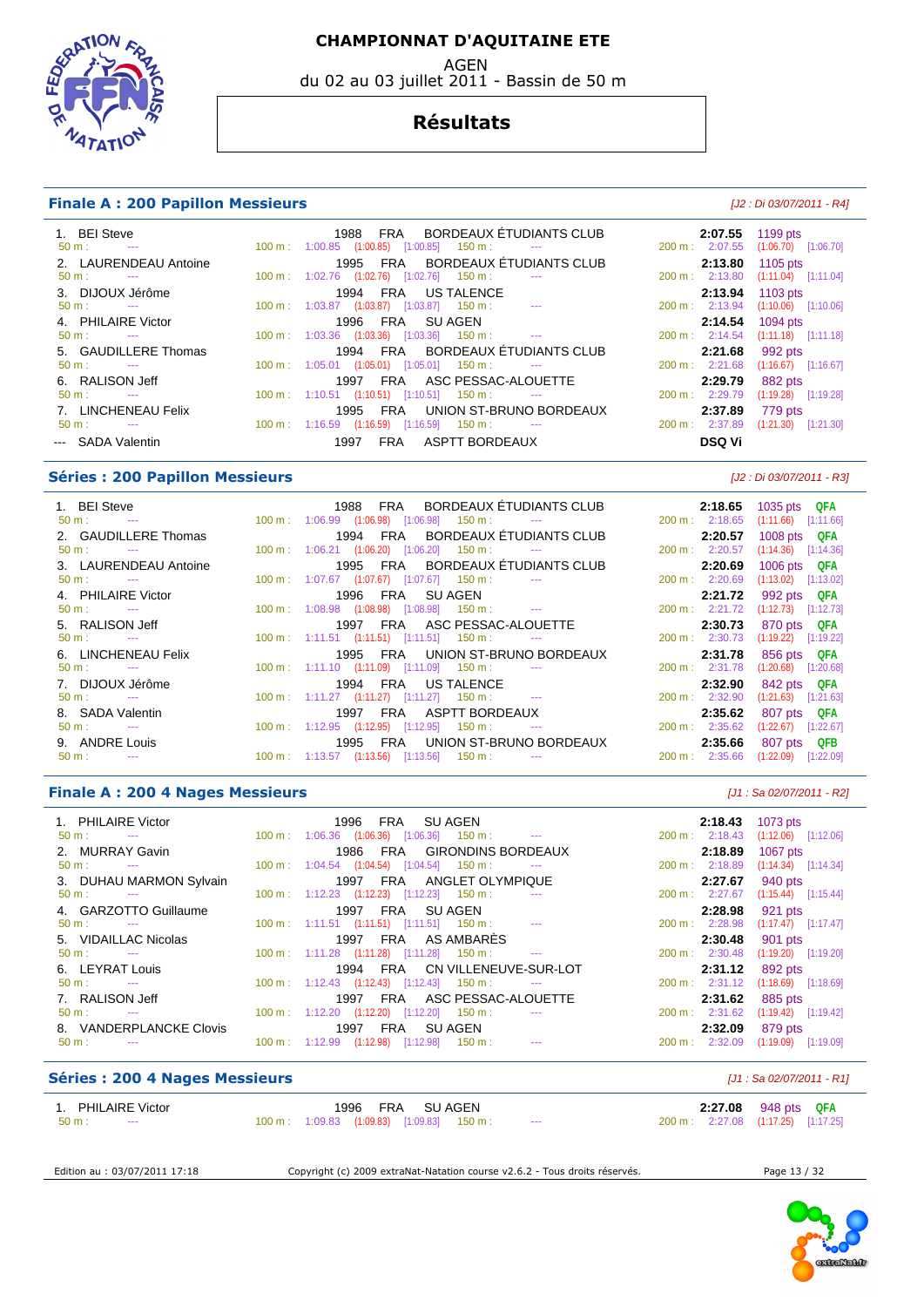**SORATI**  $47AT$ 

# du 02 au 03 juillet 2011 - Bassin de 50 m

#### **Résultats**

#### **(Suite) Séries : 200 4 Nages Messieurs** [J1 : Sa 02/07/2011 - R1]

|                           |                                                                                                                                                                                                                                                                                                                                      |                                    | 2:28.27 931 pts QFA     |
|---------------------------|--------------------------------------------------------------------------------------------------------------------------------------------------------------------------------------------------------------------------------------------------------------------------------------------------------------------------------------|------------------------------------|-------------------------|
|                           |                                                                                                                                                                                                                                                                                                                                      | 200 m: 2:28.27 (1:19.50) [1:19.50] |                         |
| 3. VANDERPLANCKE Clovis   | 1997 FRA SU AGEN                                                                                                                                                                                                                                                                                                                     |                                    | 2:28.67 926 pts QFA     |
| $50 \text{ m}$ : $-$      | $100 \text{ m}: 1:10.29$ $(1:10.29)$ $[1:10.29]$ $150 \text{ m}: 1:10.29$                                                                                                                                                                                                                                                            | 200 m: 2:28.67 (1:18.38) [1:18.38] |                         |
| 4. GARZOTTO Guillaume     | 1997 FRA SUAGEN                                                                                                                                                                                                                                                                                                                      | 2:29.01                            | 921 pts QFA             |
| $50 \text{ m}$ : $-$      | $100 \text{ m}: 1:10.35$ $(1:10.34)$ $[1:10.34]$ $150 \text{ m}: 1:10.35$                                                                                                                                                                                                                                                            | 200 m: 2:29.01                     | $(1:18.66)$ $[1:18.66]$ |
| 5. DUHAU MARMON Sylvain   | 1997 FRA ANGLET OLYMPIQUE                                                                                                                                                                                                                                                                                                            | 2:30.98                            | 894 pts QFA             |
| $50 m$ : $\qquad -\qquad$ | $100 \text{ m}: 1:12.37$ $(1:12.37)$ $[1:12.37]$ $150 \text{ m}:$                                                                                                                                                                                                                                                                    | $200 \text{ m}: 2:30.98$           | $(1:18.61)$ $[1:18.61]$ |
| 6. RALISON Jeff           | 1997 FRA ASC PESSAC-ALOUETTE                                                                                                                                                                                                                                                                                                         | 2:31.56                            | 886 pts QFA             |
| $50 \text{ m}$ : $-$      | $100 \text{ m}: 1:10.93$ $(1:10.93)$ $[1:10.93]$ $150 \text{ m}: 1:100 \text{ m}: 1:100 \text{ m}: 1:100 \text{ m}: 1:100 \text{ m}: 1:100 \text{ m}: 1:100 \text{ m}: 1:100 \text{ m}: 1:100 \text{ m}: 1:100 \text{ m}: 1:100 \text{ m}: 1:100 \text{ m}: 1:100 \text{ m}: 1:100 \text{ m}: 1:100 \text{ m}: 1:100 \text{ m}: 1:1$ | $200 \text{ m}$ : 2:31.56          | $(1:20.63)$ $[1:20.63]$ |
| 7. VIDAILLAC Nicolas      | 1997 FRA ASAMBARËS                                                                                                                                                                                                                                                                                                                   | 2:31.80                            | 883 pts QFA             |
| $50 \text{ m}$ : $-$      | $100 \text{ m}: 1:12.68$ $(1:12.68)$ $[1:12.68]$ $150 \text{ m}: 1:12.68$                                                                                                                                                                                                                                                            | 200 m: 2:31.80                     | $(1:19.12)$ [1:19.12]   |
| 8. LEYRAT Louis           | 1994 FRA CN VILLENEUVE-SUR-LOT                                                                                                                                                                                                                                                                                                       | 2:31.96                            | 881 pts QFA             |
| $50 \text{ m}$ : $-$      | 100 m: 1:12.48 (1:12.48) [1:12.48] 150 m: ---                                                                                                                                                                                                                                                                                        | 200 m: 2:31.96                     | $(1:19.48)$ [1:19.48]   |
| 9. SADA Valentin          | 1997 FRA ASPTT BORDEAUX                                                                                                                                                                                                                                                                                                              | 2:32.71                            | 870 pts QFB             |
| $50 \text{ m}$ : $-$      | $100 \text{ m}: 1:11.81$ $(1:11.81)$ $[1:11.81]$ $150 \text{ m}:$ ---                                                                                                                                                                                                                                                                | 200 m: 2:32.71                     | $(1:20.90)$ $[1:20.90]$ |
| 10. PARMENTIER Nathan     | 1996 FRA DAUPHINS ST-PIERRE-DU-MONT                                                                                                                                                                                                                                                                                                  | 2:33.40                            | 861 pts QFB             |
| $50 \text{ m}$ : $-$      | 100 m: 1:12.92 (1:12.92) [1:12.92] 150 m: ---                                                                                                                                                                                                                                                                                        | $200 \text{ m}$ : 2:33.40          | $(1:20.48)$ $[1:20.48]$ |
| 11. L'HULLIER Armand      | 1997 FRA GIRONDINS BORDEAUX                                                                                                                                                                                                                                                                                                          | 2:33.44                            | 861 pts QFB             |
| $50 m:$ ---               | $100 \text{ m}: 1:10.71$ $(1:10.70)$ $[1:10.70]$ $150 \text{ m}:$ ---                                                                                                                                                                                                                                                                | 200 m: 2:33.44                     | $(1:22.73)$ [1:22.73]   |
| 12. TRILLO Arthur         | 1996 FRA UNION ST-BRUNO BORDEAUX                                                                                                                                                                                                                                                                                                     | 2:41.48                            | 756 pts QFB             |
| $50 \text{ m}$ : $-$      | $100 \text{ m}: 1:15.90$ $(1:15.90)$ $[1:15.90]$ $150 \text{ m}: 1:150 \text{ m}: 1:150 \text{ m}: 1:150 \text{ m}: 1:150 \text{ m}: 1:150 \text{ m}: 1:150 \text{ m}: 1:150 \text{ m}: 1:150 \text{ m}: 1:150 \text{ m}: 1:150 \text{ m}: 1:150 \text{ m}: 1:150 \text{ m}: 1:150 \text{ m}: 1:150 \text{ m}: 1:150 \text{ m}: 1:1$ | 200 m: 2:41.48                     | $(1:25.58)$ $[1:25.58]$ |
| 13. DE MIOLLIS Frédérick  |                                                                                                                                                                                                                                                                                                                                      |                                    | 731 pts QFB             |
| $50 \text{ m}$ : $-$      | 1993 FRA GIRONDINS BORDEAUX 2 <b>:43.49</b><br>100 m: 1:17.48 (1:17.48) [1:17.48] 150 m: --- 200 m: 2:43.49                                                                                                                                                                                                                          |                                    | $(1:26.01)$ $[1:26.01]$ |
| --- BRUNETTI Wilfried     | FRA DAUPHINS ST-PIERRE-DU-MONT<br>1995                                                                                                                                                                                                                                                                                               | <b>DSQ Fd</b>                      |                         |
| --- ROUMES Pierre         | FRA GIRONDINS BORDEAUX<br>1996                                                                                                                                                                                                                                                                                                       | DSQ Vi                             |                         |

#### **Séries : 400 4 Nages Messieurs** [J1 : Sa 02/07/2011 - R2]

| 1. VANDERPLANCKE Clovis     |                           | 1997                 | FRA                             | SU AGEN                  |                           |                   | 5:17.22 | 889 pts                 |           |
|-----------------------------|---------------------------|----------------------|---------------------------------|--------------------------|---------------------------|-------------------|---------|-------------------------|-----------|
| $50 \text{ m}$ :<br>$- - -$ | $100 \text{ m}: 1:12.00$  | (1:12.00)            | [1:12.00]                       | 150 m:                   | $\cdots$                  | 200 m:            | 2:35.06 | (1:23.06)               | [1:23.06] |
| 250 m:<br>$\sim$ $\sim$     | 300 m:                    | (1:33.05)<br>4:08.11 | [1:33.05]                       | 350 m:                   | $\sim$ $\sim$ $\sim$      | 400 m: 5:17.22    |         | (1:09.11)               | [1:09.11] |
| 2. L'HULLIER Armand         |                           | 1997                 | <b>FRA</b>                      |                          | <b>GIRONDINS BORDEAUX</b> |                   | 5:18.45 | 880 pts                 |           |
| $50 m$ :<br>$- - -$         | $100 \text{ m}$ : 1:10.24 | (1:10.23)            | [1:10.23]                       | $150 \text{ m}$ :        | $- - -$                   | 200 m:            | 2:32.36 | (1:22.12)               | [1:22.12] |
| $250 m$ :<br>$\sim$ $\sim$  | $300 \text{ m}$ :         | 4:04.91              | $(1:32.55)$ $[1:32.55]$ 350 m : |                          | $\sim$ $\sim$ $\sim$      | $400 \text{ m}$ : | 5:18.45 | $(1:13.54)$ $[1:13.54]$ |           |
| 3. SADA Valentin            |                           | 1997                 | <b>FRA</b>                      | ASPTT BORDEAUX           |                           |                   | 5:20.82 | 865 pts                 |           |
| $50 m$ :<br>---             | $100 \text{ m}: 1:12.30$  | (1:12.30)            | [1:12.30]                       | $150 \text{ m}$ :        | $\cdots$                  | 200 m:            | 2:36.26 | (1:23.96)               | [1:23.96] |
| 250 m:<br>$- - -$           | $300 \text{ m}$ :         | 4:10.52<br>(1:34.26) | [1:34.26]                       | $350 \text{ m}$ :        | $\sim$                    | $400 \text{ m}$ : | 5:20.82 | (1:10.30)               | [1:10.30] |
| --- GAGNEPAIN Joachim       |                           | 1996                 | <b>FRA</b>                      | <b>MARMANDE NATATION</b> |                           |                   | DNS dec |                         |           |
| --- RALISON Jeff            |                           | 1997                 | FRA                             |                          | ASC PESSAC-ALOUETTE       |                   | DNS dec |                         |           |

#### **Séries : 4x100 Nage Libre Messieurs** [J2 : Di 03/07/2011 - R4]

| $1_{-}$        | <b>VIVIEN Duncan</b><br>57.41        | 1994 | <b>FRA</b> | AS LIBOURNE NATATION | 3:54.04 | $1014$ pts |
|----------------|--------------------------------------|------|------------|----------------------|---------|------------|
|                | <b>TELMAN Christophe</b><br>58.33    | 1993 | <b>FRA</b> |                      |         |            |
|                | TATON-DESAGES Théo<br>58.76          | 1997 | <b>FRA</b> |                      |         |            |
|                | LEYGUES Jonathan<br>59.54            | 1984 | <b>FRA</b> |                      |         |            |
| 2.             | DUS Mathias<br>57.16                 | 1994 | <b>FRA</b> | <b>SU AGEN</b>       | 3:58.19 | 980 pts    |
|                | <b>GUILLON Rémi</b><br>59.07         | 1984 | <b>FRA</b> |                      |         |            |
|                | <b>PINGRENON Cyrille</b><br>1:02.49  | 1993 | <b>FRA</b> |                      |         |            |
|                | QUQUEL Jérémy<br>59.47               | 1993 | <b>FRA</b> |                      |         |            |
|                | 3. PHILAIRE Victor<br>1:01.74        | 1996 | <b>FRA</b> | <b>SU AGEN</b>       | 4:06.62 | 914 pts    |
|                | VANDERPLANCKE Clovis<br>1:03.33      | 1997 | <b>FRA</b> |                      |         |            |
|                | CARDONA Simon<br>1:01.46             | 1996 | <b>FRA</b> |                      |         |            |
|                | <b>GARZOTTO Guillaume</b><br>1:00.09 | 1997 | <b>FRA</b> |                      |         |            |
| 4 <sup>1</sup> | <b>LARRANG Damien</b><br>1:01.59     | 1995 | <b>FRA</b> | ASC PESSAC-ALOUETTE  | 4:06.82 | 913 pts    |
|                | <b>RALISON Jeff</b><br>1:02.23       | 1997 | <b>FRA</b> |                      |         |            |
|                | BERDOULAT Yoann<br>1:03.95           | 1996 | <b>FRA</b> |                      |         |            |
|                | EZZABDI Marwan<br>59.05              | 1992 | <b>FRA</b> |                      |         |            |
|                |                                      |      |            |                      |         |            |
|                |                                      |      |            |                      |         |            |

Edition au : 03/07/2011 17:18 Copyright (c) 2009 extraNat-Natation course v2.6.2 - Tous droits réservés. Page 14 / 32

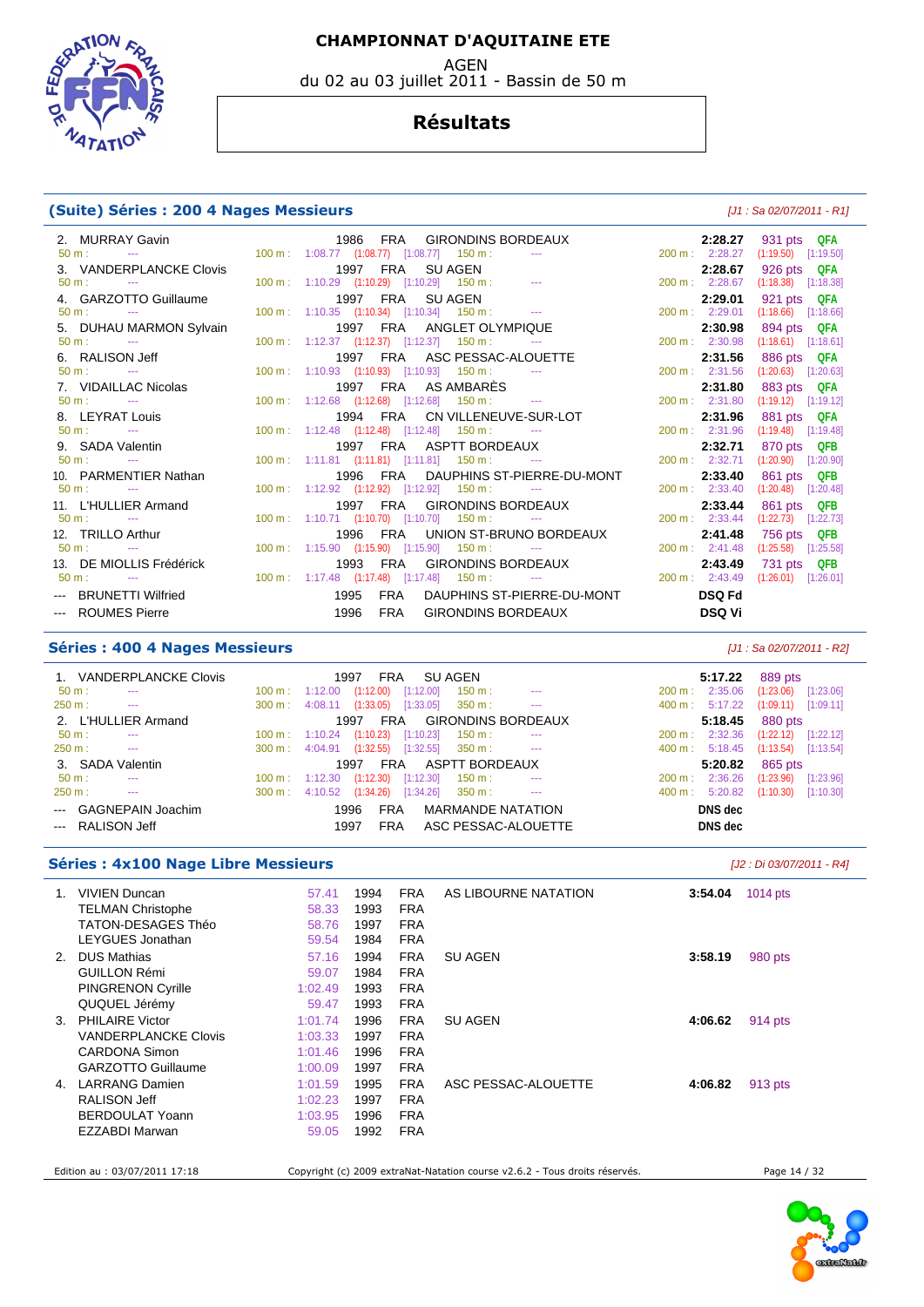AGEN

du 02 au 03 juillet 2011 - Bassin de 50 m



## **Résultats**

|                                              | (Suite) Séries : 4x100 Nage Libre Messieurs                                                                                                                                                           |                                                              |                              |                                                                                                       |                                                                                                                                                                                  |                                                                      | [J2 : Di 03/07/2011 - R4]                                                                    |
|----------------------------------------------|-------------------------------------------------------------------------------------------------------------------------------------------------------------------------------------------------------|--------------------------------------------------------------|------------------------------|-------------------------------------------------------------------------------------------------------|----------------------------------------------------------------------------------------------------------------------------------------------------------------------------------|----------------------------------------------------------------------|----------------------------------------------------------------------------------------------|
| 5.                                           | <b>TRILLO Arthur</b><br><b>ANDRE Maxime</b><br><b>ANDRE Louis</b><br><b>LINCHENEAU Felix</b>                                                                                                          | 1:02.13<br>1:03.97<br>1:04.44<br>1:01.36                     | 1996<br>1997<br>1995<br>1995 | <b>FRA</b><br><b>FRA</b><br><b>FRA</b><br><b>FRA</b>                                                  | UNION ST-BRUNO BORDEAUX                                                                                                                                                          | 4:11.90                                                              | 874 pts                                                                                      |
|                                              | <b>HC: 4x100 Nage Libre Messieurs</b>                                                                                                                                                                 |                                                              |                              |                                                                                                       |                                                                                                                                                                                  |                                                                      | [J2 : Di 03/07/2011 - R4]                                                                    |
|                                              | HC DES ROCHES DU CHASSAY<br>Melvin<br><b>MARCEILLE Mathieu</b><br>MINSENTI Sébastien<br><b>VENGEON Dorian</b>                                                                                         | 1:08.47<br>1:01.01<br>1:00.98<br>1:05.34                     | 1997<br>1982<br>1993<br>1997 | <b>FRA</b><br><b>FRA</b><br><b>FRA</b><br><b>FRA</b>                                                  | <b>SU AGEN</b>                                                                                                                                                                   | 4:15.80                                                              | 845 pts                                                                                      |
|                                              | <b>Séries: 4x100 4 Nages Messieurs</b>                                                                                                                                                                |                                                              |                              |                                                                                                       |                                                                                                                                                                                  |                                                                      | [J1 : Sa 02/07/2011 - R2]                                                                    |
| 1.                                           | <b>DUS Mathias</b><br><b>BORDAS Tristan</b><br><b>GUILLON Rémi</b><br>QUQUEL Jérémy                                                                                                                   | 1:05.10<br>1:14.23<br>1:03.99<br>59.35                       | 1994<br>1989<br>1984<br>1993 | <b>FRA</b><br><b>FRA</b><br><b>FRA</b><br><b>FRA</b>                                                  | <b>SU AGEN</b>                                                                                                                                                                   | 4:22.67 1001 pts                                                     |                                                                                              |
|                                              | 2. TATON-DESAGES Théo<br><b>TELMAN Christophe</b><br><b>VIVIEN Duncan</b><br><b>BLANCHET Julien</b>                                                                                                   | 1:11.53<br>1:16.87<br>1:04.20<br>1:00.65                     | 1997<br>1993<br>1994<br>1995 | <b>FRA</b><br><b>FRA</b><br><b>FRA</b><br><b>FRA</b>                                                  | AS LIBOURNE NATATION                                                                                                                                                             | 4:33.26                                                              | 928 pts                                                                                      |
|                                              | 3. VANDERPLANCKE Clovis<br><b>CARDONA Simon</b><br><b>PHILAIRE Victor</b><br><b>GARZOTTO Guillaume</b>                                                                                                | 1:12.93<br>1:17.31<br>1:03.25<br>1:00.54                     | 1997<br>1996<br>1996<br>1997 | <b>FRA</b><br><b>FRA</b><br><b>FRA</b><br><b>FRA</b>                                                  | <b>SU AGEN</b>                                                                                                                                                                   | 4:34.04                                                              | 923 pts                                                                                      |
|                                              | 4. EZZABDI Marwan<br><b>LARRANG Damien</b><br><b>RALISON Jeff</b><br><b>BERDOULAT Yoann</b>                                                                                                           | 1:08.41<br>1:17.92<br>1:07.95<br>1:03.79                     | 1992<br>1995<br>1997<br>1996 | <b>FRA</b><br><b>FRA</b><br><b>FRA</b><br><b>FRA</b>                                                  | ASC PESSAC-ALOUETTE                                                                                                                                                              | 4:38.08                                                              | 896 pts                                                                                      |
|                                              | 5. ANDRE Maxime<br><b>LINCHENEAU Felix</b><br><b>ANDRE Louis</b><br><b>TRILLO Arthur</b>                                                                                                              | 1:11.84<br>1:31.08<br>1:11.02<br>1:02.68                     | 1997<br>1995<br>1995<br>1996 | <b>FRA</b><br><b>FRA</b><br><b>FRA</b><br><b>FRA</b>                                                  | UNION ST-BRUNO BORDEAUX                                                                                                                                                          | 4:56.62                                                              | 778 pts                                                                                      |
|                                              | <b>HC: 4x100 4 Nages Messieurs</b>                                                                                                                                                                    |                                                              |                              |                                                                                                       |                                                                                                                                                                                  |                                                                      | [J1 : Sa 02/07/2011 - R2]                                                                    |
|                                              | HC VENGEON Dorian<br><b>MARCEILLE Mathieu</b><br><b>DELARUE Theo</b><br><b>DES ROCHES DU CHASSAY</b><br><b>Melvin</b>                                                                                 | 1:14.69<br>1:18.18<br>1:10.43<br>1:07.48                     | 1997<br>1982<br>1996<br>1997 | <b>FRA</b><br><b>FRA</b><br><b>FRA</b><br><b>FRA</b>                                                  | <b>SU AGEN</b>                                                                                                                                                                   | 4:50.78                                                              | 815 pts                                                                                      |
|                                              | <b>Finale A: 50 Nage Libre Dames</b>                                                                                                                                                                  |                                                              |                              |                                                                                                       |                                                                                                                                                                                  |                                                                      | [J1 : Sa 02/07/2011 - R2]                                                                    |
| 1.<br>2.<br>3.<br>4.<br>5.<br>6.<br>7.<br>8. | <b>REGNIER Julia</b><br><b>CHEVALIER Lucile</b><br><b>NUEL Laure</b><br><b>DUCOBU Gaelle</b><br><b>GAUTIER Mathilde</b><br><b>ARNAUDIN Lucie</b><br><b>POILLONG Maureen</b><br><b>PEYRAUD Camille</b> | 1992<br>1995<br>1996<br>1996<br>1995<br>1995<br>1994<br>1994 |                              | FRA<br><b>FRA</b><br><b>FRA</b><br><b>FRA</b><br><b>FRA</b><br><b>FRA</b><br><b>FRA</b><br><b>FRA</b> | CN BERGERAC<br>ASPTT BORDEAUX<br><b>US TALENCE</b><br>AS LIBOURNE NATATION<br>AS LIBOURNE NATATION<br>UNION ST-BRUNO BORDEAUX<br>BORDEAUX ÉTUDIANTS CLUB<br>AS LIBOURNE NATATION | 28.06<br>28.25<br>28.49<br>28.82<br>28.92<br>29.04<br>29.66<br>30.58 | 1174 pts<br>1162 pts<br>1146 pts<br>1125 pts<br>1119 pts<br>1111 pts<br>1072 pts<br>1015 pts |
|                                              | <b>Finale B: 50 Nage Libre Dames</b>                                                                                                                                                                  |                                                              |                              |                                                                                                       |                                                                                                                                                                                  |                                                                      | [J1 : Sa 02/07/2011 - R2]                                                                    |
| 1.<br>2.                                     | <b>OTEIZA Pauline</b><br><b>GRIDAINE Elisa</b>                                                                                                                                                        |                                                              | 1992<br>1996                 | <b>FRA</b><br><b>FRA</b>                                                                              | UNION ST-BRUNO BORDEAUX<br>BAYONNE-AVIRON BAYONNAIS                                                                                                                              | 28.84<br>29.67                                                       | 1124 pts<br>1072 pts                                                                         |
|                                              | Edition au : 03/07/2011 17:18                                                                                                                                                                         |                                                              |                              |                                                                                                       | Copyright (c) 2009 extraNat-Natation course v2.6.2 - Tous droits réservés.                                                                                                       |                                                                      | Page 15 / 32                                                                                 |

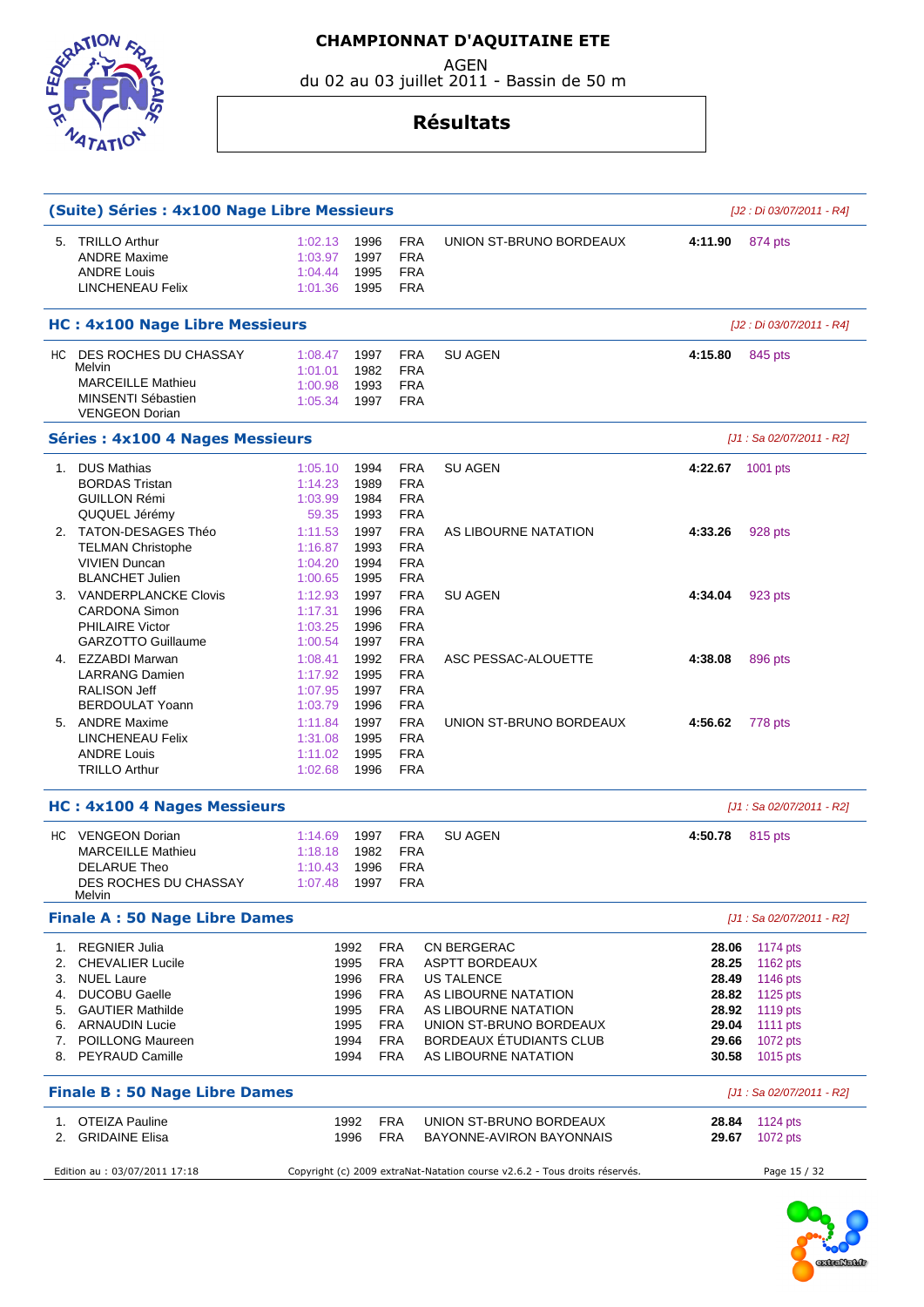AGEN

du 02 au 03 juillet 2011 - Bassin de 50 m



#### **Résultats**

|     | (Suite) Finale B: 50 Nage Libre Dames |      |            |                                |       | $[J1: Sa 02/07/2011 - R2]$ |     |
|-----|---------------------------------------|------|------------|--------------------------------|-------|----------------------------|-----|
| З.  | GALLEGO Solène                        | 1995 | <b>FRA</b> | AS AMBARES                     | 29.79 | 1064 pts                   |     |
| 4.  | <b>THOMAS Harmonie</b>                | 1990 | <b>FRA</b> | <b>US TALENCE</b>              | 29.84 | 1061 pts                   |     |
| 5.  | <b>MALIFARGE Laura</b>                | 1993 | <b>FRA</b> | SA MÉRIGNAC                    | 30.07 | 1047 pts                   |     |
| 6.  | PENALVER Eva                          | 1993 | <b>FRA</b> | <b>L.S.C JURANCONNAIS</b>      | 30.10 | 1045 pts                   |     |
|     | 7. LESTRADE Romane                    | 1997 | <b>FRA</b> | <b>MARMANDE NATATION</b>       | 30.37 | 1028 pts                   |     |
| 8.  | <b>CURVALLE Maelle</b>                | 1996 | <b>FRA</b> | <b>ES BLANQUEFORT</b>          | 31.28 | 973 pts                    |     |
|     |                                       |      |            |                                |       |                            |     |
|     | <b>Finale C: 50 Nage Libre Dames</b>  |      |            |                                |       | [J1 : Sa 02/07/2011 - R2]  |     |
| 1.  | <b>DUHAU MARMON Naomi</b>             | 1995 | <b>FRA</b> | ANGLET OLYMPIQUE               | 29.84 | 1061 pts                   |     |
| 2.  | <b>BELLECAVE Lisa</b>                 | 1997 | <b>FRA</b> | BAYONNE-AVIRON BAYONNAIS       | 30.10 | 1045 pts                   |     |
| 3.  | FRANCOU Philippine                    | 1996 | <b>FRA</b> | UNION ST-BRUNO BORDEAUX        | 30.54 | 1018 pts                   |     |
| 4.  | <b>POTIER Clemence</b>                | 1997 | <b>FRA</b> | AS LIBOURNE NATATION           | 30.66 | 1011 pts                   |     |
| 5.  | <b>KUNAKEY Tina</b>                   | 1997 | <b>FRA</b> | BAYONNE-AVIRON BAYONNAIS       | 30.69 | 1009 pts                   |     |
| 6.  | <b>IRIGARAY Loréa</b>                 | 1997 | <b>FRA</b> | A. URKIROLAK SJ DE LUZ-CIBOURE | 31.06 | 987 pts                    |     |
| 7.  | PLANTEY Ophélie                       | 1995 | <b>FRA</b> | AS LIBOURNE NATATION           | 31.09 | 985 pts                    |     |
| 8.  | <b>SANCHEZ Maud</b>                   | 1995 | <b>FRA</b> | CN BERGERAC                    | 31.14 | 982 pts                    |     |
|     | <b>Séries : 50 Nage Libre Dames</b>   |      |            |                                |       | [J1 : Sa 02/07/2011 - R1]  |     |
| 1.  | <b>CHEVALIER Lucile</b>               | 1995 | <b>FRA</b> | <b>ASPTT BORDEAUX</b>          | 28.03 | 1176 pts                   | QFA |
| 2.  | <b>REGNIER Julia</b>                  | 1992 | <b>FRA</b> | <b>CN BERGERAC</b>             | 28.37 | 1154 pts                   | QFA |
| 3.  | <b>GAUTIER Mathilde</b>               | 1995 | <b>FRA</b> | AS LIBOURNE NATATION           | 28.84 | 1124 pts                   | QFA |
| 4.  | <b>POILLONG Maureen</b>               | 1994 | <b>FRA</b> | BORDEAUX ÉTUDIANTS CLUB        | 28.94 | 1118 pts                   | QFA |
| 5.  | <b>ARNAUDIN Lucie</b>                 | 1995 | <b>FRA</b> | UNION ST-BRUNO BORDEAUX        | 28.95 | 1117 pts                   | QFA |
| 6.  | <b>NUEL Laure</b>                     | 1996 | <b>FRA</b> | <b>US TALENCE</b>              | 29.03 | 1112 pts                   | QFA |
| 6.  | <b>PEYRAUD Camille</b>                | 1994 | <b>FRA</b> | AS LIBOURNE NATATION           | 29.03 | 1112 $pts$                 | QFA |
| 8.  | <b>DUCOBU Gaelle</b>                  | 1996 | <b>FRA</b> | AS LIBOURNE NATATION           | 29.13 | 1105 pts                   | QFA |
| 9.  | <b>OTEIZA Pauline</b>                 | 1992 | <b>FRA</b> | UNION ST-BRUNO BORDEAUX        | 29.40 | 1088 pts                   | QFB |
| 10. | <b>MALIFARGE Laura</b>                | 1993 | <b>FRA</b> | SA MÉRIGNAC                    | 29.63 | 1074 pts                   | QFB |
| 11. | <b>GRIDAINE Elisa</b>                 | 1996 | <b>FRA</b> | BAYONNE-AVIRON BAYONNAIS       | 29.79 | 1064 pts                   | QFB |
| 12. | GALLEGO Solène                        | 1995 | <b>FRA</b> | AS AMBARES                     | 30.01 | 1050 pts                   | QFB |
|     | 13. CURVALLE Maelle                   | 1996 | <b>FRA</b> | <b>ES BLANQUEFORT</b>          | 30.12 | 1044 pts                   | QFB |
| 14. | PENALVER Eva                          | 1993 | <b>FRA</b> | L.S.C JURANCONNAIS             | 30.20 | 1039 pts                   | QFB |
| 15. | <b>THOMAS Harmonie</b>                | 1990 | <b>FRA</b> | <b>US TALENCE</b>              | 30.21 | 1038 pts                   | QFB |
|     | 16. LESTRADE Romane                   | 1997 | <b>FRA</b> | <b>MARMANDE NATATION</b>       | 30.28 | 1034 pts                   | QFB |
|     | <b>POTIER Clemence</b>                |      | <b>FRA</b> | AS LIBOURNE NATATION           |       |                            | QFC |
| 17. |                                       | 1997 |            |                                | 30.45 | 1023 pts                   |     |
| 18. | <b>MARTEAU Noémie</b>                 | 1994 | <b>FRA</b> | <b>AS AMBARES</b>              | 30.54 | 1018 pts                   | QFC |
|     | 19. FRANCOU Romane                    | 1994 | <b>FRA</b> | UNION ST-BRUNO BORDEAUX        | 30.58 | 1015 pts                   | QFC |
| 20. | <b>BELLECAVE Lisa</b>                 | 1997 | <b>FRA</b> | BAYONNE-AVIRON BAYONNAIS       | 30.60 | 1014 $pts$                 | QFC |
| 21. | <b>SANCHEZ Maud</b>                   | 1995 | <b>FRA</b> | CN BERGERAC                    | 30.71 | $1008$ pts                 | QFC |
| 22. | <b>KUNAKEY Tina</b>                   | 1997 | <b>FRA</b> | BAYONNE-AVIRON BAYONNAIS       | 30.81 | 1002 pts                   | QFC |
| 23. | FRANCOU Philippine                    | 1996 | <b>FRA</b> | UNION ST-BRUNO BORDEAUX        | 30.86 | 999 pts                    | QFC |
| 24. | DUHAU MARMON Naomi                    | 1995 | <b>FRA</b> | ANGLET OLYMPIQUE               | 30.93 | 994 pts                    | QFC |
| 25. | IRIGARAY Loréa                        | 1997 | <b>FRA</b> | A. URKIROLAK SJ DE LUZ-CIBOURE | 31.05 | 987 pts                    | R   |
| 26. | <b>PLANTEY Ophélie</b>                | 1995 | <b>FRA</b> | AS LIBOURNE NATATION           | 31.20 | 978 pts                    | R   |
| 27. | DOLIER Léa                            | 1997 | <b>FRA</b> | BAYONNE-AVIRON BAYONNAIS       | 31.21 | 978 pts                    |     |
| 28. | NANQUETTE Coline                      | 1997 | <b>FRA</b> | ASPTT PERIGUEUX                | 31.26 | 975 pts                    |     |
| 29. | MESPLET Noemie-Eugenie                | 1995 | <b>FRA</b> | SAM LESPARRE NATATION          | 31.63 | 953 pts                    |     |
| 30. | <b>BALEIX Justine</b>                 | 1995 | <b>FRA</b> | OLORON NATATION 64             | 31.91 | 936 pts                    |     |
|     | 31. HOFMANN Vanessa                   | 1996 | <b>FRA</b> | AS LA TESTE                    | 32.02 | 930 pts                    |     |
| 32. | <b>ZANETTE Maureen</b>                | 1996 | <b>FRA</b> | CN BERGERAC                    | 32.04 | 929 pts                    |     |
| 33. | <b>ANTCHAGNO Marielle</b>             | 1997 | <b>FRA</b> | BAYONNE-AVIRON BAYONNAIS       | 32.10 | 925 pts                    |     |
| 34. | AVE Héloïse                           | 1996 | <b>FRA</b> | <b>L.S.C JURANCONNAIS</b>      | 32.13 | 923 pts                    |     |
| 35. | MIRAMON-URBAN Moana                   | 1997 | <b>FRA</b> | A. URKIROLAK SJ DE LUZ-CIBOURE | 32.24 | 917 pts                    |     |
| 36. | <b>CASTERAN Nelly</b>                 | 1997 | <b>FRA</b> | <b>US TALENCE</b>              | 32.55 | 899 pts                    |     |
|     | 37. GARCIA Margaux                    | 1996 | <b>FRA</b> | AS AMBARES                     | 32.56 | 899 pts                    |     |
| 38. | <b>CARAES Claire</b>                  | 1995 | <b>FRA</b> | BAYONNE-AVIRON BAYONNAIS       | 32.66 | 893 pts                    |     |
|     |                                       |      |            |                                |       |                            |     |

Edition au : 03/07/2011 17:18 Copyright (c) 2009 extraNat-Natation course v2.6.2 - Tous droits réservés. Page 16 / 32

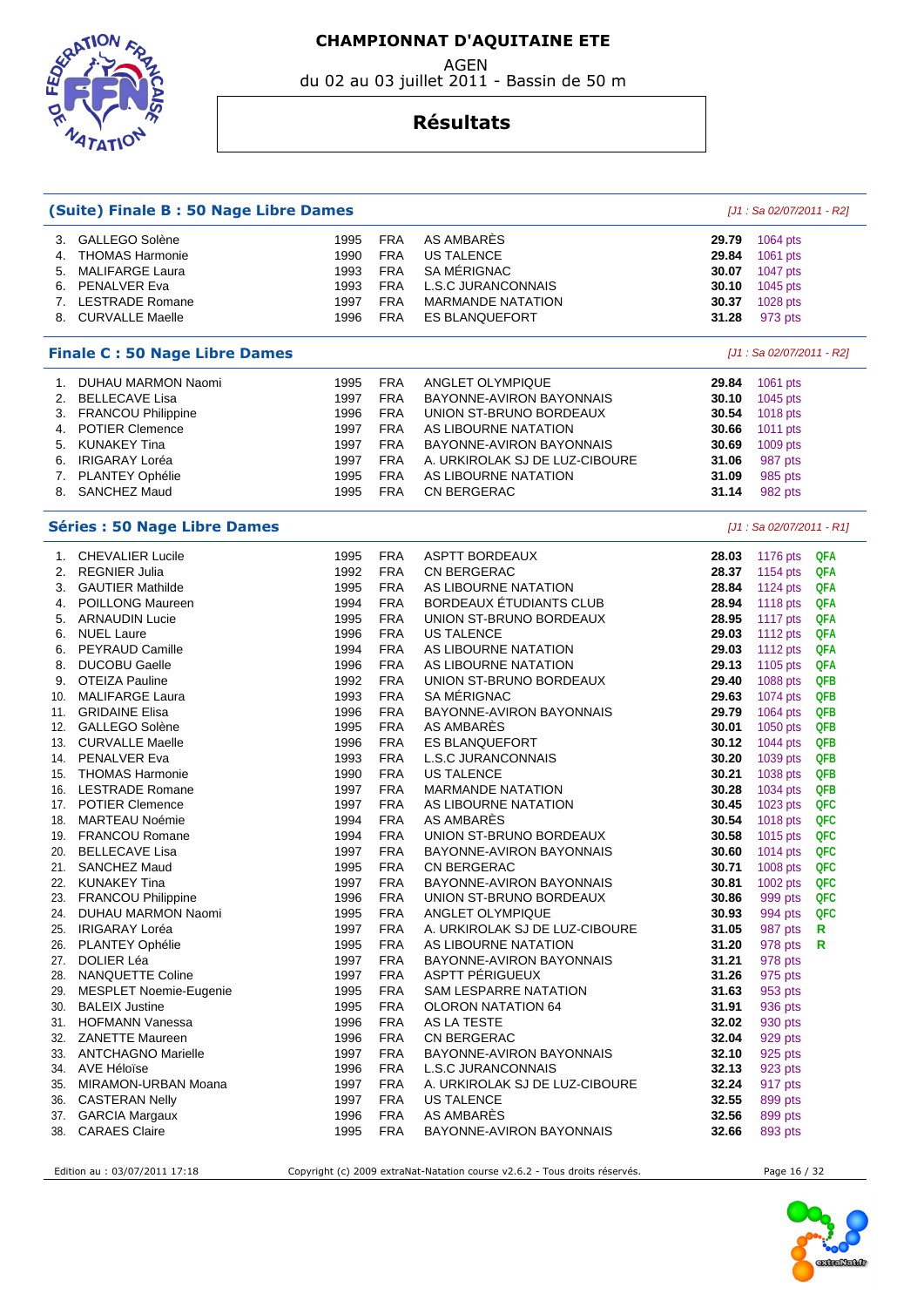EDSTRATION VATATIC

## **Résultats**

du 02 au 03 juillet 2011 - Bassin de 50 m

| (Suite) Séries : 50 Nage Libre Dames                     |                                                                           | $[J1: Sa 02/07/2011 - R1]$ |
|----------------------------------------------------------|---------------------------------------------------------------------------|----------------------------|
| 39. IRIGARAY Amaia                                       | 1996<br><b>FRA</b><br>BAYONNE-AVIRON BAYONNAIS                            | 887 pts<br>32.76           |
| <b>SERRANO Manon</b><br>39.                              | <b>FRA</b><br>1996<br><b>DAUPHINS PALOIS</b>                              | 32.76<br>887 pts           |
| 41. SARRADE Aurelie                                      | 1997<br><b>FRA</b><br>ASC PESSAC-ALOUETTE                                 | 32.89<br>880 pts           |
| <b>BARBE Caroline</b><br>42.                             | <b>FRA</b><br><b>L.S.C JURANCONNAIS</b><br>1994                           | 33.00<br>874 pts           |
| <b>PATIN Marie</b><br>43.                                | ASPTT PÉRIGUEUX<br><b>FRA</b><br>1996                                     | 33.05<br>871 pts           |
| 44. FEKETE Elsa                                          | 1997<br><b>FRA</b><br>ASC PESSAC-ALOUETTE                                 | 33.10<br>868 pts           |
| <b>GIL Marlene</b><br>45.                                | <b>FRA</b><br>1996<br><b>BIARRITZ OLYMPIQUE</b>                           | 33.26<br>859 pts           |
| <b>COUSTILLAS Malak</b><br>46.                           | ASPTT PÉRIGUEUX<br>1997<br><b>FRA</b>                                     | 33.35<br>854 pts           |
| 47. DUMON Flore                                          | ASPTT PÉRIGUEUX<br>1996<br><b>FRA</b>                                     | 33.41<br>851 pts           |
| <b>LEBRUN Marion</b><br>48.                              | 1997<br><b>FRA</b><br><b>DAUPHINS PALOIS</b>                              | 33.66<br>837 pts           |
| 49. NAVARRON Clara                                       | 1996<br><b>FRA</b><br><b>BIARRITZ OLYMPIQUE</b>                           | 33.71<br>834 pts           |
| <b>DELARBRE Mélissia</b>                                 | 1988<br><b>FRA</b><br>SB BORDEAUX BASTIDE                                 | DNS dec                    |
| GISSOT Céline<br>$\cdots$                                | 1997<br><b>FRA</b><br><b>DAUPHINS PALOIS</b>                              | DNS dec                    |
| <b>Finale A: 100 Nage Libre Dames</b>                    |                                                                           | [J2 : Di 03/07/2011 - R4]  |
| 1. CHEVALIER Lucile                                      | 1995<br><b>FRA</b><br>ASPTT BORDEAUX                                      | 1:00.28<br>1175 pts        |
| 50 m:<br>$\sim$ $\sim$                                   | 100 m: 1:00.28 (1:00.28) [1:00.28]                                        |                            |
| 2. REGNIER Julia                                         | <b>FRA</b><br>1992<br>CN BERGERAC                                         | 1:01.05<br>1151 pts        |
| 50 m:<br>$\sim$                                          | 100 m: 1:01.05 (1:01.05) [1:01.05]                                        |                            |
| 3. NUEL Laure<br>$50 m$ :<br>$\sim$                      | 1996<br>FRA<br><b>US TALENCE</b><br>100 m: 1:01.27 (1:01.27) [1:01.27]    | 1:01.27<br>1144 pts        |
| 4. DUCOBU Gaelle                                         | 1996<br><b>FRA</b><br>AS LIBOURNE NATATION                                | 1:01.62<br>1133 pts        |
| $50 m$ :<br>$\sim$                                       | 100 m: 1:01.62 (1:01.62) [1:01.62]                                        |                            |
| 5. OTEIZA Pauline                                        | <b>FRA</b><br>UNION ST-BRUNO BORDEAUX<br>1992                             | 1:02.35<br>1110 pts        |
| $50 m$ :<br>$\sim$ $\sim$                                | 100 m: 1:02.35 (1:02.35) [1:02.35]                                        |                            |
| 6. FRANCOU Romane                                        | 1994<br>FRA<br>UNION ST-BRUNO BORDEAUX                                    | 1:02.94<br>1092 pts        |
| $50 m$ :<br>$\sim$ $\sim$                                | 100 m: 1:02.94 (1:02.94) [1:02.94]                                        |                            |
| 7. POILLONG Maureen                                      | BORDEAUX ÉTUDIANTS CLUB<br>1994<br><b>FRA</b>                             | 1:04.05<br>1058 pts        |
| 50 m:<br>$\sim$                                          | 100 m: 1:04.05 (1:04.05) [1:04.05]                                        |                            |
| 8. PEYRAUD Camille                                       | FRA<br>AS LIBOURNE NATATION<br>1994                                       | 1:05.22<br>1023 pts        |
| 50 m:<br>$\sim$ $\sim$                                   | 100 m: 1:05.22 (1:05.22) [1:05.22]                                        |                            |
| <b>Finale B: 100 Nage Libre Dames</b>                    |                                                                           | [J2 : Di 03/07/2011 - R4]  |
| 1. MATHON Eline<br>$\sim$                                | CN BERGERAC<br>1996<br>FRA                                                | 1:02.99<br>1091 pts        |
| $50 m$ :<br>2. GAUTIER Mathilde                          | 100 m: 1:02.99 (1:02.99) [1:02.99]<br>1995<br>FRA<br>AS LIBOURNE NATATION | 1:03.07                    |
| $50 m$ :<br>$\sim$ $\sim$                                | 100 m: 1:03.07 (1:03.07) [1:03.07]                                        | 1088 pts                   |
| 3. ARNAUDIN Lucie                                        | 1995<br><b>FRA</b><br>UNION ST-BRUNO BORDEAUX                             | 1:03.78<br>1066 pts        |
| $50 m$ :<br>$\sim$                                       | 100 m: 1:03.78 (1:03.78) [1:03.78]                                        |                            |
| <b>THOMAS Harmonie</b><br>4.                             | FRA<br><b>US TALENCE</b><br>1990                                          | 1:04.64<br>1040 pts        |
| 50 m:<br>$\sim$                                          | 100 m: 1:04.64 (1:04.64) [1:04.64]                                        |                            |
| 5. PENALVER Eva                                          | 1993 FRA L.S.C JURANCONNAIS                                               | 1:05.48 1015 pts           |
| $50 m$ :<br><b>Service</b>                               | 100 m: 1:05.48 (1:05.48) [1:05.48]                                        |                            |
| 6. LESTRADE Romane                                       | 1997 FRA<br><b>MARMANDE NATATION</b>                                      | 1:05.49<br>1015 pts        |
| 50 m:<br>$\sim 100$ mass $^{-1}$                         | 100 m: 1:05.49 (1:05.48) [1:05.48]                                        |                            |
| 7. PARRA Youli                                           | ASPTT BORDEAUX<br>1997 FRA                                                | 1:06.28<br>992 pts         |
| 50 m:<br>$\sim 100$ mass $^{-1}$                         | 100 m: 1:06.28 (1:06.28) [1:06.28]<br>AS AMBARÈS                          |                            |
|                                                          |                                                                           | 1:06.80<br>977 pts         |
| 8. MARTEAU Noémie<br>$50 m$ :<br>$\sim 100$ mass $^{-1}$ | 1994 FRA<br>100 m: 1:06.80 (1:06.80) [1:06.80]                            |                            |

| <b>Finale C: 100 Nage Libre Dames</b>            |                                                                                                       |         | [J2 : Di 03/07/2011 - R4] |
|--------------------------------------------------|-------------------------------------------------------------------------------------------------------|---------|---------------------------|
| DUHAU MARMON Naomi<br>$50 m$ :<br>$\sim$ $\sim$  | <b>FRA</b><br>ANGLET OLYMPIQUE<br>1995<br>$100 \text{ m}: 1:04.28$ $(1:04.28)$ $[1:04.28]$            | 1:04.28 | 1051 pts                  |
| 2. SANCHEZ Maud<br>$50 \text{ m}$ :<br>$- - -$   | CN BERGERAC<br><b>FRA</b><br>1995<br>100 m : 1:04.98 (1:04.98) [1:04.98]                              | 1:04.98 | 1030 pts                  |
| 3. GRIDAINE Elisa<br>$50 \text{ m}$ :<br>$- - -$ | BAYONNE-AVIRON BAYONNAIS<br><b>FRA</b><br>1996<br>$100 \text{ m}$ : $1:05.35$ $(1:05.34)$ $[1:05.34]$ | 1:05.35 | 1019 pts                  |
| Edition au : 03/07/2011 17:18                    | Copyright (c) 2009 extraNat-Natation course v2.6.2 - Tous droits réservés.                            |         | Page 17 / 32              |

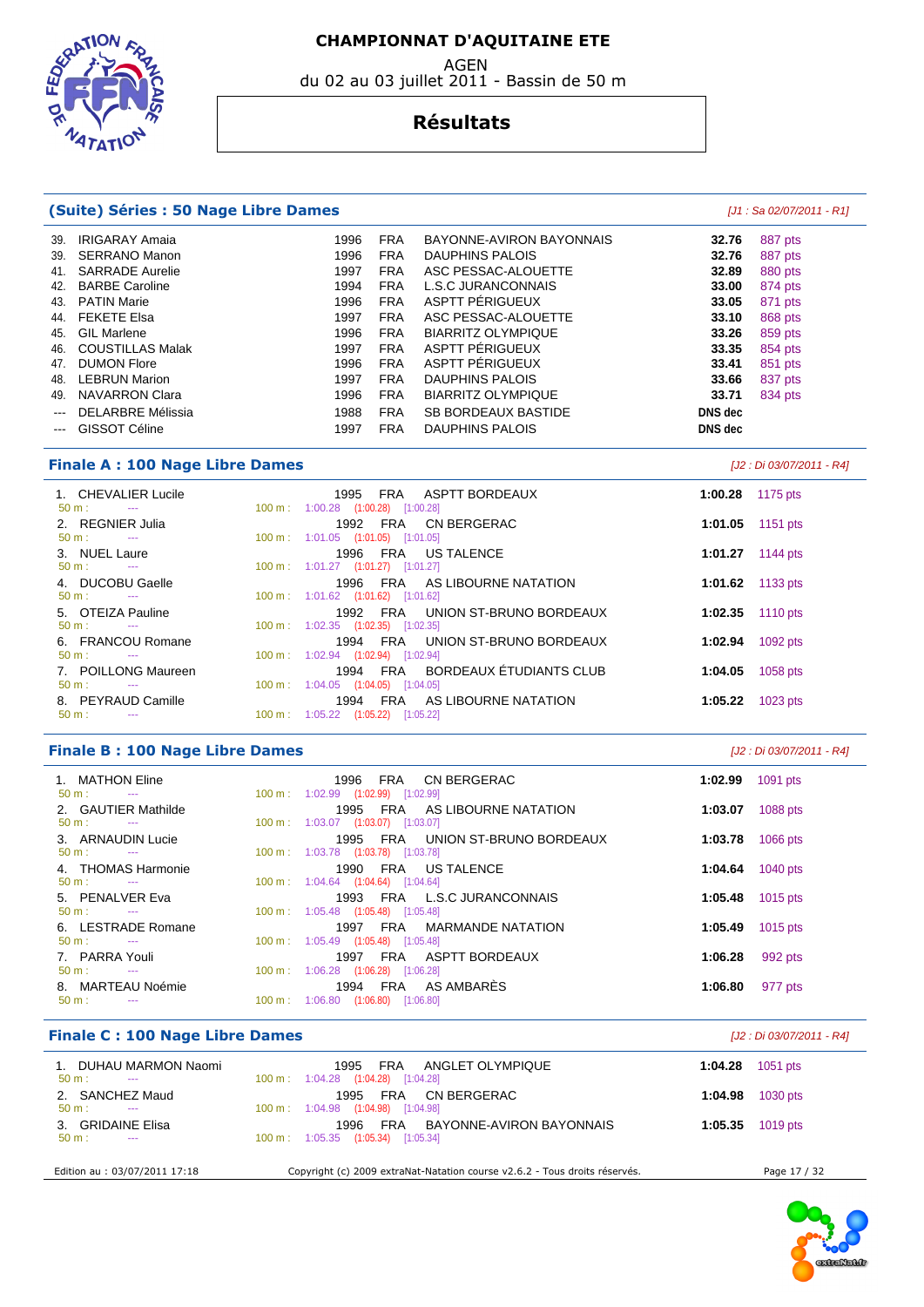

du 02 au 03 juillet 2011 - Bassin de 50 m



#### **Résultats**

| (Suite) Finale C : 100 Nage Libre Dames<br>[J2 : Di 03/07/2011 - R4]      |  |                                                                                                                        |         |                           |            |  |  |  |  |
|---------------------------------------------------------------------------|--|------------------------------------------------------------------------------------------------------------------------|---------|---------------------------|------------|--|--|--|--|
| 4. IRIGARAY Loréa<br>50 m:<br>$\sim$                                      |  | FRA<br>A. URKIROLAK SJ DE LUZ-CIBOURE<br>1997<br>100 m: 1:05.72 (1:05.72) [1:05.72]                                    | 1:05.72 | 1008 pts                  |            |  |  |  |  |
| 5. LANDAIS Océane<br>50 m:<br>$\sim$                                      |  | 1996<br>FRA<br>SU AGEN<br>100 m: 1:05.87 (1:05.87) [1:05.87]                                                           | 1:05.87 | 1004 pts                  |            |  |  |  |  |
| 6. KOESSLER Solene<br>50 m:<br>$\sim$                                     |  | FRA<br>1997<br>SU AGEN<br>100 m: 1:06.59 (1:06.59) [1:06.59]                                                           | 1:06.59 | 983 pts                   |            |  |  |  |  |
| 7. BERGES Marion<br>50 m:<br>$\sim$                                       |  | 1996<br>FRA<br>US TALENCE<br>100 m: 1:08.03 (1:08.03) [1:08.03]                                                        | 1:08.03 | 941 pts                   |            |  |  |  |  |
| 8. ZANETTE Maureen<br>50 m:<br>$\sim$                                     |  | 1996<br>FRA<br><b>CN BERGERAC</b><br>100 m: 1:08.18 (1:08.18) [1:08.18]                                                | 1:08.18 | 937 pts                   |            |  |  |  |  |
|                                                                           |  |                                                                                                                        |         |                           |            |  |  |  |  |
| <b>Séries : 100 Nage Libre Dames</b>                                      |  |                                                                                                                        |         | [J2 : Di 03/07/2011 - R3] |            |  |  |  |  |
| 1. CHEVALIER Lucile<br>50 m:<br>$\sim$                                    |  | 1995 FRA<br>ASPTT BORDEAUX<br>100 m : 1:01.49 (1:01.49) [1:01.49]                                                      | 1:01.49 | 1137 pts $QFA$            |            |  |  |  |  |
| 2. DUCOBU Gaelle<br>50 m:<br>$\sim$ 100 $\mu$                             |  | FRA<br>AS LIBOURNE NATATION<br>1996<br>100 m: 1:02.43 (1:02.43) [1:02.43]                                              | 1:02.43 | 1108 pts                  | QFA        |  |  |  |  |
| 3. NUEL Laure<br>$\sim$<br>50 m:                                          |  | 1996<br>FRA<br>US TALENCE<br>100 m: 1:02.86 (1:02.86) [1:02.86]                                                        | 1:02.86 | 1095 pts                  | QFA        |  |  |  |  |
| 4. OTEIZA Pauline<br>$50 m$ :<br>$\sim$ $\sim$                            |  | 1992<br>FRA<br>UNION ST-BRUNO BORDEAUX<br>100 m: 1:03.31 (1:03.31) [1:03.31]                                           | 1:03.31 | 1081 pts                  | QFA        |  |  |  |  |
| 5. FRANCOU Romane<br>50 m:<br>$\sim 100$ m $^{-1}$                        |  | <b>FRA</b><br>1994<br>UNION ST-BRUNO BORDEAUX<br>100 m: 1:03.55 (1:03.55) [1:03.55]                                    | 1:03.55 | 1073 pts                  | QFA        |  |  |  |  |
| 6. PEYRAUD Camille<br>$\sim$ $\sim$                                       |  | FRA<br>AS LIBOURNE NATATION<br>1994                                                                                    | 1:03.61 | 1072 pts                  | QFA        |  |  |  |  |
| 50 m:<br>7. POILLONG Maureen                                              |  | 100 m: 1:03.61 (1:03.61) [1:03.61]<br>FRA<br>BORDEAUX ETUDIANTS CLUB<br>1994                                           | 1:03.76 | 1067 pts                  | QFA        |  |  |  |  |
| $50 m$ :<br>$\sim$<br>8. REGNIER Julia                                    |  | 100 m : 1:03.76 (1:03.76) [1:03.76]<br>FRA<br>CN BERGERAC<br>1992                                                      | 1:03.83 | 1065 pts                  | <b>QFA</b> |  |  |  |  |
| $50 m$ :<br>$-$<br>9. GAUTIER Mathilde                                    |  | 100 m: 1:03.83 (1:03.83) [1:03.83]<br>FRA<br>1995<br>AS LIBOURNE NATATION                                              | 1:04.45 | 1046 pts                  | <b>QFB</b> |  |  |  |  |
| 50 m:<br>$\sim$<br>10. ARNAUDIN Lucie                                     |  | 100 m: 1:04.45 (1:04.45) [1:04.45]<br>1995<br>FRA<br>UNION ST-BRUNO BORDEAUX                                           | 1:04.53 | 1044 pts                  | <b>QFB</b> |  |  |  |  |
| 50 m:<br><b>Service Contracts</b><br>11. MATHON Eline                     |  | 100 m: 1:04.53 (1:04.53) [1:04.53]<br>FRA<br>CN BERGERAC<br>1996                                                       | 1:04.92 | 1032 pts                  | <b>QFB</b> |  |  |  |  |
| 50 m:<br>$\sim$<br>12. PENALVER Eva                                       |  | 100 m: 1:04.92 (1:04.92) [1:04.92]<br>FRA<br><b>L.S.C JURANCONNAIS</b><br>1993                                         | 1:05.28 | 1021 pts                  | <b>QFB</b> |  |  |  |  |
| 50 m:<br>$\sim$                                                           |  | 100 m: 1:05.28 (1:05.28) [1:05.28]<br>FRA                                                                              |         |                           |            |  |  |  |  |
| 13. LESTRADE Romane<br>$50 m$ :<br>$\sim$ $\sim$                          |  | 1997<br><b>MARMANDE NATATION</b><br>$100 \text{ m}$ : $1:05.29$ $(1:05.29)$ $[1:05.29]$                                | 1:05.29 | 1021 pts                  | <b>QFB</b> |  |  |  |  |
| 14. THOMAS Harmonie<br>$50 m$ :<br>$\sim$ $\sim$                          |  | <b>FRA</b><br>1990<br>US TALENCE<br>100 m: 1:05.65 (1:05.65) [1:05.65]                                                 | 1:05.65 | 1010 pts                  | <b>QFB</b> |  |  |  |  |
| 15. POTIER Clemence<br>50 m:<br>$\scriptstyle\cdots$                      |  | 1997<br>FRA<br>AS LIBOURNE NATATION<br>100 m: 1:05.77 (1:05.77) [1:05.77]                                              | 1:05.77 | 1007 pts                  | <b>QFB</b> |  |  |  |  |
| 16. PARRA Youli<br>50 m:                                                  |  | <b>ASPTT BORDEAUX</b><br>1997 FRA<br>100 m: 1:05.92 (1:05.92) [1:05.92]                                                | 1:05.92 | 1002 pts                  | QFB        |  |  |  |  |
| 17. GALLEGO Solène<br>50 m:<br>$\sim$                                     |  | 1995 FRA AS AMBARES<br>100 m: 1:05.98 (1:05.98) [1:05.98]                                                              | 1:05.98 | 1001 pts                  | QFC        |  |  |  |  |
| 18. MARTEAU Noémie<br>$50 m$ :<br>$\sim$                                  |  | 1994 FRA<br>AS AMBARES<br>100 m: 1:06.07 (1:06.06) [1:06.06]                                                           | 1:06.07 | 998 pts                   | <b>QFC</b> |  |  |  |  |
| 19. LANDAIS Océane<br>50 m:<br>$\sim$ 1000 $\mu$                          |  | 1996<br>FRA<br>SU AGEN<br>100 m: 1:06.08 (1:06.08) [1:06.08]                                                           | 1:06.08 | 998 pts                   | QFC        |  |  |  |  |
| 20. GRIDAINE Elisa                                                        |  | FRA<br>1996<br>BAYONNE-AVIRON BAYONNAIS                                                                                | 1:06.27 | 992 pts                   | <b>QFC</b> |  |  |  |  |
| 50 m:<br>$\sim$ $\sim$<br>21. IRIGARAY Loréa<br>$\sim 100$ and $\sim 100$ |  | 100 m: 1:06.27 (1:06.27) [1:06.27]<br>A. URKIROLAK SJ DE LUZ-CIBOURE<br>1997 FRA<br>100 m: 1:06.45 (1:06.45) [1:06.45] | 1:06.45 | 987 pts                   | <b>QFC</b> |  |  |  |  |
| 50 m:<br>22. SANCHEZ Maud                                                 |  | 1995<br>FRA<br>CN BERGERAC                                                                                             | 1:06.48 | 986 pts                   | <b>QFC</b> |  |  |  |  |
| $50 m$ :<br><b>State Street</b><br>23. KUNAKEY Tina                       |  | 100 m: 1:06.48 (1:06.48) [1:06.48]<br>1997 FRA<br>BAYONNE-AVIRON BAYONNAIS                                             | 1:06.76 | 978 pts                   | <b>QFC</b> |  |  |  |  |
| 50 m:<br>$\sim$ $-$<br>24. BERGES Marion                                  |  | 100 m: 1:06.76 (1:06.76) [1:06.76]<br>1996 FRA<br>US TALENCE                                                           | 1:07.03 | 970 pts                   | QFC        |  |  |  |  |
| $50 m$ :<br>$\sim$                                                        |  | 100 m: 1:07.03 (1:07.03) [1:07.03]                                                                                     |         |                           |            |  |  |  |  |

Edition au : 03/07/2011 17:18 Copyright (c) 2009 extraNat-Natation course v2.6.2 - Tous droits réservés. Page 18 / 32

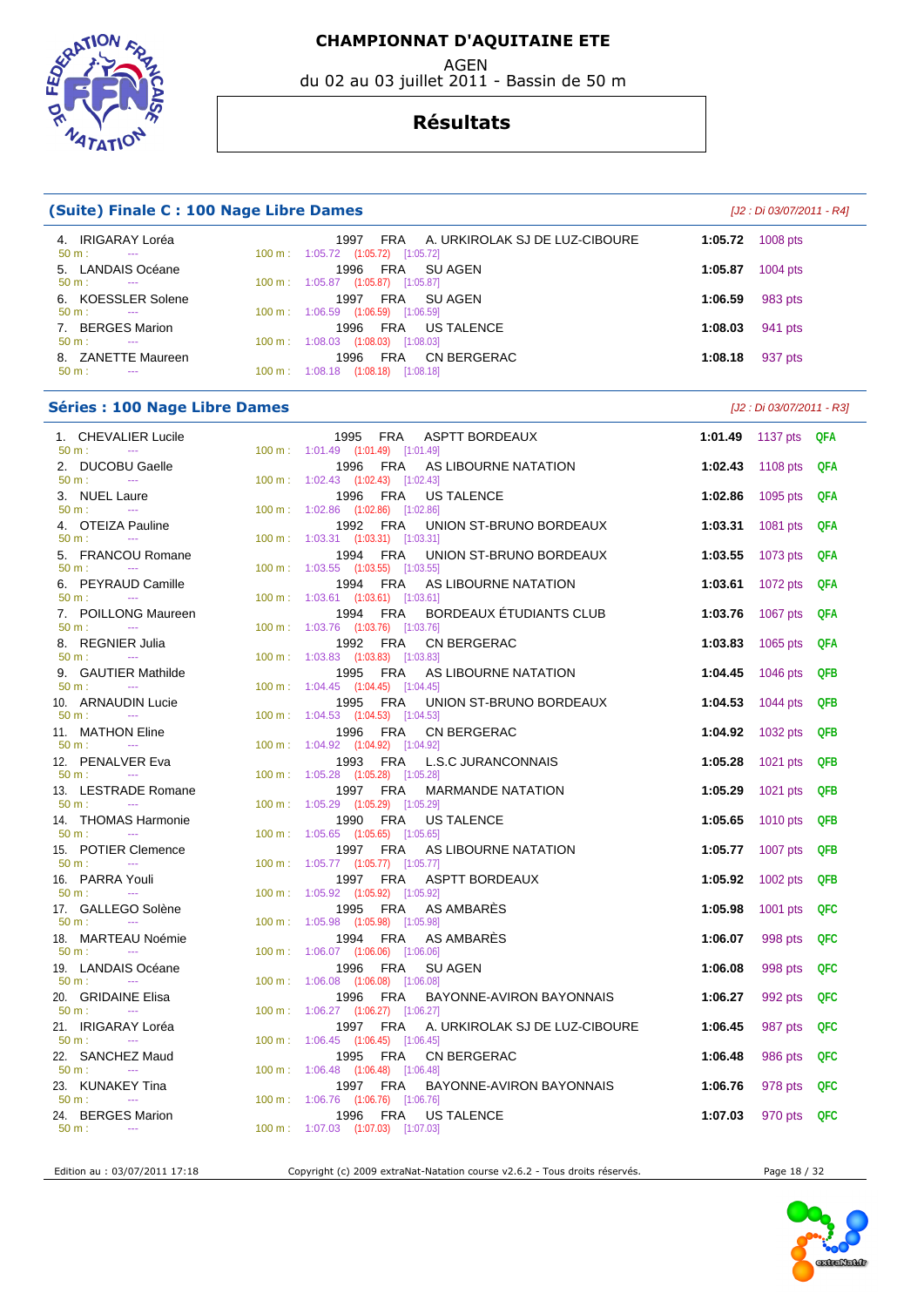AGEN

du 02 au 03 juillet 2011 - Bassin de 50 m



#### **Résultats**

|  | (Suite) Séries : 100 Nage Libre Dames |  |  |  |  |  |
|--|---------------------------------------|--|--|--|--|--|
|--|---------------------------------------|--|--|--|--|--|

**(Suite) Séries : 100 Nage Libre Dames** [J2 : Di 03/07/2011 - R3]

| 25. DUHAU MARMON Naomi<br>$50 \text{ m}$ : $-$ | 1995 FRA ANGLET OLYMPIQUE<br>100 m: 1:07.26 (1:07.26) [1:07.26]                 |                           | 1:07.26 $963 \text{ pts} \text{ R}$ |  |
|------------------------------------------------|---------------------------------------------------------------------------------|---------------------------|-------------------------------------|--|
| 26. ZANETTE Maureen<br>$50 m:$ ---             | 1996 FRA CN BERGERAC<br>100 m: 1:07.86 (1:07.86) [1:07.86]                      | 1:07.86                   | 946 pts $\,$ R                      |  |
| 27. KOESSLER Solene<br>$50 \text{ m}$ : $-$    | 1997 FRA SUAGEN<br>100 m: 1:07.92 (1:07.92) [1:07.92]                           | 1:07.92                   | 944 pts                             |  |
| 28. ISKANDAR Sarah<br>$50 \text{ m}$ : $-$     | 1997 FRA US TALENCE<br>100 m: 1:07.98 (1:07.98) [1:07.98]                       | 1:07.98 943 pts           |                                     |  |
| 29. TAMAYO Camille<br>$50 \text{ m}$ : $-$     | 1995 FRA VILLENAVE NATATION<br>100 m: 1:08.19 (1:08.19) [1:08.19]               | 1:08.19                   | 937 pts                             |  |
| 30. NANQUETTE Coline<br>$50 \text{ m}$ : $-$   | 1997 FRA ASPTT PÉRIGUEUX<br>100 m: 1:08.89 (1:08.89) [1:08.89]                  | 1:08.89                   | 917 pts                             |  |
| 31. HOFMANN Vanessa<br>$50 \text{ m}$ : $-$    | 1996 FRA AS LA TESTE<br>100 m: 1:09.31 (1:09.31) [1:09.31]                      | 1:09.31                   | 905 pts                             |  |
| 32. FLANQUART Amélie<br>$50 \text{ m}$ : $-$   | 1993 FRA SUAGEN<br>100 m: 1:09.56 (1:09.56) [1:09.56]                           | 1:09.56                   | 898 pts                             |  |
| 33. IBERSIENE Marine<br>$50 m:$ ---            | 1994 FRA SAMÉRIGNAC<br>100 m: 1:09.95 (1:09.95) [1:09.95]                       | 1:09.95                   | 887 pts                             |  |
| 34. ANTCHAGNO Marielle<br>$50 \text{ m}$ : $-$ | 1997 FRA BAYONNE-AVIRON BAYONNAIS<br>100 m: 1:10.24 (1:10.23) [1:10.23]         | 1:10.24 879 pts           |                                     |  |
| 35. CARAES Claire<br>$50 \text{ m}$ : $-$      | 1995 FRA BAYONNE-AVIRON BAYONNAIS<br>100 m: 1:11.69 (1:11.69) [1:11.69]         | 1:11.69                   | 840 pts                             |  |
| 36. IRIGARAY Amaia<br>$50 \text{ m}$ : $-$     | 1996 FRA BAYONNE-AVIRON BAYONNAIS<br>100 m: 1:11.73 (1:11.73) [1:11.73]         | 1:11.73                   | 839 pts                             |  |
| 37. SARRADE Aurelie<br>$50 \text{ m}$ : $-$    | 1997 FRA ASC PESSAC-ALOUETTE<br>100 m: 1:11.80 (1:11.80) [1:11.80]              | 1:11.80                   | 837 pts                             |  |
| 38. GIL Marlene<br>$50 m:$ $---$               | 1996 FRA BIARRITZ OLYMPIQUE<br>100 m: 1:13.34 (1:13.34) [1:13.34]               | 1:13.34 796 pts           |                                     |  |
| 39. GARCIA Margaux<br>$50 m:$ $-$              | 1996 FRA AS AMBARÈS<br>100 m: 1:13.96 (1:13.95) [1:13.95]                       | 1:13.96 780 pts           |                                     |  |
| --- BARZIC Claire<br>--- BELLECAVE Lisa        | 1993 FRA A. URKIROLAK SJ DE LUZ-CIBOURE<br>1997<br>FRA BAYONNE-AVIRON BAYONNAIS | DNS dec<br><b>DNS</b> exc |                                     |  |

#### **Finale A : 200 Nage Libre Dames** [J1 : Sa 02/07/2011 - R2]

| 1. MATTHEWS Rebecca<br>$50 m$ :<br><b>Service State</b><br>2. BONNET-BELLON Mathilde |                   |         |                       | 1993 GBR SUAGEN<br>$100 \text{ m}$ : $1:01.94$ $(1:01.94)$ $[1:01.94]$ $150 \text{ m}$ : ---<br>1995 FRA SAMÉRIGNAC |                                  | 2:08.17<br>$200 \text{ m}: 2:08.17$<br>2:10.39 | 1191 $pts$<br>$(1:06.23)$ $[1:06.23]$<br>1156 pts |
|--------------------------------------------------------------------------------------|-------------------|---------|-----------------------|---------------------------------------------------------------------------------------------------------------------|----------------------------------|------------------------------------------------|---------------------------------------------------|
| $50 \text{ m}$ :<br><b>State College</b>                                             |                   |         |                       | 100 m: 1:03.86 (1:03.86) [1:03.86] 150 m:                                                                           | $\sim$ 100 $\pm$ 0.00 $\pm$      | 200 m: 2:10.39                                 | $(1:06.53)$ [1:06.53]                             |
| 3. FRANCOU Romane                                                                    |                   |         |                       |                                                                                                                     | 1994 FRA UNION ST-BRUNO BORDEAUX | 2:16.58                                        | 1060 pts                                          |
| $50 \text{ m}$ :<br>and the state of the state.                                      |                   |         |                       | $100 \text{ m}$ : $1:05.24$ $(1:05.23)$ $[1:05.23]$ $150 \text{ m}$ :                                               |                                  | 200 m: 2:16.58                                 | $(1:11.34)$ $[1:11.34]$                           |
| 4. CHEVALIER Lucile                                                                  |                   |         |                       | 1995 FRA ASPTT BORDEAUX                                                                                             |                                  | 2:17.22                                        | $1050$ pts                                        |
| $50 \text{ m}$ : $-$                                                                 |                   |         |                       | $100 \text{ m}$ : $1:06.62$ $(1:06.62)$ $[1:06.62]$ $150 \text{ m}$ :                                               |                                  | 200 m: 2:17.22                                 | $(1:10.59)$ $[1:10.59]$                           |
| 5. MATHON Eline                                                                      |                   |         |                       | 1996 FRA CN BERGERAC                                                                                                |                                  | 2:18.82                                        | 1026 pts                                          |
| $50 m$ :<br><b>Contract Contract</b>                                                 |                   |         |                       | $100 \text{ m}$ : $1:07.10$ $(1:07.09)$ $[1:07.09]$ $150 \text{ m}$ : ---                                           |                                  | 200 m: 2:18.82                                 | $(1:11.72)$ [1:11.72]                             |
| 6. CHARDIN Aureline                                                                  |                   |         |                       |                                                                                                                     | 1994 FRA BORDEAUX ÉTUDIANTS CLUB | 2:18.84                                        | 1026 pts                                          |
| $50 \text{ m}$ : $-$                                                                 |                   |         |                       | $100 \text{ m}$ : $1:07.70$ $(1:07.70)$ $[1:07.70]$ $150 \text{ m}$ :                                               |                                  | 200 m: 2:18.84                                 | $(1:11.14)$ [1:11.14]                             |
| 7. KUNAKEY Tina                                                                      |                   | 1997    |                       |                                                                                                                     | FRA BAYONNE-AVIRON BAYONNAIS     | 2:19.05                                        | 1022 pts                                          |
| $50 m$ :<br><b>Service State</b>                                                     |                   |         |                       | 100 m : 1:07.98 (1:07.98) [1:07.98] 150 m :                                                                         |                                  | $200 \text{ m}$ : 2:19.05                      | $(1:11.06)$ [1:11.06]                             |
| 8. PENALVER Eva                                                                      |                   | 1993    |                       | FRA L.S.C JURANCONNAIS                                                                                              |                                  | 2:20.49                                        | 1001 $pts$                                        |
| $50 \text{ m}$ :                                                                     | $100 \text{ m}$ : | 1:07.27 | $(1:07.27)$ [1:07.27] | $150 \text{ m}$ :                                                                                                   |                                  | $200 \text{ m}: 2:20.49$                       | (1:13.22)<br>[1:13.22]                            |

#### **Finale B : 200 Nage Libre Dames Example 200 Nage Libre Dames Example 200 Nage 1 : Sa 02/07/2011 - R2]**

| 1. ISKANDAR Sarah    | 1997 FRA US TALENCE                                                                                                                                                                                                                                                                                                                             | 2:19.79 1011 pts                   |
|----------------------|-------------------------------------------------------------------------------------------------------------------------------------------------------------------------------------------------------------------------------------------------------------------------------------------------------------------------------------------------|------------------------------------|
| $50 \text{ m}$ : --- | $100 \text{ m}$ : $1:09.04$ $(1:09.04)$ $[1:09.04]$ $150 \text{ m}$ : --                                                                                                                                                                                                                                                                        | 200 m: 2:19.79 (1:10.75) [1:10.75] |
| 2. POTIER Clemence   | 1997 FRA AS LIBOURNE NATATION                                                                                                                                                                                                                                                                                                                   | $2:21.03$ 993 pts                  |
| $50 \text{ m}$ : $-$ | $100 \text{ m}: 1:09.72$ $(1:09.72)$ $[1:09.72]$ $150 \text{ m}: 1:00 \text{ m}: 1:00 \text{ m}: 1:00 \text{ m}: 1:00 \text{ m}: 1:00 \text{ m}: 1:00 \text{ m}: 1:00 \text{ m}: 1:00 \text{ m}: 1:00 \text{ m}: 1:00 \text{ m}: 1:00 \text{ m}: 1:00 \text{ m}: 1:00 \text{ m}: 1:00 \text{ m}: 1:00 \text{ m}: 1:00 \text{ m}: 1:00 \text{ m$ | 200 m: 2:21.03 (1:11.31) [1:11.31] |
| 3. GAUTIER Mathilde  | 1995 FRA AS LIBOURNE NATATION                                                                                                                                                                                                                                                                                                                   | 2:21.31 989 pts                    |
| $50 \text{ m}$ : $-$ | 100 m: 1:09.85 (1:09.84) [1:09.84] 150 m: ---                                                                                                                                                                                                                                                                                                   | 200 m: 2:21.31 (1:11.45) [1:11.45] |

Edition au : 03/07/2011 17:18 Copyright (c) 2009 extraNat-Natation course v2.6.2 - Tous droits réservés. Page 19 / 32

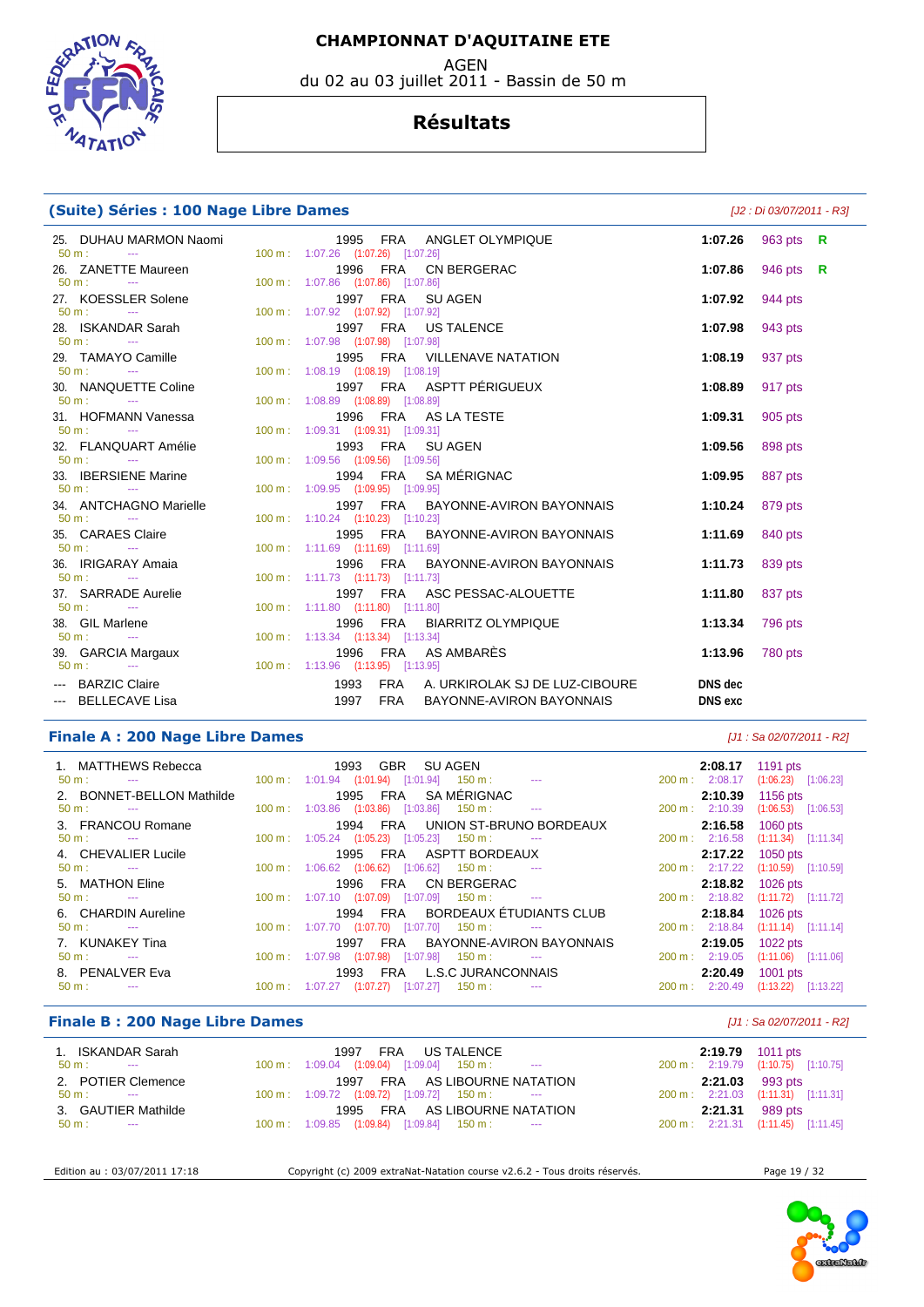AGEN

du 02 au 03 juillet 2011 - Bassin de 50 m



#### **Résultats**

#### **(Suite) Finale B : 200 Nage Libre Dames and Suite Algebra 200 and Suite Algebra 2011 - R2** (J1: Sa 02/07/2011 - R2)

| 4. MARTEAU Noémie<br>$50 \text{ m}$ :<br>$\sim$ | AS AMBARÈS<br><b>FRA</b><br>1994<br>$100 \text{ m}$ : 1:11.17 $(1:11.17)$ $[1:11.17]$ 150 m : ---  | 2:23.05 964 pts<br>200 m: 2:23.05 (1:11.88) [1:11.88] |
|-------------------------------------------------|----------------------------------------------------------------------------------------------------|-------------------------------------------------------|
| 5. GRIDAINE Elisa                               | BAYONNE-AVIRON BAYONNAIS<br>FRA<br>1996                                                            | 2:24.15 948 pts                                       |
| $50 \text{ m}$ :<br>$\sim$                      | $100 \text{ m}: 1:10.13$ $(1:10.13)$ $[1:10.13]$ $150 \text{ m}:$<br>$\sim$ $\sim$                 | 200 m: 2:24.15 (1:14.02) [1:14.02]                    |
| 6. BERGES Marion                                | FRA US TALENCE<br>1996                                                                             | 2:24.41 944 pts                                       |
| $50 \text{ m}$ : $-$                            | $100 \text{ m}$ : $1:10.31$ $(1:10.31)$ $[1:10.31]$ $150 \text{ m}$ : ---                          | 200 m: 2:24.41 (1:14.09) [1:14.09]                    |
| 7. SANCHEZ Maud                                 | CN BERGERAC<br>FRA<br>1995                                                                         | 938 pts<br>2:24.80                                    |
| $50 \text{ m}$ :<br>$\sim$                      | $(1:10.97)$ $[1:10.97]$ 150 m :<br>$100 \text{ m}: 1:10.97$<br><b>State State</b>                  | $(1:13.83)$ $[1:13.83]$<br>$200 \text{ m}: 2:24.80$   |
| 8. BELLECAVE Lisa                               | BAYONNE-AVIRON BAYONNAIS<br><b>FRA</b><br>1997                                                     | 876 pts<br>2:29.25                                    |
| $50 \text{ m}$ :<br>$\sim$ $\sim$               | [1:11.62]<br>(1:11.62)<br>$150 \text{ m}$ :<br>$100 \text{ m}: 1:11.62$<br>$\sim 100$ mass $^{-1}$ | $(1:17.63)$ $[1:17.63]$<br>2:29.25<br>200 m:          |

#### **Finale C : 200 Nage Libre Dames** [J1 : Sa 02/07/2011 - R2]

 1. DUHAU MARMON Naomi 1995 FRA ANGLET OLYMPIQUE **2:26.96** 908 pts  $100 \text{ m}$  :  $1:09.28$   $(1:09.28)$   $[1:09.28]$   $150 \text{ m}$  : 2. NANQUETTE Coline 1997 FRA ASPTT PÉRIGUEUX **2:31.81** 841 pts 50 m : --- 100 m : 1:11.55 (1:11.55) [1:11.55] 150 m : --- 200 m : 2:31.81 (1:20.26) [1:20.26] 3. IRIGARAY Amaia 1996 FRA BAYONNE-AVIRON BAYONNAIS **2:39.66** 738 pts  $1:17.61$   $(1:17.61)$   $[1:17.61]$  150 m : 4. GIL Marlene 1996 FRA BIARRITZ OLYMPIQUE **2:40.09** 732 pts 100 m : 1:14.95 (1:14.95) [1:14.95] 5. SARRADE Aurelie 1997 FRA ASC PESSAC-ALOUETTE **2:40.65** 725 pts 50 m : --- 100 m : 1:14.91 (1:14.91) [1:14.91] 150 m : --- 200 m : 2:40.65 (1:25.74) [1:25.74] 6. GIROUX Viviane 1996 FRA OLORON NATATION 64 **2:41.87** 710 pts 50 m : --- 100 m : 1:17.50 (1:17.50) [1:17.50] 150 m :

#### **Séries : 200 Nage Libre Dames Community Community Community Community Community Community Community Community Community Community Community Community Community Community Community Community Community Community Community**

| 1. MATTHEWS Rebecca                                                                                                                                                                                                                                                                                           |  | 1993 GBR SUAGEN                                                           |                                                                        |                 | 2:11.55 1137 pts QFA               |
|---------------------------------------------------------------------------------------------------------------------------------------------------------------------------------------------------------------------------------------------------------------------------------------------------------------|--|---------------------------------------------------------------------------|------------------------------------------------------------------------|-----------------|------------------------------------|
| $50 m$ :<br>the company of the company of the company                                                                                                                                                                                                                                                         |  |                                                                           |                                                                        |                 | 200 m: 2:11.55 (1:08.11) [1:08.11] |
| 2. BONNET-BELLON Mathilde                                                                                                                                                                                                                                                                                     |  | 1995 FRA SAMÉRIGNAC                                                       |                                                                        | 2:11.84         | 1133 pts $QFA$                     |
| $50 \text{ m}$ : $100 \text{ m}$ is $100 \text{ m}$ in $100 \text{ m}$ in $100 \text{ m}$ in $100 \text{ m}$ in $100 \text{ m}$ in $100 \text{ m}$ in $100 \text{ m}$ in $100 \text{ m}$ in $100 \text{ m}$ in $100 \text{ m}$ in $100 \text{ m}$ in $100 \text{ m}$ in $100 \text{ m}$ in $100 \text{ m}$ in |  | 100 m: 1:04.57 (1:04.56) [1:04.56] 150 m: ---                             |                                                                        |                 | 200 m: 2:11.84 (1:07.27) [1:07.27] |
| 3. CHEVALIER Lucile                                                                                                                                                                                                                                                                                           |  | 1995 FRA ASPTT BORDEAUX                                                   |                                                                        | 2:13.99         | 1099 pts QFA                       |
| $50 m$ :<br>and the season of the control                                                                                                                                                                                                                                                                     |  | 100 m: 1:06.66 (1:06.66) [1:06.66] 150 m: ---                             |                                                                        | 200 m: 2:13.99  | $(1:07.33)$ $[1:07.33]$            |
| 4. FRANCOU Romane                                                                                                                                                                                                                                                                                             |  |                                                                           | 1994 FRA UNION ST-BRUNO BORDEAUX                                       | 2:17.06         | 1052 pts $QFA$                     |
| $50 m:$ ---                                                                                                                                                                                                                                                                                                   |  | 100 m: 1:06.55 (1:06.55) [1:06.55] 150 m: ---                             |                                                                        | 200 m: 2:17.06  | $(1:10.51)$ $[1:10.51]$            |
| 5. CHARDIN Aureline                                                                                                                                                                                                                                                                                           |  |                                                                           | 1994 FRA BORDEAUX ÉTUDIANTS CLUB                                       | 2:17.55         | 1045 pts QFA                       |
| $50 \text{ m}$ : $-$                                                                                                                                                                                                                                                                                          |  | $100 \text{ m}$ : $1:06.93$ $(1:06.93)$ $[1:06.93]$ $150 \text{ m}$ : --- |                                                                        | 200 m: 2:17.55  | $(1:10.62)$ $[1:10.62]$            |
| 6. DUCOBU Gaelle                                                                                                                                                                                                                                                                                              |  |                                                                           | 1996 FRA AS LIBOURNE NATATION                                          | 2:17.64         | 1044 pts QFA                       |
| $50 m$ :<br><b>State State</b>                                                                                                                                                                                                                                                                                |  | $100 \text{ m}: 1:06.11 (1:06.11) [1:06.11] 150 \text{ m}:$               |                                                                        | 200 m: 2:17.64  | $(1:11.53)$ $[1:11.53]$            |
| 7. MATHON Eline                                                                                                                                                                                                                                                                                               |  | 1996 FRA CN BERGERAC                                                      |                                                                        | 2:19.83         | 1011 pts QFA                       |
| $50 m:$ ---                                                                                                                                                                                                                                                                                                   |  | 100 m: 1:07.02 (1:07.02) [1:07.02] 150 m: ---                             |                                                                        |                 | 200 m: 2:19.83 (1:12.81) [1:12.81] |
| 8. KUNAKEY Tina                                                                                                                                                                                                                                                                                               |  |                                                                           | 1997 FRA BAYONNE-AVIRON BAYONNAIS                                      | 2:21.15         | 991 pts QFA                        |
| $50 \text{ m}$ : $-$                                                                                                                                                                                                                                                                                          |  | 100 m: 1:07.89 (1:07.89) [1:07.89] 150 m: ---                             |                                                                        |                 | 200 m: 2:21.15 (1:13.26) [1:13.26] |
| 9. PENALVER Eva                                                                                                                                                                                                                                                                                               |  |                                                                           |                                                                        |                 | 986 pts QFB                        |
| 50 m:<br><b>State State</b>                                                                                                                                                                                                                                                                                   |  |                                                                           |                                                                        |                 | $(1:13.29)$ $[1:13.29]$            |
| 10. ISKANDAR Sarah                                                                                                                                                                                                                                                                                            |  |                                                                           | 1997 FRA US TALENCE                                                    | 2:21.61         | 985 pts QFB                        |
| $50 m:$ $\cdots$                                                                                                                                                                                                                                                                                              |  | 100 m: 1:08.31 (1:08.31) [1:08.31] 150 m: ---                             |                                                                        |                 | 200 m: 2:21.61 (1:13.30) [1:13.30] |
| 11. GAUTIER Mathilde                                                                                                                                                                                                                                                                                          |  | 1995 FRA AS LIBOURNE NATATION                                             |                                                                        | 2:22.03         | 978 pts QFB                        |
| $50 \text{ m}$ : $\frac{1}{2}$                                                                                                                                                                                                                                                                                |  | 100 m: 1:08.19 (1:08.19) [1:08.19] 150 m: ---                             |                                                                        | 200 m: 2:22.03  | $(1:13.84)$ [1:13.84]              |
| 12. POTIER Clemence                                                                                                                                                                                                                                                                                           |  | 1997 FRA AS LIBOURNE NATATION                                             |                                                                        | 2:23.21         | 961 pts QFB                        |
| $50 m:$ ---                                                                                                                                                                                                                                                                                                   |  | 100 m: 1:08.79 (1:08.79) [1:08.79] 150 m: ---                             |                                                                        | 200 m: 2:23.21  | $(1:14.42)$ [1:14.42]              |
| 13. BOUDON Candice                                                                                                                                                                                                                                                                                            |  |                                                                           | 1997 FRA MARMANDE NATATION                                             | 2:23.44         | 958 pts QFB                        |
| $50 \text{ m}$ : $-$                                                                                                                                                                                                                                                                                          |  | 100 m: 1:09.48 (1:09.48) [1:09.48] 150 m: ---                             |                                                                        | 200 m : 2:23.44 | $(1:13.95)$ $[1:13.95]$            |
| 14. MARTEAU Noémie                                                                                                                                                                                                                                                                                            |  | 1994 FRA ASAMBARÈS                                                        |                                                                        | 2:24.40         | 944 pts QFB                        |
| $50 \text{ m}$ : $-$                                                                                                                                                                                                                                                                                          |  | 100 m: 1:08.96 (1:08.95) [1:08.95] 150 m: ---                             |                                                                        |                 | 200 m: 2:24.40 (1:15.44) [1:15.44] |
| 15. GRIDAINE Elisa                                                                                                                                                                                                                                                                                            |  |                                                                           | 1996 FRA BAYONNE-AVIRON BAYONNAIS<br>00 (1:08.59) [1:08.59] 150 m: --- | 2:25.82         | 924 pts QFB                        |
| $50 \text{ m}$ : $-$                                                                                                                                                                                                                                                                                          |  | $100 \text{ m}$ : $1:08.60$ $(1:08.59)$ $[1:08.59]$ $150 \text{ m}$ : --  |                                                                        |                 | 200 m: 2:25.82 (1:17.22) [1:17.22] |
| 16. SANCHEZ Maud                                                                                                                                                                                                                                                                                              |  | 1995 FRA CN BERGERAC                                                      | <b>2:26.56</b> 913 pts QFB<br>200 m : 2:26.56 (1:16.31) [1:16.31]      |                 |                                    |
| $50 \text{ m}$ : $-$                                                                                                                                                                                                                                                                                          |  | $100 \text{ m}$ : 1:10.24 (1:10.23) [1:10.23] 150 m : --                  |                                                                        |                 |                                    |

Edition au : 03/07/2011 17:18 Copyright (c) 2009 extraNat-Natation course v2.6.2 - Tous droits réservés. Page 20 / 32

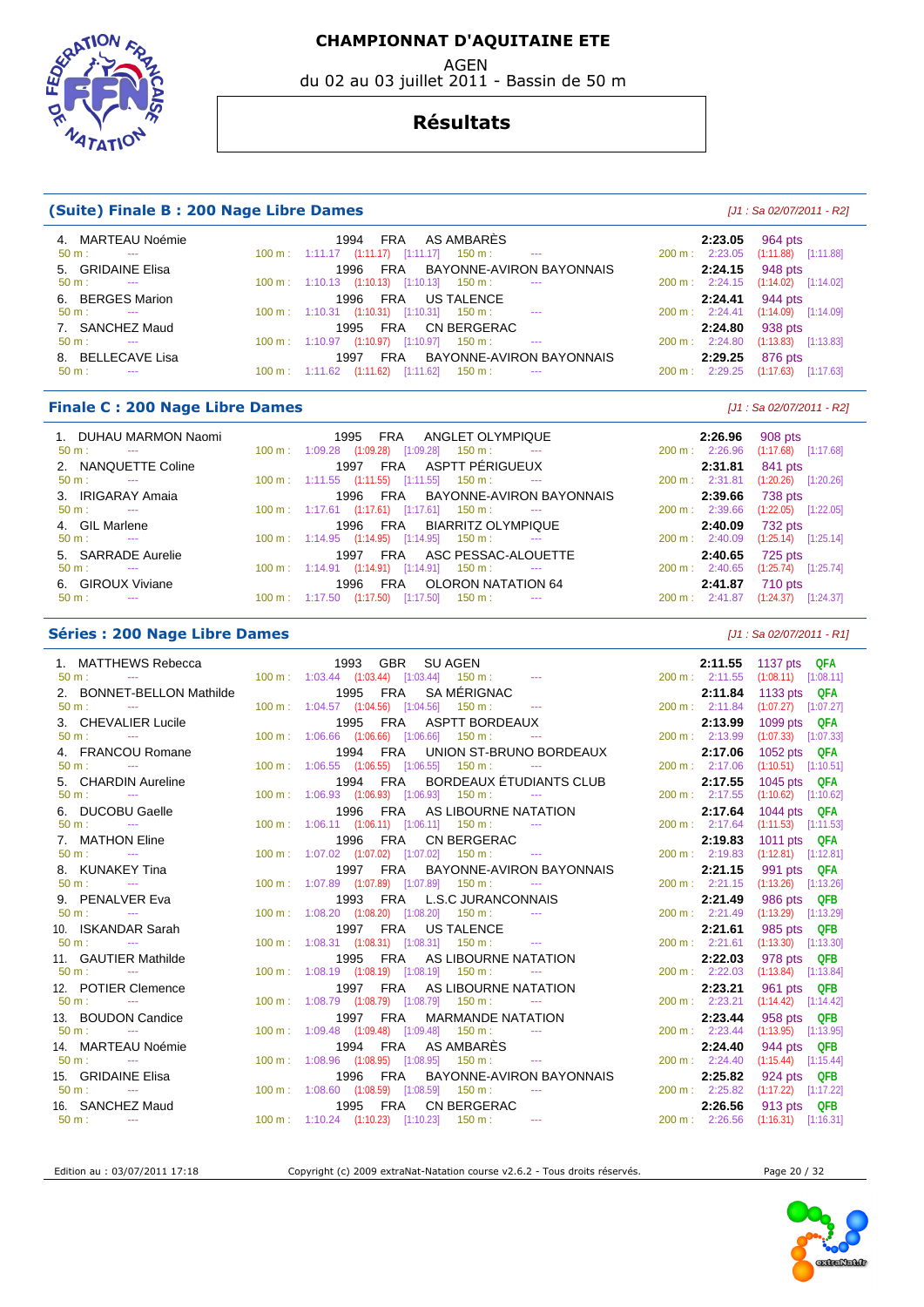AGEN

du 02 au 03 juillet 2011 - Bassin de 50 m



#### **Résultats**

#### **(Suite) Séries : 200 Nage Libre Dames (Suite)**  $[J1: Sa 02/07/2011 - R1]$

| 17. BERGES Marion<br>50 m : $\qquad \qquad$ --- $\qquad \qquad$ 100 m : 1:10.57 (1:10.56) [1:10.56] 150 m : --- | 1996 FRA US TALENCE                                                                                                                                                                                                                                                                                                                                        |                 |  |                                   | 2:27.26<br>200 m: 2:27.26 | 903 pts QFC<br>$(1:16.69)$ $[1:16.69]$ |
|-----------------------------------------------------------------------------------------------------------------|------------------------------------------------------------------------------------------------------------------------------------------------------------------------------------------------------------------------------------------------------------------------------------------------------------------------------------------------------------|-----------------|--|-----------------------------------|---------------------------|----------------------------------------|
|                                                                                                                 |                                                                                                                                                                                                                                                                                                                                                            |                 |  |                                   |                           |                                        |
| 18. BELLECAVE Lisa<br>$50 \text{ m}$ : $-$                                                                      |                                                                                                                                                                                                                                                                                                                                                            |                 |  | 1997 FRA BAYONNE-AVIRON BAYONNAIS | 2:29.02<br>200 m: 2:29.02 | 879 pts QFC                            |
|                                                                                                                 | $100 \text{ m}: 1:11.30$ $(1:11.30)$ $[1:11.30]$ $150 \text{ m}:$ ---                                                                                                                                                                                                                                                                                      |                 |  |                                   |                           | $(1:17.72)$ [1:17.72]                  |
| 19. DUHAU MARMON Naomi                                                                                          | 1995 FRA ANGLET OLYMPIQUE                                                                                                                                                                                                                                                                                                                                  |                 |  |                                   | 2:31.57                   | 844 pts QFC                            |
| $50 \text{ m}$ : $-$                                                                                            | $100 \text{ m}: 1:13.33$ $(1:13.33)$ $[1:13.33]$ $150 \text{ m}:$ ---                                                                                                                                                                                                                                                                                      |                 |  |                                   | 200 m: 2:31.57            | $(1:18.23)$ [1:18.23]                  |
| 20. NANQUETTE Coline                                                                                            | 1997 FRA ASPTT-PÉRIGUEUX                                                                                                                                                                                                                                                                                                                                   |                 |  |                                   | 2:32.83                   | 827 pts QFC                            |
| $50 \text{ m}$ : $-$                                                                                            | $100 \text{ m}: 1:11.28$ $(1:11.28)$ $[1:11.28]$ $150 \text{ m}: 1:11.28$                                                                                                                                                                                                                                                                                  |                 |  |                                   | 200 m: 2:32.83            | $(1:21.55)$ $[1:21.55]$                |
| 21. FLANQUART Amélie                                                                                            |                                                                                                                                                                                                                                                                                                                                                            | 1993 FRA SUAGEN |  |                                   | 2:33.09                   | 824 pts QFC                            |
| $50 \text{ m}$ : $-$                                                                                            | $100 \text{ m}: 1:13.59$ $(1:13.59)$ $[1:13.59]$ $150 \text{ m}: 1:13.59$                                                                                                                                                                                                                                                                                  |                 |  |                                   | 200 m: 2:33.09            | $(1:19.50)$ [1:19.50]                  |
| 22. <b>IBERSIENE</b> Marine                                                                                     | 1994 FRA SAMÉRIGNAC                                                                                                                                                                                                                                                                                                                                        |                 |  |                                   | 2:33.37                   | 820 pts QFC                            |
| $50 \text{ m}$ : $-$                                                                                            | $100 \text{ m}: 1:13.74$ $(1:13.73)$ $[1:13.73]$ $150 \text{ m}:$ ---                                                                                                                                                                                                                                                                                      |                 |  |                                   | 200 m: 2:33.37            | $(1:19.63)$ [1:19.63]                  |
| 23. SARRADE Aurelie                                                                                             |                                                                                                                                                                                                                                                                                                                                                            |                 |  | 1997 FRA ASC PESSAC-ALOUETTE      | 2:39.49                   | 740 pts QFC                            |
| $50 \text{ m}$ : $-$                                                                                            | $100 \text{ m}$ : $1:17.12$ $(1:17.12)$ $[1:17.12]$ $150 \text{ m}$ : ---                                                                                                                                                                                                                                                                                  |                 |  |                                   | 200 m: 2:39.49            | $(1:22.37)$ [1:22.37]                  |
| 24. GIROUX Viviane                                                                                              |                                                                                                                                                                                                                                                                                                                                                            |                 |  | 1996 FRA OLORON NATATION 64       | 2:40.67                   | 725 pts QFC                            |
| $50 \text{ m}$ : $-$                                                                                            | $100 \text{ m}$ : 1:17.10 $(1:17.09)$ $[1:17.09]$ 150 m : ---                                                                                                                                                                                                                                                                                              |                 |  |                                   | 200 m: 2:40.67            | $(1:23.57)$ $[1:23.57]$                |
| 25. IRIGARAY Amaia                                                                                              |                                                                                                                                                                                                                                                                                                                                                            |                 |  | 1996 FRA BAYONNE-AVIRON BAYONNAIS | 2:41.84                   | 710 pts $\,$ R                         |
| $50 \text{ m}$ : ---                                                                                            | $100 \text{ m}: 1:19.20$ $(1:19.20)$ $[1:19.20]$ $150 \text{ m}:$ ---                                                                                                                                                                                                                                                                                      |                 |  |                                   | 200 m: 2:41.84            | $(1:22.64)$ $[1:22.64]$                |
| 26. GIL Marlene                                                                                                 |                                                                                                                                                                                                                                                                                                                                                            |                 |  | 1996 FRA BIARRITZ OLYMPIQUE       | 2:47.17                   | 646 pts $\,$ R                         |
| $50 \text{ m}$ : $-$                                                                                            | $100 \text{ m}: 1:17.88$ $(1:17.88)$ $[1:17.88]$ $150 \text{ m}: 100 \text{ m}: 100 \text{ m}: 100 \text{ m}: 100 \text{ m}: 100 \text{ m}: 100 \text{ m}: 100 \text{ m}: 100 \text{ m}: 100 \text{ m}: 100 \text{ m}: 100 \text{ m}: 100 \text{ m}: 100 \text{ m}: 100 \text{ m}: 100 \text{ m}: 100 \text{ m}: 100 \text{ m}: 100 \text{ m}: 100 \text{$ |                 |  |                                   | 200 m: 2:47.17            | $(1:29.29)$ $[1:29.29]$                |
|                                                                                                                 |                                                                                                                                                                                                                                                                                                                                                            |                 |  |                                   |                           |                                        |

#### **Séries : 400 Nage Libre Dames** [J2 : Di 03/07/2011 - R4]

| 1. BONNET-BELLON Mathilde                                                                                                                                                                                                                                                                                                                                                                                                                                                                           |                   | 1995                               | FRA                |                                               | SA MÉRIGNAC                |                          |        | 4:30.46                   | 1169 pts                |
|-----------------------------------------------------------------------------------------------------------------------------------------------------------------------------------------------------------------------------------------------------------------------------------------------------------------------------------------------------------------------------------------------------------------------------------------------------------------------------------------------------|-------------------|------------------------------------|--------------------|-----------------------------------------------|----------------------------|--------------------------|--------|---------------------------|-------------------------|
| $50 m$ :                                                                                                                                                                                                                                                                                                                                                                                                                                                                                            |                   | 100 m: 1:06.18 (1:06.18) [1:06.18] |                    |                                               | $150 \text{ m}$ :          |                          |        | $200 \text{ m}: 2:14.14$  | $(1:07.95)$ $[1:07.95]$ |
| 250 m:<br>---                                                                                                                                                                                                                                                                                                                                                                                                                                                                                       | $300 \text{ m}$ : |                                    |                    | $3:22.89$ $(1:08.75)$ $[1:08.75]$             | 350 m:                     | $- - -$                  |        | 400 m: 4:30.46            | $(1:07.56)$ [1:07.56]   |
| 2. MATTHEWS Rebecca                                                                                                                                                                                                                                                                                                                                                                                                                                                                                 |                   |                                    | 1993 GBR           |                                               | <b>SU AGEN</b>             |                          |        | 4:39.27                   | 1100 pts                |
| $50 m$ :<br>$\cdots$                                                                                                                                                                                                                                                                                                                                                                                                                                                                                | $100 \text{ m}$ : |                                    |                    | $1:06.61$ $(1:06.61)$ $[1:06.61]$             | $150 m$ :                  | $- - -$                  |        | 200 m : 2:17.15           | $(1:10.54)$ $[1:10.54]$ |
| 250 m:<br>$\cdots$                                                                                                                                                                                                                                                                                                                                                                                                                                                                                  | 300 m:            |                                    |                    | $3:28.11$ $(1:10.95)$ $[1:10.95]$             | 350 m:                     | $\sim$ $\sim$            |        | 400 m: 4:39.27            | (1:11.16)<br>[1:11.16]  |
| 3. BERNIER Clémence                                                                                                                                                                                                                                                                                                                                                                                                                                                                                 |                   |                                    | 1994<br><b>FRA</b> |                                               | <b>SB BORDEAUX BASTIDE</b> |                          |        | 4:44.14                   | 1064 pts                |
| 50 m:<br>$\frac{1}{2}$                                                                                                                                                                                                                                                                                                                                                                                                                                                                              | 100 m:            |                                    |                    | $1:07.67$ $(1:07.67)$ $[1:07.67]$             | 150 m:                     |                          |        | 200 m: 2:20.20            | $(1:12.53)$ [1:12.53]   |
| 250 m:<br>$\cdots$                                                                                                                                                                                                                                                                                                                                                                                                                                                                                  | 300 m:            |                                    |                    | $3:32.98$ $(1:12.78)$ $[1:12.78]$             | 350 m:                     | $\sim$ $\sim$            |        | 400 m: 4:44.14            | $(1:11.16)$ [1:11.16]   |
| 4. CHARDIN Aureline                                                                                                                                                                                                                                                                                                                                                                                                                                                                                 |                   |                                    | 1994 FRA           |                                               |                            | BORDEAUX ÉTUDIANTS CLUB  |        | 4:55.62                   | 979 pts                 |
| $50 m$ :<br>$\sim$ $\sim$                                                                                                                                                                                                                                                                                                                                                                                                                                                                           |                   |                                    |                    | $100 \text{ m}$ : 1:10.15 (1:10.15) [1:10.15] | $150 \text{ m}$ :          |                          |        | $200 \text{ m}: 2:24.82$  | $(1:14.67)$ [1:14.67]   |
| 250 m:<br>$  \sim$                                                                                                                                                                                                                                                                                                                                                                                                                                                                                  | 300 m:            |                                    |                    | $3:40.87$ $(1:16.05)$ $[1:16.05]$             | 350 m:                     | $\cdots$                 |        | 400 m: 4:55.62            | (1:14.75)<br>[1:14.75]  |
| 5. KUNAKEY Tina                                                                                                                                                                                                                                                                                                                                                                                                                                                                                     |                   |                                    | <b>FRA</b><br>1997 |                                               |                            | BAYONNE-AVIRON BAYONNAIS |        | 5:00.21                   | 947 pts                 |
| $50 m$ :<br>$- - -$                                                                                                                                                                                                                                                                                                                                                                                                                                                                                 |                   | 100 m: 1:11.43 (1:11.43) [1:11.43] |                    |                                               | 150 m:                     | $\sim$ $\sim$            |        | $200 \text{ m}: 2:27.44$  | $(1:16.01)$ [1:16.01]   |
| 250 m:<br>$\cdots$                                                                                                                                                                                                                                                                                                                                                                                                                                                                                  | 300 m:            |                                    |                    | $3:44.64$ $(1:17.20)$ $[1:17.20]$             | 350 m:                     | $\cdots$                 |        | 400 m: 5:00.21            | (1:15.56)<br>[1:15.56]  |
| 6. BOURDA Pauline                                                                                                                                                                                                                                                                                                                                                                                                                                                                                   |                   |                                    | 1996 FRA           |                                               | ASC PESSAC-ALOUETTE        |                          |        | 5:09.46                   | 882 pts                 |
| $50 m$ :<br>$- - -$                                                                                                                                                                                                                                                                                                                                                                                                                                                                                 | 100 m:            |                                    |                    | $1:15.52$ $(1:15.52)$ $[1:15.52]$             | 150 m:                     | $\sim$                   |        | 200 m: 2:34.05            | $(1:18.53)$ $[1:18.53]$ |
| 250 m:<br>$\sim$                                                                                                                                                                                                                                                                                                                                                                                                                                                                                    | $300 \text{ m}$ : |                                    |                    | 3:51.88 (1:17.83) [1:17.83]                   | 350 m:                     |                          |        | 400 m: 5:09.46            | (1:17.58)<br>[1:17.58]  |
| 7. PARRA Youli                                                                                                                                                                                                                                                                                                                                                                                                                                                                                      |                   |                                    | 1997 FRA           |                                               | <b>ASPTT BORDEAUX</b>      |                          |        | 5:15.29                   | 843 pts                 |
| $50 m$ :<br>$- - -$                                                                                                                                                                                                                                                                                                                                                                                                                                                                                 | 100 m:            |                                    |                    | $1:15.31$ $(1:15.31)$ $[1:15.31]$             | 150 m:                     |                          |        | 200 m: 2:35.54            | $(1:20.23)$ $[1:20.23]$ |
| 250 m:<br>$\cdots$                                                                                                                                                                                                                                                                                                                                                                                                                                                                                  | 300 m:            |                                    |                    | 3:55.73 (1:20.19) [1:20.19]                   | 350 m:                     | $\cdots$                 | 400 m: | 5:15.29                   | (1:19.56)<br>[1:19.56]  |
| 8. HOFMANN Vanessa                                                                                                                                                                                                                                                                                                                                                                                                                                                                                  |                   |                                    | 1996               |                                               | FRA AS LA TESTE            |                          |        | 5:15.62                   | 841 pts                 |
| $50 m$ :<br>$- - -$                                                                                                                                                                                                                                                                                                                                                                                                                                                                                 |                   |                                    |                    | 100 m: 1:14.51 (1:14.51) [1:14.51]            | $150 \text{ m}$ :          |                          |        | $200 \text{ m}$ : 2:35.28 | $(1:20.77)$ $[1:20.77]$ |
| 250 m:                                                                                                                                                                                                                                                                                                                                                                                                                                                                                              | 300 m:            |                                    |                    | $3:54.94$ $(1:19.66)$ $[1:19.66]$             | 350 m:                     | $\sim$ $\sim$            |        | 400 m: 5:15.62            | (1:20.68)<br>[1:20.68]  |
| 9. <b>IBERSIENE Marine</b>                                                                                                                                                                                                                                                                                                                                                                                                                                                                          |                   |                                    | 1994 FRA           |                                               | <b>SA MÉRIGNAC</b>         |                          |        | 5:44.01                   | 662 pts                 |
| $50 m$ :                                                                                                                                                                                                                                                                                                                                                                                                                                                                                            | $100 \text{ m}$ : |                                    |                    | 1:21.30 (1:21.30) [1:21.30]                   | 150 m:                     |                          |        | 200 m: 2:50.39            | (1:29.09)<br>[1:29.09]  |
| 250 m:<br>$\sim$                                                                                                                                                                                                                                                                                                                                                                                                                                                                                    | 300 m:            |                                    |                    | 4:18.38 (1:27.99) [1:27.99]                   | 350 m:                     | $\sim$ $\sim$            |        | 400 m: 5:44.01            | (1:25.63)<br>[1:25.63]  |
| 10. LESTRADE Romane                                                                                                                                                                                                                                                                                                                                                                                                                                                                                 |                   |                                    | 1997 FRA           |                                               | <b>MARMANDE NATATION</b>   |                          |        | 5:49.57                   | 630 pts                 |
| $50 m$ :                                                                                                                                                                                                                                                                                                                                                                                                                                                                                            | $100 \text{ m}$ : | 1:20.95                            |                    | $(1:20.95)$ $[1:20.95]$                       | $150 m$ :                  |                          |        | $200 \text{ m}$ : 2:49.90 | (1:28.95)<br>[1:28.95]  |
| 250 m:<br>$\sim$ $\sim$                                                                                                                                                                                                                                                                                                                                                                                                                                                                             | 300 m:            |                                    |                    | 4:19.41 (1:29.51) [1:29.51]                   | $350 m$ :                  | $\sim$ $\sim$ $\sim$     |        | $400 \text{ m}$ : 5:49.57 | (1:30.16)<br>[1:30.16]  |
| --- CHEVALIER Lucile                                                                                                                                                                                                                                                                                                                                                                                                                                                                                |                   | 1995                               | <b>FRA</b>         |                                               | <b>ASPTT BORDEAUX</b>      |                          |        | <b>DSQ Fd</b>             |                         |
| <b>BOUDON Candice</b><br>$\frac{1}{2} \left( \frac{1}{2} \right) \left( \frac{1}{2} \right) \left( \frac{1}{2} \right) \left( \frac{1}{2} \right) \left( \frac{1}{2} \right) \left( \frac{1}{2} \right) \left( \frac{1}{2} \right) \left( \frac{1}{2} \right) \left( \frac{1}{2} \right) \left( \frac{1}{2} \right) \left( \frac{1}{2} \right) \left( \frac{1}{2} \right) \left( \frac{1}{2} \right) \left( \frac{1}{2} \right) \left( \frac{1}{2} \right) \left( \frac{1}{2} \right) \left( \frac$ |                   | 1997                               | <b>FRA</b>         |                                               | <b>MARMANDE NATATION</b>   |                          |        | <b>DNS</b> dec            |                         |
| --- ISKANDAR Sarah                                                                                                                                                                                                                                                                                                                                                                                                                                                                                  |                   | 1997                               | <b>FRA</b>         |                                               | <b>US TALENCE</b>          |                          |        | DNS dec                   |                         |
|                                                                                                                                                                                                                                                                                                                                                                                                                                                                                                     |                   |                                    |                    |                                               |                            |                          |        |                           |                         |

|                   | 4:30.46 | 1169 pts  |           |
|-------------------|---------|-----------|-----------|
| $200 \text{ m}$ : | 2:14.14 | (1:07.95) | [1:07.95] |
| 400 m:            | 4:30.46 | (1:07.56) | [1:07.56] |
|                   | 4:39.27 | 1100 pts  |           |
| $200 m$ :         | 2:17.15 | (1:10.54) | [1:10.54] |
| 400 m:            | 4:39.27 | (1:11.16) | [1:11.16] |
|                   | 4:44.14 | 1064 pts  |           |
| $200 \text{ m}$ : | 2:20.20 | (1:12.53) | [1:12.53] |
| 400 m:            | 4:44.14 | (1:11.16) | [1:11.16] |
|                   | 4:55.62 | 979 pts   |           |
| $200 \text{ m}$ : | 2:24.82 | (1:14.67) | [1:14.67] |
| 400 m:            | 4:55.62 | (1:14.75) | [1:14.75] |
|                   | 5:00.21 | 947 pts   |           |
| $200 \text{ m}$ : | 2:27.44 | (1:16.01) | [1:16.01] |
| $400 \text{ m}$ : | 5:00.21 | (1:15.56) | [1:15.56] |
|                   | 5:09.46 | 882 pts   |           |
| $200 \text{ m}$ : | 2:34.05 | (1:18.53) | [1:18.53] |
| 400 m:            | 5:09.46 | (1:17.58) | [1:17.58] |
|                   | 5:15.29 | 843 pts   |           |
| $200 \text{ m}$ : | 2:35.54 | (1:20.23) | [1:20.23] |
| 400 m:            | 5:15.29 | (1:19.56) | [1:19.56] |
|                   | 5:15.62 | 841 pts   |           |
| $200 \text{ m}$ : | 2:35.28 | (1:20.77) | [1:20.77] |
| 400 m:            | 5:15.62 | (1:20.68) | [1:20.68] |
|                   | 5:44.01 | 662 pts   |           |
| $200 \text{ m}$ : | 2:50.39 | (1:29.09) | [1:29.09] |
| 400 m:            | 5:44.01 | (1:25.63) | [1:25.63] |
|                   | 5:49.57 | 630 pts   |           |
| $200 \text{ m}$ : | 2:49.90 | (1:28.95) | [1:28.95] |
| 400 m:            | 5:49.57 | (1:30.16) | [1:30.16] |
|                   | DSQ Fd  |           |           |
|                   | DNS dec |           |           |
|                   | DNS dec |           |           |
|                   |         |           |           |



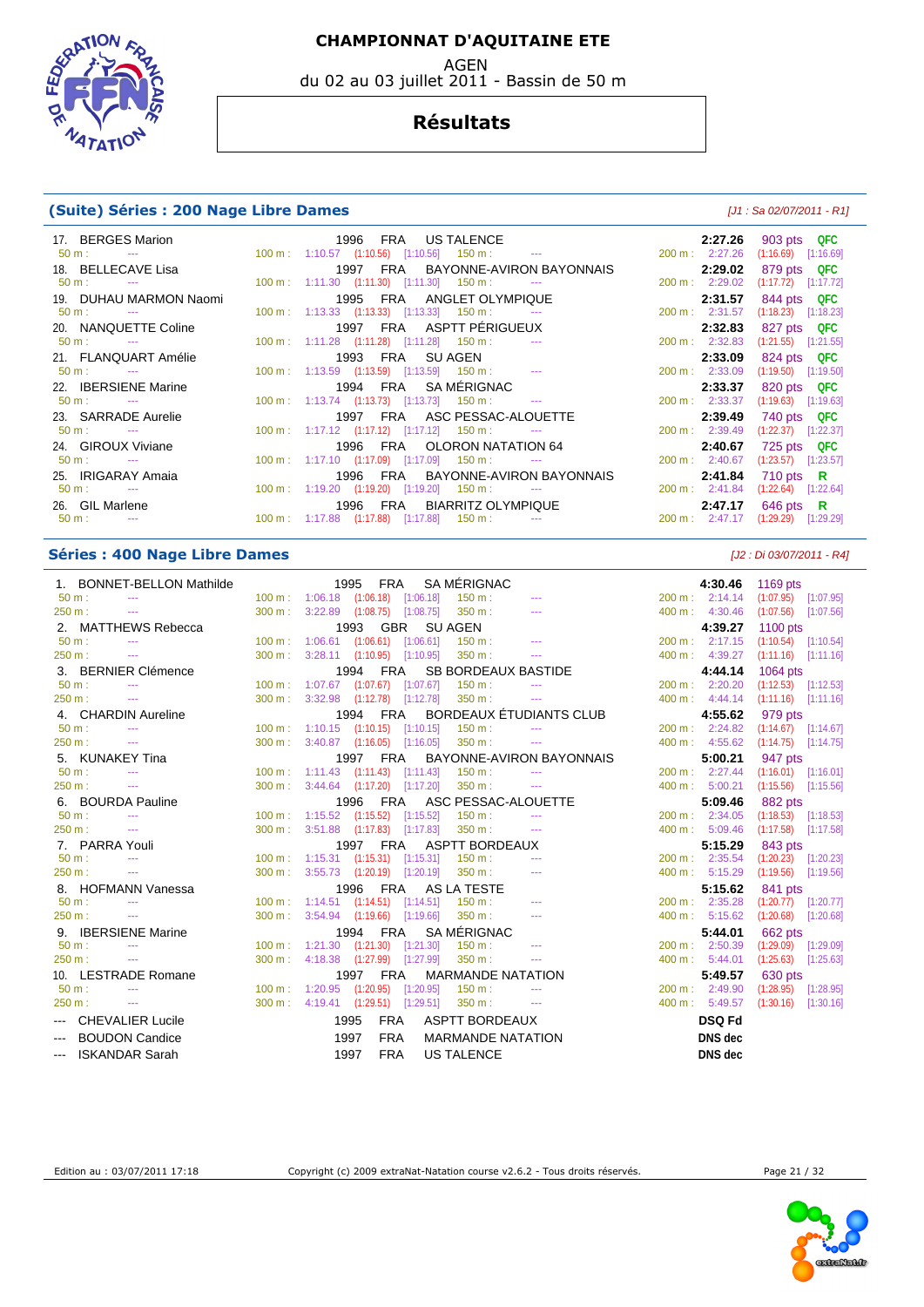AGEN

du 02 au 03 juillet 2011 - Bassin de 50 m



#### **Résultats**

#### **Séries : 800 Nage Libre Dames and the contract of the contract of the contract of the contract of the contract of the contract of the contract of the contract of the contract of the contract of the contract of the contr**

#### 1. BERNIER Clémence 1994 FRA SB BORDEAUX BASTIDE **9:38.58** 1080 pts 50 m : --- 100 m : 1:07.23 (1:07.23) [1:07.23] 150 m : --- 200 m : 2:19.77 (1:12.54) 250 m : --- 300 m : 3:33.00 (1:13.23) [1:13.23] 350 m : --- 400 m : 4:46.48 (1:13.48) [1:13.48] 450 m : --- 500 m : 6:00.21 (1:13.73) [1:13.73] 550 m : --- 600 m : 7:13.73 (1:13.52) [1:13.52] 650 m : --- 700 m : 8:27.34 (1:13.61) [1:13.61] 750 m : --- 800 m : 9:38.58 (1:11.23) [1:11.23] 2. CHARDIN Aureline **1994 FRA BORDEAUX ÉTUDIANTS CLUB 9:58.37** 1006 pts<br>
50 m : --- 100 m : 1:09.07 (1:09.06) [1:09.06] 150 m : --- 200 m : 2:22.37 (1:13.30) [1:13.30] 50 m : --- 100 m : 1:09.07 (1:09.06) [1:09.06] 150 m : -- 200 m : 2:22.37 (1:13.30) [1:13.30] 250 m : --- 300 m : 3:37.80 (1:15.43) [1:15.43] 350 m : --- 400 m : 4:54.48 (1:16.68) [1:16.68] 450 m : --- 500 m : 6:10.53 (1:16.05) [1:16.05] 550 m : --- 600 m : 7:27.19 (1:16.66) [1:16.66] 650 m : --- 700 m : 8:43.93 (1:16.73) [1:16.73] 750 m : -- 800 m : 9:58.37 (1:14.44) [1:14.44] 3. KUNAKEY Tina 1997 FRA BAYONNE-AVIRON BAYONNAIS **10:20.82** 925 pts 50 m : --- 100 m : 1:10.00 (1:10.00) [1:10.00] 150 m : -- 200 m : 2:25.93 (1:15.93) [1:15.93] 250 m : --- 250 m : 300 m : 3:44.56 (1:18.63) [1:18.63] 350 m : --- 250 m : 5:04.34 (1:19.78) [1:19.78] 250 m :<br>250 m : --- 2500 m : 6:24.89 (1:20.55) [1:20.55] 550 m : --- 250 m : 7:44.27 (1:19.38) [1:19.38] 450 m : --- 500 m : 6:24.89 (1:20.55) [1:20.55] 550 m : --- 600 m : 7:44.27 (1:19.38) [1:19.38] 650 m : --- 700 m : 9:04.32 (1:20.05) [1:20.05] 750 m : --- 800 m : 10:20.82 (1:16.50) [1:16.50] --- HOFMANN Vanessa 1996 FRA AS LA TESTE **DNS dec Finale A : 50 Dos Dames** [J2 : Di 03/07/2011 - R4] 1. GARBAY Manon 1995 FRA DAUPHINS ST-PIERRE-DU-MONT **32.78** 1143 pts 2. LESTRADE Romane 1997 FRA MARMANDE NATATION **32.81** 1141 pts 3. THOMAS Harmonie 1990 FRA US TALENCE **33.76** 1087 pts 4. MATHON Eline 1996 FRA CN BERGERAC **33.86** 1081 pts 5. DELMAS Camille 1996 FRA SA MÉRIGNAC **34.39** 1051 pts 6. FRANCOU Philippine 1996 FRA UNION ST-BRUNO BORDEAUX **34.63** 1038 pts 7. DUHAU MARMON Naomi 1995 FRA ANGLET OLYMPIQUE **34.91** 1022 pts 8. DOLIER Léa 1997 FRA BAYONNE-AVIRON BAYONNAIS **34.95** 1020 pts **Finale B : 50 Dos Dames** [J2 : Di 03/07/2011 - R4] 1. MESPLET Noemie-Eugenie 1995 FRA SAM LESPARRE NATATION **35.38** 997 pts 2. BARBE Caroline 1994 FRA L.S.C JURANCONNAIS **35.40** 995 pts 3. CASTERAN Nelly 1997 FRA US TALENCE **35.44** 993 pts 4. ETOMBA-VIALETTE Lea 1996 FRA SA MÉRIGNAC **35.89** 969 pts 5. VINCENT Océane 1997 FRA SU AGEN **36.98** 911 pts 6. KOZACZKA Audrey 1995 FRA AS LA TESTE **37.05** 908 pts 7. MIRAMON-URBAN Moana 1997 FRA A. URKIROLAK SJ DE LUZ-CIBOURE **37.12** 904 pts 8. GRIDAINE Elisa 1996 FRA BAYONNE-AVIRON BAYONNAIS **37.41** 889 pts **Finale C : 50 Dos Dames** [J2 : Di 03/07/2011 - R4] 1. AVE Héloïse 1996 FRA L.S.C JURANCONNAIS **36.65** 929 pts 2. BIAGINI Fiona 1996 FRA STADE MONT-DE-MARSAN **36.82** 920 pts 3. AUGEAU Anais 1997 FRA SAM LESPARRE NATATION **37.56** 881 pts 4. BIGEY Caroline 1995 FRA CN BERGERAC **37.84** 867 pts 4. GIROUX Viviane 1996 FRA OLORON NATATION 64 **37.84** 867 pts 6. SERRANO Manon 1996 FRA DAUPHINS PALOIS **38.80** 819 pts **Séries : 50 Dos Dames** [J2 : Di 03/07/2011 - R3] 1. GARBAY Manon 1995 FRA DAUPHINS ST-PIERRE-DU-MONT **33.43** 1106 pts **QFA**  2. LESTRADE Romane 1997 FRA MARMANDE NATATION **33.82** 1083 pts **QFA**  3. THOMAS Harmonie 1990 FRA US TALENCE **34.32** 1055 pts **QFA**  4. FRANCOU Philippine 1996 FRA UNION ST-BRUNO BORDEAUX **34.62** 1038 pts **QFA**  5. DELMAS Camille 1996 FRA SA MÉRIGNAC **34.77** 1030 pts **QFA**  6. MATHON Eline 1996 FRA CN BERGERAC **34.91** 1022 pts **QFA**  7. DOLIER Léa 1997 FRA BAYONNE-AVIRON BAYONNAIS **35.36** 998 pts **QFA**  8. DUHAU MARMON Naomi 1995 FRA ANGLET OLYMPIQUE **35.40** 995 pts **QFA**  9. MESPLET Noemie-Eugenie 1995 FRA SAM LESPARRE NATATION

Edition au : 03/07/2011 17:18 Copyright (c) 2009 extraNat-Natation course v2.6.2 - Tous droits réservés. Page 22 / 32

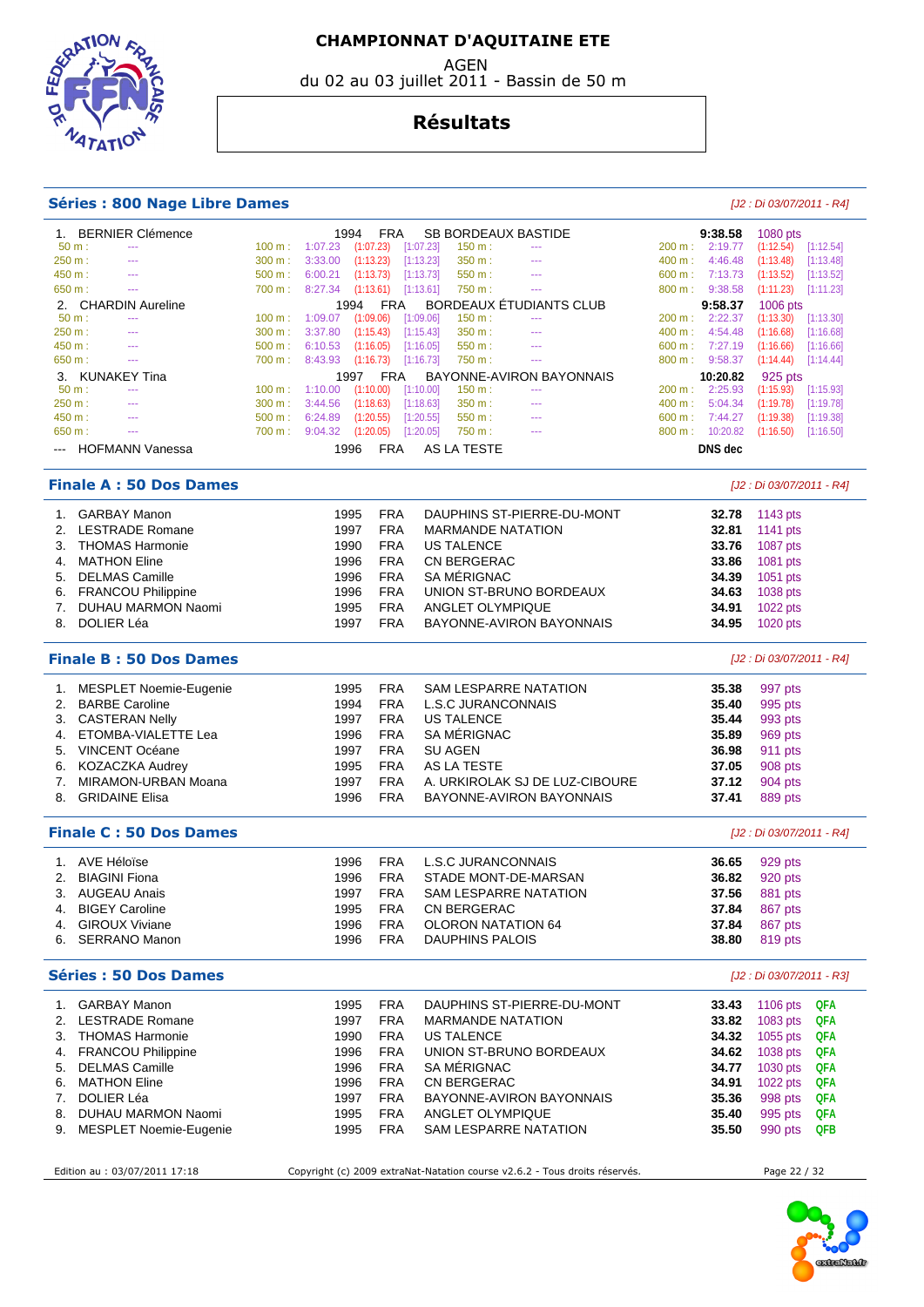**EDGRAT**  $47AT$ 

#### AGEN du 02 au 03 juillet 2011 - Bassin de 50 m

#### **Résultats**

#### **(Suite) Séries : 50 Dos Dames** [J2 : Di 03/07/2011 - R3]

| 10.<br>11.<br>12.<br>13.<br>14.<br>15.<br>16.<br>17.<br>18.<br>19.<br>20.<br>21.<br>22.<br>23.<br>$\sim$ $\sim$ | <b>CASTERAN Nelly</b><br><b>BARBE Caroline</b><br>ETOMBA-VIALETTE Lea<br>MIRAMON-URBAN Moana<br><b>VINCENT Océane</b><br><b>KOZACZKA Audrey</b><br><b>GRIDAINE Elisa</b><br><b>AUGEAU Anais</b><br>AVE Héloïse<br><b>BIAGINI Fiona</b><br><b>BIGEY Caroline</b><br>GUILLOU Célina<br><b>SERRANO Manon</b><br><b>GIROUX Viviane</b><br><b>BALEIX Justine</b> | 1997<br>1994<br>1996<br>1997<br>1997<br>1995<br>1996<br>1997<br>1996<br>1996<br>1995<br>1994<br>1996<br>1996<br>1995 | <b>FRA</b><br><b>FRA</b><br><b>FRA</b><br><b>FRA</b><br><b>FRA</b><br><b>FRA</b><br><b>FRA</b><br><b>FRA</b><br><b>FRA</b><br><b>FRA</b><br><b>FRA</b><br><b>FRA</b><br><b>FRA</b><br><b>FRA</b><br><b>FRA</b> | <b>US TALENCE</b><br>L.S.C JURANCONNAIS<br>SA MÉRIGNAC<br>A. URKIROLAK SJ DE LUZ-CIBOURE<br><b>SU AGEN</b><br>AS LA TESTE<br>BAYONNE-AVIRON BAYONNAIS<br><b>SAM LESPARRE NATATION</b><br>L.S.C JURANCONNAIS<br>STADE MONT-DE-MARSAN<br><b>CN BERGERAC</b><br><b>SU AGEN</b><br><b>DAUPHINS PALOIS</b><br><b>OLORON NATATION 64</b><br><b>OLORON NATATION 64</b> | 35.62<br>35.88<br>36.37<br>36.89<br>37.12<br>37.37<br>37.40<br>37.53<br>37.71<br>37.81<br>37.85<br>38.16<br>39.00<br>39.04<br><b>DSQ Fd</b> | 984 pts<br>970 pts<br>943 pts<br>916 pts<br>904 pts<br>891 pts<br>890 pts<br>883 pts<br>874 pts<br>869 pts<br>867 pts<br>851 pts<br>809 pts<br>807 pts | <b>QFB</b><br><b>QFB</b><br>QFB<br><b>QFB</b><br><b>QFB</b><br><b>QFB</b><br><b>QFB</b><br><b>QFC</b><br><b>QFC</b><br><b>QFC</b><br><b>QFC</b><br><b>QFC</b><br><b>QFC</b><br><b>QFC</b> |
|-----------------------------------------------------------------------------------------------------------------|-------------------------------------------------------------------------------------------------------------------------------------------------------------------------------------------------------------------------------------------------------------------------------------------------------------------------------------------------------------|----------------------------------------------------------------------------------------------------------------------|----------------------------------------------------------------------------------------------------------------------------------------------------------------------------------------------------------------|-----------------------------------------------------------------------------------------------------------------------------------------------------------------------------------------------------------------------------------------------------------------------------------------------------------------------------------------------------------------|---------------------------------------------------------------------------------------------------------------------------------------------|--------------------------------------------------------------------------------------------------------------------------------------------------------|-------------------------------------------------------------------------------------------------------------------------------------------------------------------------------------------|
| $---$                                                                                                           | <b>BELLECAVE Lisa</b>                                                                                                                                                                                                                                                                                                                                       | 1997                                                                                                                 | <b>FRA</b>                                                                                                                                                                                                     | BAYONNE-AVIRON BAYONNAIS                                                                                                                                                                                                                                                                                                                                        | <b>DNS</b> exc                                                                                                                              |                                                                                                                                                        |                                                                                                                                                                                           |
|                                                                                                                 |                                                                                                                                                                                                                                                                                                                                                             |                                                                                                                      |                                                                                                                                                                                                                |                                                                                                                                                                                                                                                                                                                                                                 |                                                                                                                                             |                                                                                                                                                        |                                                                                                                                                                                           |

#### **Finale A : 100 Dos Dames** [J2 : Di 03/07/2011 - R4]

| 1. LESTRADE Romane<br>$50 \text{ m}$ : $-$    | 1997 FRA<br>MARMANDE NATATION<br>100 m : 1:09.78 (1:09.78) [1:09.78]                       | 1:09.78 1117 pts |            |
|-----------------------------------------------|--------------------------------------------------------------------------------------------|------------------|------------|
| 2. GARBAY Manon<br>$50 \text{ m}$ : $-$       | 1995<br>FRA DAUPHINS ST-PIERRE-DU-MONT<br>$100 \text{ m}: 1:10.37$ $(1:10.37)$ $[1:10.37]$ | 1:10.37          | 1100 pts   |
| 3. MATTHEWS Rebecca<br>$50 \text{ m}$ : $-$   | 1993 GBR SUAGEN<br>100 m: 1:10.91 (1:10.91) [1:10.91]                                      | 1:10.91          | 1085 pts   |
| 4. KOESSLER Solene<br>$50 \text{ m}$ : $-$    | FRA SUAGEN<br>1997<br>100 m: 1:12.70 (1:12.70) [1:12.70]                                   | 1:12.70          | 1037 pts   |
| 5. FRANCOU Philippine<br>$50 m$ :<br>$\sim$   | FRA UNION ST-BRUNO BORDEAUX<br>1996<br>$100 \text{ m}: 1:14.01$ $(1:14.01)$ $[1:14.01]$    | 1:14.01          | $1002$ pts |
| 6. DOLIER Léa<br>$50 \text{ m}$ : $-$         | FRA BAYONNE-AVIRON BAYONNAIS<br>1997<br>100 m: 1:14.03 (1:14.03) [1:14.03]                 | 1:14.03          | $1002$ pts |
| 7. DELMAS Camille<br>$50 m$ :                 | FRA SA MÉRIGNAC<br>1996<br>100 m: 1:14.95 (1:14.95) [1:14.95]                              | 1:14.95          | 977 pts    |
| 8. ETOMBA-VIALETTE Lea<br>$50 m$ :<br>$- - -$ | 1996 FRA SAMÉRIGNAC<br>$100 \text{ m}: 1:17.45$ $(1:17.45)$ $[1:17.45]$                    | 1:17.45          | 913 pts    |
|                                               |                                                                                            |                  |            |

#### **Finale B : 100 Dos Dames** [J2 : Di 03/07/2011 - R4]

| 1. BALEIX Justine<br>$50 \text{ m}$ : $-$  | 1995 FRA OLORON NATATION 64<br>100 m : 1:17.46 $(1:17.45)$ $[1:17.45]$  | 1:17.46 $913 \text{ pts}$ |
|--------------------------------------------|-------------------------------------------------------------------------|---------------------------|
| 2. BIAGINI Fiona                           | 1996 FRA STADE MONT-DE-MARSAN                                           | 851 pts<br>1:19.98        |
| $50 \text{ m}$ : $-$<br>3. VINCENT Océane  | 100 m: 1:19.98 (1:19.98) [1:19.98]<br>1997 FRA SUAGEN                   | 848 pts<br>1:20.09        |
| $50 \text{ m}$ : $-$<br>4. BASSO Alice     | 100 m: 1:20.09 (1:20.09) [1:20.09]<br>FRA SUAGEN<br>1997                | 1:20.10<br>848 pts        |
| $50 \text{ m}$ : $-$<br>5. AVE Héloïse     | 100 m: 1:20.10 (1:20.09) [1:20.09]<br>1996 FRA L.S.C. JURANCONNAIS      | 819 pts<br>1:21.31        |
| $50 \text{ m}$ : $-$                       | 100 m: 1:21.31 (1:21.31) [1:21.31]                                      |                           |
| 6. AUGEAU Anais<br>$50 \text{ m}$ : $-$    | FRA SAM LESPARRE NATATION<br>1997<br>100 m: 1:21.37 (1:21.37) [1:21.37] | 817 pts<br>1:21.37        |
| 7. KOZACZKA Audrey<br>$50 \text{ m}$ : $-$ | 1995 FRA AS LATESTE<br>$100 \text{ m}: 1:21.65$ $(1:21.65)$ $[1:21.65]$ | 1:21.65<br>811 pts        |
| 8. BIGEY Caroline                          | 1995 FRA CN BERGERAC                                                    | 807 pts<br>1:21.82        |
| $50 \text{ m}$ :<br>$\sim$ $\sim$          | 100 m: 1:21.82 (1:21.81) [1:21.81]                                      |                           |

| Séries: 100 Dos Dames                             |                                                                                               | [J2 : Di 03/07/2011 - R3]   |
|---------------------------------------------------|-----------------------------------------------------------------------------------------------|-----------------------------|
| GARBAY Manon<br>$50 \text{ m}$ :<br>$\sim$ $\sim$ | DAUPHINS ST-PIERRE-DU-MONT<br>FRA<br>1995<br>$100 \text{ m}: 1:11.12$ $(1:11.12)$ $[1:11.12]$ | <b>1:11.12</b> 1080 pts QFA |

Edition au : 03/07/2011 17:18 Copyright (c) 2009 extraNat-Natation course v2.6.2 - Tous droits réservés. Page 23 / 32

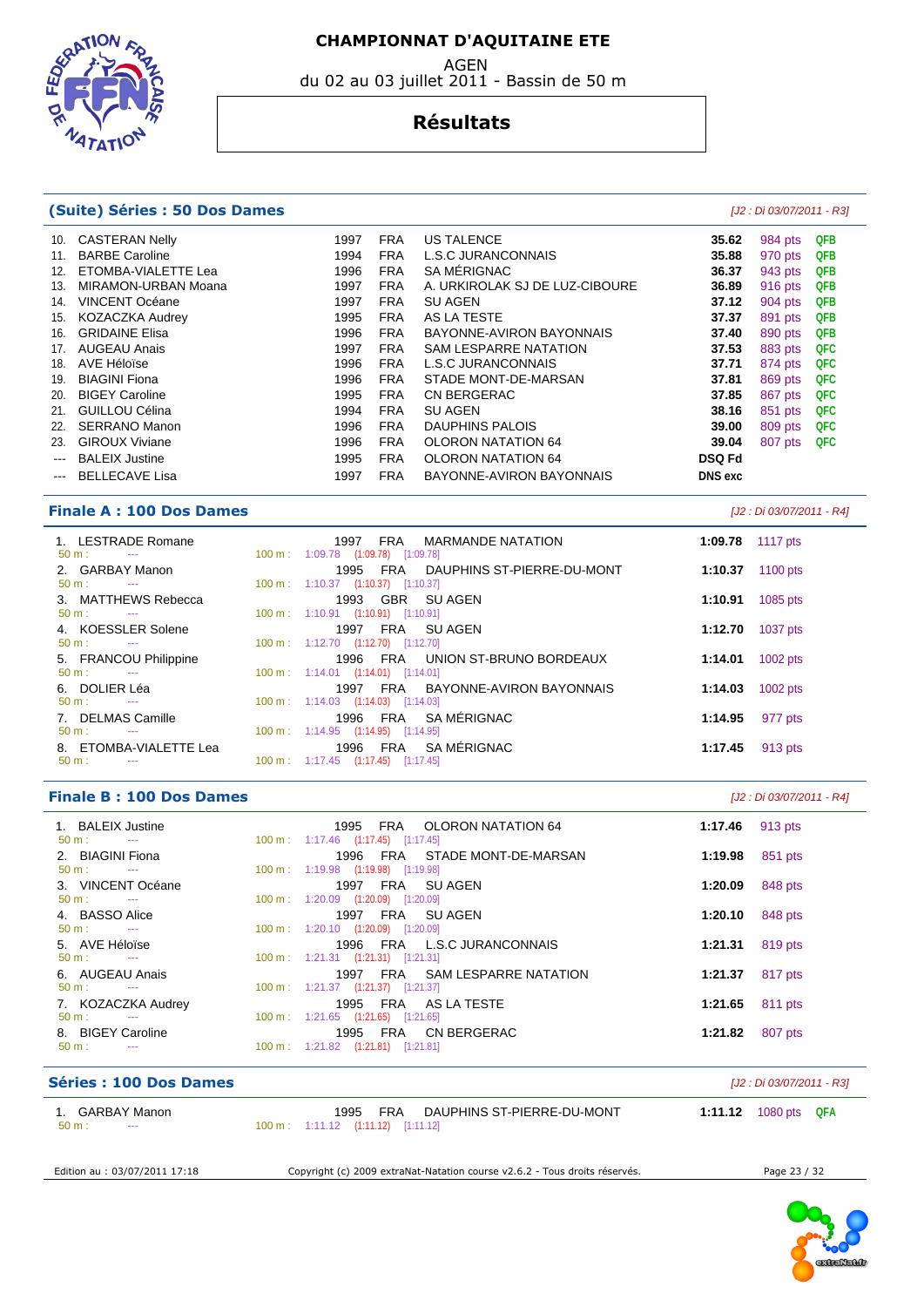**ELECTRICAL ATATIO** 

# du 02 au 03 juillet 2011 - Bassin de 50 m

#### **Résultats**

 2. MATTHEWS Rebecca 1993 GBR SU AGEN **1:11.32** 1074 pts **QFA**  50 m : --- 100 m : 1:11.32 (1:11.31) [1:11.31] 3. LESTRADE Romane 1997 FRA MARMANDE NATATION **1:11.66** 1065 pts **QFA**  100 m : 1:11.66 (1:11.66) [1:11.66] 4. FRANCOU Philippine 1996 FRA UNION ST-BRUNO BORDEAUX **1:13.66** 1011 pts **QFA**  50 m : --- 100 m : 1:13.66 (1:13.66) [1:13.66] 5. KOESSLER Solene 1997 FRA SU AGEN **1:14.96** 977 pts **QFA**  50 m : --- 100 m : 1:14.96 (1:14.95) [1:14.95] 6. DOLIER Léa 1997 FRA BAYONNE-AVIRON BAYONNAIS **1:15.40** 966 pts **QFA**  100 m : 1:15.40 (1:15.40) [1:15.40] 7. POTIER Clemence 1997 FRA AS LIBOURNE NATATION **1:15.50** 963 pts **QFA**  50 m : --- 100 m : 1:15.50 (1:15.50) [1:15.50] 8. DELMAS Camille 1996 FRA SA MÉRIGNAC **1:15.71** 958 pts **QFA**  100 m : 1:15.71 (1:15.70) [1:15.70] 9. SANCHEZ Maud 1995 FRA CN BERGERAC **1:17.89** 902 pts **QFB**  50 m : --- 100 m : 1:17.89 (1:17.89) [1:17.89] 10. ETOMBA-VIALETTE Lea 1996 FRA SA MÉRIGNAC **1:17.97** 900 pts **QFB**  50 m : --- 100 m : 1:17.97 (1:17.97) [1:17.97] 11. BALEIX Justine 1995 FRA OLORON NATATION 64 **1:18.25** 893 pts **QFB**  100 m : 1:18.25 (1:18.25) [1:18.25] 12. BARBE Caroline 1994 FRA L.S.C JURANCONNAIS **1:18.37** 890 pts **QFB**  100 m : 1:18.37 (1:18.37) [1:18.37] 13. VINCENT Océane 1997 FRA SU AGEN **1:19.56** 861 pts **QFB**  50 m : --- 100 m : 1:19.56 (1:19.56) [1:19.56] 14. BIAGINI Fiona 1996 FRA STADE MONT-DE-MARSAN **1:19.98** 851 pts **QFB**  50 m : --- 100 m : 1:19.98 (1:19.98) [1:19.98] 15. BIGEY Caroline 1995 FRA CN BERGERAC **1:21.00** 826 pts **QFB**  100 m : 1:21.00 (1:21.00) [1:21.00] 16. MIRAMON-URBAN Moana 1997 FRA A. URKIROLAK SJ DE LUZ-CIBOURE **1:21.04** 825 pts **QFB**  50 m : --- 100 m : 1:21.04 (1:21.04) [1:21.04] 17. AVE Héloïse 1996 FRA L.S.C JURANCONNAIS **1:21.28** 820 pts **QFC**  1:21.28 (1:21.28) [1:21.28] 18. AUGEAU Anais 1997 FRA SAM LESPARRE NATATION **1:21.48** 815 pts **QFC**  50 m : --- 100 m : 1:21.48 (1:21.48) [1:21.48] 19. GUILLOU Célina 1994 FRA SU AGEN **1:21.56** 813 pts **QFC**  50 m : --- 100 m : 1:21.56 (1:21.56) [1:21.56] 20. BASSO Alice 1997 FRA SU AGEN **1:21.82** 807 pts **QFC**  1:21.82 (1:21.81) [1:21.81] 21. KOZACZKA Audrey 1995 FRA AS LA TESTE **1:22.33** 795 pts **QFC**  100 m : 1:22.33 (1:22.33) [1:22.33] 22. GIROUX Viviane 1996 FRA OLORON NATATION 64 **1:23.42** 769 pts **QFC**  50 m : --- 100 m : 1:23.42 (1:23.42) [1:23.42] 23. SERRANO Manon 1996 FRA DAUPHINS PALOIS **1:24.44** 746 pts **QFC**  50 m : --- 100 m : 1:24.44 (1:24.44) [1:24.44]

#### **Finale A : 200 Dos Dames** *Maximum - R2 Let us a set of the set of the set of the set of the set of the set of the set of the set of the set of the set of the set of the set of the set of the set of the set of the se*

**(Suite) Séries : 100 Dos Dames** [J2 : Di 03/07/2011 - R3]

| 1. LESTRADE Romane<br>$50 \text{ m}$ :<br><b>State State</b> |                           | FRA MARMANDE NATATION<br>1997<br>$100 \text{ m}: 1:14.96$ $(1:14.95)$ $[1:14.95]$ $150 \text{ m}:$<br><b>Contract Contract</b>              | 2:30.51<br>$200 \text{ m}$ : 2:30.51 | 1085 pts<br>$(1:15.55)$ $[1:15.55]$ |
|--------------------------------------------------------------|---------------------------|---------------------------------------------------------------------------------------------------------------------------------------------|--------------------------------------|-------------------------------------|
| 2. GARBAY Manon                                              |                           | DAUPHINS ST-PIERRE-DU-MONT<br>FRA<br>1995                                                                                                   | 2:32.80                              | $1053$ pts                          |
| $50 \text{ m}$ :<br><b>State State</b>                       |                           | $100 \text{ m}$ : $1:13.08$ $(1:13.08)$ $[1:13.08]$ $150 \text{ m}$ :<br><b>Contract Contract</b><br>UNION ST-BRUNO BORDEAUX<br>FRA<br>1996 | 200 m: 2:32.80<br>2:37.30            | $(1:19.72)$ [1:19.72]               |
| 3. FRANCOU Philippine<br>$50 \text{ m}$ : $-$                |                           | 100 m: 1:17.54 (1:17.54) [1:17.54] 150 m:<br><b>Service Contracts</b>                                                                       | 200 m: 2:37.30                       | 993 pts<br>$(1:19.76)$ [1:19.76]    |
| 4. MATHON Eline                                              |                           | CN BERGERAC<br>FRA<br>1996                                                                                                                  | 2:38.15                              | 982 pts                             |
| $50 \text{ m}$ :<br><b>State State</b>                       |                           | $100 \text{ m}$ : 1:17.80 $(1:17.80)$ $[1:17.80]$ 150 m :<br><b>Service State</b>                                                           | $200 \text{ m}: 2:38.15$             | $(1:20.34)$ $[1:20.34]$             |
| 5. DOLIER Léa                                                |                           | FRA BAYONNE-AVIRON BAYONNAIS<br>1997                                                                                                        | 2:42.55                              | 925 pts                             |
| $50 \text{ m}$ :<br><b>State State</b>                       |                           | 100 m: 1:19.32 (1:19.31) [1:19.31] 150 m: ---                                                                                               | 200 m: 2:42.55                       | (1:23.23)<br>[1:23.23]              |
| 6. MESPLET Noemie-Eugenie                                    |                           | SAM LESPARRE NATATION<br>FRA<br>1995                                                                                                        | 2:46.64                              | 874 pts                             |
| $50 \text{ m}$ :<br>$\sim$ $\sim$                            |                           | 100 m: 1:19.94 (1:19.94) [1:19.94] 150 m:<br>$\sim$ $\sim$                                                                                  | $200 \text{ m}$ : 2:46.64            | $(1:26.70)$ $[1:26.70]$             |
| 7. ETOMBA-VIALETTE Lea                                       |                           | SA MÉRIGNAC<br><b>FRA</b><br>1996                                                                                                           | 2:46.89                              | 871 pts                             |
| $50 \text{ m}$ :                                             | $100 \text{ m}$ : 1:20.34 | (1:20.34)<br>[1:20.34]<br>150 m :<br><b>Contract Contract</b>                                                                               | $200 \text{ m}$ : 2:46.89            | (1:26.55)<br>[1:26.55]              |
|                                                              |                           |                                                                                                                                             |                                      |                                     |

Edition au : 03/07/2011 17:18 Copyright (c) 2009 extraNat-Natation course v2.6.2 - Tous droits réservés. Page 24 / 32

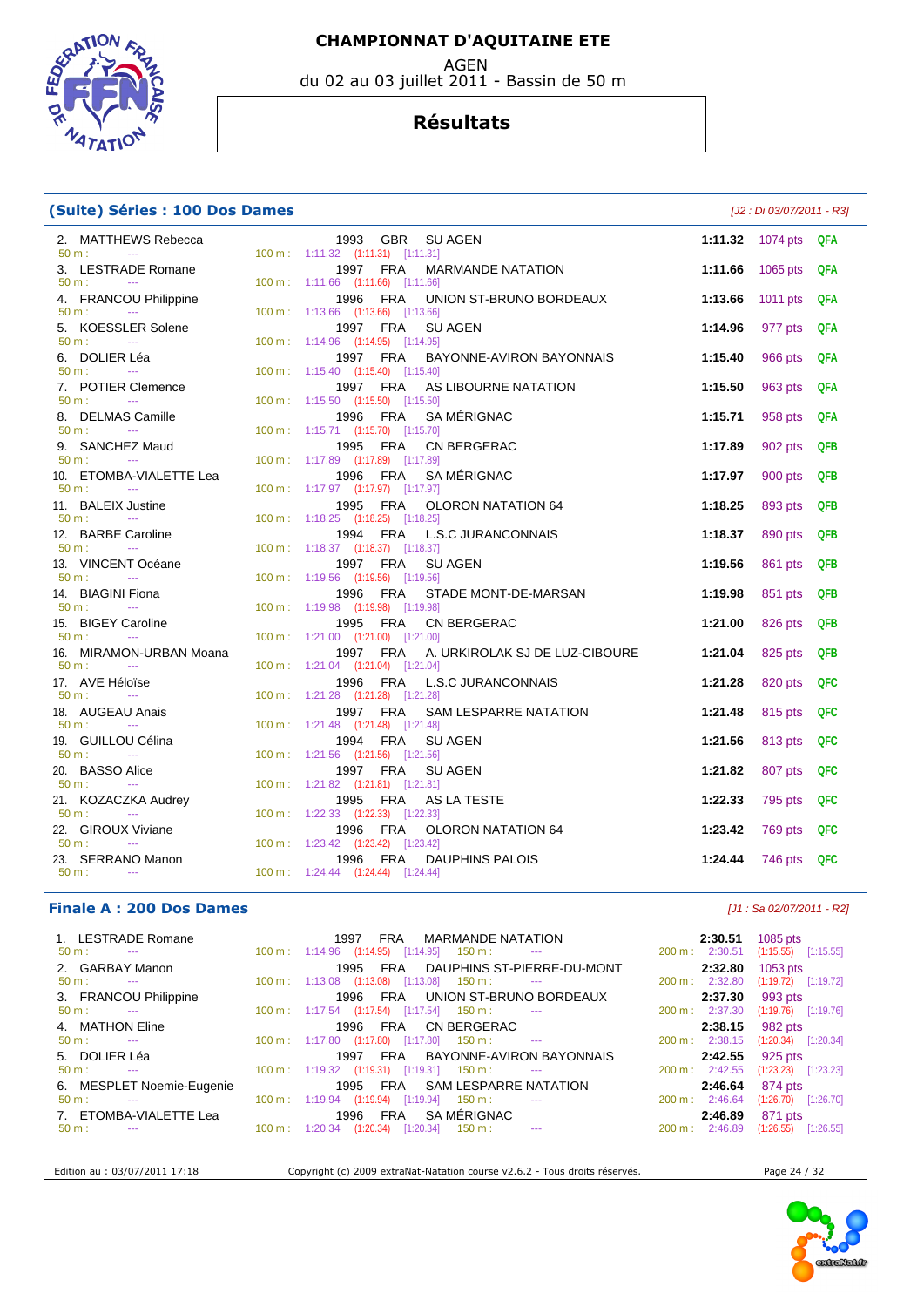**ELECTION**  $47ATV$ 

 **CHAMPIONNAT D'AQUITAINE ETE** 

AGEN

du 02 au 03 juillet 2011 - Bassin de 50 m

#### **Résultats**

| (Suite) Finale A : 200 Dos Dames                                                             | [J1 : Sa 02/07/2011 - R2]                                                                                                                                        |                                                                                                                     |  |  |
|----------------------------------------------------------------------------------------------|------------------------------------------------------------------------------------------------------------------------------------------------------------------|---------------------------------------------------------------------------------------------------------------------|--|--|
| 8. BASSO Alice<br>$50 m$ :<br><b>State State</b>                                             | 1997 FRA<br><b>SU AGEN</b><br>100 m: 1:22.42 (1:22.42) [1:22.42] 150 m: ---                                                                                      | 806 pts<br>2:52.27<br>200 m: 2:52.27<br>$(1:29.85)$ $[1:29.85]$                                                     |  |  |
| Séries: 200 Dos Dames                                                                        |                                                                                                                                                                  | [J1 : Sa 02/07/2011 - R1]                                                                                           |  |  |
| 1. GARBAY Manon<br>$50 \text{ m}$ :<br><b>State State</b><br>2. LESTRADE Romane              | 1995 FRA<br>DAUPHINS ST-PIERRE-DU-MONT<br>100 m: 1:13.95 (1:13.95) [1:13.95] 150 m:<br>1997 FRA<br><b>MARMANDE NATATION</b>                                      | 2:31.65<br>1069 pts QFA<br>200 m: 2:31.65<br>$(1:17.70)$ $[1:17.70]$<br>2:33.39                                     |  |  |
| $50 m$ :<br><b>State State</b><br>3. FRANCOU Philippine                                      | 100 m: 1:14.53 (1:14.53) [1:14.53] 150 m:<br>1996 FRA<br>UNION ST-BRUNO BORDEAUX                                                                                 | 1045 pts QFA<br>200 m: 2:33.39<br>$(1:18.86)$ [1:18.86]<br>2:37.04<br>997 pts QFA                                   |  |  |
| $50 m$ :<br><b>Contractor</b><br>4. MATHON Eline<br>$50 m$ :                                 | 100 m: 1:16.71 (1:16.70) [1:16.70] 150 m:<br>1996 FRA<br><b>CN BERGERAC</b><br>100 m: 1:19.53 (1:19.53) [1:19.53] 150 m:                                         | 200 m: 2:37.04<br>$(1:20.33)$ $[1:20.33]$<br>2:41.07<br>944 pts<br>QFA<br>200 m: 2:41.07<br>$(1:21.54)$ $[1:21.54]$ |  |  |
| 5. ETOMBA-VIALETTE Lea<br>$50 \text{ m}$ :<br>$\sim 100$ and $\sim 100$<br>6. DELMAS Camille | SA MÉRIGNAC<br>1996 FRA<br>100 m: 1:20.00 (1:20.00) [1:20.00] 150 m:<br>SA MÉRIGNAC<br>1996 FRA                                                                  | 2:44.98<br>895 pts<br>QFA<br>$200 \text{ m}$ : $2:44.98$<br>$(1:24.98)$ $[1:24.98]$<br>2:47.17<br>867 pts QFA       |  |  |
| $50 m$ :<br><b>Service</b><br>7. MESPLET Noemie-Eugenie<br>$50 m$ :<br>$\sim$                | 100 m: 1:19.40 (1:19.40) [1:19.40] 150 m:<br><b>SAM LESPARRE NATATION</b><br>1995 FRA<br>100 m: 1:19.98 (1:19.98) [1:19.98] 150 m:                               | 200 m : 2:47.17<br>$(1:27.77)$ [1:27.77]<br>2:47.84<br>859 pts<br>QFA<br>200 m: 2:47.84<br>$(1:27.86)$ $[1:27.86]$  |  |  |
| 8. DOLIER Léa<br>$50 m$ :<br>$\sim$<br>9. BASSO Alice                                        | 1997 FRA<br>BAYONNE-AVIRON BAYONNAIS<br>100 m: 1:21.21 (1:21.20) [1:21.20] 150 m:<br>1997<br><b>FRA</b><br><b>SU AGEN</b>                                        | 2:50.27<br>QFA<br>830 pts<br>200 m: 2:50.27<br>$(1:29.06)$ $[1:29.06]$<br>2:52.27<br>806 pts<br>QFB                 |  |  |
| $50 m$ :<br>$\sim$<br>10. BARBE Caroline<br>$50 m$ :<br>$\sim$                               | 100 m: 1:23.30 (1:23.30) [1:23.30] 150 m:<br><b>State Street</b><br><b>FRA</b><br>L.S.C. JURANCONNAIS<br>1994<br>100 m: 1:24.72 (1:24.72) [1:24.72]<br>$150 m$ : | 200 m : 2:52.27<br>$(1:28.97)$ $[1:28.97]$<br>2:53.15<br>795 pts<br>QFB<br>200 m: 2:53.15<br>$(1:28.43)$ [1:28.43]  |  |  |
| 11. BIAGINI Fiona<br>$50 m$ :<br><b>State State</b>                                          | 1996 FRA<br>STADE MONT-DE-MARSAN<br>1:22.64 (1:22.64) [1:22.64]<br>$150 m$ :<br>100 m:<br>$\sim$ $\sim$ $\sim$                                                   | 784 pts<br>QFB<br>2:54.08<br>$200 \text{ m}$ : 2:54.08<br>$(1:31.44)$ [1:31.44]                                     |  |  |
| 12. VINCENT Océane<br>$50 m$ :<br><b>State Street</b><br>13. BIGEY Caroline                  | 1997 FRA<br><b>SU AGEN</b><br>100 m: 1:24.26 (1:24.26) [1:24.26] 150 m:<br>1995 FRA<br><b>CN BERGERAC</b>                                                        | 782 pts<br><b>QFB</b><br>2:54.25<br>200 m: 2:54.25<br>$(1:29.99)$ $[1:29.99]$<br>2:55.23<br>771 pts QFB             |  |  |
| $50 m$ :<br><b>Service Contracts</b><br>--- AUGEAU Anais                                     | 100 m: 1:24.27 (1:24.27) [1:24.27] 150 m:<br><b>FRA</b><br><b>SAM LESPARRE NATATION</b><br>1997                                                                  | 200 m : 2:55.23<br>$(1:30.96)$ $[1:30.96]$<br><b>DSQ Vi</b>                                                         |  |  |

#### **Finale A : 50 Brasse Dames** [J2 : Di 03/07/2011 - R4]

| 1. | GALLEGO Solène     | 1995 | <b>FRA</b> | AS AMBARÈS                | 35.05 | 1186 pts   |
|----|--------------------|------|------------|---------------------------|-------|------------|
|    | 2. DEBERGHES Fanny | 1994 | <b>FRA</b> | DAUPHINS PALOIS           | 35.91 | 1144 pts   |
|    | 3. DUCOBU Gaelle   | 1996 | <b>FRA</b> | AS LIBOURNE NATATION      | 36.21 | 1129 pts   |
|    | 4. TAMAYO Camille  | 1995 | <b>FRA</b> | <b>VILLENAVE NATATION</b> | 36.83 | 1099 pts   |
|    | 5. CARAES Camille  | 1993 | <b>FRA</b> | BAYONNE-AVIRON BAYONNAIS  | 36.90 | 1096 pts   |
|    | 6. PLANTEY Ophélie | 1995 | <b>FRA</b> | AS LIBOURNE NATATION      | 37.72 | 1057 pts   |
|    | 7. CURVALLE Maelle | 1996 | <b>FRA</b> | <b>ES BLANQUEFORT</b>     | 37.96 | $1046$ pts |
|    | 8. RALISON Sandy   | 1997 | <b>FRA</b> | US TALENCE                | 38.59 | 1017 pts   |

#### **Séries : 50 Brasse Dames** [J2 : Di 03/07/2011 - R3]

| 1.  | GALLEGO Solène           | 1995 | <b>FRA</b> | AS AMBARES                     | 36.35 | 1122 pts   | <b>QFA</b> |
|-----|--------------------------|------|------------|--------------------------------|-------|------------|------------|
| 2.  | DEBERGHES Fanny          | 1994 | <b>FRA</b> | DAUPHINS PALOIS                | 36.83 | 1099 pts   | <b>QFA</b> |
|     | 3. CARAES Camille        | 1993 | <b>FRA</b> | BAYONNE-AVIRON BAYONNAIS       | 37.10 | $1086$ pts | <b>QFA</b> |
| 4.  | <b>DUCOBU Gaelle</b>     | 1996 | <b>FRA</b> | AS LIBOURNE NATATION           | 37.44 | 1070 pts   | <b>QFA</b> |
|     | 5. PLANTEY Ophélie       | 1995 | <b>FRA</b> | AS LIBOURNE NATATION           | 37.66 | 1060 pts   | <b>QFA</b> |
| 6.  | <b>TAMAYO Camille</b>    | 1995 | <b>FRA</b> | <b>VILLENAVE NATATION</b>      | 38.38 | 1027 pts   | <b>QFA</b> |
| 7.  | <b>CURVALLE Maelle</b>   | 1996 | <b>FRA</b> | <b>ES BLANQUEFORT</b>          | 38.90 | $1003$ pts | <b>QFA</b> |
| 8.  | <b>RALISON Sandy</b>     | 1997 | <b>FRA</b> | <b>US TALENCE</b>              | 38.98 | 999 pts    | <b>QFA</b> |
| 9.  | <b>MARTEAU Noémie</b>    | 1994 | <b>FRA</b> | AS AMBARES                     | 39.01 | 998 pts    | <b>QFB</b> |
| 10. | <b>NAVARRON Clara</b>    | 1996 | <b>FRA</b> | <b>BIARRITZ OLYMPIQUE</b>      | 39.45 | 978 pts    | <b>QFB</b> |
| 11. | <b>PETAIN Agathe</b>     | 1997 | <b>FRA</b> | ASPTT PERIGUEUX                | 40.12 | 948 pts    | <b>QFB</b> |
| 12. | <b>IRIGARAY Loréa</b>    | 1997 | <b>FRA</b> | A. URKIROLAK SJ DE LUZ-CIBOURE | 40.25 | 942 pts    | <b>QFB</b> |
| 13. | <b>CHARPENTIER Julie</b> | 1995 | <b>FRA</b> | ANDERNOS ESPADONS THALASSA     | 41.85 | 873 pts    | <b>QFB</b> |
|     |                          |      |            |                                |       |            |            |

Edition au : 03/07/2011 17:18 Copyright (c) 2009 extraNat-Natation course v2.6.2 - Tous droits réservés. Page 25 / 32

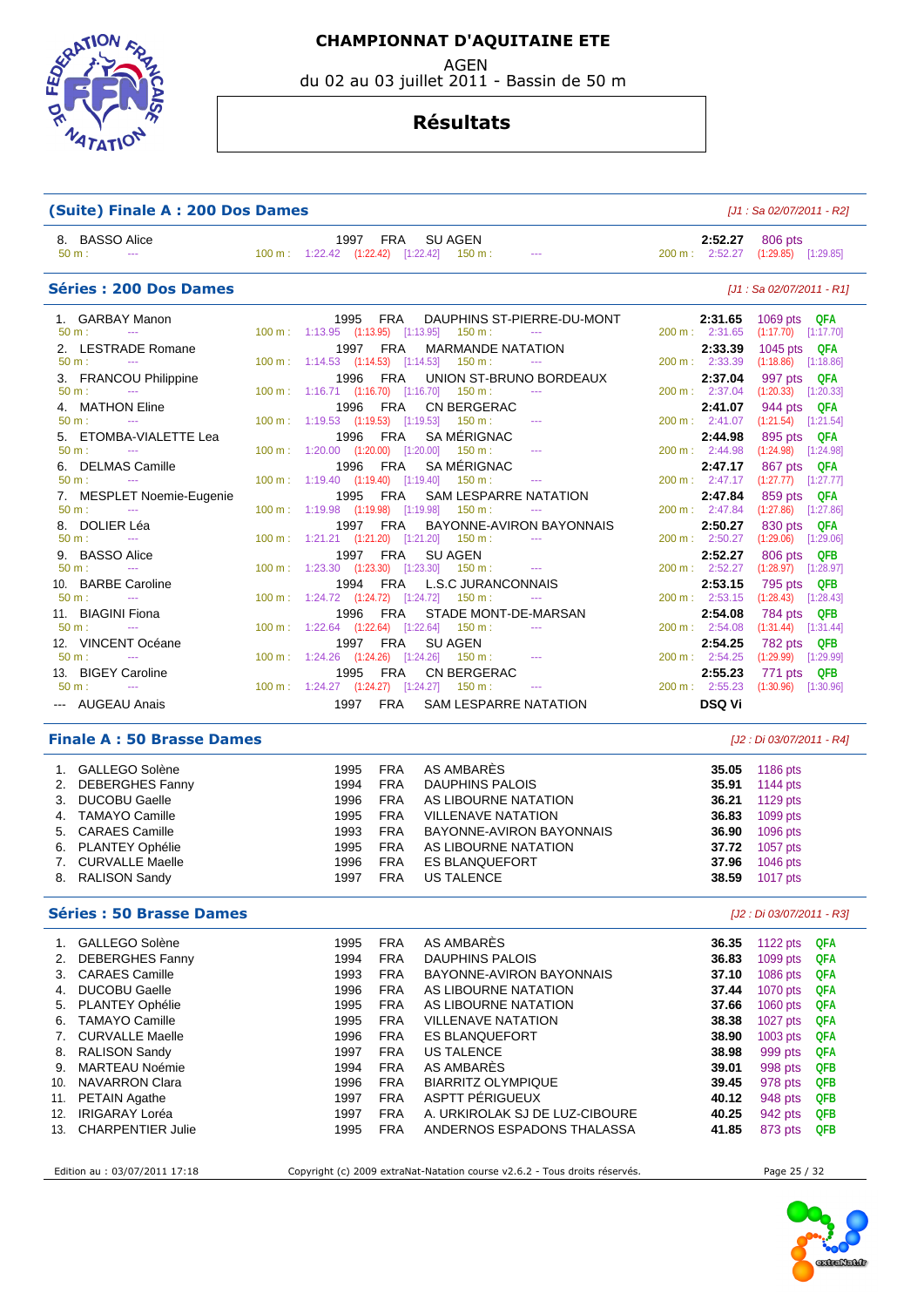AGEN

du 02 au 03 juillet 2011 - Bassin de 50 m



#### **Résultats**

| (Suite) Séries : 50 Brasse Dames                                                                                                           |        |                                                                                              |                                                                                  |                                                                                                                                   |                                                             | [J2 : Di 03/07/2011 - R3]                           |                                               |  |
|--------------------------------------------------------------------------------------------------------------------------------------------|--------|----------------------------------------------------------------------------------------------|----------------------------------------------------------------------------------|-----------------------------------------------------------------------------------------------------------------------------------|-------------------------------------------------------------|-----------------------------------------------------|-----------------------------------------------|--|
| 14. ZANETTE Maureen<br>15. BIAGINI Fiona<br>16. OLHARAN FAURE Melissa<br>17. LEBRUN Marion<br>18. GALLEGO Chloe<br><b>COUSTILLAS Malak</b> |        | 1996<br>1996<br>1996<br>1997<br>1993<br>1997                                                 | <b>FRA</b><br><b>FRA</b><br><b>FRA</b><br><b>FRA</b><br><b>FRA</b><br><b>FRA</b> | <b>CN BERGERAC</b><br>STADE MONT-DE-MARSAN<br>BAYONNE-AVIRON BAYONNAIS<br><b>DAUPHINS PALOIS</b><br>AS AMBARES<br>ASPTT PÉRIGUEUX | 41.94<br>41.97<br>42.92<br>43.44<br>43.53<br><b>DNS</b> exc | 869 pts<br>868 pts<br>828 pts<br>807 pts<br>803 pts | <b>QFB</b><br>QFB<br>QFB<br><b>QFC</b><br>QFC |  |
| <b>Finale A: 100 Brasse Dames</b>                                                                                                          |        |                                                                                              |                                                                                  |                                                                                                                                   |                                                             | [J1 : Sa 02/07/2011 - R2]                           |                                               |  |
| 1. DEBERGHES Fanny<br>$50 m$ :<br>$\sim$<br>2. DUCOBU Gaelle                                                                               |        | 1994<br>100 m: 1:17.99 (1:17.98) [1:17.98]<br>1996                                           | FRA<br>FRA                                                                       | DAUPHINS PALOIS<br>AS LIBOURNE NATATION                                                                                           | 1:17.99<br>1:21.28                                          | 1123 pts                                            |                                               |  |
| $50 m$ :<br>$\sim$<br>3. CURVALLE Maelle                                                                                                   |        | 100 m: 1:21.28 (1:21.28) [1:21.28]<br>1996                                                   | <b>FRA</b>                                                                       | <b>ES BLANQUEFORT</b>                                                                                                             | 1:21.77                                                     | 1045 pts<br>1034 pts                                |                                               |  |
| $50 m$ :<br>$\sim 100$ mass $^{-1}$<br>4. PLANTEY Ophélie<br>$50 m$ :<br>$\sim$                                                            |        | 100 m: 1:21.77 (1:21.77) [1:21.77]<br>1995 FRA<br>100 m: 1:21.83 (1:21.83) [1:21.83]         |                                                                                  | AS LIBOURNE NATATION                                                                                                              | 1:21.83                                                     | 1033 pts                                            |                                               |  |
| 5. CARAES Camille<br>50 m:<br>$\sim$ 0.000 $\mu$                                                                                           |        | 1993<br>100 m: 1:22.46 (1:22.46) [1:22.46]                                                   | <b>FRA</b>                                                                       | BAYONNE-AVIRON BAYONNAIS                                                                                                          | 1:22.46                                                     | 1018 pts                                            |                                               |  |
| 6. COUSTILLAS Malak<br>$50 m$ :                                                                                                            |        | 1997<br>100 m: 1:24.08 (1:24.08) [1:24.08]                                                   | FRA                                                                              | ASPTT PÉRIGUEUX                                                                                                                   | 1:24.08                                                     | 982 pts                                             |                                               |  |
| 7. TAMAYO Camille<br>$50 m$ :<br>$\sim$ $\sim$<br>8. IRIGARAY Loréa<br>50 m:<br>$\sim 100$ mass $^{-1}$                                    |        | 1995<br>100 m: 1:24.32 (1:24.32) [1:24.32]<br>1997 FRA<br>100 m: 1:27.88 (1:27.88) [1:27.88] | <b>FRA</b>                                                                       | <b>VILLENAVE NATATION</b><br>A. URKIROLAK SJ DE LUZ-CIBOURE                                                                       | 1:24.32<br>1:27.88                                          | 976 pts<br>899 pts                                  |                                               |  |
| <b>Séries : 100 Brasse Dames</b>                                                                                                           |        |                                                                                              |                                                                                  |                                                                                                                                   |                                                             | $[J1: Sa 02/07/2011 - R1]$                          |                                               |  |
|                                                                                                                                            |        |                                                                                              |                                                                                  |                                                                                                                                   |                                                             |                                                     |                                               |  |
| 1. DEBERGHES Fanny<br>50 m:<br>$\scriptstyle\cdots$                                                                                        |        | 1994 FRA<br>100 m: 1:19.16 (1:19.16) [1:19.16]                                               |                                                                                  | <b>DAUPHINS PALOIS</b>                                                                                                            | 1:19.16                                                     | 1095 $pts$                                          | QFA                                           |  |
| 2. DUCOBU Gaelle<br>50 m:                                                                                                                  |        | 1996<br>$100 \text{ m}: 1:21.47$ $(1:21.47)$ $[1:21.47]$                                     | FRA                                                                              | AS LIBOURNE NATATION                                                                                                              | 1:21.47                                                     | 1041 pts                                            | QFA                                           |  |
| 3. CURVALLE Maelle<br>50 m:<br>$\sim$ 100 $\pm$<br>4. PLANTEY Ophélie                                                                      |        | 1996<br>100 m: 1:21.81 (1:21.81) [1:21.81]<br>1995                                           | <b>FRA</b><br><b>FRA</b>                                                         | <b>ES BLANQUEFORT</b><br>AS LIBOURNE NATATION                                                                                     | 1:21.81<br>1:22.05                                          | 1033 pts<br>1028 pts                                | QFA<br>QFA                                    |  |
| 50 m:<br>$\sim 100$ mass $^{-1}$<br>5. CARAES Camille<br>$50 m$ :<br>$\sim$                                                                | 100 m: | $1:22.05$ $(1:22.05)$ $[1:22.05]$<br>1993                                                    | <b>FRA</b>                                                                       | BAYONNE-AVIRON BAYONNAIS                                                                                                          | 1:23.03                                                     | 1005 pts                                            | QFA                                           |  |
| 6. TAMAYO Camille<br>$50 m$ :<br><b>Contract Contract</b>                                                                                  |        | 100 m: 1:23.03 (1:23.03) [1:23.03]<br>1995<br>100 m : 1:24.64 (1:24.64) [1:24.64]            | FRA                                                                              | <b>VILLENAVE NATATION</b>                                                                                                         | 1:24.64                                                     | 969 pts                                             | QFA                                           |  |
| 7. COUSTILLAS Malak<br>50 m:<br>$\overline{\phantom{a}}$                                                                                   |        | 1997 FRA<br>100 m: 1:25.01 (1:25.01) [1:25.01]                                               |                                                                                  | ASPTT PÉRIGUEUX                                                                                                                   | 1:25.01                                                     | 961 pts                                             | QFA                                           |  |
| 8. IRIGARAY Loréa<br>$50 m:$ ---<br>9. NAVARRON Clara                                                                                      |        | 100 m: 1:26.77 (1:26.77) [1:26.77]                                                           | 1997 FRA                                                                         | A. URKIROLAK SJ DE LUZ-CIBOURE<br>1996 FRA BIARRITZ OLYMPIQUE                                                                     | 1:26.77<br>1:27.33                                          | 923 pts<br>911 pts                                  | QFA<br>QFB                                    |  |
| 50 m:<br>$\sim$ 100 $\mu$<br>10. PETAIN Agathe<br>$50 m$ :                                                                                 |        | 100 m: 1:27.33 (1:27.33) [1:27.33]<br>1997 FRA                                               |                                                                                  | ASPTT PÉRIGUEUX                                                                                                                   | 1:27.37                                                     | 910 pts                                             | QFB                                           |  |
| $\sim 100$ mass $^{-1}$<br>11. LEBRUN Marion<br>$50 m$ :<br>$\mathbb{Z} \to \mathbb{Z}$                                                    |        | 100 m: 1:27.37 (1:27.37) [1:27.37]<br>1997 FRA<br>100 m: 1:29.49 (1:29.49) [1:29.49]         |                                                                                  | DAUPHINS PALOIS                                                                                                                   | 1:29.49                                                     | 865 pts                                             | <b>QFB</b>                                    |  |
| 12. BIAGINI Fiona<br>50 m:<br>$\sim$ 100 $\mu$<br>13. HOFMANN Vanessa                                                                      |        | 1996<br>100 m: 1:31.72 (1:31.72) [1:31.72]                                                   | FRA                                                                              | STADE MONT-DE-MARSAN<br>1996 FRA AS LA TESTE                                                                                      | 1:31.72<br>1:32.07                                          | 819 pts<br>812 pts QFB                              | <b>QFB</b>                                    |  |

 50 m : --- 100 m : 1:32.72 (1:32.72) [1:32.72] 15. CHARPENTIER Julie 1995 FRA ANDERNOS ESPADONS THALASSA **1:33.35** 786 pts **QFB**  50 m : --- 100 m : 1:33.35 (1:33.35) [1:33.35] 16. GALLEGO Chloe 1993 FRA AS AMBARÈS **1:34.12** 770 pts **QFB**  50 m : --- 100 m : --- 1:34.12 (1:34.12) [1:34.12]

14. FLANQUART Amélie 1993 FRA SU AGEN **1:32.72** 798 pts **QFB** 

Edition au : 03/07/2011 17:18 Copyright (c) 2009 extraNat-Natation course v2.6.2 - Tous droits réservés. Page 26 / 32

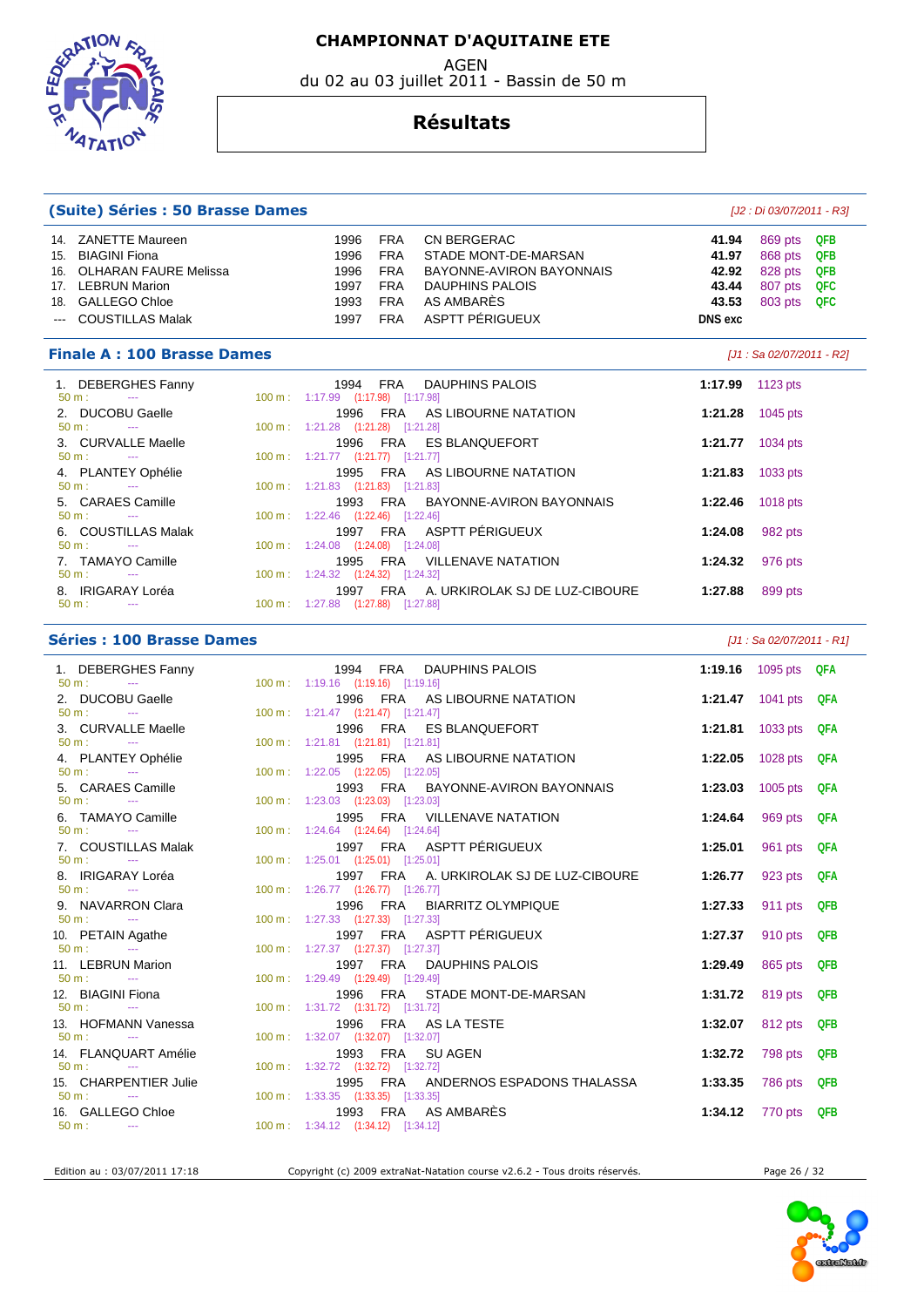EDSTATION  $47AT$ 

2. LANDAIS Océane

#### **CHAMPIONNAT D'AQUITAINE ETE**

AGEN

du 02 au 03 juillet 2011 - Bassin de 50 m

#### **Résultats**

| (Suite) Séries : 100 Brasse Dames                   |                                                                                                            |                |         | $[J1: Sa 02/07/2011 - R1]$                                |     |
|-----------------------------------------------------|------------------------------------------------------------------------------------------------------------|----------------|---------|-----------------------------------------------------------|-----|
| 17. OLHARAN FAURE Melissa<br>50 m:<br>$\sim$ $\sim$ | 1996<br>FRA<br>BAYONNE-AVIRON BAYONNAIS<br>100 m: 1:35.69 (1:35.69) [1:35.69]                              |                | 1:35.69 | 740 pts QFC                                               |     |
| <b>Finale A: 200 Brasse Dames</b>                   |                                                                                                            |                |         | [J2 : Di 03/07/2011 - R4]                                 |     |
| 1. MATTHEWS Rebecca                                 | 1993<br><b>GBR</b><br>SU AGEN                                                                              |                | 2:44.10 | 1159 pts                                                  |     |
| 50 m:<br>$\sim$ $\sim$                              | 100 m: 1:21.70 (1:21.70) [1:21.70] 150 m:<br>$\sim$ $\sim$                                                 | 200 m: 2:44.10 |         | $(1:22.40)$ $[1:22.40]$                                   |     |
| 2. DEBERGHES Fanny                                  | <b>DAUPHINS PALOIS</b><br>1994<br>FRA                                                                      |                | 2:44.88 | 1150 pts                                                  |     |
| $50 m$ :                                            | 100 m : 1:21.66 (1:21.66) [1:21.66]<br>$150 m$ :                                                           | 200 m: 2:44.88 |         | $(1:23.22)$ $[1:23.22]$                                   |     |
| 3. RALISON Sandy<br>50 m:<br>$\cdots$               | <b>FRA</b><br>1997<br>US TALENCE<br>100 m: 1:24.64 (1:24.64) [1:24.64]<br>150 m :<br>$\sim$ $\sim$         | 200 m: 2:51.77 | 2:51.77 | 1067 pts<br>$(1:27.13)$ $[1:27.13]$                       |     |
|                                                     | <b>FRA</b><br>AS LIBOURNE NATATION<br>1995                                                                 |                | 2:54.58 |                                                           |     |
| 4. PLANTEY Ophélie<br>50 m:<br>$\scriptstyle\cdots$ | 100 m : 1:23.87 (1:23.87) [1:23.87]<br>$150 \text{ m}$ :<br>$\sim$ $\sim$                                  | 200 m: 2:54.58 |         | 1034 pts<br>$(1:30.71)$ $[1:30.71]$                       |     |
| 5. CURVALLE Maelle                                  | 1996<br>FRA<br><b>ES BLANQUEFORT</b>                                                                       |                | 2:55.46 | 1023 pts                                                  |     |
| 50 m:                                               | $100 \text{ m}: 1:25.87$ $(1:25.87)$ $[1:25.87]$<br>$150 \text{ m}$ :                                      | 200 m: 2:55.46 |         | $(1:29.59)$ $[1:29.59]$                                   |     |
| 6. PETAIN Agathe                                    | ASPTT PÉRIGUEUX<br><b>FRA</b><br>1997                                                                      |                | 3:03.04 | 937 pts                                                   |     |
| $50 m$ :<br>$\sim$ $\sim$                           | 100 m: 1:30.00 (1:30.00) [1:30.00]<br>150 m:                                                               | 200 m: 3:03.04 |         | $(1:33.04)$ $[1:33.04]$                                   |     |
| 7. NAVARRON Clara                                   | <b>FRA</b><br><b>BIARRITZ OLYMPIQUE</b><br>1996                                                            |                | 3:09.23 | 870 pts                                                   |     |
| 50 m:<br>$\sim$                                     | 100 m: 1:29.66 (1:29.66) [1:29.66]<br>$150 m$ :                                                            | 200 m: 3:09.23 |         | $(1:39.57)$ [1:39.57]                                     |     |
| 8. COUSTILLAS Malak                                 | ASPTT PERIGUEUX<br>1997<br>FRA                                                                             |                | 3:09.96 | 862 pts                                                   |     |
| $50 \text{ m}$ :<br>$\sim$                          | $100 \text{ m}: 1:29.39$ $(1:29.39)$ $[1:29.39]$<br>150 m :                                                | 200 m: 3:09.96 |         | $(1:40.57)$ [1:40.57]                                     |     |
| <b>Séries : 200 Brasse Dames</b>                    |                                                                                                            |                |         | [J2 : Di 03/07/2011 - R3]                                 |     |
| 1. DEBERGHES Fanny                                  | 1994 FRA<br>DAUPHINS PALOIS                                                                                |                | 2:49.60 | 1092 pts QFA                                              |     |
| $50 m$ :                                            | $100 \text{ m}: 1:24.01$ $(1:24.01)$ $[1:24.01]$ $150 \text{ m}:$                                          | 200 m: 2:49.60 |         | $(1:25.59)$ $[1:25.59]$                                   |     |
| 2. PLANTEY Ophélie<br>50 m:<br>$\sim$ $\sim$        | AS LIBOURNE NATATION<br>1995<br><b>FRA</b><br>$100 \text{ m}: 1:24.65$ $(1:24.65)$<br>[1:24.65]<br>150 m : | 200 m: 2:54.60 | 2:54.60 | 1033 pts $QFA$<br>$(1:29.95)$ $[1:29.95]$                 |     |
| 3. RALISON Sandy                                    | <b>FRA</b><br>1997<br>US TALENCE                                                                           |                | 2:57.18 | 1004 pts QFA                                              |     |
| 50 m:                                               | $100 \text{ m}: 1:25.75$ $(1:25.75)$ $[1:25.75]$<br>$150 \text{ m}$ :                                      | 200 m: 2:57.18 |         | $(1:31.43)$ $[1:31.43]$                                   |     |
| 4. CURVALLE Maelle                                  | 1996<br>FRA<br><b>ES BLANQUEFORT</b>                                                                       |                | 2:58.71 | 986 pts QFA                                               |     |
| $50 m$ :<br>$\sim$ $\sim$                           | 100 m : 1:26.89 (1:26.89) [1:26.89]<br>150 m :                                                             | 200 m: 2:58.71 |         | $(1:31.82)$ $[1:31.82]$                                   |     |
| 5. MATTHEWS Rebecca                                 | <b>GBR</b><br><b>SU AGEN</b><br>1993                                                                       |                | 2:59.18 | 981 pts QFA                                               |     |
| 50 m:<br>$\sim$                                     | 100 m: 1:29.52 (1:29.52) [1:29.52]<br>$150 \text{ m}$ :                                                    | 200 m: 2:59.18 |         | $(1:29.66)$ $[1:29.66]$                                   |     |
| 6. PETAIN Agathe                                    | 1997 FRA<br><b>ASPTT PERIGUEUX</b>                                                                         |                | 3:05.15 | 914 pts QFA                                               |     |
| 50 m:                                               | 100 m: 1:29.98 (1:29.98) [1:29.98]<br>150 m:                                                               | 200 m: 3:05.15 |         | $(1:35.17)$ $[1:35.17]$                                   |     |
| 7. COUSTILLAS Malak                                 | ASPTT PÉRIGUEUX<br><b>FRA</b><br>1997                                                                      |                | 3:09.06 | 872 pts QFA                                               |     |
| 50 m:<br>$\sim$                                     | 100 m: 1:27.27 (1:27.27) [1:27.27]<br>$150 m$ :<br>$\sim$                                                  | 200 m: 3:09.06 |         | $(1:41.79)$ $[1:41.79]$                                   |     |
| 8. NAVARRON Clara                                   | <b>FRA</b><br><b>BIARRITZ OLYMPIQUE</b><br>1996                                                            |                | 3:11.76 | 843 pts QFA                                               |     |
| $50 m$ :<br>$\sim$                                  | 100 m: 1:32.79 (1:32.79) [1:32.79] 150 m:                                                                  | 200 m: 3:11.76 |         | $(1:38.97)$ $[1:38.97]$                                   |     |
| 9. LEBRUN Marion<br>50 m:                           | 1997<br><b>FRA</b><br>DAUPHINS PALOIS<br>100 m: 1:33.17 (1:33.17) [1:33.17] 150 m:                         | 200 m: 3:15.14 | 3:15.14 | 808 pts                                                   | QFB |
| 10. GALLEGO Chloe                                   | 1993 FRA AS AMBARES                                                                                        |                |         | $(1:41.97)$ $[1:41.97]$                                   |     |
| 50 m:<br>$\sim$ $\sim$                              | $100 \text{ m}: 1:39.24$ $(1:39.24)$ $[1:39.24]$ $150 \text{ m}:$<br>$\cdots$                              |                |         | 3:25.74 702 pts QFB<br>200 m: 3:25.74 (1:46.50) [1:46.50] |     |
| <b>Finale A: 50 Papillon Dames</b>                  |                                                                                                            |                |         | [J2 : Di 03/07/2011 - R4]                                 |     |
| 1. CHEVALIER Lucile                                 | 1995<br><b>FRA</b><br>ASPTT BORDEAUX                                                                       |                | 29.86   | 1183 pts                                                  |     |
| 2. PEYRAUD Camille                                  | 1994<br><b>FRA</b><br>AS LIBOURNE NATATION                                                                 |                | 30.81   | 1128 pts                                                  |     |
| 3. CARAES Camille                                   | 1993<br><b>FRA</b><br>BAYONNE-AVIRON BAYONNAIS                                                             |                | 31.09   | 1112 pts                                                  |     |
|                                                     |                                                                                                            |                |         |                                                           |     |
| 4. GALLEGO Solène                                   | <b>FRA</b><br>AS AMBARÈS<br>1995                                                                           |                | 31.13   | 1109 pts                                                  |     |

6. MALIFARGE Laura 1993 FRA SA MÉRIGNAC **31.30** 1100 pts

1. BOUDON Candice **1997 FRA MARMANDE NATATION 32.28** 1045 pts<br>2. LANDAIS Océane 1996 FRA SU AGEN **32.56** 1029 pts

Edition au : 03/07/2011 17:18 Copyright (c) 2009 extraNat-Natation course v2.6.2 - Tous droits réservés. Page 27 / 32

**Finale B : 50 Papillon Dames** [J2 : Di 03/07/2011 - R4]

8. BERNIER Clémence **1994 FRA SB BORDEAUX BASTIDE** 35.69

**7. PARRA ASPTT BORDEAUX BASTIDE 1997 FRA ASP ASP ASSESS** 1081 pts 35.69 **864 pts** 

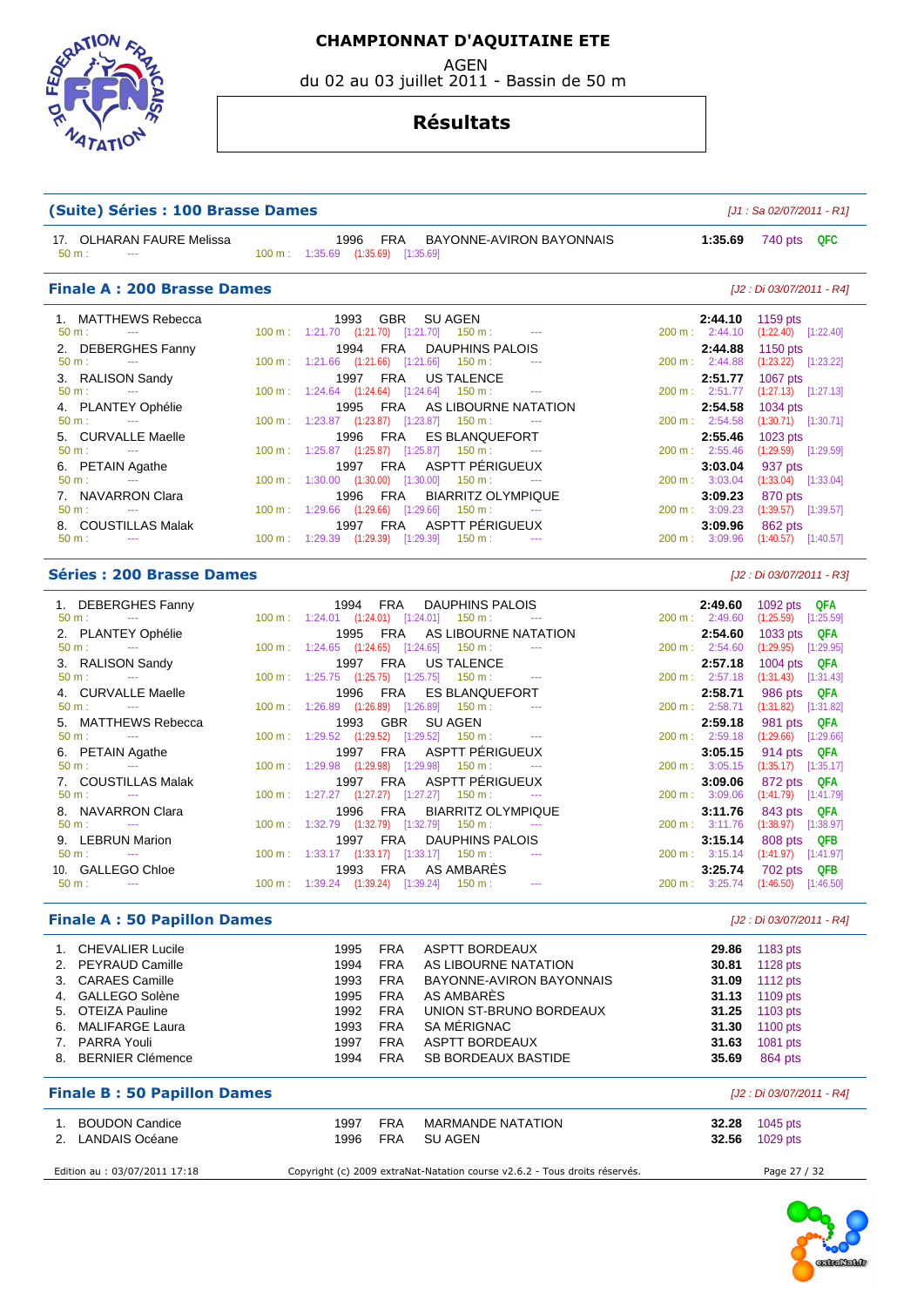AGEN

du 02 au 03 juillet 2011 - Bassin de 50 m



#### **Résultats**

| <b>(Suite) Finale B: 50 Papillon Dames</b> |                                   |      |            |                                | [J2 : Di 03/07/2011 - R4] |                           |            |  |
|--------------------------------------------|-----------------------------------|------|------------|--------------------------------|---------------------------|---------------------------|------------|--|
| 2.                                         | <b>SANCHEZ Maud</b>               | 1995 | <b>FRA</b> | CN BERGERAC                    | 32.56                     | 1029 pts                  |            |  |
| 4.                                         | <b>GISSOT Céline</b>              | 1997 | <b>FRA</b> | <b>DAUPHINS PALOIS</b>         | 33.01                     | 1005 pts                  |            |  |
| 5.                                         | MIRAMON-URBAN Moana               | 1997 | <b>FRA</b> | A. URKIROLAK SJ DE LUZ-CIBOURE | 33.17                     | 996 pts                   |            |  |
| 6.                                         | <b>ARNAUDIN Lucie</b>             | 1995 | <b>FRA</b> | UNION ST-BRUNO BORDEAUX        | 33.67                     | 969 pts                   |            |  |
|                                            | 7. ANTCHAGNO Marielle             | 1997 | <b>FRA</b> | BAYONNE-AVIRON BAYONNAIS       | 33.82                     | 961 pts                   |            |  |
|                                            | 8. IRIGARAY Loréa                 | 1997 | <b>FRA</b> | A. URKIROLAK SJ DE LUZ-CIBOURE | 34.13                     | 945 pts                   |            |  |
|                                            | <b>Séries : 50 Papillon Dames</b> |      |            |                                |                           | [J2 : Di 03/07/2011 - R3] |            |  |
| 1.                                         | <b>CHEVALIER Lucile</b>           | 1995 | <b>FRA</b> | <b>ASPTT BORDEAUX</b>          | 30.08                     | 1170 pts                  | <b>QFA</b> |  |
| 2.                                         | <b>CARAES Camille</b>             | 1993 | <b>FRA</b> | BAYONNE-AVIRON BAYONNAIS       | 31.43                     | 1092 pts                  | QFA        |  |
|                                            | 3. PARRA Youli                    | 1997 | <b>FRA</b> | <b>ASPTT BORDEAUX</b>          | 31.46                     | 1091 pts                  | QFA        |  |
|                                            | 4. PEYRAUD Camille                | 1994 | <b>FRA</b> | AS LIBOURNE NATATION           | 31.49                     | 1089 pts                  | <b>QFA</b> |  |
| 5.                                         | <b>MALIFARGE Laura</b>            | 1993 | <b>FRA</b> | SA MÉRIGNAC                    | 31.59                     | 1083 pts                  | <b>QFA</b> |  |
| 6.                                         | GALLEGO Solène                    | 1995 | <b>FRA</b> | AS AMBARÈS                     | 31.83                     | 1070 pts                  | <b>QFA</b> |  |
| 7.                                         | <b>OTEIZA Pauline</b>             | 1992 | <b>FRA</b> | UNION ST-BRUNO BORDEAUX        | 31.94                     | 1064 pts                  | QFA        |  |
| 8.                                         | <b>BERNIER Clémence</b>           | 1994 | <b>FRA</b> | <b>SB BORDEAUX BASTIDE</b>     | 32.34                     | 1041 pts                  | <b>QFA</b> |  |
| 9.                                         | <b>BOUDON Candice</b>             | 1997 | <b>FRA</b> | <b>MARMANDE NATATION</b>       | 32.35                     | 1041 pts                  | <b>QFB</b> |  |
| 10.                                        | <b>LANDAIS Océane</b>             | 1996 | <b>FRA</b> | <b>SU AGEN</b>                 | 32.83                     | 1015 pts                  | QFB        |  |
| 11.                                        | <b>ARNAUDIN Lucie</b>             | 1995 | <b>FRA</b> | UNION ST-BRUNO BORDEAUX        | 33.21                     | 994 pts                   | QFB        |  |
| 12.                                        | <b>GISSOT Céline</b>              | 1997 | <b>FRA</b> | <b>DAUPHINS PALOIS</b>         | 33.75                     | 965 pts                   | QFB        |  |
| 13.                                        | PENALVER Eva                      | 1993 | <b>FRA</b> | <b>L.S.C JURANCONNAIS</b>      | 33.88                     | 958 pts                   | QFB        |  |
| 14.                                        | <b>ANTCHAGNO Marielle</b>         | 1997 | <b>FRA</b> | BAYONNE-AVIRON BAYONNAIS       | 34.02                     | 951 pts                   | QFB        |  |
| 14.                                        | MIRAMON-URBAN Moana               | 1997 | <b>FRA</b> | A. URKIROLAK SJ DE LUZ-CIBOURE | 34.02                     | 951 pts                   | QFB        |  |
| 16.                                        | <b>SANCHEZ Maud</b>               | 1995 | <b>FRA</b> | CN BERGERAC                    | 34.03                     | 950 pts                   | QFB        |  |
| 17.                                        | <b>IRIGARAY Loréa</b>             | 1997 | <b>FRA</b> | A. URKIROLAK SJ DE LUZ-CIBOURE | 34.18                     | 942 pts                   | QFC        |  |
| 18.                                        | <b>GIL Marlene</b>                | 1996 | <b>FRA</b> | <b>BIARRITZ OLYMPIQUE</b>      | 34.24                     | 939 pts                   | QFC        |  |
| 19.                                        | <b>TISSIERE Manon</b>             | 1997 | <b>FRA</b> | BAYONNE-AVIRON BAYONNAIS       | 34.31                     | 935 pts                   | QFC        |  |
| 20.                                        | <b>ROBLES Julie</b>               | 1996 | <b>FRA</b> | AS LIBOURNE NATATION           | 34.35                     | 933 pts                   | QFC        |  |
|                                            | 21. REGNIER Julia                 | 1992 | <b>FRA</b> | <b>CN BERGERAC</b>             | 34.54                     | 923 pts                   | QFC        |  |
| 22.                                        | <b>GAUTIER Mathilde</b>           | 1995 | <b>FRA</b> | AS LIBOURNE NATATION           | 34.61                     | 920 pts                   | QFC        |  |
| 23.                                        | <b>PATIN Marie</b>                | 1996 | <b>FRA</b> | ASPTT PÉRIGUEUX                | 34.65                     | 918 pts                   | QFC        |  |
| 24.                                        | <b>BOURDA Pauline</b>             | 1996 | <b>FRA</b> | ASC PESSAC-ALOUETTE            | 34.74                     | 913 pts                   | QFC        |  |
| 25.                                        | <b>TAMAYO Camille</b>             | 1995 | <b>FRA</b> | <b>VILLENAVE NATATION</b>      | 34.96                     | 902 pts                   | R          |  |
| 26.                                        | <b>NANQUETTE Coline</b>           | 1997 | <b>FRA</b> | ASPTT PÉRIGUEUX                | 35.02                     | 899 pts                   | R          |  |
| 27.                                        | <b>CARAES Claire</b>              | 1995 | <b>FRA</b> | BAYONNE-AVIRON BAYONNAIS       | 35.18                     | 890 pts                   |            |  |
| 28.                                        | <b>MARTEAU Noémie</b>             | 1994 | <b>FRA</b> | AS AMBARÈS                     | 36.32                     | 833 pts                   |            |  |
| $\qquad \qquad -\qquad -$                  | <b>DELARBRE Mélissia</b>          | 1988 | <b>FRA</b> | <b>SB BORDEAUX BASTIDE</b>     | DNS dec                   |                           |            |  |

#### **Finale A : 100 Papillon Dames** *LM* : Sa 02/07/2011 - R2]

| 1. MATTHEWS Rebecca<br>$50 \text{ m}$ : $-$  | 1993<br>GBR SU AGEN<br>100 m : 1:05.35 (1:05.34) [1:05.34]                        | 1:05.35 1181 pts |                            |
|----------------------------------------------|-----------------------------------------------------------------------------------|------------------|----------------------------|
| 2. POILLONG Maureen<br>$50 \text{ m}$ : $-$  | 1994 FRA BORDEAUX ÉTUDIANTS CLUB<br>100 m: 1:05.92 (1:05.92) [1:05.92]            |                  | 1:05.92 1164 pts           |
| 3. CHEVALIER Lucile                          | FRA ASPTT BORDEAUX<br>1995                                                        | 1:08.76          | 1083 pts                   |
| $50 \text{ m}$ : $-$<br>4. PEYRAUD Camille   | $100 \text{ m}: 1:08.76$ $(1:08.76)$ $[1:08.76]$<br>1994 FRA AS LIBOURNE NATATION | 1:08.95          | 1078 pts                   |
| $50 \text{ m}$ : $-$<br>5. BERNIER Clémence  | 100 m: 1:08.95 (1:08.95) [1:08.95]<br>1994 FRA SB BORDEAUX BASTIDE                |                  | 1:08.96 $1078 \text{ pts}$ |
| $50 \text{ m}$ : $-$<br>6. BOUDON Candice    | 100 m: 1:08.96 (1:08.95) [1:08.95]<br>FRA MARMANDE NATATION<br>1997               |                  | 1:10.25 $1042 \text{ pts}$ |
| $50 \text{ m}$ : $-$<br>7. PARRA Youli       | $100 \text{ m}: 1:10.25$ $(1:10.25)$ $[1:10.25]$<br>1997 FRA ASPTT BORDEAUX       | 1:10.88          | $1025$ pts                 |
| $50 \text{ m}$ : $-$                         | 100 m: 1:10.88 (1:10.88) [1:10.88]                                                |                  |                            |
| 8. LANDAIS Océane<br>50 m :<br>$\sim$ $\sim$ | FRA SUAGEN<br>1996<br>100 m: 1:14.54 (1:14.54) [1:14.54]                          | 1:14.54          | 927 pts                    |

Edition au : 03/07/2011 17:18 Copyright (c) 2009 extraNat-Natation course v2.6.2 - Tous droits réservés. Page 28 / 32

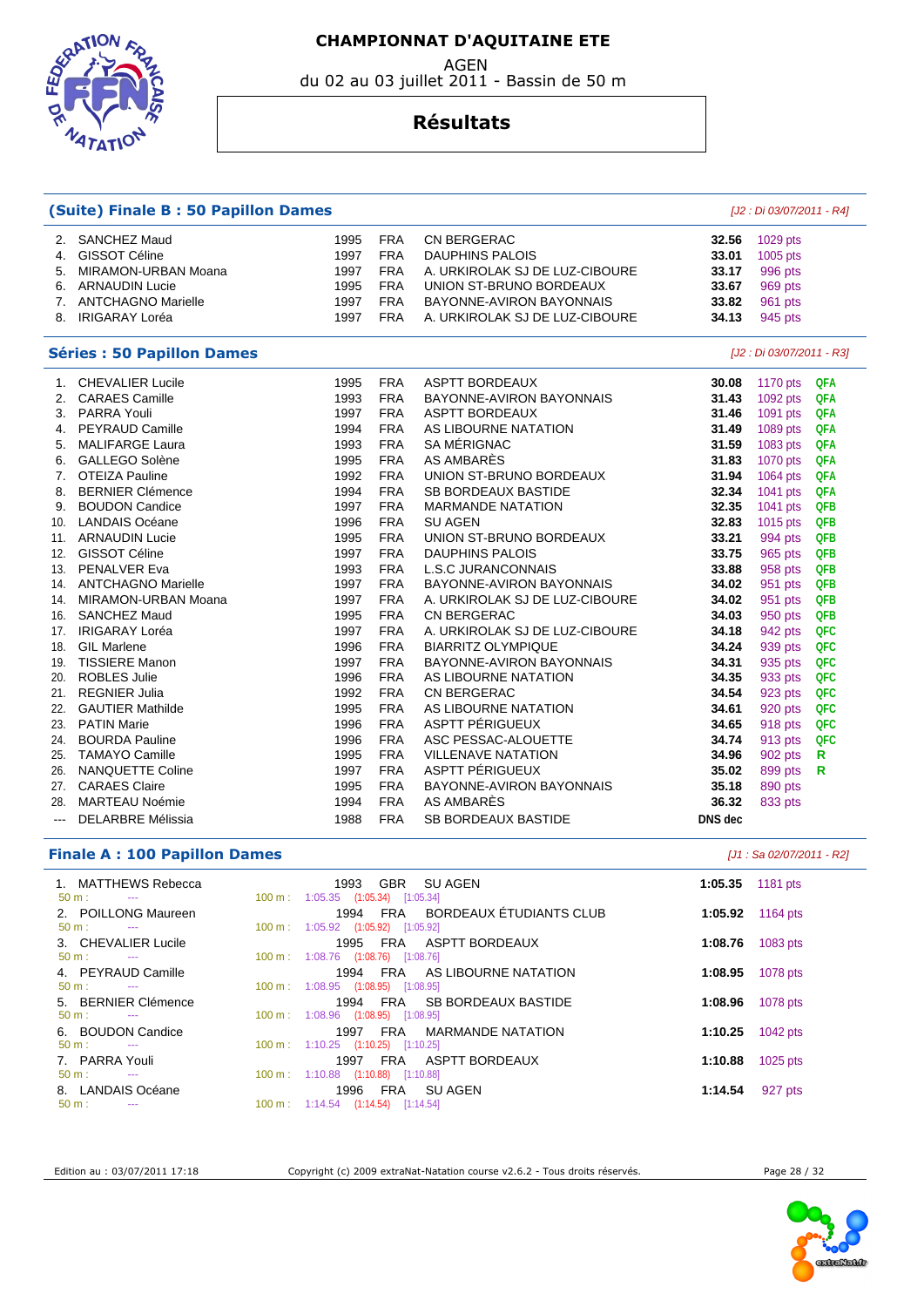

#### AGEN du 02 au 03 juillet 2011 - Bassin de 50 m

#### **Résultats**

#### **Séries : 100 Papillon Dames** *Maximum Dames Maximum Dames**LI1 : Sa 02/07/2011 - R1]*

| 1. POILLONG Maureen                            | 1994 FRA BORDEAUX ETUDIANTS CLUB                                                      | 1:05.90 1165 pts QFA |  |
|------------------------------------------------|---------------------------------------------------------------------------------------|----------------------|--|
| $50 \text{ m}$ : $-$                           | 100 m: 1:05.90 (1:05.90) [1:05.90]                                                    |                      |  |
| 2. CHEVALIER Lucile                            | 1995 FRA ASPTT BORDEAUX                                                               | 1:08.60 1088 pts QFA |  |
| $50 m:$ ---                                    | 100 m: 1:08.60 (1:08.59) [1:08.59]                                                    |                      |  |
| 3. MATTHEWS Rebecca                            | 1993 GBR SUAGEN                                                                       | 1:08.71 1085 pts QFA |  |
| $50 \text{ m}$ : $-$                           | 100 m: 1:08.71 (1:08.70) [1:08.70]                                                    |                      |  |
| 4. PEYRAUD Camille                             | 1994 FRA AS LIBOURNE NATATION                                                         | 1:08.91 1079 pts QFA |  |
| $50 \text{ m}$ : $-$                           | 100 m: 1:08.91 (1:08.91) [1:08.91]                                                    |                      |  |
| 5. BERNIER Clémence                            | 1994 FRA SB BORDEAUX BASTIDE                                                          | 1:10.85 1026 pts QFA |  |
| $50 \text{ m}$ : $-$                           | 100 m: 1:10.85 (1:10.84) [1:10.84]                                                    |                      |  |
| 6. BONNET-BELLON Mathilde                      | 1995 FRA SAMÉRIGNAC                                                                   | 1:12.47 982 pts QFA  |  |
| $50 \text{ m}$ : $\qquad -1$                   | 100 m : 1:12.47 (1:12.47) [1:12.47]                                                   |                      |  |
| 7. BOUDON Candice                              | 1997 FRA MARMANDE NATATION                                                            | 1:12.82 972 pts QFA  |  |
| $50 \text{ m}$ : $-$                           | 100 m: 1:12.82 (1:12.81) [1:12.81]                                                    |                      |  |
| 8. PARRA Youli<br>50 m :         ---           | 1997 FRA ASPTT BORDEAUX                                                               | 1:13.10 965 pts QFA  |  |
|                                                | 100 m: 1:13.10 (1:13.09) [1:13.09]                                                    |                      |  |
| 9. MALIFARGE Laura                             | 1993 FRA SAMÉRIGNAC                                                                   | 1:13.72 949 pts QFB  |  |
| $50 \text{ m}$ : $-$                           | 100 m: 1:13.72 (1:13.72) [1:13.72]                                                    |                      |  |
| 10. LANDAIS Océane<br>$50 \text{ m}$ : $-$     | 1996 FRA SUAGEN                                                                       | 1:14.72 923 pts QFB  |  |
|                                                | 100 m: 1:14.72 (1:14.72) [1:14.72]                                                    |                      |  |
| 11. ANTCHAGNO Marielle<br>$50 \text{ m}$ : $-$ | 1997 FRA BAYONNE-AVIRON BAYONNAIS<br>$100 \text{ m}: 1:16.32$ $(1:16.31)$ $[1:16.31]$ | 1:16.32 882 pts QFB  |  |
|                                                |                                                                                       |                      |  |
| 12. ROBLES Julie<br>$50 \text{ m}$ : $-$       | 1996 FRA AS LIBOURNE NATATION<br>100 m: 1:16.35 (1:16.34) [1:16.34]                   | 1:16.35 881 pts QFB  |  |
| 13. TISSIERE Manon                             | 1997 FRA BAYONNE-AVIRON BAYONNAIS                                                     |                      |  |
| $50 \text{ m}$ : $-$                           | 100 m: 1:16.58 (1:16.58) [1:16.58]                                                    | 1:16.58 875 pts QFB  |  |
| 14. BOURDA Pauline                             |                                                                                       | 1:18.98 816 pts QFB  |  |
| $50 \text{ m}$ : $-$                           | 1996 FRA ASC PESSAC-ALOUETTE<br>100 m: 1:18.98  (1:18.98)  [1:18.98]                  |                      |  |
| 15. MIRAMON-URBAN Moana                        | 1997 FRA A. URKIROLAK SJ DE LUZ-CIBOURE                                               | 1:20.14 788 pts QFB  |  |
| $50 \text{ m}$ : $-$                           | 100 m: 1:20.14 (1:20.14) [1:20.14]                                                    |                      |  |
|                                                |                                                                                       |                      |  |
|                                                |                                                                                       |                      |  |

#### **Finale A : 200 Papillon Dames** [J2 : Di 03/07/2011 - R4]

| 1. POILLONG Maureen<br>$50 \text{ m}$ :<br><b>Service Contracts</b> | FRA BORDEAUX ÉTUDIANTS CLUB<br>1994<br>$(1:10.98)$ $[1:10.98]$ 150 m :<br>$100 \text{ m}: 1:10.98$<br>$\sim$ 1000 $\mu$ | 1126 pts<br>2:26.09<br>$(1:15.11)$ $[1:15.11]$<br>200 m: 2:26.09 |
|---------------------------------------------------------------------|-------------------------------------------------------------------------------------------------------------------------|------------------------------------------------------------------|
| 2. BOUDON Candice                                                   | <b>MARMANDE NATATION</b><br>FRA<br>1997                                                                                 | 954 pts<br>2:38.30                                               |
| $50 \text{ m}$ :<br>$\sim$ $\sim$                                   | $100 \text{ m}$ : $1:15.64$ $(1:15.64)$ $[1:15.64]$ $150 \text{ m}$ :<br>$\sim$ 100 $\sim$ 100 $\sim$                   | $(1:22.66)$ $[1:22.66]$<br>200 m: 2:38.30                        |
| 3. ROBLES Julie                                                     | FRA AS LIBOURNE NATATION<br>1996                                                                                        | 839 pts<br>2:47.16                                               |
| $50 \text{ m}$ :<br>$\sim$                                          | $100 \text{ m}: 1:22.16$ $(1:22.16)$ $[1:22.16]$ $150 \text{ m}:$<br><b>Service</b>                                     | 200 m: 2:47.16 (1:25.00) [1:25.00]                               |
| 4. BOURDA Pauline                                                   | ASC PESSAC-ALOUETTE<br>FRA<br>1996                                                                                      | 2:50.53 797 pts                                                  |
| $50 \text{ m}$ :<br>$\sim$ $\sim$                                   | $100 \text{ m}$ : $1:21.97$ $(1:21.97)$ $[1:21.97]$ $150 \text{ m}$ :<br>$\sim$ $\sim$ $\sim$                           | $(1:28.56)$ $[1:28.56]$<br>$200 \text{ m}: 2:50.53$              |
| 5. TISSIERE Manon                                                   | BAYONNE-AVIRON BAYONNAIS<br><b>FRA</b><br>1997                                                                          | 776 pts<br>2:52.22                                               |
| $50 m$ :<br>$\sim$ $\sim$                                           | (1:20.20)<br>$[1:20.20]$<br>$150 \text{ m}$ :<br>$100 \text{ m}$ : 1:20.21<br>$\sim$                                    | $(1:32.01)$ $[1:32.01]$<br>200 m: 2:52.22                        |

#### **Séries : 200 Papillon Dames** [J2 : Di 03/07/2011 - R3]

| 1. POILLONG Maureen<br>$50 m$ :<br>$\sim$                           |                          | BORDEAUX ÉTUDIANTS CLUB<br><b>FRA</b><br>1994<br>$[1:13.56]$ 150 m :<br>$100 \text{ m}: 1:13.56$ $(1:13.56)$<br>$\sim$ | 2:32.65<br>200 m: 2:32.65 | 1032 pts QFA<br>$(1:19.09)$ $[1:19.09]$   |
|---------------------------------------------------------------------|--------------------------|------------------------------------------------------------------------------------------------------------------------|---------------------------|-------------------------------------------|
| 2. BONNET-BELLON Mathilde<br>$50 \text{ m}$ :<br><b>State State</b> |                          | 1995 FRA SAMÉRIGNAC<br>$100 \text{ m}: 1:14.73$ $(1:14.73)$ $[1:14.73]$ $150 \text{ m}:$<br>$\sim$                     | 2:38.11<br>200 m: 2:38.11 | 957 pts QFA<br>$(1:23.38)$ $[1:23.38]$    |
| 3. BOUDON Candice<br>$50 \text{ m}$ :<br>$- - -$                    |                          | FRA MARMANDE NATATION<br>1997<br>$100 \text{ m}$ : 1:16.74 (1:16.73) [1:16.73] 150 m :                                 | 2:41.94<br>200 m: 2:41.94 | 906 pts<br>QFA<br>$(1:25.20)$ $[1:25.20]$ |
| 4. ROBLES Julie<br>$50 \text{ m}$ :                                 |                          | FRA AS LIBOURNE NATATION<br>1996<br>$100 \text{ m}: 1:21.67$ $(1:21.67)$ $[1:21.67]$ $150 \text{ m}:$                  | 2:52.61<br>200 m: 2:52.61 | 771 pts QFA<br>$(1:30.94)$ $[1:30.94]$    |
| 5. TISSIERE Manon<br>$50 \text{ m}$ :<br>$- - -$                    |                          | FRA BAYONNE-AVIRON BAYONNAIS<br>1997<br>100 m: 1:20.94 (1:20.94) [1:20.94] 150 m:                                      | 2:53.28<br>200 m: 2:53.28 | 763 pts QFA<br>(1:32.34)<br>[1:32.34]     |
| 6. BOURDA Pauline<br>$50 m$ :<br>$- - -$                            | $100 \text{ m}: 1:24.88$ | FRA ASC PESSAC-ALOUETTE<br>1996<br>(1:24.88)<br>[1:24.88]<br>150 m :                                                   | 2:57.74<br>200 m: 2:57.74 | 711 pts<br>QFA<br>(1:32.86)<br>[1:32.86]  |



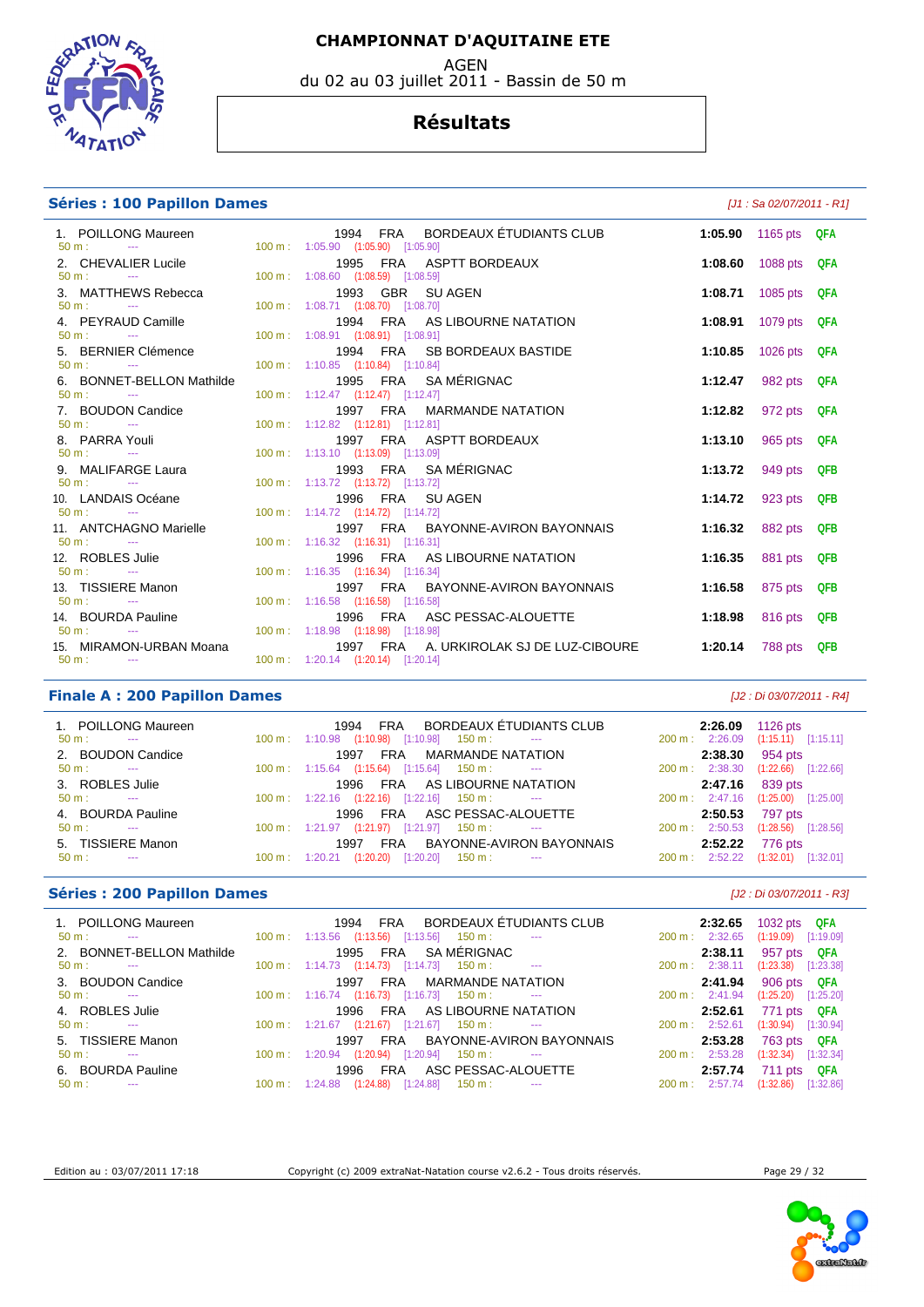AGEN

du 02 au 03 juillet 2011 - Bassin de 50 m

# **EDGRAT**  $47$ AT

#### **Résultats**

#### **Finale A : 200 4 Nages Dames** *LM*  $[J1: Sa 02/07/2011 - R2]$

| 1. GALLEGO Solène<br>$50 \text{ m}$ : $-$   | FRA AS AMBARES<br>1995<br>$100 \text{ m}: 1:15.71$ $(1:15.70)$ $[1:15.70]$ $150 \text{ m}: 1:150 \text{ m}: 1:150 \text{ m}: 1:150 \text{ m}: 1:150 \text{ m}: 1:150 \text{ m}: 1:150 \text{ m}: 1:150 \text{ m}: 1:150 \text{ m}: 1:150 \text{ m}: 1:150 \text{ m}: 1:150 \text{ m}: 1:150 \text{ m}: 1:150 \text{ m}: 1:150 \text{ m}: 1:150 \text{ m}: 1:1$ | 2:33.77<br>200 m : 2:33.77          | 1063 $pts$<br>$(1:18.06)$ [1:18.06] |
|---------------------------------------------|----------------------------------------------------------------------------------------------------------------------------------------------------------------------------------------------------------------------------------------------------------------------------------------------------------------------------------------------------------------|-------------------------------------|-------------------------------------|
| 2. CARAES Camille                           | FRA BAYONNE-AVIRON BAYONNAIS<br>1993                                                                                                                                                                                                                                                                                                                           | 2:34.39                             | $1054$ pts                          |
| $50 \text{ m}$ : $-$<br>3. CHEVALIER Lucile | $100 \text{ m}$ : $1:14.56$ $(1:14.56)$ $[1:14.56]$ $150 \text{ m}$ : ---<br>FRA ASPTT BORDEAUX<br>1995                                                                                                                                                                                                                                                        | 200 m: 2:34.39<br>2:34.64           | $(1:19.83)$ $[1:19.83]$<br>1050 pts |
| $50 \text{ m}$ : $-$                        | $100 \text{ m}: 1:12.15$ $(1:12.15)$ $[1:12.15]$ $150 \text{ m}: 1:12.15$                                                                                                                                                                                                                                                                                      | 200 m: 2:34.64                      | $(1:22.49)$ $[1:22.49]$             |
| 4. IRIGARAY Loréa<br>$50 \text{ m}$ : $-$   | FRA A. URKIROLAK SJ DE LUZ-CIBOURE<br>1997<br>$100 \text{ m}: 1:15.75$ $(1:15.75)$ $[1:15.75]$ $150 \text{ m}:$<br><b>State College State</b>                                                                                                                                                                                                                  | 2:39.38<br>200 m: 2:39.38           | 985 pts<br>$(1:23.63)$ $[1:23.63]$  |
| 5. THOMAS Harmonie                          | 1990 FRA US TALENCE                                                                                                                                                                                                                                                                                                                                            | 2:40.52                             | 969 pts                             |
| $50 \text{ m}$ : $-$<br>6. KOESSLER Solene  | $100 \text{ m}$ : $1:14.49$ $(1:14.48)$ $[1:14.48]$ $150 \text{ m}$ :<br>$\sim$ $\sim$<br>FRA SUAGEN<br>1997                                                                                                                                                                                                                                                   | 200 m: 2:40.52<br>2:40.90           | $(1:26.03)$ $[1:26.03]$<br>964 pts  |
| $50 \text{ m}$ : $-$                        | $100 \text{ m}: 1:15.53$ $(1:15.53)$ $[1:15.53]$ $150 \text{ m}:$<br><b>Service Contracts</b>                                                                                                                                                                                                                                                                  | $200 \text{ m}$ : 2:40.90           | $(1:25.37)$ $[1:25.37]$             |
| 7. LANDAIS Océane<br>$50 \text{ m}$ : $-$   | 1996 FRA SUAGEN<br>$100 \text{ m}$ : $1:18.30$ $(1:18.30)$ $[1:18.30]$ $150 \text{ m}$ : ---                                                                                                                                                                                                                                                                   | 2:43.47<br>200 m: 2:43.47           | 930 pts<br>$(1:25.17)$ [1:25.17]    |
| 8. TAMAYO Camille<br>$50 \text{ m}$ :       | 1995 FRA VILLENAVE NATATION<br>100 m: 1:28.33 (1:28.33) [1:28.33]<br>150 m :                                                                                                                                                                                                                                                                                   | 3:01.27<br>$200 \text{ m}: 3:01.27$ | 709 pts<br>(1:32.94)<br>[1:32.94]   |

#### **Finale B : 200 4 Nages Dames Example 200 1 12 12 12 13 13 14 14 15 16 17 17 18 17 11 18 17 17 18 17 17 18 17 17 18 17 17 18 17 17 18 17 17 18 17 17 18 17 17 18 18 19 10 11 11 12 18 18 19 10 11 11 11 11 11 11 11 11 11 11**

| 1. PARRA Youli<br>$50 \text{ m}$ : $-$       | FRA ASPTT BORDEAUX<br>1997<br>$100 \text{ m}$ : $1:15.80$ $(1:15.80)$ $[1:15.80]$ $150 \text{ m}$ :<br><b>State College</b> | 2:40.89<br>964 pts<br>$200 \text{ m}$ : 2:40.89<br>$(1:25.09)$ $[1:25.09]$ |  |
|----------------------------------------------|-----------------------------------------------------------------------------------------------------------------------------|----------------------------------------------------------------------------|--|
| 2. ARNAUDIN Lucie                            | 1995 FRA UNION ST-BRUNO BORDEAUX                                                                                            | 2:44.19<br>920 pts                                                         |  |
| $50 \text{ m}$ :<br><b>Service Contracts</b> | $100 \text{ m}$ : 1:18.55 (1:18.55) [1:18.55] 150 m :<br>$\sim$ $\sim$                                                      | 200 m: 2:44.19<br>$(1:25.64)$ [1:25.64]                                    |  |
| 3. RALISON Sandy                             | FRA US TALENCE<br>1997                                                                                                      | 2:45.87<br>898 pts                                                         |  |
| $50 \text{ m}$ : $-$                         | $100 \text{ m}: 1:21.41 (1:21.41) [1:21.41] 150 \text{ m}:$ ---                                                             | 200 m: 2:45.87<br>$(1:24.46)$ [1:24.46]                                    |  |
| 4. TISSIERE Manon                            | FRA BAYONNE-AVIRON BAYONNAIS<br>1997                                                                                        | 2:46.37<br>892 pts                                                         |  |
| $50 \text{ m}$ : $-$                         | 100 m: 1:18.15 (1:18.15) [1:18.15] 150 m: ---                                                                               | $200 \text{ m}: 2:46.37$<br>$(1:28.22)$ [1:28.22]                          |  |
| 5. BOURDA Pauline                            | 1996 FRA ASC PESSAC-ALOUETTE                                                                                                | 2:47.83<br>873 pts                                                         |  |
| $50 \text{ m}$ : $-$                         | $100 \text{ m}$ : $1:21.20$ $(1:21.20)$ $[1:21.20]$ $150 \text{ m}$ :                                                       | $200 \text{ m}: 2:47.83$<br>$(1:26.63)$ $[1:26.63]$                        |  |
| 6. ZANETTE Maureen                           | 1996 FRA CN BERGERAC                                                                                                        | 2:49.48<br>852 pts                                                         |  |
| $50 \text{ m}$ :                             | $100 \text{ m}$ : $1:21.07$ $(1:21.06)$ $[1:21.06]$ $150 \text{ m}$ :<br>$\sim$ $\sim$                                      | 200 m: 2:49.48<br>$(1:28.41)$ $[1:28.41]$                                  |  |
| 7. HOFMANN Vanessa                           | FRA AS LA TESTE<br>1996                                                                                                     | 2:50.07<br>844 pts                                                         |  |
| $50 \text{ m}$ : $-$                         | $100 \text{ m}: 1:21.66$ $(1:21.66)$ $[1:21.66]$ $150 \text{ m}:$<br>$\sim$                                                 | 200 m: 2:50.07<br>$(1:28.41)$ $[1:28.41]$                                  |  |
| --- GIL Marlene                              | BIARRITZ OLYMPIQUE<br>1996<br><b>FRA</b>                                                                                    | DNS dec                                                                    |  |

#### **Séries : 200 4 Nages Dames** *Dames LI1 : Sa 02/07/2011 - R1]*

| 1. GALLEGO Solène              | 1995 FRA ASAMBARES                                                                                                                                                                                                                                                                                                                              |  |                             |                                         |                          | 2:33.96 1060 pts QFA               |
|--------------------------------|-------------------------------------------------------------------------------------------------------------------------------------------------------------------------------------------------------------------------------------------------------------------------------------------------------------------------------------------------|--|-----------------------------|-----------------------------------------|--------------------------|------------------------------------|
| $50 \text{ m}$ : $\frac{1}{2}$ | 100 m: 1:15.15 (1:15.15) [1:15.15] 150 m: ---                                                                                                                                                                                                                                                                                                   |  |                             |                                         |                          | 200 m: 2:33.96 (1:18.81) [1:18.81] |
| 2. CHEVALIER Lucile            |                                                                                                                                                                                                                                                                                                                                                 |  |                             | 1995 FRA ASPTT BORDEAUX                 | 2:37.86                  | 1005 pts $QFA$                     |
| $50 \text{ m}$ : $-$           | $100 \text{ m}: 1:12.47 \quad (1:12.47) \quad [1:12.47] \quad 150 \text{ m}: \quad \cdots$                                                                                                                                                                                                                                                      |  |                             |                                         | 200 m : 2:37.86          | $(1:25.39)$ $[1:25.39]$            |
| 3. CARAES Camille              |                                                                                                                                                                                                                                                                                                                                                 |  |                             | 1993 FRA BAYONNE-AVIRON BAYONNAIS       | 2:39.28                  | 986 pts QFA                        |
| $50 m:$ ---                    | $100 \text{ m}$ : 1:14.31 (1:14.31) [1:14.31] 150 m : ---                                                                                                                                                                                                                                                                                       |  |                             |                                         | 200 m: 2:39.28           | $(1:24.97)$ $[1:24.97]$            |
| 4. THOMAS Harmonie             |                                                                                                                                                                                                                                                                                                                                                 |  | 1990 FRA US TALENCE         |                                         | 2:39.63                  | 981 pts QFA                        |
| $50 \text{ m}$ : $\cdots$      | $100 \text{ m}: 1:14.00$ $(1:14.00)$ $[1:14.00]$ $150 \text{ m}: 1:14.00$                                                                                                                                                                                                                                                                       |  |                             |                                         | 200 m: 2:39.63           | $(1:25.63)$ $[1:25.63]$            |
| 5. IRIGARAY Loréa              |                                                                                                                                                                                                                                                                                                                                                 |  |                             | 1997 FRA A. URKIROLAK SJ DE LUZ-CIBOURE | 2:40.39                  | 971 pts QFA                        |
| $50 m:$ $\cdots$               | $100 \text{ m}: 1:16.71$ $(1:16.70)$ $[1:16.70]$ $150 \text{ m}: 1:16.71$                                                                                                                                                                                                                                                                       |  |                             |                                         | $200 \text{ m}: 2:40.39$ | $(1:23.68)$ $[1:23.68]$            |
| 6. DEBERGHES Fanny             |                                                                                                                                                                                                                                                                                                                                                 |  |                             | 1994 FRA DAUPHINS PALOIS                | 2:40.57                  | 969 pts QFA                        |
| $50 m$ : $\qquad -1$           | $100 \text{ m}: 1:20.71$ $(1:20.70)$ $[1:20.70]$ $150 \text{ m}: 1:20 \text{ m}: 1:20 \text{ m}: 1:20 \text{ m}: 1:20 \text{ m}: 1:20 \text{ m}: 1:20 \text{ m}: 1:20 \text{ m}: 1:20 \text{ m}: 1:20 \text{ m}: 1:20 \text{ m}: 1:20 \text{ m}: 1:20 \text{ m}: 1:20 \text{ m}: 1:20 \text{ m}: 1:20 \text{ m}: 1:20 \text{ m}: 1:20 \text{ m$ |  |                             |                                         | 200 m: 2:40.57           | $(1:19.86)$ $[1:19.86]$            |
| 7. KOESSLER Solene             | 1997 FRA SUAGEN                                                                                                                                                                                                                                                                                                                                 |  |                             |                                         | 2:41.35                  | 958 pts QFA                        |
| $50 m:$ $\cdots$               | 100 m: 1:14.01 (1:14.01) [1:14.01] 150 m: ---                                                                                                                                                                                                                                                                                                   |  |                             |                                         |                          | 200 m: 2:41.35 (1:27.34) [1:27.34] |
| 8. LANDAIS Océane              |                                                                                                                                                                                                                                                                                                                                                 |  | 1996 FRA SUAGEN             |                                         | 2:42.10                  | 948 pts QFA                        |
| $50 m:$ ---                    | $100 \text{ m}: 1:18.20$ $(1:18.20)$ $[1:18.20]$ $150 \text{ m}: 1:18.20$                                                                                                                                                                                                                                                                       |  |                             |                                         | $200 \text{ m}: 2:42.10$ | $(1:23.90)$ $[1:23.90]$            |
| 9. TAMAYO Camille              |                                                                                                                                                                                                                                                                                                                                                 |  | 1995 FRA VILLENAVE NATATION |                                         | 2:44.82                  | 912 pts QFB                        |
| $50 m:$ ---                    | 100 m: 1:19.64 (1:19.64) [1:19.64] 150 m: ---                                                                                                                                                                                                                                                                                                   |  |                             |                                         |                          | 200 m: 2:44.82 (1:25.18) [1:25.18] |
| 10. PARRA Youli                |                                                                                                                                                                                                                                                                                                                                                 |  | 1997 FRA ASPTT BORDEAUX     |                                         | 2:44.86                  | 911 pts QFB                        |
| $50 m:$ ---                    | 100 m: 1:17.28 (1:17.28) [1:17.28] 150 m: ---                                                                                                                                                                                                                                                                                                   |  |                             |                                         | 200 m: 2:44.86           | $(1:27.58)$ [1:27.58]              |
| 11. RALISON Sandy              |                                                                                                                                                                                                                                                                                                                                                 |  | 1997 FRA US TALENCE         |                                         | 2:46.10                  | 895 pts QFB                        |
| $50 m:$ $\cdots$               | 100 m: 1:20.68 (1:20.68) [1:20.68] 150 m: ---                                                                                                                                                                                                                                                                                                   |  |                             |                                         | 200 m : 2:46.10          | $(1:25.42)$ $[1:25.42]$            |
| 12. ARNAUDIN Lucie             |                                                                                                                                                                                                                                                                                                                                                 |  |                             | 1995 FRA UNION ST-BRUNO BORDEAUX        | 2:46.70                  | 888 pts QFB                        |
| $50 m:$ ---                    | $100 \text{ m}: 1:20.13$ $(1:20.13)$ $[1:20.13]$ $150 \text{ m}:$ ---                                                                                                                                                                                                                                                                           |  |                             |                                         |                          | 200 m: 2:46.70 (1:26.57) [1:26.57] |
|                                |                                                                                                                                                                                                                                                                                                                                                 |  |                             |                                         |                          |                                    |

Edition au : 03/07/2011 17:18 Copyright (c) 2009 extraNat-Natation course v2.6.2 - Tous droits réservés. Page 30 / 32

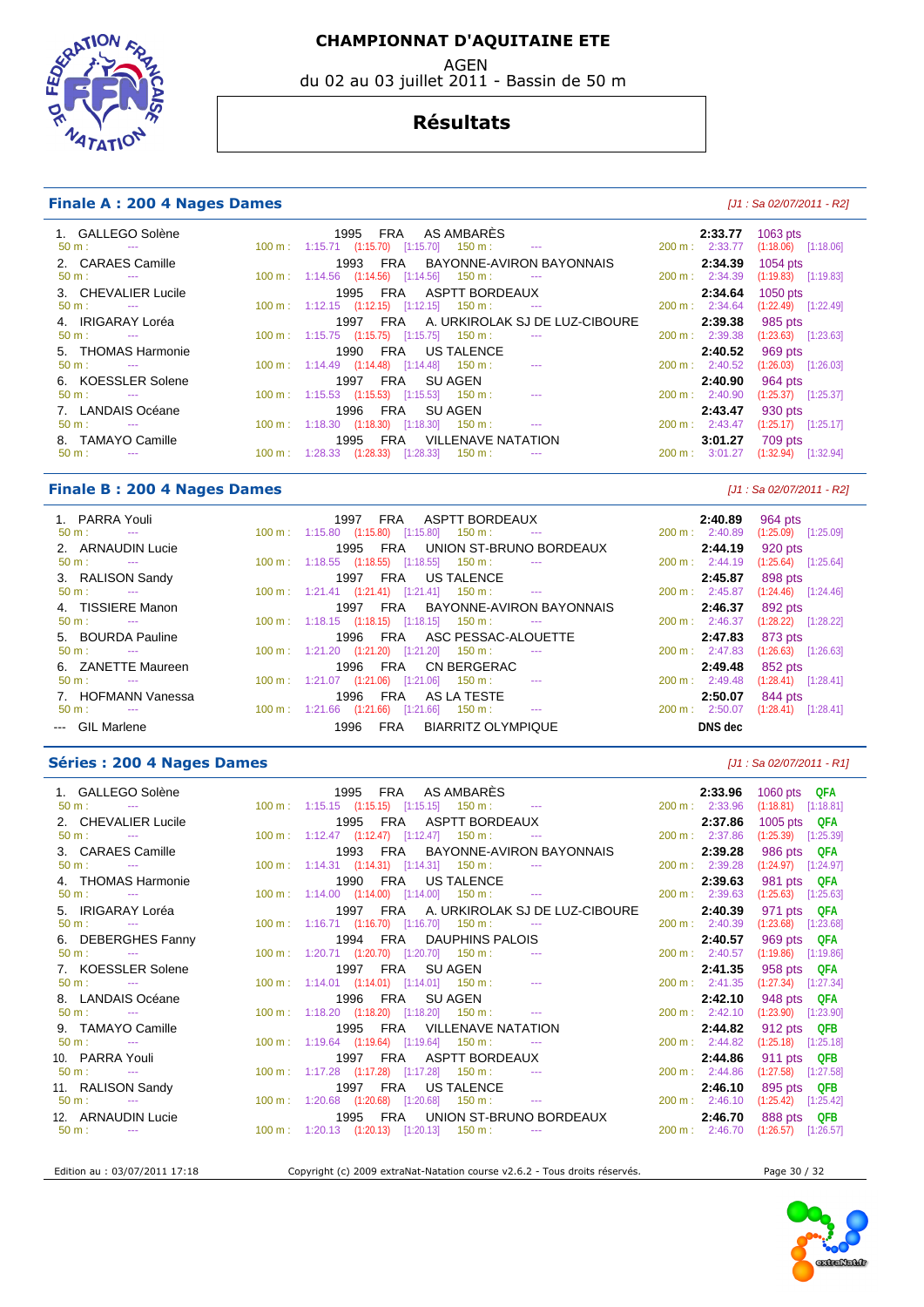AGEN

du 02 au 03 juillet 2011 - Bassin de 50 m

# **SPARTIO**  $47$ ATI

#### **Résultats**

#### **(Suite) Séries : 200 4 Nages Dames** [J1 : Sa 02/07/2011 - R1]

| 13. TISSIERE Manon<br>$50 \text{ m}$ : ---  |  | $100 \text{ m}: 1:17.47$ $(1:17.47)$ $[1:17.47]$ $150 \text{ m}: 1:17.47$                                 | 1997 FRA BAYONNE-AVIRON BAYONNAIS |                           | <b>2:46.92</b> 885 pts QFB<br>200 m: 2:46.92 (1:29.45) [1:29.45] |
|---------------------------------------------|--|-----------------------------------------------------------------------------------------------------------|-----------------------------------|---------------------------|------------------------------------------------------------------|
| 14. BOURDA Pauline<br>$50 \text{ m}$ : $-$  |  | 1996 FRA ASC PESSAC-ALOUETTE<br>100 m : 1:22.27 (1:22.27) [1:22.27] 150 m : --                            |                                   | 2:49.51<br>200 m: 2:49.51 | 852 pts QFB<br>$(1:27.24)$ $[1:27.24]$                           |
| 15. HOFMANN Vanessa<br>$50 \text{ m}$ : $-$ |  | 1996 FRA AS LA TESTE<br>$100 \text{ m}$ : 1:21.11 (1:21.11) [1:21.11] 150 m : ---                         |                                   | 2:51.87<br>200 m: 2:51.87 | 822 pts QFB<br>$(1:30.76)$ $[1:30.76]$                           |
| 16. ZANETTE Maureen<br>$50 \text{ m}$ : $-$ |  | 1996 FRA CN BERGERAC<br>$100 \text{ m}: 1:24.01$ $(1:24.01)$ $[1:24.01]$ $150 \text{ m}:$ ---             |                                   | 2:53.92<br>200 m: 2:53.92 | 797 pts QFB<br>$(1:29.91)$ $[1:29.91]$                           |
| 17. GIL Marlene<br>$50 \text{ m}$ : $-$     |  | 1996 FRA BIARRITZ OLYMPIQUE<br>$100 \text{ m}: 1:22.20$ $(1:22.20)$ $[1:22.20]$ $150 \text{ m}:$ ---      |                                   | 2:55.38<br>200 m: 2:55.38 | 779 pts QFC<br>$(1:33.18)$ $[1:33.18]$                           |
| 18. PATIN Marie<br>$50 \text{ m}$ : $-$     |  | 1996 FRA ASPTT PÉRIGUEUX<br>$100 \text{ m}: 1:23.40$ $(1:23.40)$ $[1:23.40]$ $150 \text{ m}:$ ---         |                                   | 2:55.56<br>200 m: 2:55.56 | 777 pts QFC<br>$(1:32.16)$ $[1:32.16]$                           |
| 19. PETAIN Agathe<br>$50 \text{ m}$ : $-$   |  | 1997 FRA ASPTT PÉRIGUEUX<br>$100 \text{ m}$ : $1:29.46$ $(1:29.46)$ $[1:29.46]$ $150 \text{ m}$ : ---     |                                   | 2:59.91<br>200 m: 2:59.91 | 725 pts QFC<br>$(1:30.45)$ [1:30.45]                             |
| 20. IRIGARAY Amaia<br>$50 m:$ $\cdots$      |  | 1996 FRA BAYONNE-AVIRON BAYONNAIS<br>100 m: 1:26.44 (1:26.44) [1:26.44] 150 m: ---                        |                                   | 3:00.42<br>200 m: 3:00.42 | 719 pts QFC<br>$(1:33.98)$ $[1:33.98]$                           |
| 21. DUMON Flore<br>$50 \text{ m}$ : $-$     |  | 1996 FRA ASPTT PÉRIGUEUX<br>$100 \text{ m}$ : $1:24.60$ $(1:24.60)$ $[1:24.60]$ $150 \text{ m}$ : ---     |                                   | 3:00.46<br>200 m: 3:00.46 | 719 pts QFC<br>$(1:35.86)$ $[1:35.86]$                           |
| 22. SARRADE Aurelie<br>$50 \text{ m}$ : $-$ |  | 1997 FRA ASC PESSAC-ALOUETTE<br>$100 \text{ m}: 1:27.88$ $(1:27.88)$ $[1:27.88]$ $150 \text{ m}: 1:27.88$ |                                   | 3:04.51<br>200 m: 3:04.51 | 672 pts QFC<br>$(1:36.63)$ $[1:36.63]$                           |
| --- GISSOT Céline                           |  | 1997 FRA DAUPHINS PALOIS                                                                                  |                                   | DNS dec                   |                                                                  |

#### **Séries : 400 4 Nages Dames Contract Contract Contract Contract Contract Contract Contract Contract Contract Contract Contract Contract Contract Contract Contract Contract Contract Contract Contract Contract Contract Con**

| 1. MATTHEWS Rebecca<br>$50 m$ :<br>$250 m$ :<br>$- - -$ | $100 \text{ m}$ :<br>300 m: | 1:15.07<br>4:13.02        | <b>GBR</b><br>1993<br>(1:15.06)<br>(1:32.52) | [1:15.06]<br>[1:32.52]  | SU AGEN<br>$150 \text{ m}$ :<br>350 m: | $\frac{1}{2}$<br>---     | 200 m:<br>400 m : | 5:28.83<br>2:40.50<br>5:28.83 | 1021 pts<br>(1:25.43) | [1:25.43]<br>$(1:15.81)$ [1:15.81] |
|---------------------------------------------------------|-----------------------------|---------------------------|----------------------------------------------|-------------------------|----------------------------------------|--------------------------|-------------------|-------------------------------|-----------------------|------------------------------------|
| 2. BERGES Marion                                        |                             |                           | <b>FRA</b><br>1996                           |                         | US TALENCE                             |                          |                   | 5:45.67                       | 908 pts               |                                    |
| $50 m$ :                                                | $100 \text{ m}$ :           | 1:21.06                   | (1:21.06)                                    | [1:21.06]               | $150 m$ :                              | $\sim$ $\sim$            | 200 m:            | 2:51.82                       | (1:30.76)             | [1:30.76]                          |
| 250 m:<br>$\sim$ $\sim$                                 | $300 \text{ m}$ :           | 4:31.26                   | (1:39.44)                                    | [1:39.44]               | $350 \text{ m}$ :                      | $\cdots$                 | $400 \text{ m}$ : | 5:45.67                       | (1:14.41)             | [1:14.41]                          |
| 3. KOESSLER Solene                                      |                             |                           | <b>FRA</b><br>1997                           |                         | <b>SU AGEN</b>                         |                          |                   | 5:47.38                       | 897 pts               |                                    |
| $50 m$ :<br>---                                         | $100 \text{ m}$ :           | 1:21.04                   | (1:21.04)                                    | [1:21.04]               | $150 \text{ m}$ :                      | $\frac{1}{2}$            | 200 m:            | 2:48.61                       | (1:27.57)             | [1:27.57]                          |
| 250 m:<br>$- - -$                                       | $300 \text{ m}$ :           | 4:28.87                   | (1:40.26)                                    | [1:40.26]               | $350 \text{ m}$ :                      | $\cdots$                 |                   | $400 \text{ m}$ : $5:47.38$   |                       | $(1:18.51)$ $[1:18.51]$            |
| 4. BOURDA Pauline                                       |                             |                           | 1996                                         | FRA ASC PESSAC-ALOUETTE |                                        | 5:53.24                  | 859 pts           |                               |                       |                                    |
| $50 m$ :<br>---                                         |                             | $100 \text{ m}$ : 1:21.24 | (1:21.23)                                    | [1:21.23]               | $150 \text{ m}$ :                      | $- - -$                  | 200 m:            | 2:53.98                       | (1:32.74)             | [1:32.74]                          |
| 250 m:<br>---                                           | $300 \text{ m}$ :           |                           | 4:34.17 (1:40.19)                            | [1:40.19]               | $350 \text{ m}$ :                      | $\sim$ $\sim$ $\sim$     | 400 m :           | 5:53.24                       | (1:19.06)             | [1:19.06]                          |
| 5. TISSIERE Manon                                       |                             |                           | <b>FRA</b><br>1997                           |                         |                                        | BAYONNE-AVIRON BAYONNAIS |                   | 5:55.90                       | 842 pts               |                                    |
| $50 \text{ m}$ :<br>---                                 | $100 \text{ m}$ :           | 1:19.98                   | (1:19.98)                                    | [1:19.98]               | $150 m$ :                              | ---                      | 200 m:            | 2:49.89                       | (1:29.91)             | [1:29.91]                          |
| 250 m:<br>$- - -$                                       | 300 m:                      | 4:37.24                   | (1:47.35)                                    | [1:47.35]               | $350 \text{ m}$ :                      | $\cdots$                 | 400 m:            | 5:55.90                       | (1:18.66)             | [1:18.66]                          |

#### **Séries : 4x100 Nage Libre Dames** [J2 : Di 03/07/2011 - R4]

| 1.          | <b>OTEIZA Pauline</b>     | 1:04.10 | 1992 | <b>FRA</b> | UNION ST-BRUNO BORDEAUX | 4:12.41 | 1091 pts |
|-------------|---------------------------|---------|------|------------|-------------------------|---------|----------|
|             | <b>FRANCOU Philippine</b> | 1:03.20 | 1996 | <b>FRA</b> |                         |         |          |
|             | <b>FRANCOU Romane</b>     | 1:02.27 | 1994 | <b>FRA</b> |                         |         |          |
|             | <b>ARNAUDIN Lucie</b>     | 1:02.84 | 1995 | <b>FRA</b> |                         |         |          |
| $2^{\circ}$ | <b>POTIER Clemence</b>    | 1:04.98 | 1997 | <b>FRA</b> | AS LIBOURNE NATATION    | 4:13.52 | 1083 pts |
|             | <b>DUCOBU Gaelle</b>      | 1:01.85 | 1996 | <b>FRA</b> |                         |         |          |
|             | <b>PEYRAUD Camille</b>    | 1:03.68 | 1994 | <b>FRA</b> |                         |         |          |
|             | <b>GAUTIER Mathilde</b>   | 1:03.01 | 1995 | <b>FRA</b> |                         |         |          |
| $3_{-}$     | <b>MATHON Eline</b>       | 1:04.34 | 1996 | <b>FRA</b> | CN BERGERAC             | 4:20.78 | 1028 pts |
|             | <b>ZANETTE Maureen</b>    | 1:07.56 | 1996 | <b>FRA</b> |                         |         |          |
|             | SANCHEZ Maud              | 1:05.63 | 1995 | <b>FRA</b> |                         |         |          |
|             | <b>REGNIER Julia</b>      | 1:03.25 | 1992 | <b>FRA</b> |                         |         |          |
| 4.          | <b>KOESSLER Solene</b>    | 1:09.47 | 1997 | <b>FRA</b> | <b>SU AGEN</b>          | 4:30.56 | 956 pts  |
|             | <b>LANDAIS Océane</b>     | 1:08.34 | 1996 | <b>FRA</b> |                         |         |          |
|             | <b>FLANQUART Amélie</b>   | 1:09.78 | 1993 | <b>FRA</b> |                         |         |          |
|             | <b>MATTHEWS Rebecca</b>   | 1:02.97 | 1993 | <b>GBR</b> |                         |         |          |